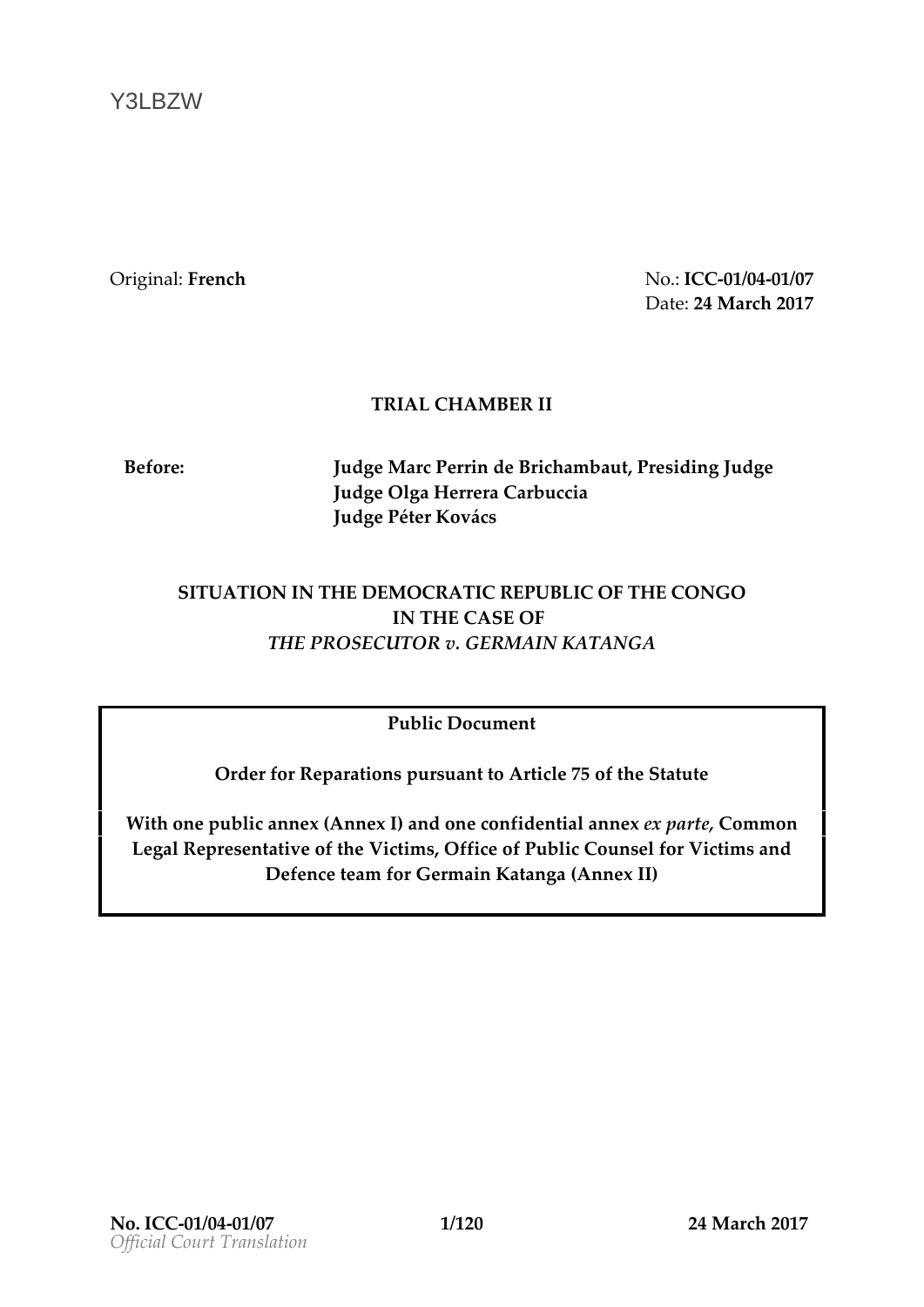Order to be notified in accordance with Regulation b 3d Contucthe Legal Representative of Vi MrFidel Nsita Luvengika Counsel Germain Katanga MrDavid Hooper MsCaroline Buisman Office of Public Counsel  $f(x)$ MsPaolina Massidda Organzaitions haounized to f observations RedreTsrsust Queen s University Belf Rights Centre University of Ulster s Justice Institute Ligue pour la Paix, les  $D_{\perp}$ et la Justice UnitedNations Office of the Prosecutor MsFatou Bensouda  $MrJam$  $S$ stewart States p see nt aves The oGerment of the mateima Republic oCfothoeo Trust FundVitdorms MrPieter de Baan

## REGISTRY

Registrar MrHerman von Hebel Counsel Sußpection  $MrE$ steblam sil $P$ æralta

Victims Participation and I Section MrPhilipp Ambach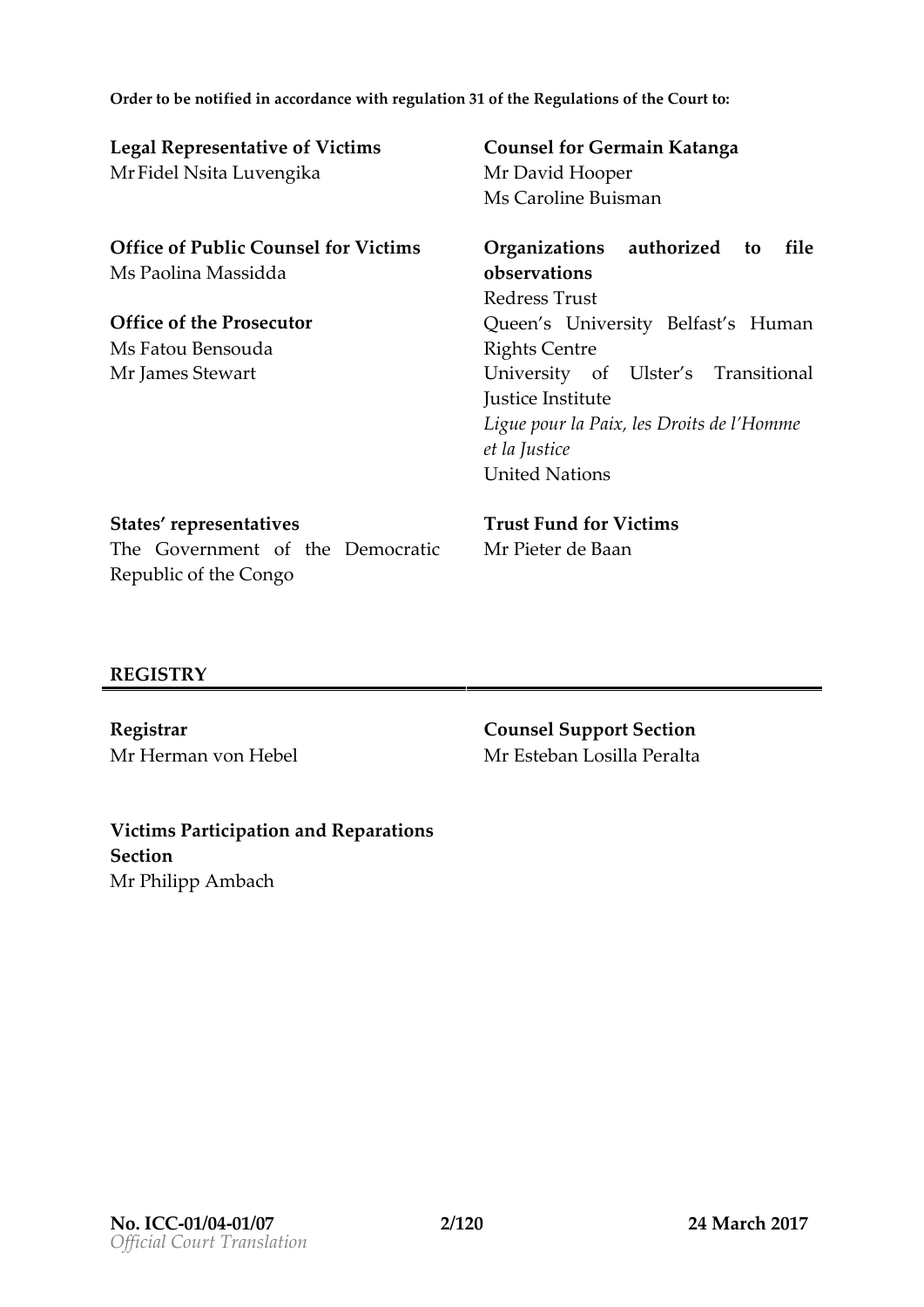| IV. PRINCIPLES AND CRITERIA APPLICABLE TO THE ORDER<br>REPARATIONS AND THE CHAMBER S GENERAL APSPROACH         |  |
|----------------------------------------------------------------------------------------------------------------|--|
|                                                                                                                |  |
| VI. EVIDENTIARY CRITERIA APPLIED BY T.H.E. CHAMBER                                                             |  |
|                                                                                                                |  |
|                                                                                                                |  |
|                                                                                                                |  |
|                                                                                                                |  |
| E. GENERAL METHOD EDSSAMESNT OF THENGENIDE3.1                                                                  |  |
| VII.INDIVIDUAL ANALYSIS OF THE APPLICATIONS FOR                                                                |  |
| A. CREDIBILITY OF RHOEU SAEVIDENCERENDMIENT OF MINOR                                                           |  |
| B. EVALUATION OF TBENECAE PRESENTED STOANSTIATE THE                                                            |  |
| C. DEFINITION OF THIME AHARNE VALUATION ED EVIDENCE PRESTENT<br>SUBSTANTIATE TIMEAHLARGED BYAFFINEICANTS3.43.4 |  |
|                                                                                                                |  |
| 2. Harmensuing from one or more of the crimes of which Mr Katal                                                |  |
| 3. Harm not ensuing from one or mowe hich the Kaitmang ao fwas                                                 |  |
| D. CAUSAL NEXUS BETWE HARM ALLEGEDHÆNDRIMES OF WHICH                                                           |  |
| 1. Principles laid down by the Appeals Chamber and sfandard of                                                 |  |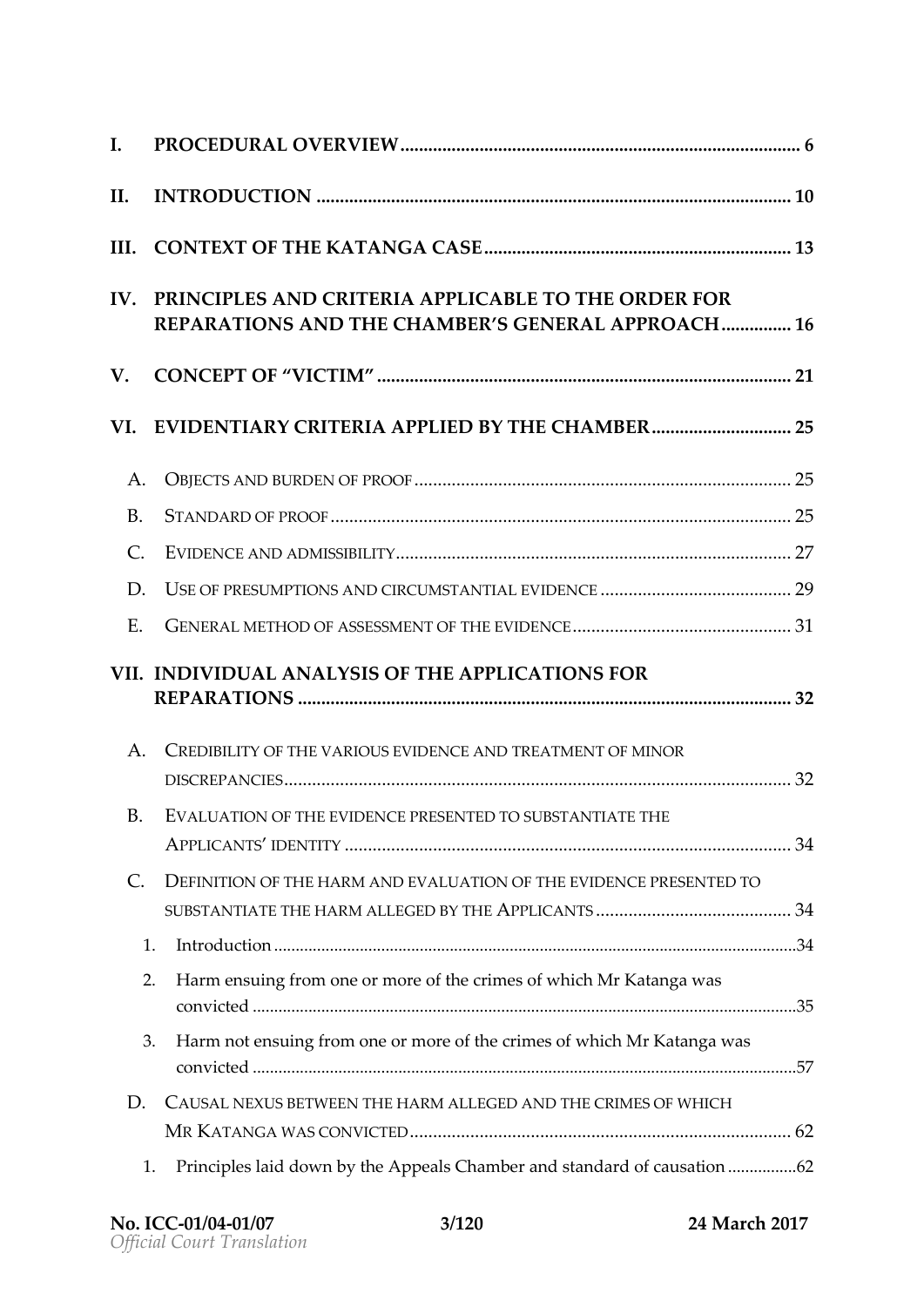| VIIIFINDINGS OF THE CHAMBER S INDIVIDUAL ANALYSIS OF                                                               |  |
|--------------------------------------------------------------------------------------------------------------------|--|
| IX. ASSESSMENT OF THE EXTENT O.F. T.H.E. HAR.M6.8                                                                  |  |
|                                                                                                                    |  |
| B. TIME FREMOF REFERENCHEFFORSESSMENT MOGNIEHTEARY VALUE OF                                                        |  |
| C. GENERAL CONTEXTE OF A RM SUFFERMED KB YANG & CITIMS 6.9                                                         |  |
|                                                                                                                    |  |
|                                                                                                                    |  |
|                                                                                                                    |  |
|                                                                                                                    |  |
| E. FINDINGS OF CHHAEMBER AS TO TENETECKE THE HAREMRSE OF STHE                                                      |  |
|                                                                                                                    |  |
| X. MRKATANGA S LIABILITY FOR REPARATIONS82                                                                         |  |
|                                                                                                                    |  |
| B. WHETHEMER KATANGS CURRENT FINAS UPALTION HAS ANGEAR<br>ON THE SIZE OF PTAHTEARIONS AWARWOH FOR HE IS LIABLE 8.2 |  |
| C. DETERMINATION OF COUPE MAKATANGS LIABILITY FOR                                                                  |  |
|                                                                                                                    |  |
|                                                                                                                    |  |
|                                                                                                                    |  |
| 3. Reparations award for which Mr. Katanga is Liable 201                                                           |  |
|                                                                                                                    |  |
|                                                                                                                    |  |
|                                                                                                                    |  |
|                                                                                                                    |  |
|                                                                                                                    |  |
|                                                                                                                    |  |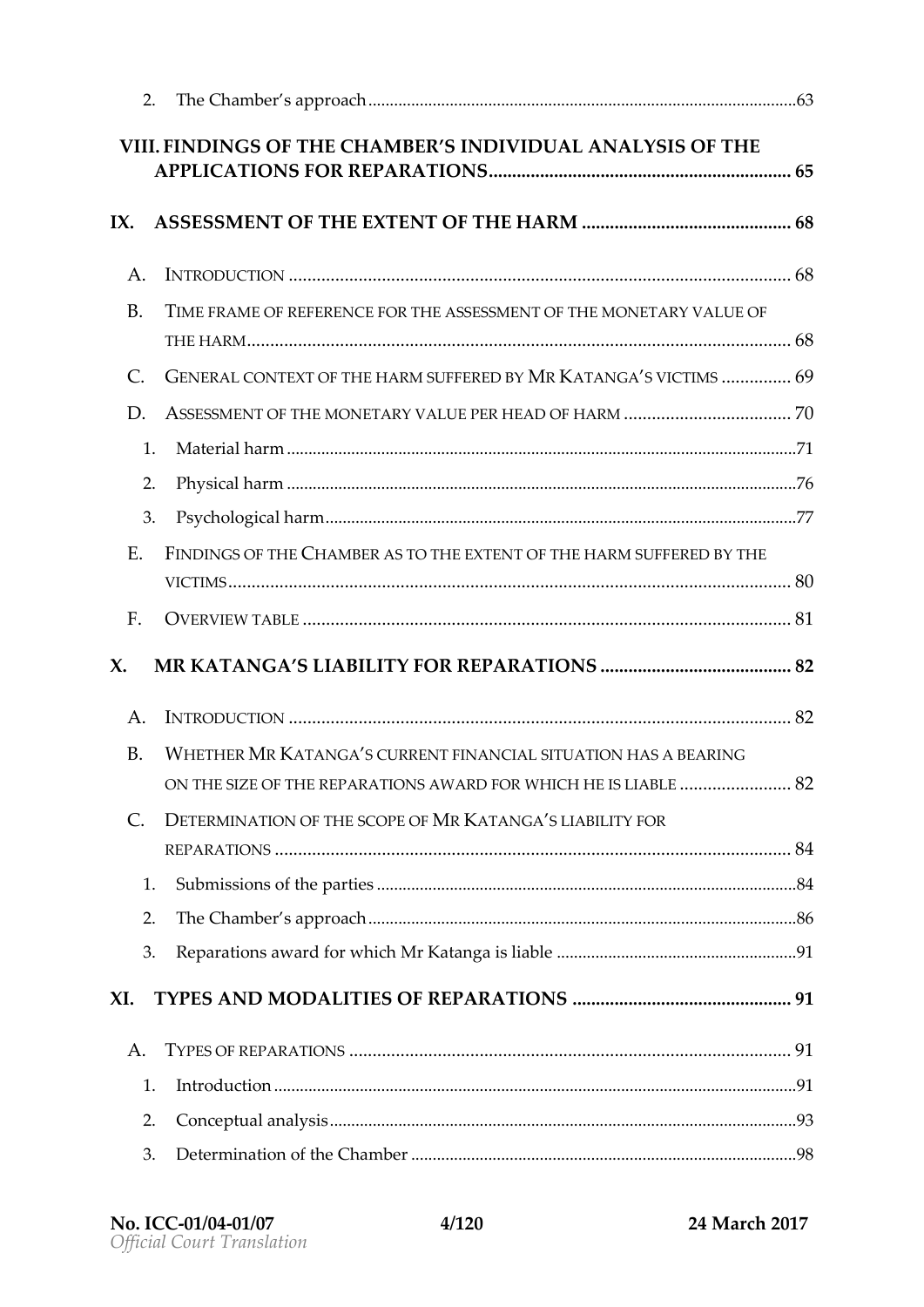| XII.HOW EFFECT IS TO BE GIVEN TO THE PRESENT ORDER                     |  |
|------------------------------------------------------------------------|--|
|                                                                        |  |
| 1. Procedure for the adoption of the draft.im.ple.m.en.t.alto on.plan. |  |
| 2. Mr Katanga s contribution to and/or cooperation.in1.0@paration      |  |
| 3. Reparations or other benefits which the victims have already        |  |
|                                                                        |  |
|                                                                        |  |
|                                                                        |  |
| 2. Funding of reparations where a convicted person.is.113 digent.      |  |
|                                                                        |  |
|                                                                        |  |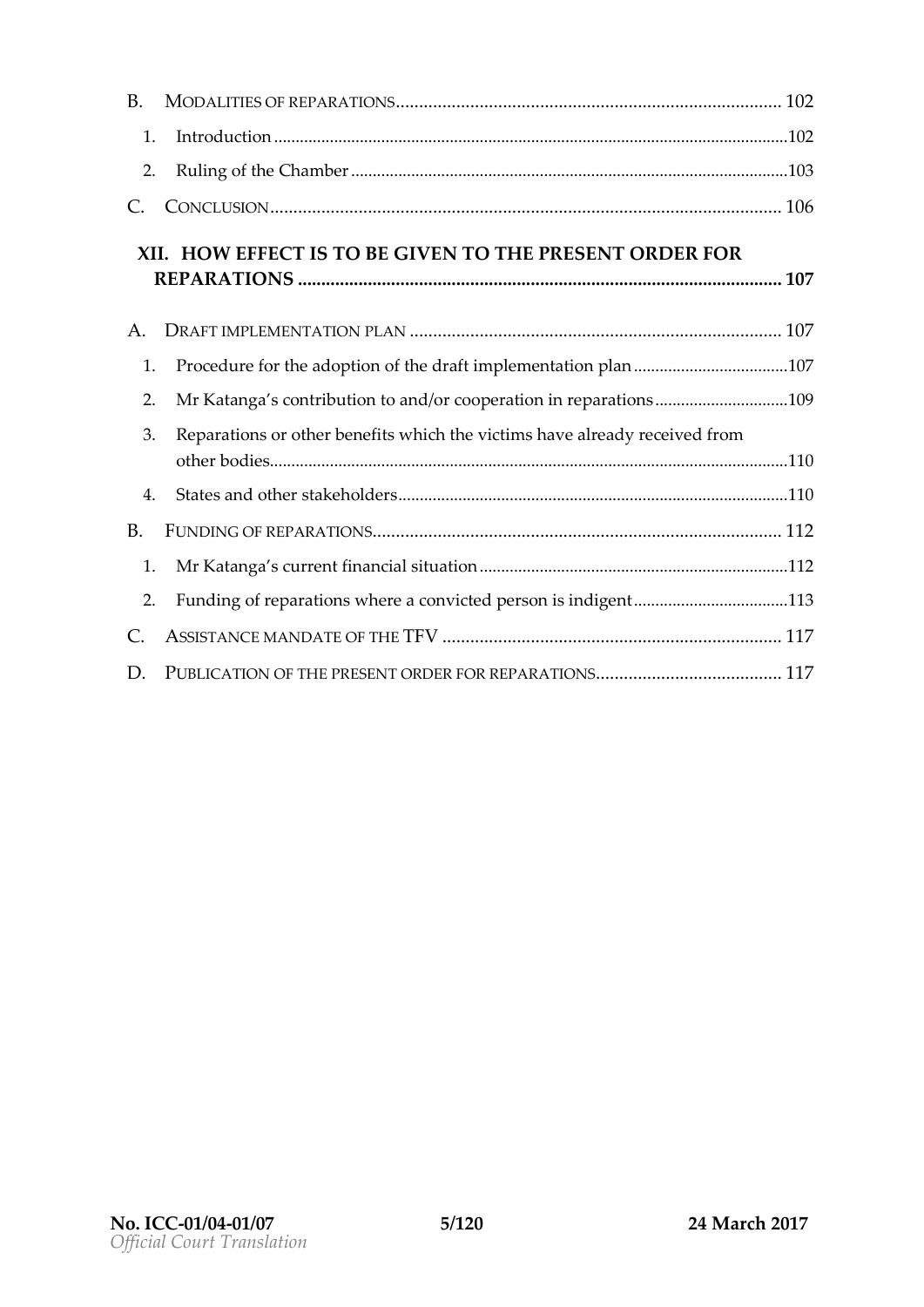Inthe cas Teh  $\Theta$  frosecutor Germain  $K$  Taten  $\Theta$  and  $\Theta$  and  $\Theta$  and  $\Theta$  international Criminal Court ( Chamber and Court, respectively7) 5 acting of the RoSmhaeteut(Stateu)tand rules1), 99(28) ane18(3) of the Rules of Prodeure and Eviduemacreimoushlaynds downhepreentorder for reparations .

I PROFEDURAIOVERVIEW

1. On7 March<sup>2014</sup>, Trial Chamb beint ting in its previous, compos handed dot we Judgment pursuant to article 74 Judghmeen Sttatut HandinDopwn Conviction ).

2. On23May2014Trial Chamilts entring in its previous, aclosmoposition by majo, roitays sed dects sioon sentence pursuant to an $\texttt{Sta}$  the  $\texttt{test}$  of ( Decision m Senten) ciempois ga 12 year term of imponits no Ghermain Katanga ( Mr Katanga ).

3. On1April 2011/56Chamber chang pursum anticle of the Statute and lreus  $9a\pi$  d98of thReules of Procedure andssEuveidd economolone instructing ath the particle servationship of indepeandprocelureapplicable to pearations the casteat same dacycorded lealwered ress Trust Queen s University Belfast s HumaamdRoingibresrsCtogntonfe Ulster s Transitional Justicteh dunigui eupoeur la Paix, lles momme it est de Justic andhe UniNeadio**assico**file e presentations

<sup>1</sup>A comprehensive review of the entire proceedings is provided in Annex I  $2$  Judgment pursuant to article 74 of the Stat0u1t/e0041/703714413am GECNhG20ant4, ICC Minority Opinion of Judge Christine M2a6001d/e0041 We574 3A mext.,

<sup>&</sup>lt;sup>3</sup> Decision on Sentence pursuant to article 76 of the 1 Seount/Le68748 & 423 May tENGCorr and separate opini Charistin den and an Wyngaert, dated 23 May registered on 24 INCaEO 12/00414/03748Anx1.

<sup>&</sup>lt;sup>4</sup> Order instructing the parties and participants to file observations in proceedingAspril 1201105 GO 1 / 0041 / 0375 342 ENG.

<sup>5</sup> Order granting leave to file representation)sopfutrhseu.aShttadtwattoe.dtitclAsp7f5l(3  $\,$ 2015 and reclassified as public CO0 h/0041J/007 5328EDN 6.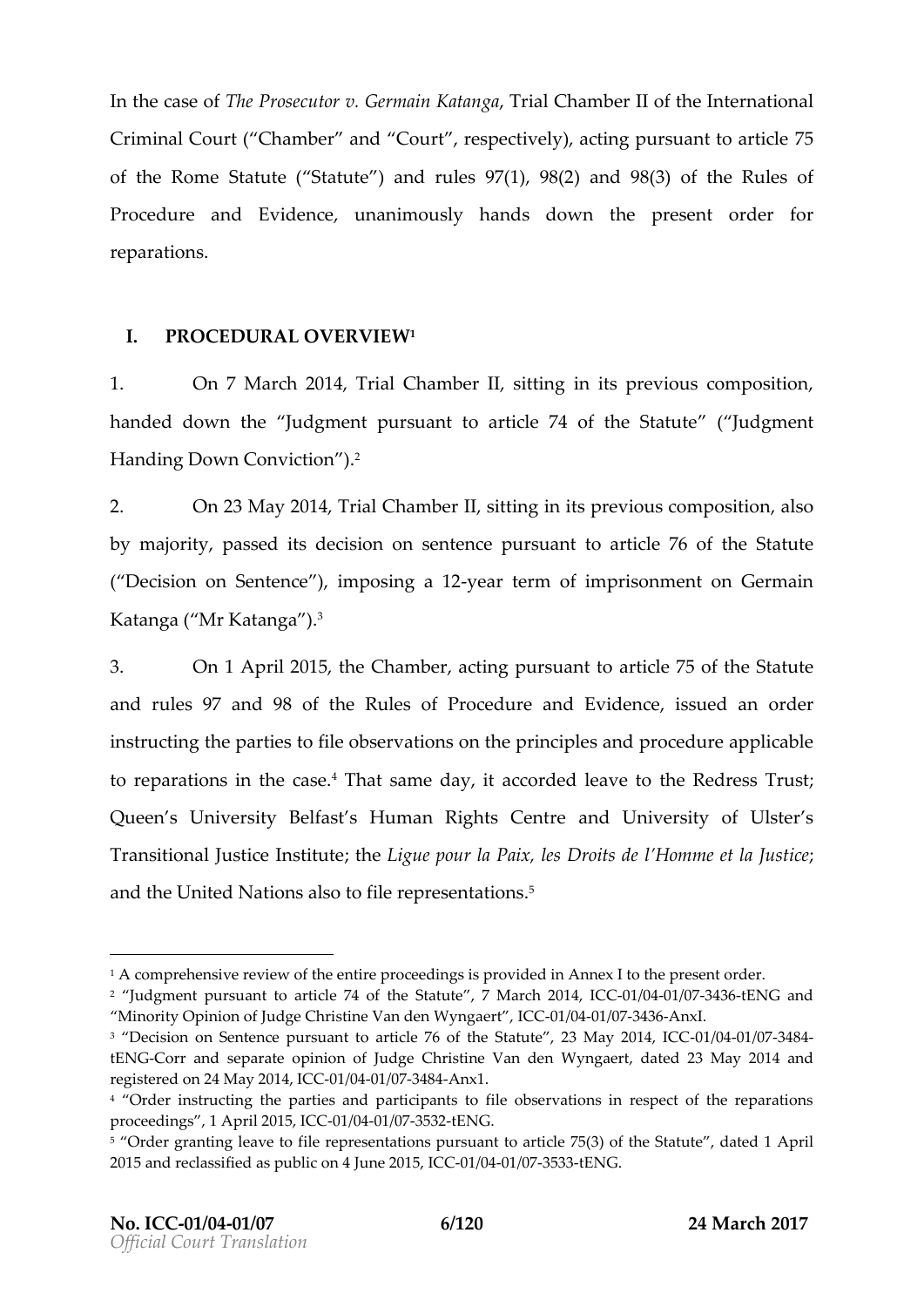4. On8 May 2015he Chambstructled Common Legsed nRiture is of Victism (  $L$  egal Represe) ntuative ansultation with the emped opinatry tofile bl $\varphi$  ctob 2e015allapplication psanforcipation or angenadration initial  $m$  adeby the vicstimabud rzied toparticait per in the execution gas nd where possibslepporting document best to the stepf the harm suffered and the causal between the harm alleged and the crime Committed directed the Region party redacted tothem, Benald to the parties, y otheapplicatifoon resparatis of momvictim wshohad yet to make themselves know, nand, wherpossible, supporting documentation eartied orbelegal Representatoive e psentanyvictimisdentifise od b seque to tD ye cision of  $8M$ a $\sqrt{2}$ 015<sup>6</sup>).

5. Betwee  $\Omega$ Novemb  $\Omega$  015 nd 29 Februar  $\Omega$  16 t the b endest the Chambelme Registry purted hte Chambel applications for reipparation sevebnatchee containing consolidated aanodphi**e**  $\mathsf{w}\mathsf{s}(\mathsf{o}\mathsf{B}\mathsf{a}\mathsf{t}\mathsf{c}\mathsf{h}\mathsf{e}\mathsf{s})$ .

 $6$  Decision on Dethmeande de clarification concernant la mise en Suvre de la procédure et damendoprfoeutuvree sftatghoesporocee,d88nbo1sa.y 201-651/190341C/633754-16ENG, p.9.For the Applicants to whom Trial Chamber II, sitting in its previous o locus stand ictim participating in the proceedings against Mr9 Katanga, see  $7$  Seei,nter a Dieacision of 8 May -02:0/16064,1/08073C4+16ENG; Decision on the Defen Request for the Disclosure of Unredacted or LceasisonRse1daScetpenber Miboetrim 2041p5p, li ICC01/0041/03758 t3ENG; Demande de réplique au document d® efandeé fense Consolidated Response to the Legal Representative of Victims and the extension of time 40th/i90410(PSC5O91), 11 Septembe012000415/e375O9Q2Decision on the requests of the Common Legal Representative of Victims and the time limit for transmitting and filing applicaltions of the molographations in CC 01/03759 t9ENG; Decision on the request of the common legal representat assistance from the Victims and Witnesses Un0t1, 0049 / 4376 008 5 AlrG : 2015, IC Décision accordant une nouvelle prorogtation de odmémiau adue Reproés mentanour des demandes en, r& pDaerateimobner 2-01*5* 604 11 *COBT*6 28 Decision granting extension time to submit Defence observations on redFuedostusantor 20e4064 /8004166073, 1 364 ENG; Corrigendum to the Order relating to the submission of the Leg Victims , 16 Februi 6.69 12 00416 6376 563 or tENG (F166bruary 2016 Corrected Vers of the Order of 1 February 2016 ). 8 Transmission de demand,els2 eNhovépnabrearti2o600115/,9041C/G37614 ( Batch One ) and

<sup>43</sup> confidential eam peakes is try and Legal Representative of Victims. A conf version of the annexes was filed on 24 November 2015 for-0thood attention 01/037619)S; e conde transmission de dema $2n$  od eNovementé per r2s 00111, 2009411, OC 627617 ( Batch Two ) and 19 confid $e$  antipal and  $e$  and  $e$  parte and Legal Representative of Victims. Annexes,  $\alpha$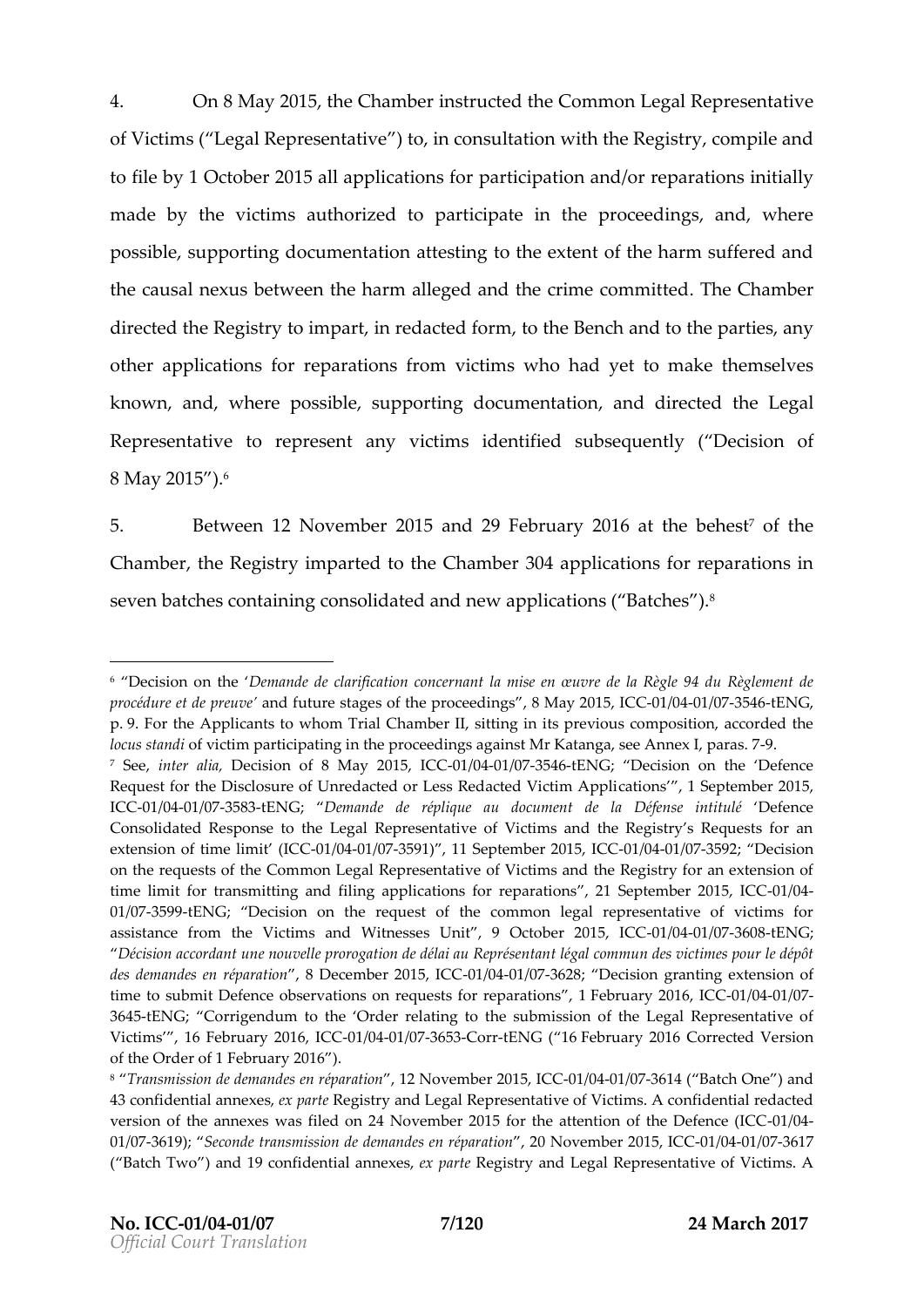6. On 24 February d11A pril 2016 e Defence teMam Kfaotranga (  $D$  of  $e$   $o$ e ), as directed by the fiClehooddomsberevatoion nishBeatch $e$  s.

 $7.$  On15Jul $2016$ he Chamdbie ectferoomtheLegal Represetrhteative Defene and the Trust  $F$ und for V Vaddition which  $\epsilon$  is an sthe monetary **value** con**eidiae** in for each type of iParm alleged

8. On6Septem**20t6**heChambder cided to enthea8t8donssion fs  $p \in S$  osnwhomTrial Chambels itting in its previous, he and pacesciotical  $e$  d thelocus sto an wellic to intricipation the targinal in Most Katan ( participating victim),sandheforms fr $3$ pmersons who hile**ad** application for reparati

confidential redacted version oflet the foarn the exeast was bidin of the Defence on 27 2015 (HOCIC 6041/637622)Troisième transmission de dema 2018 en ambéopar 2001 flo5n, ICC01/0041/037621 (Batch Three ) and 33 confeixdepnal Rabelgiasntnyexead Legal Representatof Victims. A confidential redacted version of the annexes w attention of the De0e1n60041/(CC37C6C24)Quatrième Transmission de Demandes en 2 February 201-061, 1002107 037646 B (at c Fhour) and 35 confidentianck apmarket beageistry and Legal Representative of Victims. A confidential redacted version of t for the attention of the D1e/16841  $t$ 6876 (418C)C inquième transmission de Demar répa panti 17 February 20011/660,411/G602765 (6B atchFive a)nd 85 confidentiael xappanetxees, Registry and Legal Representative of Victims. A confidential redacted ve for the attention of the Defence on C4081 /Fe64 b/06336r5y9  $\hat{\mathcal{B}}_0$ 0x idem(bC transmission de Demandes en réparation  $2614$ Fe $D$ béteamse 2016, 2004 11/0302661 Batc $8$ ix ) and 80confidential aem exactegistry and Legal Representative of Victims. A conf versionthof annexes was filed that day for the atten0t10 60410 6376 663) Defence

Septième transmission de Dem(aBhadtecSheevne pré)2001 Faetbionary 20011/080411/0907 3664 and 15 confidenteixalpaRherequixsetsy, and LegahtRateipvree of Victims. A confider redacted version of the annexes was filed that day for -OMe 024t tention of the 3665).

<sup>9</sup> Defence Observations on the Victims Applic**ataitends 2f4 rF Rhepuar rayti @ 016** and reclassified conafsidential on 3 March-012/080446/, 6376660 Conf ( First Defence Observations ) and  $\omega$ nd  $\omega$ 41, ICCGCGO on ExpAnxA; Second Defence Observations the Victims Applications for Referencial and the politics and reclasts and stiegot rate confident Legal Representative for the Victims, Defence and 17 004 ste Fund to Victims Exp (\$econd Defence Observaatinofindse) htaanld ann0elx( $\beta$ 04107 6376 800 on ExpAnxA and public  $a\text{C}$  and public  $a\text{C}$  and  $a\text{C}$ 

10 Order instructing the parties and the Trust Fund for Victims to file ob value of the alleget of harmlow 2006, 004 0.0377 0.12 ENG.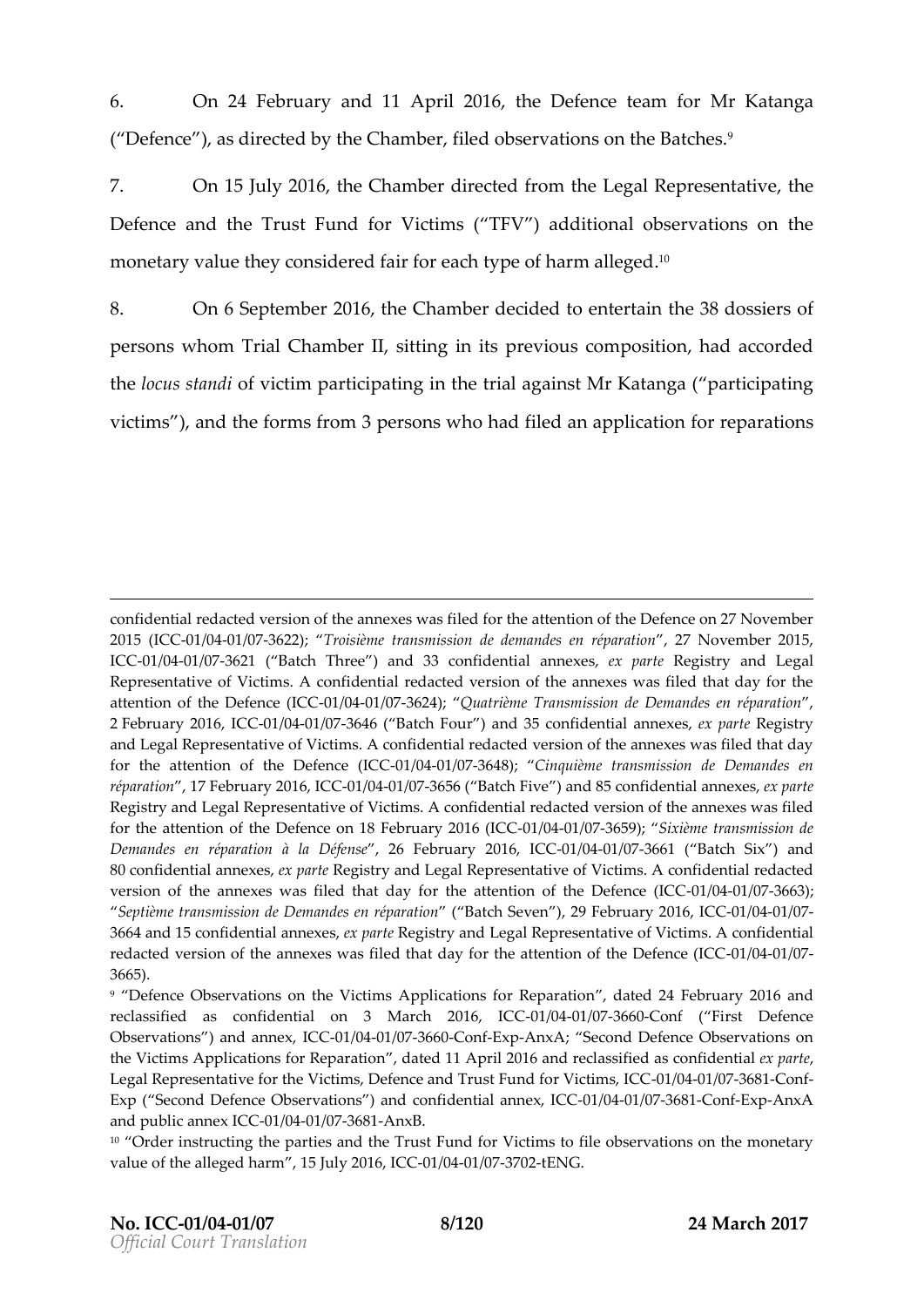in  $20.0$  60 n2 0Septem  $b$  6 of 6 he Defeefiloe od b servatoionn sh4e1dossioenfs th eafore mentiao popeld cosant op a rticipating . Victims .

9. On30Septem bl $\theta$ nfolhelegal Represe<sup>3</sup>nthraeDioefeen<sup>t</sup>caen dthe  $TFVfiledbservatøøntheen monetamyf vheubarm alleged.$ 

10. On8Decemb2@116hdegal Represelation before Chamber victism proposnael grarding mohdealistoi $\epsilon$  pearatisoinn the  $c$ °ase..

11. On 30Decemb 2 $\oplus$ n 6h, befencenved tothe Chamber response tos a i pl r o p o s<sup>1</sup>al I s

12. On 22 Februa 2r0y 1 The Chams bochedule dobrider for repatroations be pronoumic opoulblic 24Marc2h01.17

13. On 15 Marc  $2017$  he Cham obegrid end the consider further the non $d$ ossi $e$  ff $\infty$  uparticipating  $\,$  on action  $\infty$  unt of their death .  $\,$ 

<sup>14</sup> Defence Observations on the Monetary Val,u**e** 0o**fSehpee Amibeege2d0 HeBeArnhCC** 01/03771(1 Defence Observations of 30 September 2016).

<sup>&</sup>lt;sup>11</sup> Second decision on the Legal Representative of the Viccfti**t** he request representation ag66emtemtber 2006, 0040 C0377 06 ontENG.

 $12$  Defence Observations on 41 victims appli $\Omega$ catixoinèsme udréscuias nionto retlhaetive demande de retrait de mandat du Représ 2eschet panet miléegral 2004 04046. COMTes  $3700$  onf.

<sup>&</sup>lt;sup>13</sup> Observations des victimes sur la valeur monétaire des91p/66441Ju617ces allég 3702 et-011C/ 0041 / 0377 05, 30 September -2001 004 11 0372 13 ( Victims Observations 30Septheber 2016).

<sup>&</sup>lt;sup>15</sup> Observations in response to the Trial Chamber3**6 Secoel 2016 61**5-1 **CC**ly 2016 01/0041/0377 1-@ on Exp ( TFV Observations of 30) September 2016

<sup>16</sup> Propositions des victimes sur des modalités de réparation dans la pré norme 138 8 du Règlement de 8 l & Goeurn  $\beta$  e le C200 1 / 63 04 04:07 20 ( Victims Proposals of 8 December 2016 ) an-01a 6041e/x63777C24@nx1.

<sup>&</sup>lt;sup>17</sup> Defence Respons<sup>p</sup>erotpoosihteions des victimes sur des modalités de répa affaire 30 December  $2001$  /  $6041$  /  $6307$  22 ( Defence on sRee of 30 December 2016 ).

<sup>&</sup>lt;sup>18</sup> Ordonnance fixant la date du prononcé de 2l 2onFdeobnnuæurgre 2**04/70,4 pCa C**ation  $01/037724$ .

<sup>&</sup>lt;sup>19</sup> Décision relative à la requête du Représentant légal **t5 mMmau chdê 6**1v7ictim ICC01/0401/037727.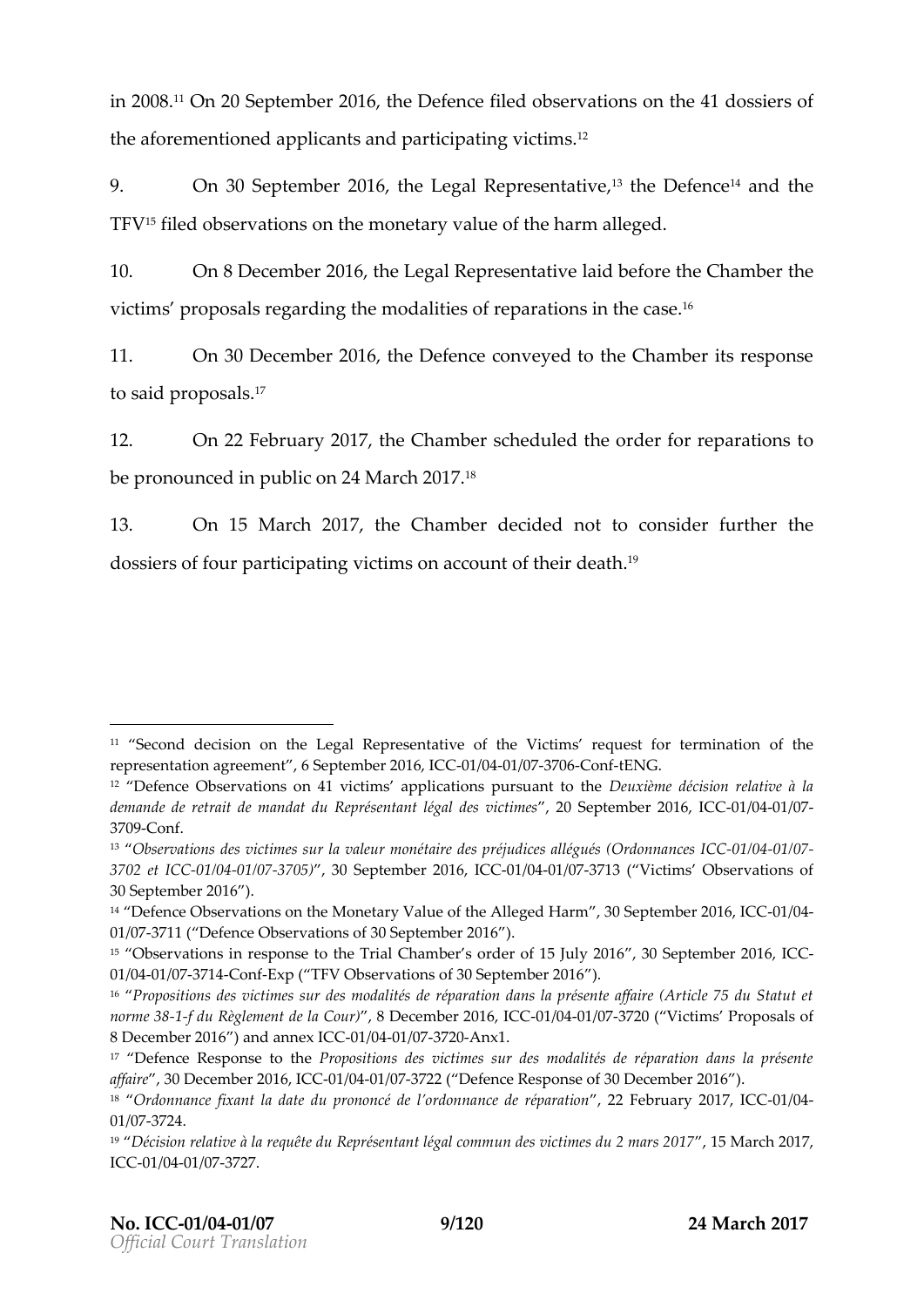#### II. INTRODUCTION

14. From the outhset Chambes underscore the importance of reparatisophas, which marks iticiauln ctuime theadministraotfijouns tice andtis of one whiithTrial Chaminion approsecutTo hromas Lubanga Dyil ( Lubang the success of the Court is, to some extent, linked reparation s<sup>ey</sup>stem

15. The Chamber triecortahidosurpose three paration prociested ings. oblige those responsible eimies to repair the harm they cause victims and to enable the Court to ensure that of the theirs acc by virtoufethreparatpion on ceed tinhoantsheCoutrgives puabolikon ow lemolognet tothe suffew hni**gh**hegraveerimes sommitted boyon the ected poearsi**se**d to thevictim<sup>s</sup> sanddelive tros the imustioneralle viationsq, far as pot show ible consperences on frotheg faud t<sup>2</sup>sto such, tehneld out must strive to the utmos to ensure r**e**chearta tio annsem eaning futlh **e** o vicst<sup>4</sup> annd that the extent possible  $p$ , recent appearations what  $p$  and  $p$  and  $p$ , adequate  $2$   $\overline{a}$  The promp Chambeurther underlines the barber at tions that green convicted persoam cas intheposition poarties to the proficeedings

<sup>&</sup>lt;sup>20</sup>The Prosecutor v. Thoma $\overline{s}$  r Laulb  $\widehat{a}$  magam  $\mathbb{D}$  exilosour establishing the principle and  $\overline{s}$  and  $\overline{s}$  and  $\overline{b}$ procedures to be applied to reparations, dated 7 August 2012, [Frencl 19February 20130, 1/602407 0269 04 para. 17 Bub (ang a Trial Chamber I, Decision Reparationsheed; Prosecutor v. Thomas Alpup becand ga C D & Or hobeer, for reparations (amended), 3 March 2015, [French] translation registe/ree4d / @261249 August Anx A para. L & bang Appeals Chamber, Order floor GR 12/06 2411 at 0363 02 & n x A . )  $^{21}$ Lubang Apppeals Chamber, Order flo $\alpha$ GR1e/p98411 at 6363162.A9.nxApara. 2.

 $22$  SeeChristopher Muttuk Ruenpaarua, tions to Vinic Flonys S. LeeTh (ebnotd,  $\theta$  rnational Criminal Court: The Making of the Rome Statu (Kelulws und 9,9 Negotion) a 216 2 s, R in particular p. 264; LJukseti Meofffeentlyictims before the Internation and  $g \in C$ rimin  $2014$ ), pp. 1.9543

 $^{23}$ Lubang Appeals Chamber, Order flo $\Omega$ GR te/pe2e4 11 al 603631  $\Omega$ Anx Apara. 71.

 $24$ Report of the Bureau on the impact of the Rome Statute system on vic ASP/9/25, Appendix III, 22 November 2010, para. 19.

 $^{25}$ Lubang Appealis mCber, Order for REC @ 00124/004410/963612-89 nx A para. 44.

 $26$ Seeubang Daecision on the request of the Trust Fund for Victims for leave order of 9 Februar4y M218 nlo6h 20-1061/0040302642ENG, para. 12. oFruenthaethncle 82(4) of the Statute provides that both the icatocomuss **bied or pases to an near in to be** and thaven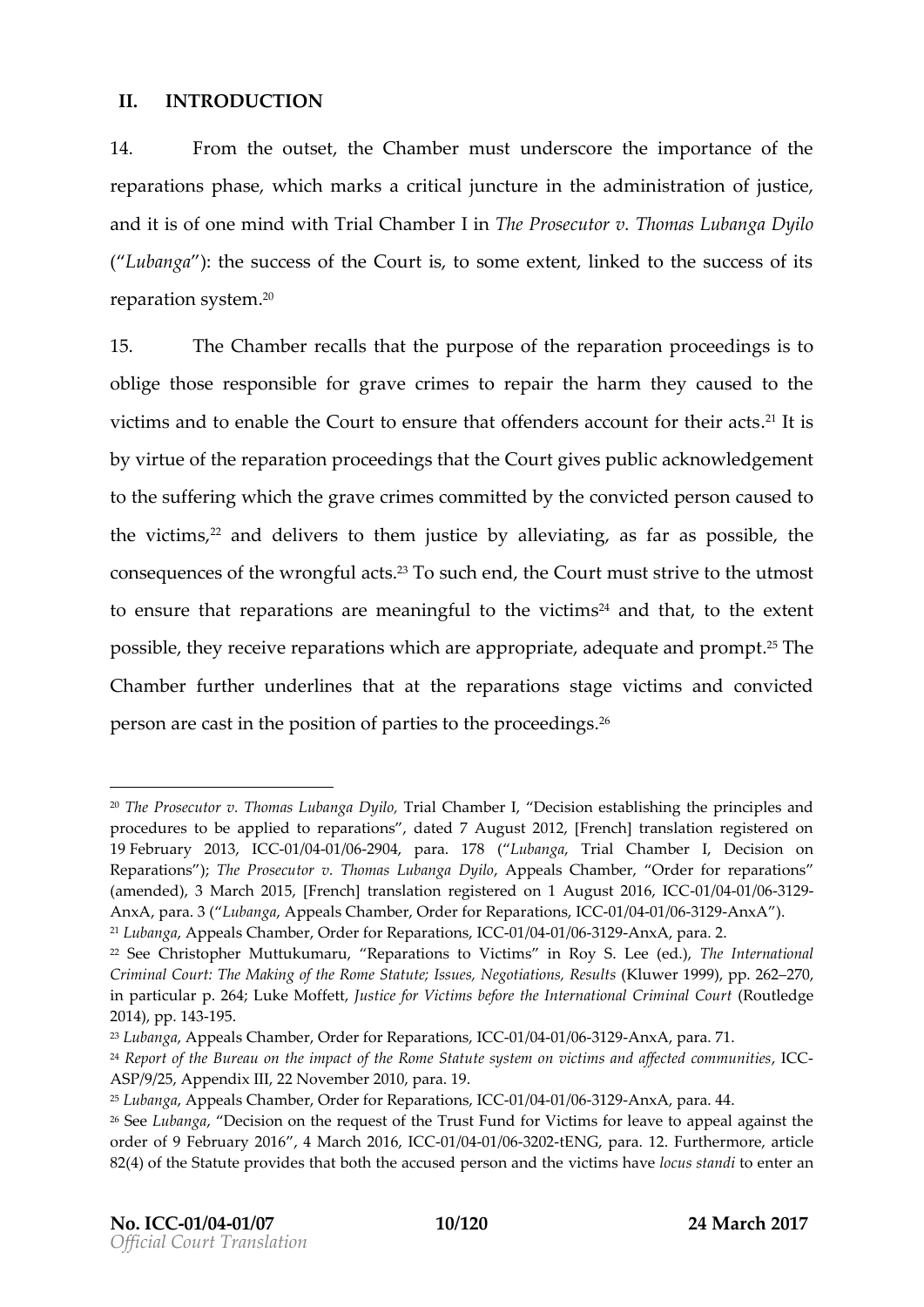16. The Chams beloemse paration proceese **d** innopesc tead not doe to distinct from the enapiroceedings aresoconnection that a bility reparations intrinsically tloinkhecotimeosfwhich the person was  $7$  Tchoenyioatreed distiniont that the yconstriet a discrest net operfoorced in  $g^2$  s where he victims tender evidwehni**ce** pisoper to that anpothwahasie hwherpeossibal nedduly redacteMeconvicted pearsyon mpulotnished thatheparties agage in  $\mathsf{exch}$  asychobservations ondexing ument and written the various and factuans peoptfs thperocetien q.sTheorder for reparation unions in at thiend lof such exchanges

17. An order for repartatisons be mosted flect the context from whichtarisse that  $i$ st, th $\mathbb C$ sourt, a legal swyhseteemini $\psi$  ividucal minal responsity if other a cuensder the Sitsateust babl<sup>eg</sup>'s has not throus three ated in the same manner atsocandweicts of ms  $\mathrm{e}^\alpha$  and the new sensor  $\mathrm{e}^\alpha$ 

18. The reparation slikpental speroceedings bole of outries the ejudicial  $\mathsf{proc} \, \mathscr{C}$  s.  $\mathsf{Acc} \, \mathsf{ord}$  in the Chamber estrail fair balance bediween gethed

appeal against an order for reparations made pursuant to **hutiahed**  $\overline{a}$  5(2) of Appeals Chamberf, or OrRdeeparatico 600s1, / 6041 / 6361 2 A9 n x A para. 29: The victims [ & should be able to participate throughout the reparations process and the support in order to make their participation substantive and effective .  $27$ LubangAppeals Chamber, Appeals Judgment  $-0$ ni/8044 p/6365  $\hat{x}$  popmsa, ISCSC it is the obligation of the convicted person to remedy the harm caused by the was convicted .

 $28$ The Prosecutor v. ThomasAp $\mu$ puebælis gno $\Omega$ bh@hay $\rho$ leogision on the admissibility of appeals against Trial Chamber I's Decision establishing the principles a reparations and directions on the further , col rad Dicete outh boer to  $2004$  the  $9.6$  C  $0.1$  / 0269 5  $\hat{\phi}$ , ara. 70: the reparations parodoine beta dicarding stage of the a prodocte eisstings conceivable ithearte nt evidentiary standards and proctehdeur quale sutions apply tho is a victim for the purposes of those proceedings .

 $29$ The Prosecut Tohomas Luba Anga pe Dolysil Ghamble and the appeals against Decision establishing the principles and procedures to be applied to re with AMENDED order for reparations (Annex A) and 3Mp abothc 250mm me xes 1 and 01/0041/036129 para. L605 b ang Aappeals Chamber, Appeals Judgment on Reparation 30Lubang Appeals Chamber, Appeals Judgment 06 heORMe positions, 6ITC.C

 $31$  Lubang  $A$ ppeals Chamber, Appeals Reinal contrs Conn<sup>1</sup> 6040 / 0361 2  $\Phi$ , ara. 237:

the Appeals Chamber considers it to be beyond question that a person s of law must know the precise extent of his or her obligations arising from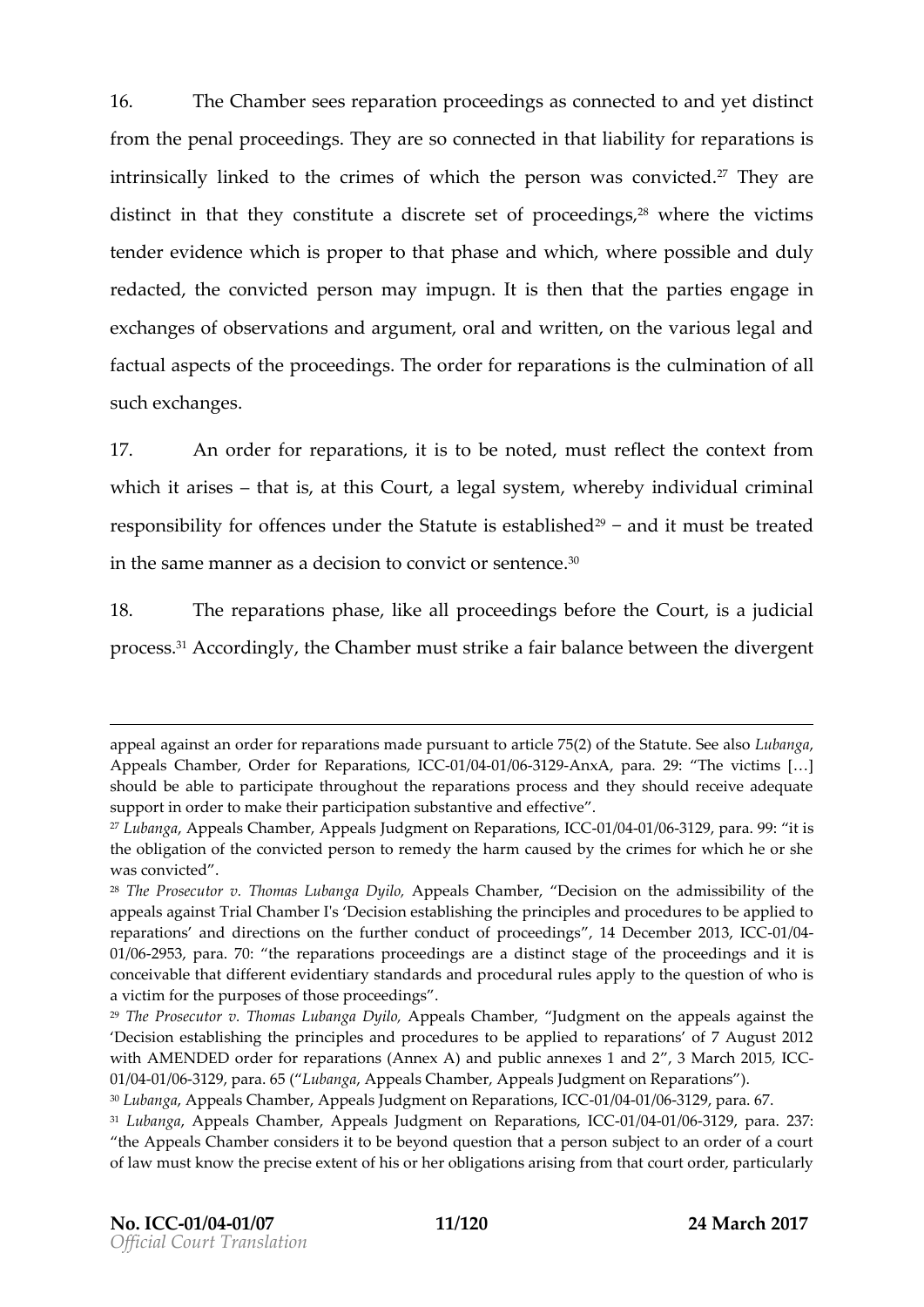rights and isnot entehositic tism on tohneehand athobiscef those nvicted person on the o<sup>3</sup>fher

inlight of the corresponding right to effectively appeal such an order, a obligations must be determined by a court in a judicial process .  $32L$ ubang  $Rap$  peals Chamber, Order fb $C$ GR te $p$ GB4 14 60661  $R$   $Rq$ , nx Aparas. 202, 245 and 49. Nothing in the principles applicable to reparations will prejudice rights of the convicted person to a fair and impartial trial; rule 97(3) o Evidence.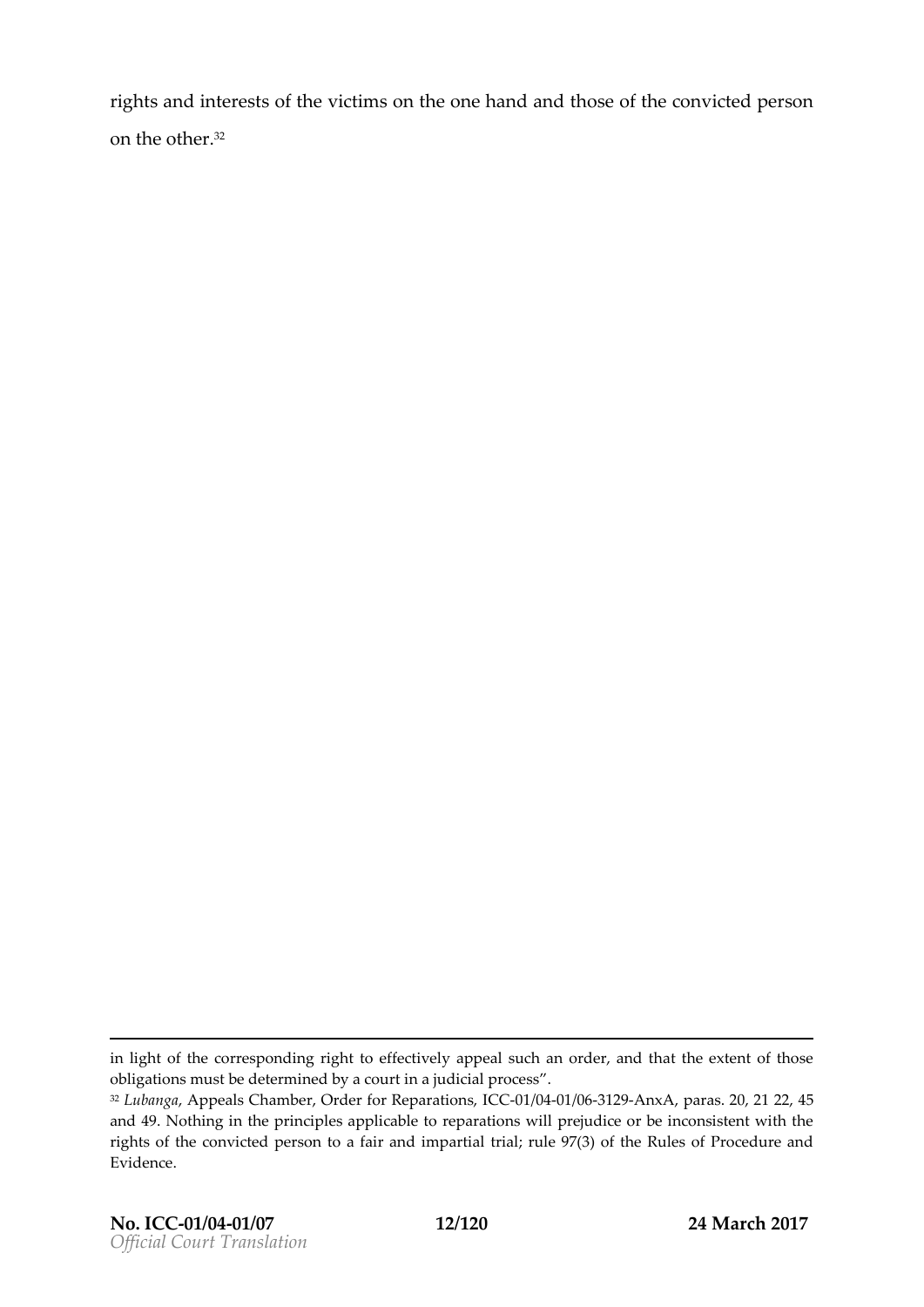### III. CONTEXOTE THAEA TANG GASE

19. The attack on Bologobrotook on a 4Fee brua 2roy Q 3s central the ca $\texttt{B}$  egoro villang ottustilocated at the intEe ange optention of  $\delta y$ localités administrative c**e abias e**of upe mewnitich falls under Bahema Souldect<sup>3</sup>i<sup>3</sup>vTiht**é** populat**io**un riismínade up ato fleadsift er ent8t ethnig coups of whith the Hemath endurch the notatre the large that is estimation ricalChambelr, sitting in its previous, at me aBSO fuon civiial na wer bi vingin Bogorno 2003°3

20. When tension between the Hema and 2004 nd uhees deelmaded population Bolog fot and into the chool known as the Bogoro Institute was a military camp by Ugandan wanom oy c**sedB**oloiegnos ro at the bintime . des patriotes [conjous of Congolese UP @ trooptos] subsequently ovetrhed efe ove o fBogorlo. 2008, eBogo coamp was thusU BroCocbentr<sup>3</sup>ôl

21. All the miwinias were sent in the district of Ituri betwee 2003 and launched attacks assaulted unarmed civilians who killing, pillaging and destroying houses, and subjecting wome

22. Mr Kata, nogfa Ngiti eth biediot ng ed to the military leadership of any denoted and a military deadership of any metallong and a military leadership of any metallong and a military deadership of any metallong and a mi group which coenssisentiation of Nigitoion that an Tshe group allegedly became known in Ituri Fassrdes de résistance patPizottnique en Ituri en Ituri Force de Thorlderiof Resistance ]i.mMilt Krantgaawas subsequently  $\delta$ ppointed General in the Forces Armées  $d$  arm the  $dR$   $D$   $C$  rces of the Democratic Republic of by thPerseident thDeRCinDecemb2e0n034.

 $33J$ udgment Handing Dowom Coofn $\overline{v}$ ilodarch 20011/400,411/CGCZ43+6ENG, pa2+4as.  $34$ Judgment Handing Down Conviction of 07/6044a  $t$ 63774  $20E$ TM4G, ICC 638.0.. 35 Judgment Handing Down Conviction of 0 7/60244 1 63574 286E1N4G, I C 625. 36 Judgment HagnoDown Conviction of 7 M-8 1d 8042 00374 3-168EONOG, pa72a6..  $37J$ udgment Handing Down Conviction of 07/6044at63774  $3210E$ TN4G, ICO 651166.. 38 Judgment Handing Down Conviction of 07/0444 1 @374 210E1N4G, ICC & F& s.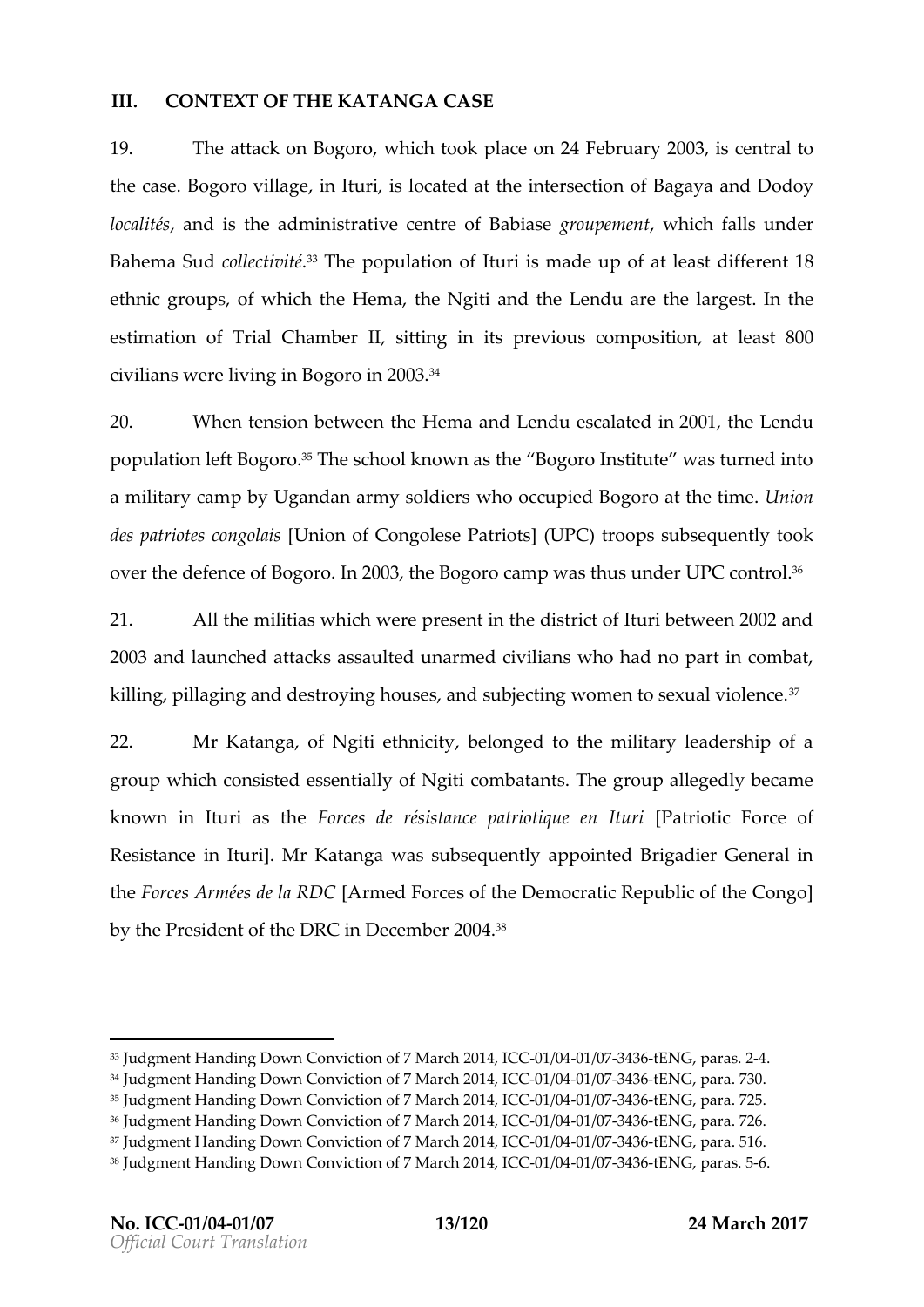23. On7 Marc 201, A Trial Chamb beint ing in its previous, compos found hat the attack on Bogoro began at around 5. Tahen. on 2 attackers, who included women and children, came from seve via roads and tracks leading from areas mostly inhabited by various testimhan hei**e**s confirmed in the hat day the combatants from WalendBuind  $\dot{\bf c}$  ollectiavnitié Lendu combatants -Ef ${\bf z}$ ekne groupement surrounded the village of Bogoro<sup>3P</sup>n order to attack it.

24. In the Jament Handing Down of C7d March2l Doin #he Chamber fountchat

on 24 February 2003, Ngiti combat-Binni skio from the Wolandmendu ed the crimes of murder as a crime against humanity and as a war crime; attack and as a war crime; pillaging and desitmuecst; io annobslaws alry, rape and, as of  $24$ February 2003, sexual slavery as war crimes an $\mathcal{A}^{0}$  as crimes against

#### $25.$  Itfurther determined

the influence of all of [Mr K"atwahigcah sb]reagint to pass than excrimes of a against civilipotes, mas a war crime and as a crime against humanity), polarization and and and and and and an destruction of propose of important.

 $26.$  The Chamwheen rt borsay:

[Mr Katanga s] activities as a whole and the various forms which his  $[8]$ , in the cumstances, had a significal he indefinition in those  $c$  r i m  $\AA$  s.

#### 27. Furthettfound

beyond reasonable doubtattahragta [Mri]ntentional contribution to the crim murder (as a war crime and as a crime against chwinhian  $\mathsf{dist}(y)$ , attack destruction of property and pillaging (as war crimes) was significan knowledge of the intention of the groud<sup>3</sup> to commit the crimes.

28. Ultimatelhye Chamfboeum, dby majo Minty Katanggualtyunder

 $artic 26(3)(d)$  of tuhte, Sata an accessory to the crimes transmitted

 $2003$  fmurder as a crime against human  $\frac{1}{10}$  (uan) def tahregic Steatute

<sup>39</sup>Judgment Handing Down Conviction of 07/6044af63774 3266E1N4G, ICC 655. 40 Judgment Handing Down Conviction of 0 7/06/44 / 6374 32 t6 E1N4 G, I C 6 6 5.2.  $41$  Judgment Handing Down Conviction of  $7/$  6044  $t$  6374  $2$  t6274  $6$ , parallel 31. 42 Judgment Handing Down Conviction of 07/60244 61374 3216E1N4G, ICC 638.1. 43 Judgment Handing Down Conviction of 0 7/0604 at 6374 2005 1N4G, IC 6629.1.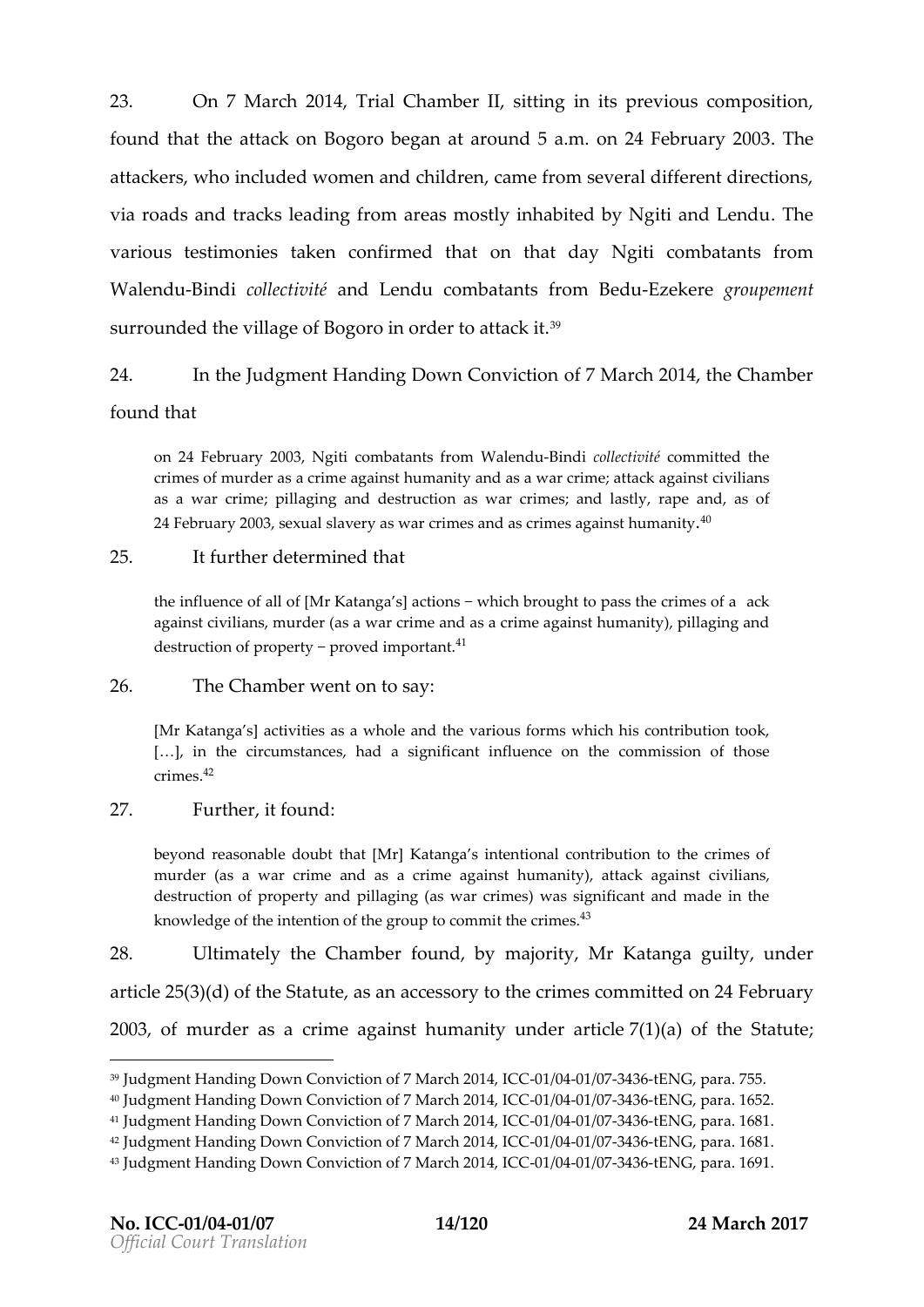murder as a war crime  $\mathcal{B} \phi(\mathcal{D})$  and  $\mathcal{C}$  in the stature statual gainst a civiliant particle and  $\mathcal{D}$ population as  $\argmin$  or individual civilians not taking direct part in  $\log n$ as a war crime under article  $8(2)$ d(ees) ((ni)  $\alpha$  foth eof Setanteunthey propert a war crime under article  $8(2)$  (e)( $\alpha$  hindlilolagting as a butwe ar crime under arti $(2)$ e(e8 $(v)$  of the TSS of Culten molones sunanimoiuns finding MrKatang at quility der article  $25(3)(d)$  of the Statude, heas an crimes rappe and sexual slavery as crimes agains  $\overline{I}$  ( $\overline{I}$ ) ( $\overline{q}$ ) of  $q$ )  $\overline{q}$  of  $\overline{q}$   $\overline{q}$ the Statunte of pe and sexual slavery as war crimes under art the StatTulte Chambers unanimous in MirinKdaing montaguilty noter article  $25(3)(a)$  of the Statuute, ng for thied cermender the age of 1 to participatey aintibus tilities as a war crime under article 8  $Stattte$ 

<sup>44</sup> Judgment Handing Down Conviction Co30 70 40 a / 63574 3216E1N4Gp,p. 709 and 710.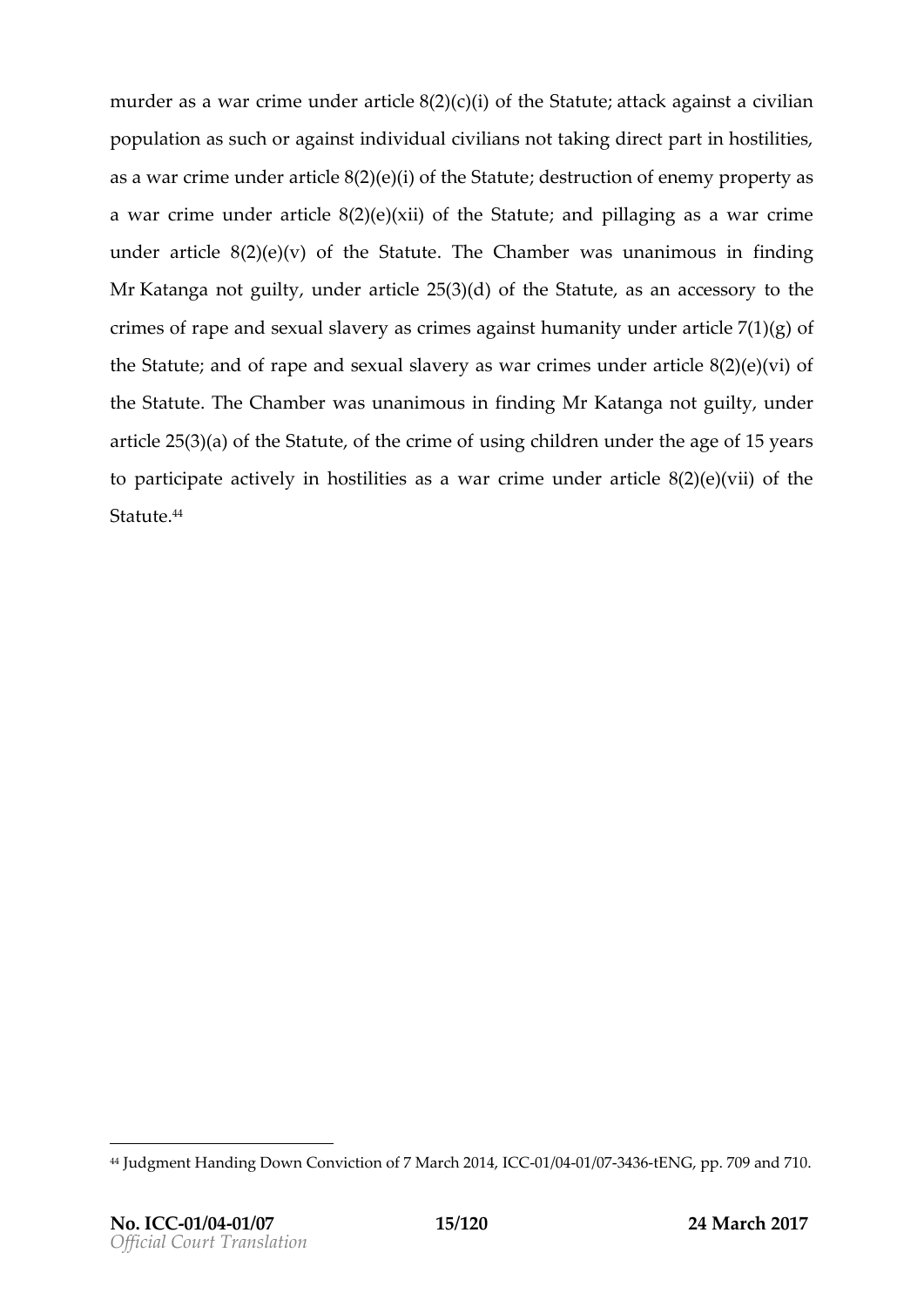# IV. PRINCUPS AND CRITERARPLICABLE THEORDER FOR REPARATIONNSDTHE CHAMBS GENERAL APPROACH

29. In the first hote a Cothambio puld recall nthat an that Appeals Chamber acting pursuant to article  $75$  $\text{\textcircled{\textsf{}}\$}$  the principal theorem statute,  $\text{C}$ applicatbolree paration proc^te™Endoening ssincitphloeAsp,peals Chammabober cleamay bæpplied, adapted, expanded upon, or added to b  $C$  h a m b  $A^{6}$ r s.

30. TheChambtearkes the vietw eptrinatiepse stablished Appyptehaels Chambien Lubanfojnad applic, antuiotontis mutantchies case.<sup>47</sup> Thtub,sohne  $Chambp$  points bhuat in all mpætittearishing pear arteiointies, hall treat the victims whith hanity and shall respect their dignit<sup>4</sup>y lainsd huma further ebuoty nd tho eaall vicstifinairly and e $\phi \otimes \phi$ lliy respective of whether they participated in the trial proceedings leading article 74 of the<sup>9</sup>TShteatQuibeamwoboeurId also reçaaslistehtabounttiionle 68 of the Setateuat not ule 80of the Pules of Procedure and Envadue hackee into account the needs of  $0$  Mall mations immortance  $\frac{1}{2}$  and  $\frac{1}{2}$  and  $\frac{1}{2}$  and  $\frac{1}{2}$  and  $\frac{1}{2}$  and  $\frac{1}{2}$  and  $\frac{1}{2}$  and  $\frac{1}{2}$  and  $\frac{1}{2}$  and  $\frac{1}{2}$  and  $\frac{1}{2}$  and  $\frac{1}{2}$  and  $\frac{$ Procedure and Emaided made that approprimate easur be es put in plotace ensurtehevictimssafetyr, hysical and psychol-boging galnolwepultiv<sup>s</sup>åcy Furthmeor, e it pisar a mouth tat praeratio annessa warded aneaticcessible victim we ithout adverse disttine to ground sof<sup>52</sup> gangered erace, colour,

<sup>45</sup> Lubang Aappeals Chamber, Appeals Judgment 001 n/04 Reparass, ISC Cand 52.See alsuban Anapeals Chamber, Order folr CROe1p/a044 # 1966 n 349 n x Aparas. 1 52.

<sup>46</sup>LubangAappeals Chamber, Order floGroBetpO62411 at @3630 o2.A9.nx Apara. 5. 47Article 75(1) of the Statute provides that the Court must state the princ  $48L$ ubang $4$ appeals Chamber, Order flo $\alpha$ GRte/p $\alpha$ 2414 al $\alpha$ 3063  $\alpha$ AnxA para. 15. 49Lubang Appeals Chamber, Order floor OR 12/06 24 06 06 24 anx Apara. 12.  $50L$ ubang Appeals Chamber, Order flo $\alpha$ GRte/pe2e411 at @3631 o2.AnxA para. 34.  $51$ Lubang Appeals Chamber, Order flo $\alpha$ GRte/pe2e411 al@3631 o2AnxA para. 34.  $52L$ uban $A$ apeals Chamber, Order foli**C BO**eip'a04 at  $0.06$ h $2A$ nx $A$  para. 18.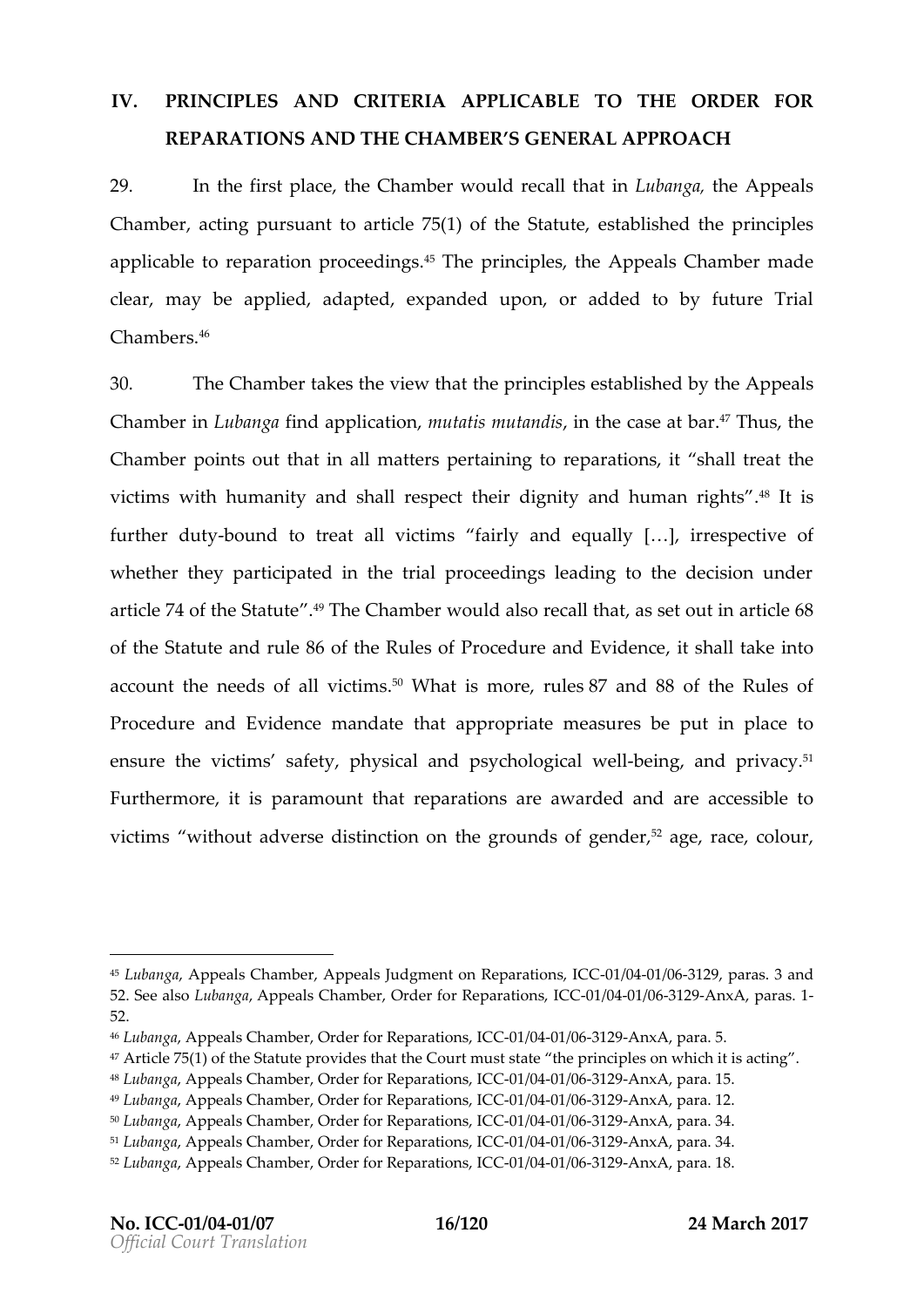language, religion or belief, political or other opinion, sexual ethnic or social origin, wealth, birth or other status

31. Secon, ot the Cham the crattles at an oter for pareatisophur sutant of article 75 Sot fatenteust, at a mincion mutualive essential felements

- $(1)$  The order for reparations must be made against the co
- $(2)$  The Chammbuest identify the victims eligible to benefit from for reparations or set out the criteria of eligibility between the harm suffered by the vicolimabical mothtene cr person was co<sup>5</sup>ñvicted
- $(3)$  The Chammo ustatione the harm caused to victims as a crime of which the person was<sup>6</sup>The convicted that the assessmethteexttent that harth orthoposes of determining the nature antoh/esize to the eparation awards e unable en aby Trial Chamhobeanding down theorder for reparation the TFV therea.fiter
- $(4)$  The Chammobes determ it the eliability of othe conversion reparatisfo<sup>o</sup> mand inform him or h<sup>6</sup>ee To the neemodithe Chamber

 $53$ See allsobanga peals Chamber, Order foli**C B**Oe1p'a04 at  $0.0616$   $R$ ganx  $A$  para. 16.

<sup>54</sup> Lubang Aappeals Chambels, JAupd poperaent on Repar0a1t/60041s/,0361C2OB aras. 1 and 32. The Appeals Chamber has pointed anout that mabein smay address these e in a different sequence for the purposes of issuing an orderther repara Statute ubang & ppeals Chamber, Appeals Judgment -001n'e Office of 2 for an ICC 33).

<sup>55</sup> See Section V. CONCEPT OF VICTIM, Section VI. EVIDENTIARY C THE CHAMBERS ection VII. INDIVIDUAL ANALYAGRISLICCENTIONNES FOR REPARATIONS Annex II to the present order.

<sup>56</sup>See Section V. CONCEPT OF VICTIM and Section VII. C. Definition of the evidence presented to substantiate the harm alleged by the Applicants . 57 Rule 9 70 (f2) the Rules of Procedure and Evidence provides that the Cham experts ubang & ppeals Chamber, Appeals Judgment on / 084 \$  $\epsilon$  be  $\Omega$  -3129  $\epsilon$  -026 -01/05 -01/06 -3129 -01/06 -01/06 -3129 -01/04 -3129 -01/04 -3129 -01 para. 83). See also SeatS SESSMENT OF THE EXTENT OF THE HARM. 58Luban Appeals Chamber, Appeals Judgment 00 heORMe positions, 118C3C 59See Section X. MR KATANGA S LIABILITY FOR REPARATIONS . 60Lubang Apppeals Chamber, Appeals Judgment 06 heORMe positiappiant as, 11.CC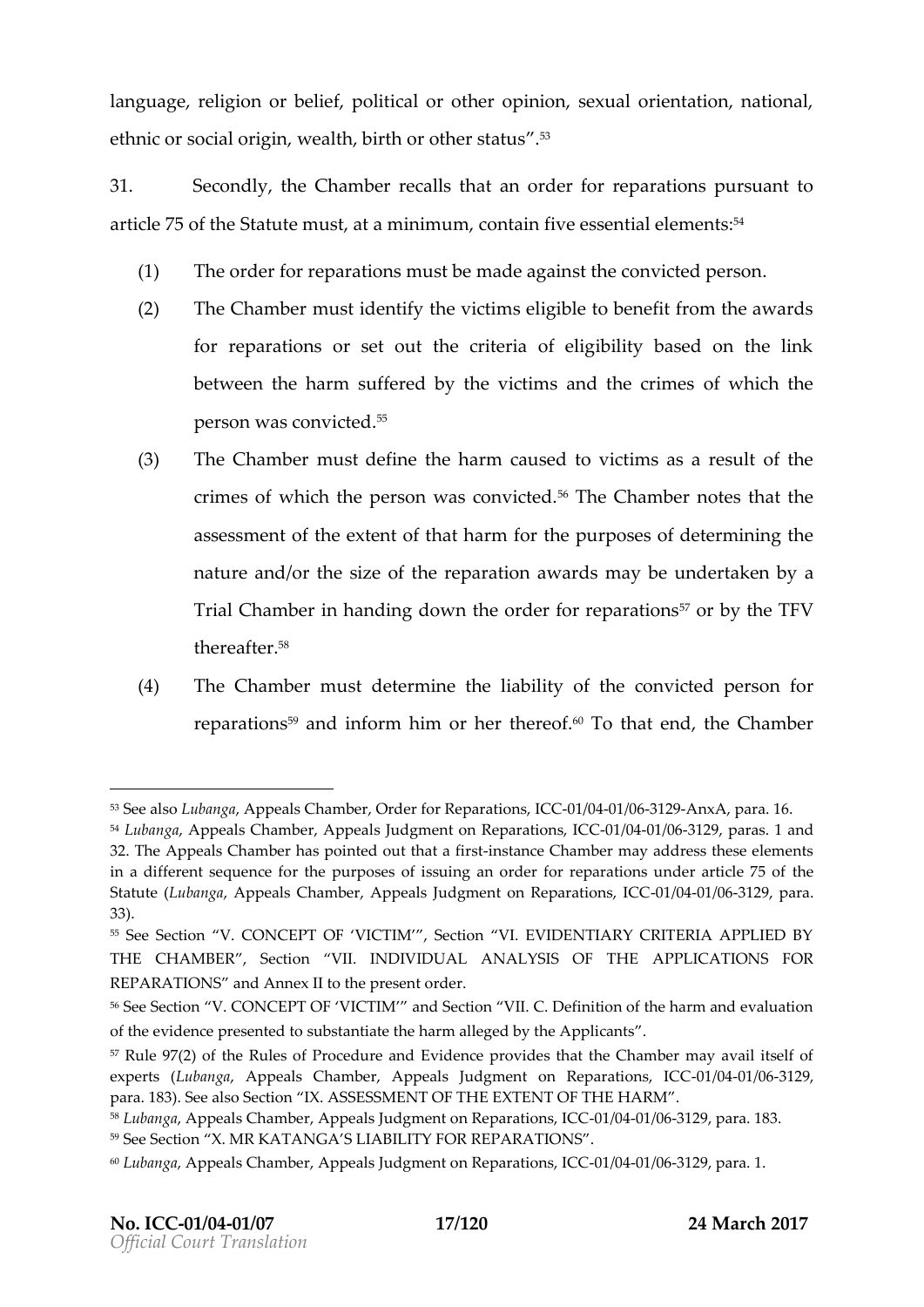musd eline ahies copoef that a bility setting the of the award for whitch tat perisson lia. Billet is to be noted in the instructional respect convicted peliability for eparations founded on and confined the harm causedcrbmy eddshewhis baipplerson was co<sup>6</sup>ñi**l**nicted Lubanton a Appeals Chamber the heat than  $\dot{\mathbf{r}}$  are  $\dot{\mathbf{r}}$  are  $\dot{\mathbf{r}}$  are  $\dot{\mathbf{r}}$  and  $\dot{\mathbf{r}}$  are  $\dot{\mathbf{r}}$ to the individual whosees coroimm similal is it we stablished in a conviction d whose culpability for thioss dedeimminal daints a senten<sup>4</sup> TeheAppeals Chambtehrer underlined bleapthid is question that a persoan os dibject to the parm as blown sapprised ofthe precise extent of his or her obligations arising particularly in the lights poot nothing index the appeal right of the correct particularly undearticle 4) $\delta$ 2 (heState, and that the extent of those obligations) must be determined by the Chamber concerthed in a jud

 $(5)$  The Chammbuest specify and provide reasons for the type ordered be the  $\phi$  llective, individual or  $\phi$  under the  $97(1)$  es and  $98$  of Ruthes of Procedure and  $\triangle$  is independentify the

 $61$ Lubang  $A$ appea Chamber, Appeals Judgment on OR  $\epsilon$ 004  $a$  / 60361  $\alpha$  phsp, rd C C 37: At the outset, the Appeals Chamber stresses that the imposition of liabil including the precise scope of that liability, shound be beind bhoe donydethe for Tri reparations 62 Lubang Aappeals Chamber, Appeals Judgment-Oo1n/09741e/p03661 2a ppi, anas. IC4C1 242. 63In this connection, see Section V. CONCEPT OF VICTIM

<sup>64</sup> Lubang Aappeals Chamber, Appeals Judgment 0dm 60741e/p03661r2a pliaonnes, 615CC See alsbubangAappeals Chamber, Appeals Judgment-Ooln/e0741e/p0261f21.paras., 213836:

In the present case, the Appeals Chamber not the ost that him doe the riminative se this judgment with respect to liability for the awards fornteparations, i specify the scope of Mr Lubanga s liability for reparations and include amended order connex A to the present judgment. In order to make such the Appeals Chamber would need to be provided with relevant informat Chamber had only made limited enquiries previous to the inssumanthe of the view of the Appeals Chamber, this would require it to engage in an activi is better placed.

 $65$ Lubang Appeals Chamber, Appeals Judgment 0 of  $0.06$ 11/29  $\mu$ ops, al $C$   $237$ .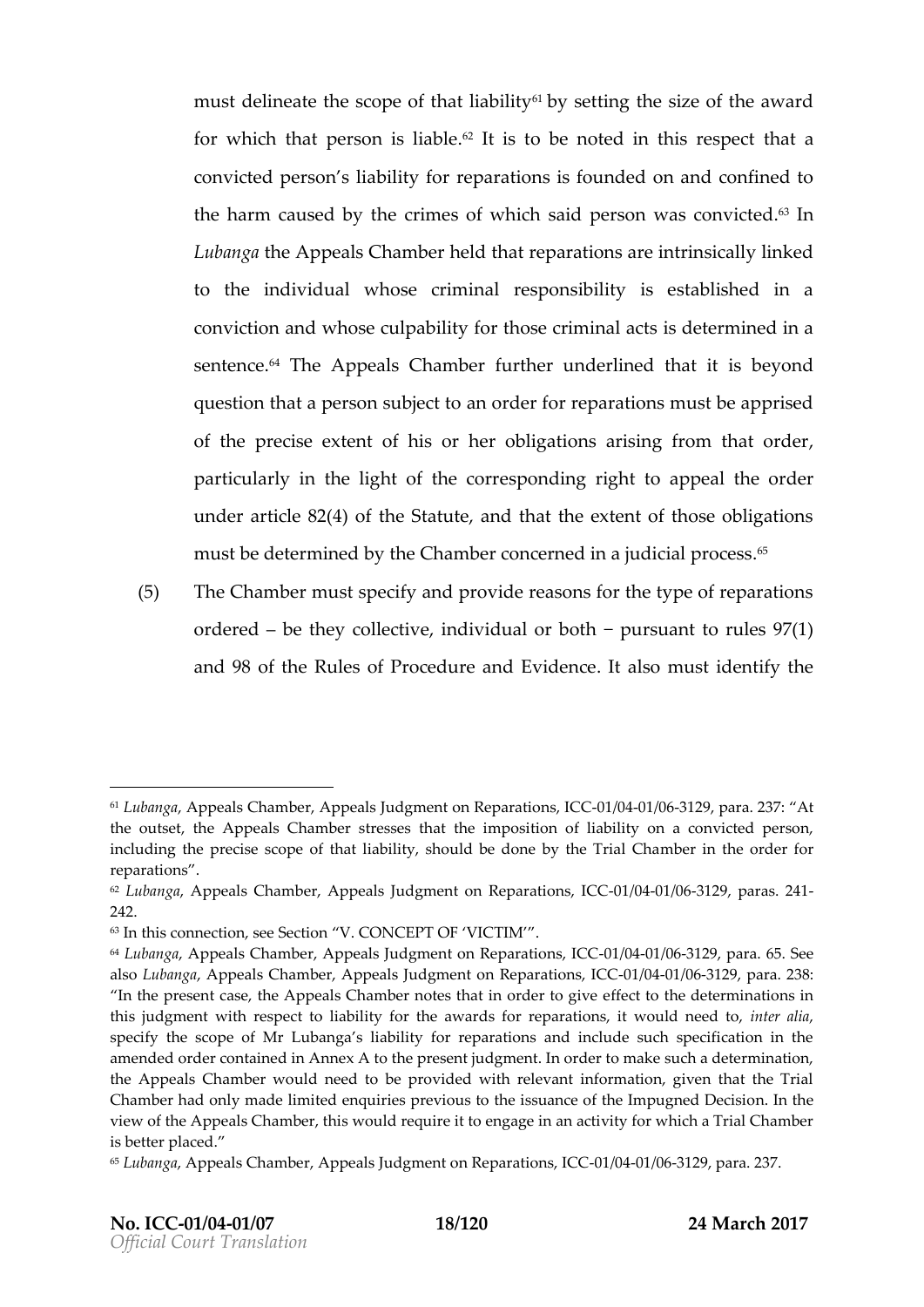$m$  odalities of reparathie constant the theories approprimente on basist be circumstances of the before for it. cas

32. In the caatseb, a 341a pplications for reapraempratione the Chambelne  $\mathfrak v$  on sigs form forms  $\mathfrak o$  aration forms for articipation he trial again Met Katantop angether with rtsing polocumentatoible and ditional do cuments  $\theta$   $\eta$  (t  $\theta$  plican). The Defermacole obsers, general d specific the34  $a$  pplications for réiple. $d$  and  $f$  is not a multiplets further the crimes of whild in Katanwopas convitootoeld plase parthoef attack on, that go ro is, an attac  $\alpha$  denote a definition and the of course  $\alpha$  ay

 $33.$  That being the  $oC$  ham the cree by ciddenthatsatisfactor of the five essent eatement asid down thow Appeals Chame band res that the 341 applications for rebpeanaantaiolynssed ind.fVTholaunbanlbyividua.an.la.liyssof the34  $\frac{4}{10}$  plications for rewphelr antioning Chambases enses nt to high to tal exte**nf** thhearm cautsoneholeApplic**a**?n°lTheassessm,wein1,tamongst other factoformthebasis of C the embedetermantion of stibe of at what d for whichMr Katanigspersonallilay blet ishe Chamber is the  $v$ so  $p \rhd c$  eiengodMr Katansg aliabifloity poetratispann dhentoheesize of atwhaterd for prearationargeainst, hnionary beloe terminine dajust and mfainme-What is

66See SecMb.nTYPES AND MUNIES OF REPARATIONS

 $67$ See Section I. PROCEDURA $\Delta$ n @ VA En RNe k E W to the present order. 68 See Annex I to the present order, PDI of tead out alk elsipsolon sSpeo.utom itshsoion du Représentant légal relative aux exples galeimonas opersation déposées sation déposées qui ne se sont pas encore fait, coor Freebîntume rode 20041/600,441L/020267651; First Defence  $Ob$ servations, 24 Februa0rt/ $\frac{1}{2}$ 04  $\frac{1}{2}$   $\frac{1}{2}$   $\frac{1}{2}$   $\frac{1}{2}$   $\frac{1}{2}$   $\frac{1}{2}$   $\frac{1}{2}$   $\frac{1}{2}$   $\frac{1}{2}$   $\frac{1}{2}$   $\frac{1}{2}$   $\frac{1}{2}$   $\frac{1}{2}$   $\frac{1}{2}$   $\frac{1}{2}$   $\frac{1}{2}$   $\frac{1}{2}$   $\frac{1}{2}$  ExpAnxA;Second Defence Observations, 11-01A/p0041I/0327608106o,nElxCpC and confidential ann@c1x/,00411C/032768Clon-ExpAnxA and public an0n1e/x00411C03768-1 AnxB.

 $69$ Procedure at rules 94 and 95 of the Rules o(LuPoraconstancion on ChEavindo-oenrice Appeals Judgment on RepCa1r 6004 0 /n9861 2 GC para. 149).

<sup>&</sup>lt;sup>70</sup> The Chamber notes in this respect that rule  $145(1)(c)$  of the Rules of provides that the extent of the harm is among the factors to be giv determination of sentence.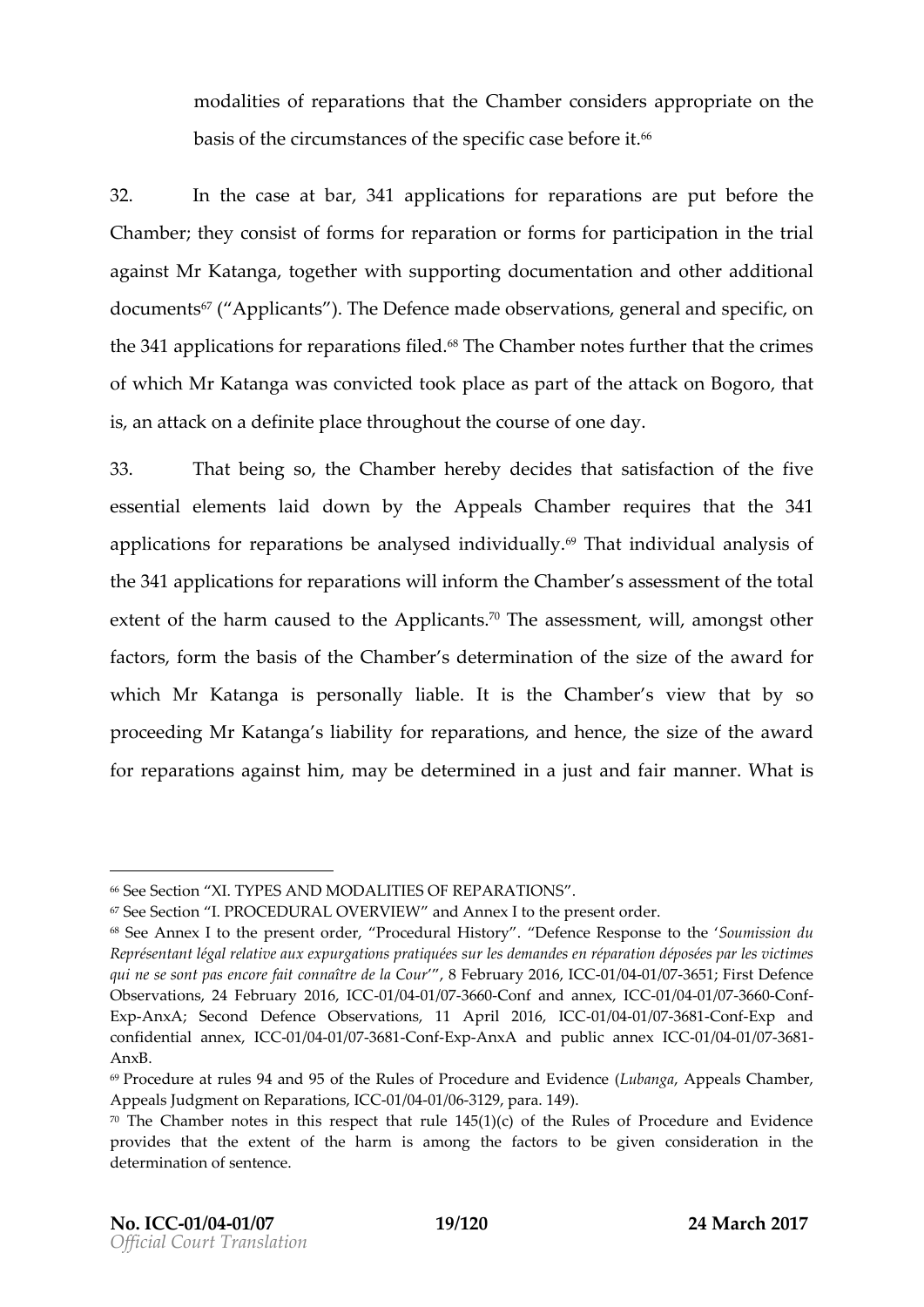mor, ethepartiensay the reexbey rcinse fut the right popeted vested in them by  $a$ rticle 4) $\delta a$  (thSet a te.7.1

34. In th $\texttt{\$}$ ection which follows Chamwhiddefineheconcept victim for the puppiors ations.

 $71$ The Chamber is nonetheless cognizant that the modus operandi adopted necessarily apply to otheenticulatens, where the number of potential victims and/or where the acts of which the person was convicted encompass a and/or their geographical reach is much greater than it is here.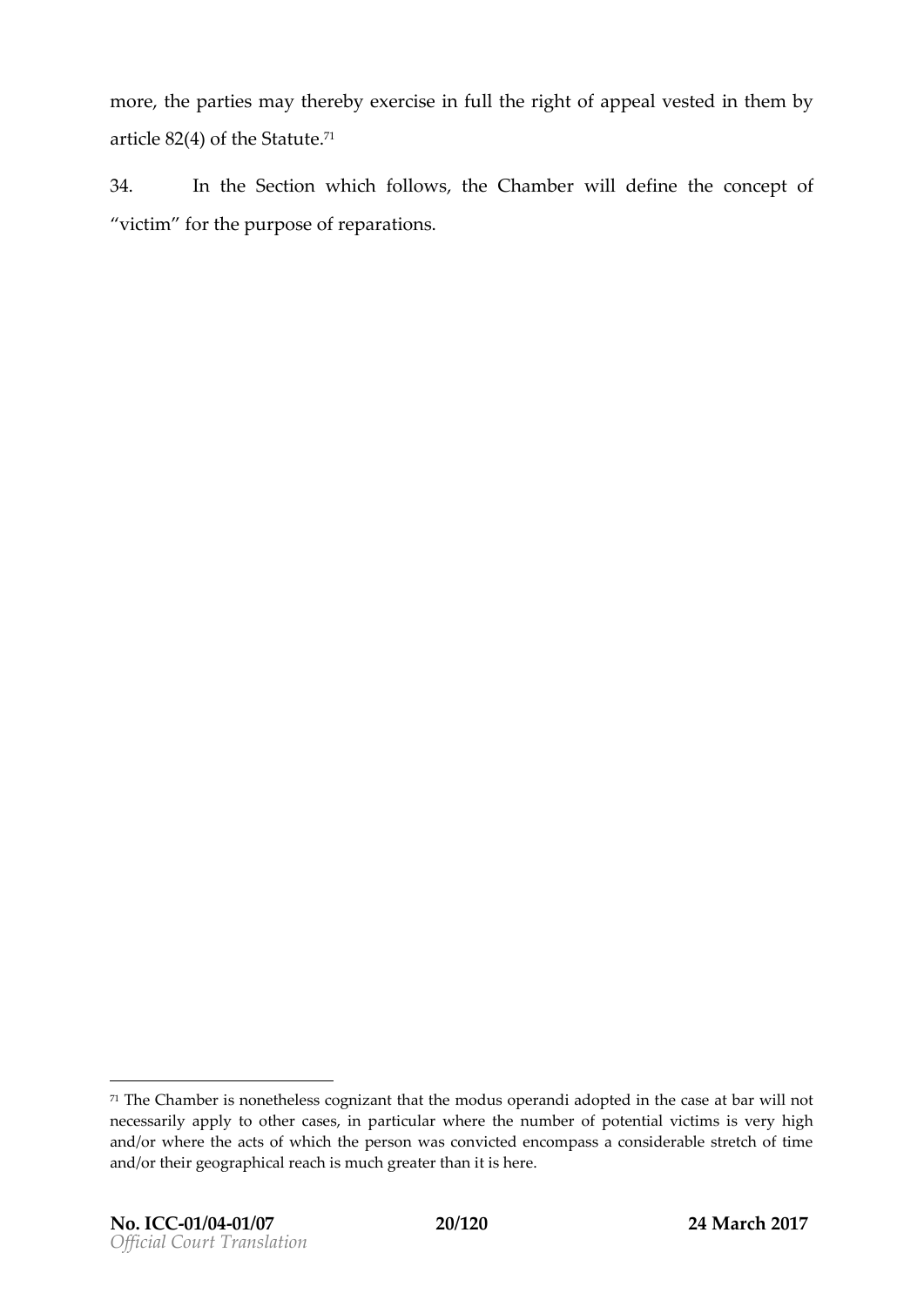## V. CONCEPT ØFCTIM

#### 35. For the purporse s&off the Reules of Procedure and Evidence

- (a) Victims means natural persons who have suffered harm as a commission of any crime within the jurisdiction of the Court ;
- (b) Victims may include organizations or institutions that have sustain any of their property which is dedicated to religion, education, charitable purposes, and to their historic monuments, hospitals ar obects for humanitarians paur peossuels of the commission of any crime w the jurisdiction of  $7^2$  the Court

36. The Chambo ethatto accord bestatu ovfictionarticionage at the trial sttape  $\rho$  ersownho has applited to the toth that m behave relied on the fourconditiodnesfineboly the Appeals Chaim bebanga you iz. theapplicant

must be a natural or; it enge a appein some and have suffer tended in  $\mathbf{r}$  and  $\mathbf{r}$ which caused the ustaffed in within the higher of the determinant which caused the ust be a causal nexus between the hærminn seuffered and the

 $37.$  The Chamber distinguished individured application part at the negation  $\frac{37}{4}$ . phaseutone qualificatia attache condihitation crime which caused the harm falls wjithing the interest Court the content of the the persom question was c<sup>5</sup>onvicted

 $38.$  From the ouhtee Chamminest understhat the mattes to wheth  $a$  rpersson fifered haas ma consequidence commonission of or more

 $72$  See al Queen s Univerfsast  $\frac{1}{2}$  Be Human Rights Centre (HRC) and University Transitional Justice Institute (TIJ) Submission on Reparations Issues pur Statute 4May 2015,  $\frac{10C10041}{0.07555}$  para4.1 ( HRC and TIJ Submission of 14 May 2  $73$  The Prosecutor v. Thomas Appubeal hag a Chamber , The appeals of The appeals of The appeals of The appeals of The  $3$ Prosecutor and The Defence against Trial Chamber I's Decision on Victim 2008 dated 11 July 2008, [French] translation regiGE@e1e@041d@1642372 August : paras. 651 Lubanga peals Chamble eision on Victims Participation )

 $74$ InKatangsaee eCoprrigendum of Operative part of the aDepolisizations flow  $34$ participation as victim in thed aptreocce of diungusst 2009, [original French version] on 6 August 20009/,0041C/01734 CortENG, paraGrounds for the Decision on the Applications for Participation and im gtshess uptr mitted by 23V isseeigntheam being 2009,

<sup>01/0041/0174 90</sup> ont ENG, para. 57. Moreover, as explained hereinafter, the st met for a victim to qualify for reparations is more stringent than that participate at trial (See Standard of 1) p Boof

 $75$ The Chamber defines the harm resulting from the crimes of which Mr  $\mu$ Section II. INDIVIDUAL ANALYSIS OF THE APPLICATIONS FOR REPARATIO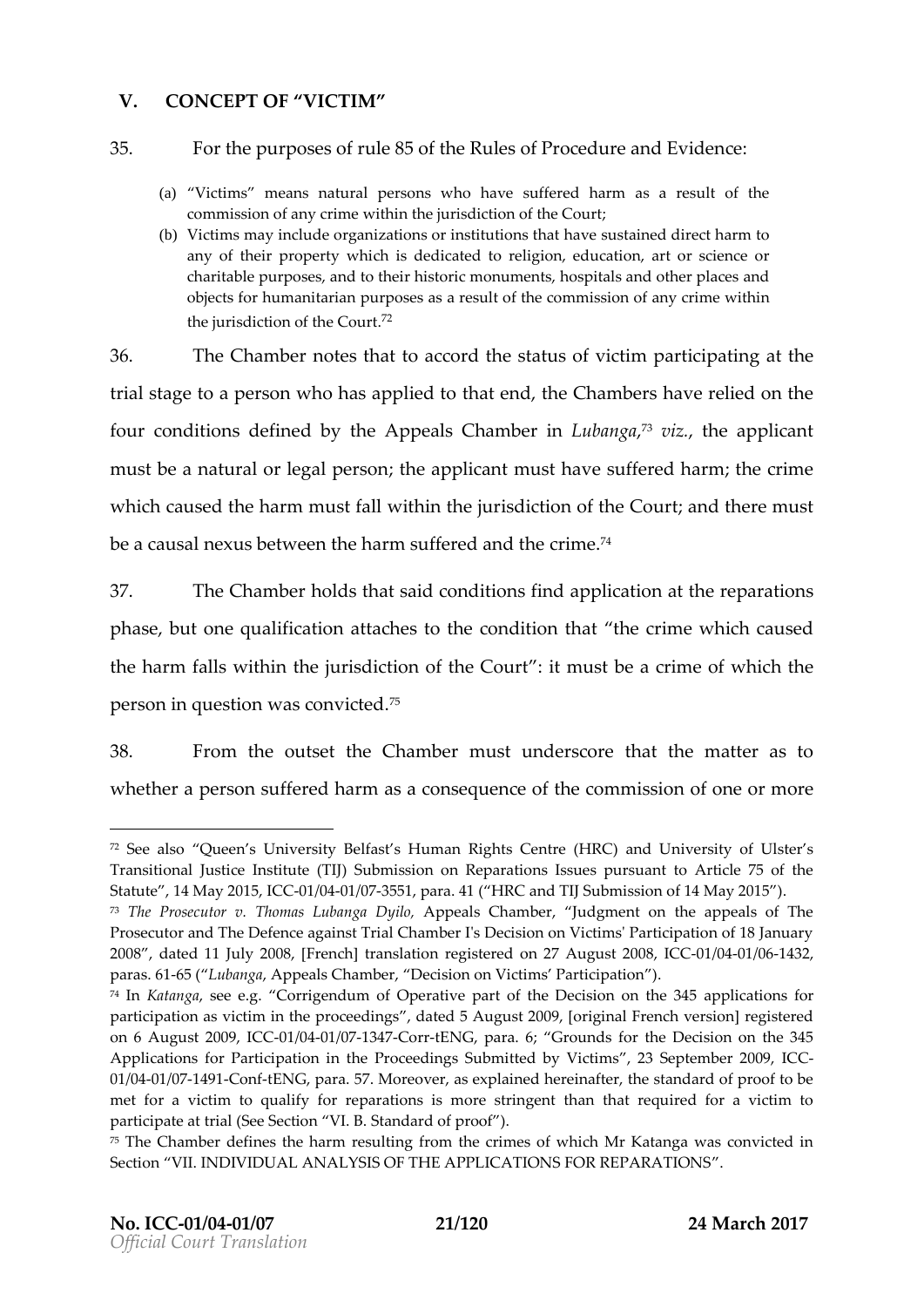of the crimetary the convicted pearsdosho, in the view or funchiefies and so, a victim, whict be determined in the light of the poafritike laas ceinstum b a. $\tilde{f}^6$ 

39. The Chamber call shat the Court has consitst that held determin mow hether a natural person, stou efeCrhead minhosoninguire as tow hether htahnennwaspersonhyaslu ffer<sup>z</sup>ēlch that re,**stp.ecoc**ncepotfvictim nece ssiby implie se xtihsele not opersonal hanromh ebouets sadriining cth7a°rm. The Chambee  $\sigma$  ogensithathe harm sufferae diction by reason of the commission commission of acritation the jurisdic  $\Omega$  ord raomfolithed he instant case , by case , reason of the commonsession molore confinited which the persown as convic, tendaybe those us oefharm to persons other than tshi<sup>s</sup>e direct A c c o r d i n, ag I ny a t upre his orma ybeadire vert c t im o in nadinirevoit til th

40. The Chambo the point matchee bDye fet matche Benchust take care to ensur**e othat tenented** heifmamine sare not considered to b

<sup>&</sup>lt;sup>76</sup> Lubang Appeals Chamber, Appeals Judgment -001n/0641e/p9361t at the analygic C LubangAppeals Chamber, Decision on Victimost/0994th/m21664 Bp@ antiman, 32°CC  $77$ Lubang  $A$ appeals Chamber, Decision on Victimos /  $004$ at/o11634 Bo $2$ paation., 3 $20$ 6 $\epsilon$ alsbubanga peals Chamber, Order foli**c R**oenp'anna teas harger and . 10. See also Observations of the victims on the principles and procedures to be app 2015, ICC 02041/03755 5 EENG, para. 36 ( Victims Observations of 15 May 2015) 78 Lubang Appeals Chamber ision on Victims Parodic/iop041 tied64,324,63 Ca..38 Therefore, the Chamber does not accept the Defence Debemissions in Observations on Reparation 2015, 14 May 2015 49, pasa. Defence Observations of 14 May 20\$5e). also efence Consolidated Response to the Parties, Partic Interested Persons Observations 166n JRtepar2a0t-1051 plot -014 C/CG37564, pa8ra. (  $Defence$   $Consolidated$  Response  $o\$ e $\geq 6$  also  $o$ be $\geq 200$   $o$   $s$ ). On Reparations Procedure May 2015, 010  $\frac{0.0041}{0.007548}$ , para. 102 (TFV Observations of 13 May <sup>79</sup> Lubang Appeals Chamber, Decision on Victimos / 0094 a/re116 os Bpapatrian, 32 CC 80 Lubang Alppeals Chamber, Dectismis n Poanrt Moilco at-Do1n/00411 CO0643 2p, ara. 32; LubangAppeals Chamber, Order fol*C*GRepeard text next, paraSe 6.also Prosecution s Observations on the Procedura profit Reports (read 10 April 2023/544, para. ( Prosecution s Observations of 30 April 2015 ); TFV @bs@4vations 01/037548, para. 129. As to legal persons, rule 85(b) of the Rules of Proc the definition of victims to those suchusptearisnoends dwinheoct hhaavrem sto any of t property .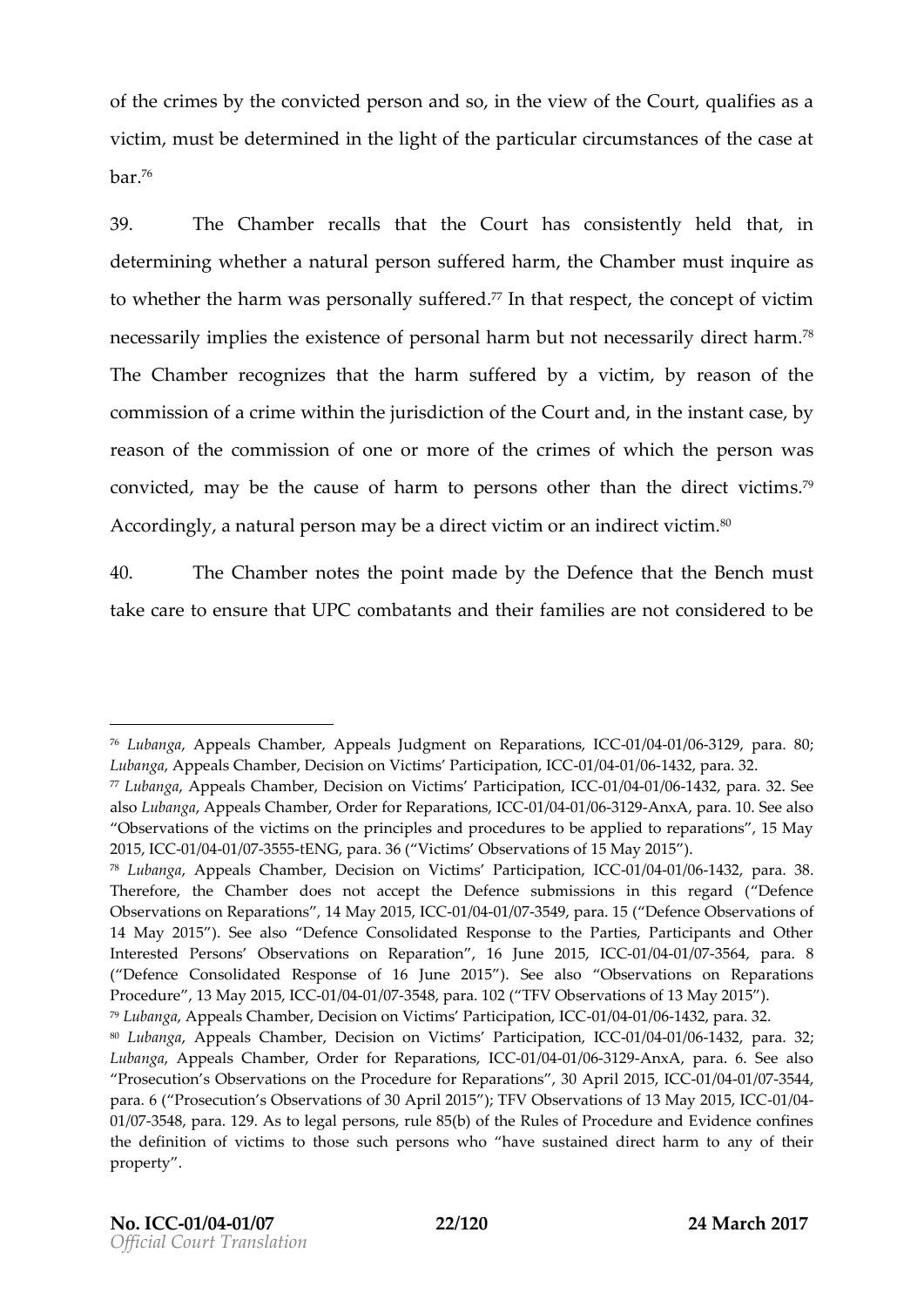victismeligib floe rreparatio<sup>s</sup>'nl ts wou hob we v,eanders core thaultu ding nhheon t Handing Down Co,nTvnicalCothambelr, sitting in its previous, compos determinied talthoBuogho was a strantidia prosition ose who lived there also led civ<sup>3</sup> Siaaind IB wen as h puorithteerd out that

whilsthe Chamber cannot rule out that on 24 February 2003, some inha members of the fenct group participated directly in the hostilities, or soldiers were dressed in civilian clothing, it considewresrethat most of readily identifiable as civilians who were not fåking direct part in cor

41. Furtherm  $\overline{\Phi}$  real hamble sitting in its previous, manual position

the finding duhrant the attack on the Bogoro Institute

although it can be reasdhably old gared or civilians who directly partici in the hostilities may have been present in or around the Institute entered it, the Chamber considers it established that the villagers ki the day of the and that put up any resistance, and it notes that the vast them were defenceless and only seeking  $4\epsilon$  fuge in the classrooms.

42. The Chammbust also underlthe thiblagers of webogoro systematically tahrgetætotackers ecolomminentst against civilians i accordance with a regular pattern and great violenc<sup>e</sup> during TheN gitait toake rssoughtopursuaend kill UtPIGcombatantotus tathsekele ma populat¶on

43. Havinge gard to commeditions preeds dorwile 85 of Rules of Procedure and Eavindencle electricianshed Coutrine Chamber will undertake an indainvaid yusails of eacl846fatphpelications for reparat

<sup>81</sup>Defence Observations of 140 M/a0412 @B7554, 9 | CpCara. 21. See also TFV Observ 13 May 2015, 1/1904 037548, para. 106 (c).

<sup>82</sup> Judgment Handing Down Conviction of 0 70 40 a 1 6374 32 to E1 N4G, I C & B a.

<sup>83</sup> Judgment Handing Down Conviction of 071 / 9004 7 @ 674 216 E1 N4 G, I Co 67 2c2. See alsoludgment Handing Down Conviction of-071 / NO44 r/e0574 2-10E1 N4 G, I Co 68 28 0,  $864, 166557.$ 

<sup>84</sup> Judgment Handwing CD onviction of 7 Mar-011/202011/4037413366ENG, p882a0.. See alsoludgment Handing Down Conviction of-07 / NO44 r/e0574 2-16E1N4G, ICQ88 64, 1656657.

<sup>85</sup> Judgment Handing Down Conviction of CG01 MB 241 & B3742366EE Al GSection  $IX(A)(2)(b)$  and  $\delta$   $\delta$   $a$  r a.

<sup>86</sup> Judgment Handing Down Conviction of 07/00041 03574 3:16E1 N4G, ICO 665.6 and Section VIII(b)(2)(h).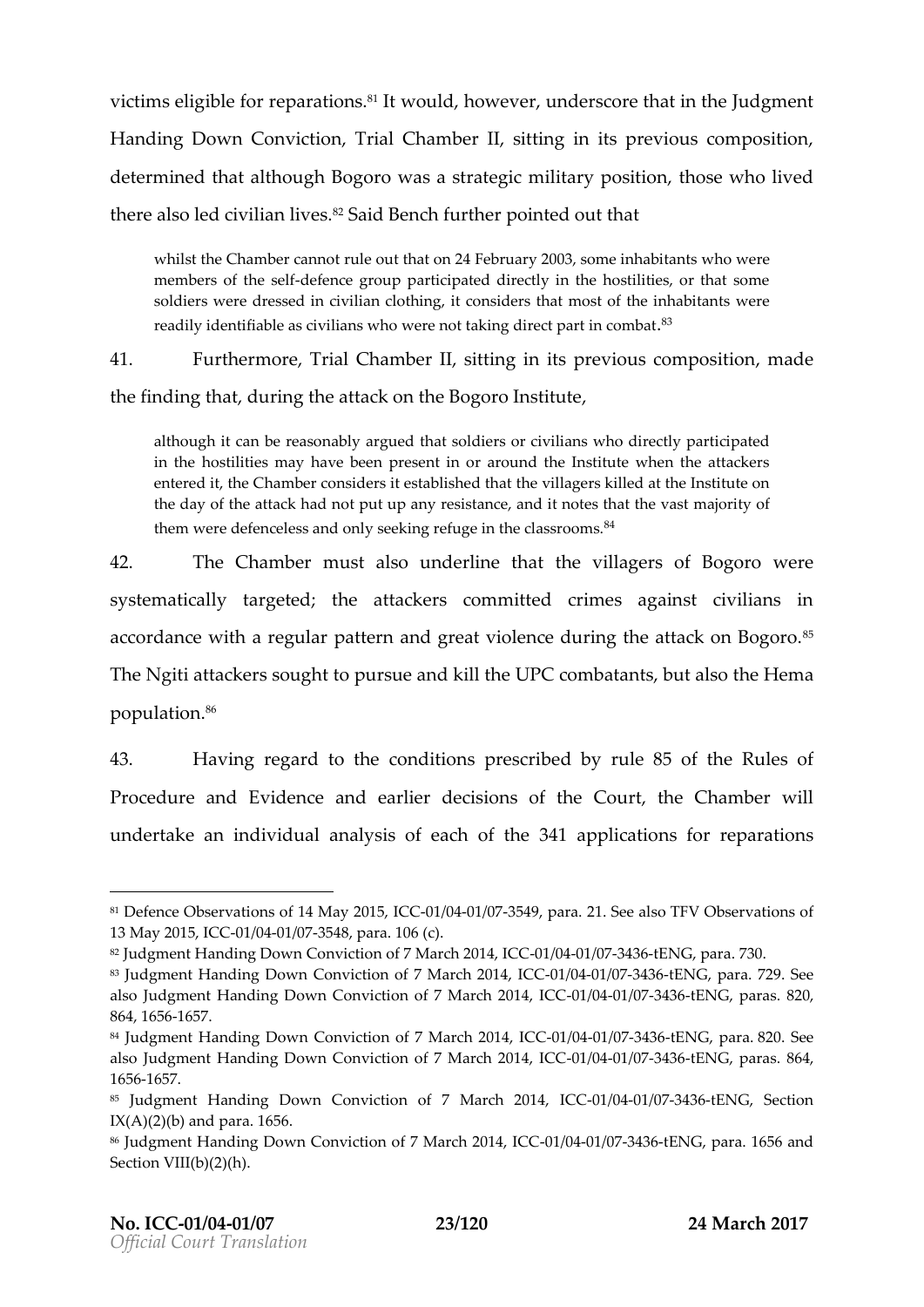placed befsooreasidetermine wheAtphpelrictshooptualify as syficationhe purposes poafrarei o<sup>s z</sup>ns.

44. In the subse&eucetinotnthe Chambveiriset outhecrietia underpinning eviat bu a tion theef evidence coughoty theApplicant to substantiheet erlegations.

<sup>87</sup>In this regand6, Fsee beruary 2016 Corrected Version of the Ord end Of 4 1 February 2016 01/03653 or  $t \in N$ G, para. 12.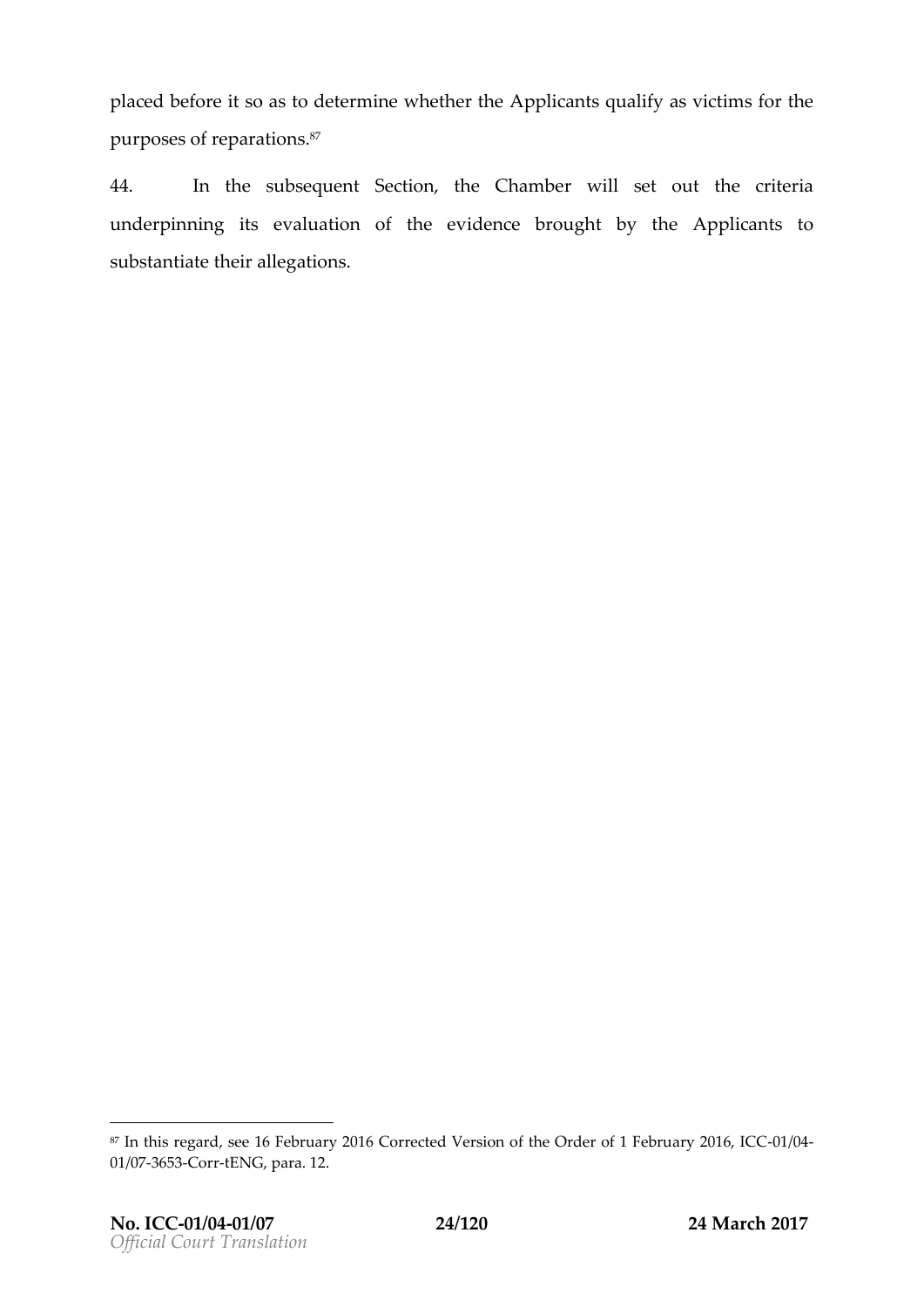### VI. EVIDENTRIA CRITERA APPLEIDBYTHE CHAMBER

A. O bjetsandburdenf proof

45. The Chamber alls that it rtehsetps apply it dosmete king a rations of  $p \cdot r$  ovide sufficient proof to the heid hearm that y suffered the harm and  $s$  and  $s$   $u$  s betwe**sa**idarm and the cef whitch the person was c<sup>o</sup>nvicted

B.Standard of proof

 $46.$  It bears retolation the htat is a rtigs loefthese taten the quires theProseciounto establish the mabeery ioan of arcetassonable doubt

47. In determinatibestoandard of appropolitie to the reparation proceed, in has Chamber eqard to fet a buroe fission case cifically by difficulty victims may face in obtaining evidence in support of destructiontho-eoorn a vailability of ioenvitohnooen le-ovacnit cumsta $^{\circ}$ ñ lone sthe case atibisworthecalling that teen years have ethaepseet das in coen Bogoro .

48. Also worthny obeisthathe Extraord Chamybosein the Courts of Cambod(ia ECCC in) theiconsidion of the admissibility of Civil P applicat<sup>q</sup> the Inter eric Coutof Human R<sup>ights be American Court</sup>

<sup>88</sup> Lubang Appeals Chamber, Appeals Judgment -00 h/06941e/p9361f and prosarat C O31; LubangAppeals Chamber, Order floGroBothanGoGoBoneAnn, para. 22. 89 In this connectLi**on** ansgesseppeals m**Cha**, Order for RepCaCCat*l* 6041s/,03612-9 AnxA, para. 220 beam, chappeals Chamber, Appeals Judgment Od n 0041e pot ations, 312para. 81 Prosecution elaborates on that aspect (Prosecution s Observations) ICE01/0041/037544, para. 18) as does the Legal Representative of Victims ( 15 May 201-01, 1 400-400 / 0375 5 t5 ENG, para. 79).

<sup>90</sup> Internal Ruile beo ECCC, robuils 4, 2136 January 2015 W Rem. 9: ansidering the admissibility of the Civil Party alppleistigating heudges shall be satisfied alleged to sustain the application are more. IB keed you hEaD hCan impute  $\bf{G}$  beek the use  $\bf{G}$ alias  $D$  udahd gement, 26  $Q$  a set  $T$  100, No. 0 1220010/ $\overline{a}$  8 CC/S  $\Omega$  aras. 523 and 527.  $91$ See e.g. -Almmteerrican CVoleulrásquez Rodrigue $\zeta$ Mverhts $2$ n9dulruals; 1988, -p $2$ 8as. 127 InteAmerican C<sub>re</sub> et al. v. Venezuela (Preliminary Objections, Merits, Reparations, Merits, Reparations, and Co 28January , 2009a. 1124; minteran CRoustendo Cant Mexico. (Preliminary Objections, Merits, Reparation, \$1 anAdug Colosist 16), para. 105. Foo as asseiem l-Phanne erican Court, Fernández Ortega eť Parlelivmi Marexyic Orbjections, Merits, R3e (pra Aruagiuos rts 20010). Cost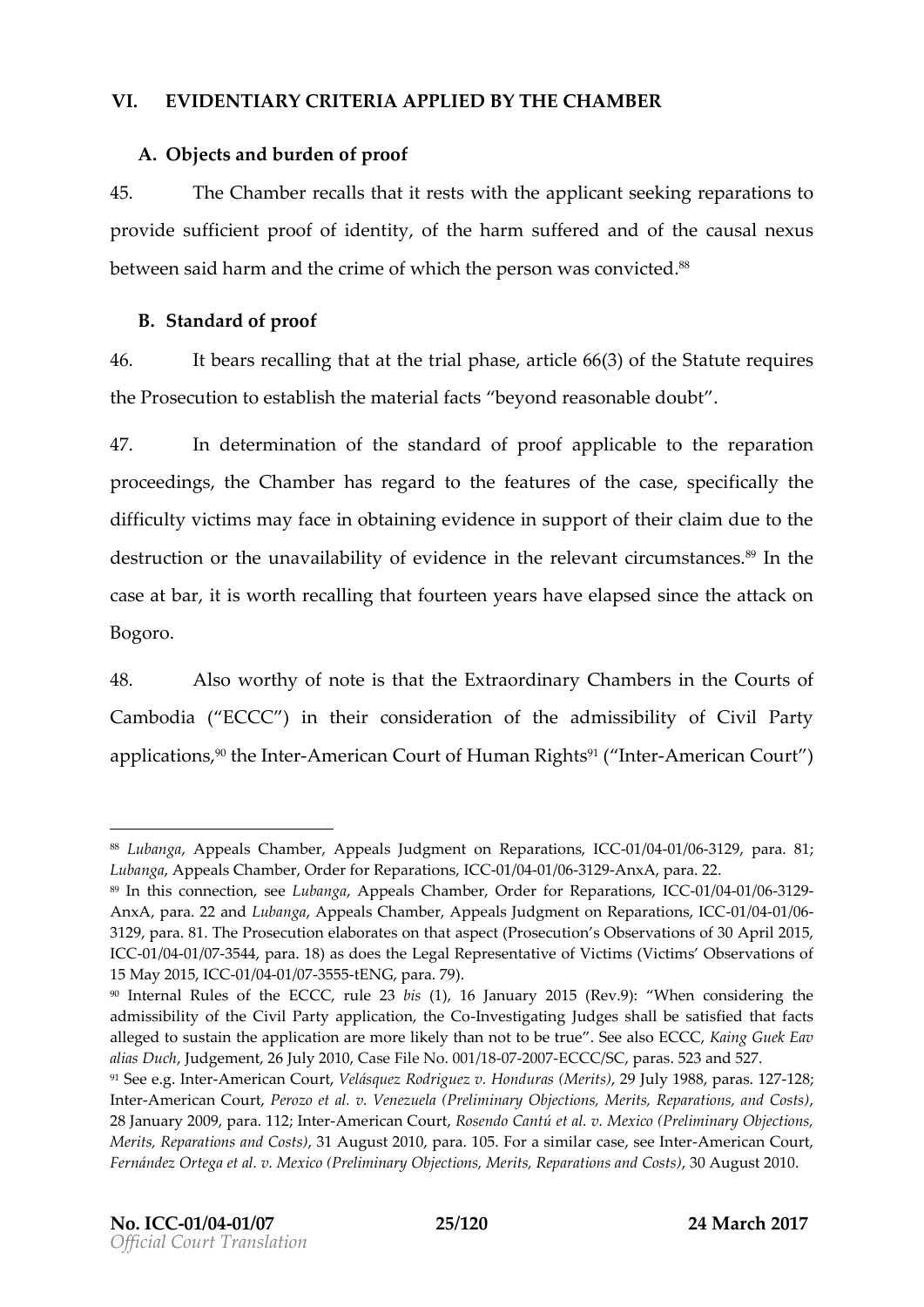andcertatin asition aulstichee chan<sup>p</sup>s and plustiteria more fleximibille than the same of the solution and the t beyond reasonablestand outbook determining thearpersouseeking reparation has proven the factes of the search she

49. Lastly it is the auterion attion prociented bragges phaseAppeals Chambre ade cltehaart tshteandard of proofthetermant and the probabilities is germ<sup>9</sup>ane

 $50.$  Havinge gard to the fortego  $C$  man will avail itself he of balance of probabaihid  $\vec{r}$  and  $\vec{r}$  hamber ust be satisfied that the that the that that the  $\vec{r}$ alleged abnyApplicaimtclaiming parations establoshheodalance of probabil it The sastandard meants e Applican muss how that smibre probablhean notobat he ossusfineerhead rmas a consequoemeceofodthienes of whild in Katanwas convicted

 $(<https://static1.squarespace.com/static/56330ad3e4b0733dcc0c8495/t/56b>$ 22922252/GLJ Vol 09 No\_aldcelsessed pobin 17 March 2017e)d Gaebronuam Ford Compensation Programme, Article 11 (2) of the Law on the Creation of RemembraRhoeseponsibaint of Futur on the trum of the steft undge / eng/the

foundatiba w.html cessed on 17 March 2017); United Nations Compensation Provisional Rules for Claims Procedures, UN Doc. S/AC.26/1991/10, 26  $(CateqG\phi\phi ttp://www.uncc.ch/sites/default/ACe26a ttachments/S)$ 

[DEC%2010%20%5B19](http://www.uncc.ch/sites/default/files/attachments/S-AC.26-DEC%2010%20%5B1992%5D.pdf)92% CEDSS med for March 2017 The Chilean Commission on Po Imprisonment and Torture, see Lisa Magah beoldy anebep araticios inn Internati Center for Transition Replaumsatice be Justate Justice See also Heike Niebergall, Overcoming Evidentiary Weaknesses in Reparation Claims Proaglammes (eds, R)eparatio Visc tfioms of Genocide, War Crimes and (**Grim**e2s:0**8.** 913x5-6qps.pt. Human

159. See also SecWisoenopinNelsul Ch.p shann obircumstantial evidence

93The Chamber is mindful that save for the ECCC, those bodies address t and not that of the individual.

94 Lubang Aappeals Chamber, Order fol CGR te healend al 2036dn2-499,nx Apara. L60 55 ang a AppeaCshamber, Appeals Judgment on -0R1e/p02441 A00360 29 SpalnCaG8 48.1

 $92$  Claims Resolution Tribunal for Dormant AcRcouerGs powern Sinwojtztehela Goldaims Resolution Process CRThttp: at twing weicht the differenting rudeses sed doin 17 March 2017); Steven Less, InternationalcaAudsminCiosntrpateinosmatioofn: HoThole International Commission on Holocaust Era Insurance ernotaanimus wil CobluErlnCa) ,  $(1No$  vemb $2e$ 0r0 $8$  p.1651169 $2n$  pp.166 $(8e$ elax $8$  tlandao dFsroof

<sup>&</sup>lt;sup>95</sup>SebubangAppeals Chamber, Order f**bG GR**12*h*96441a 606d or and footnote 37. See alsoL, ubang Tarial Chamber I, Decision on OR e @044 r/a026900, pasarat CC2 53: Given the Article 74 stage of the trial has concluded, the standard of a balance o proportionate to establish the facts that are relevant to an order for re against the conevison the d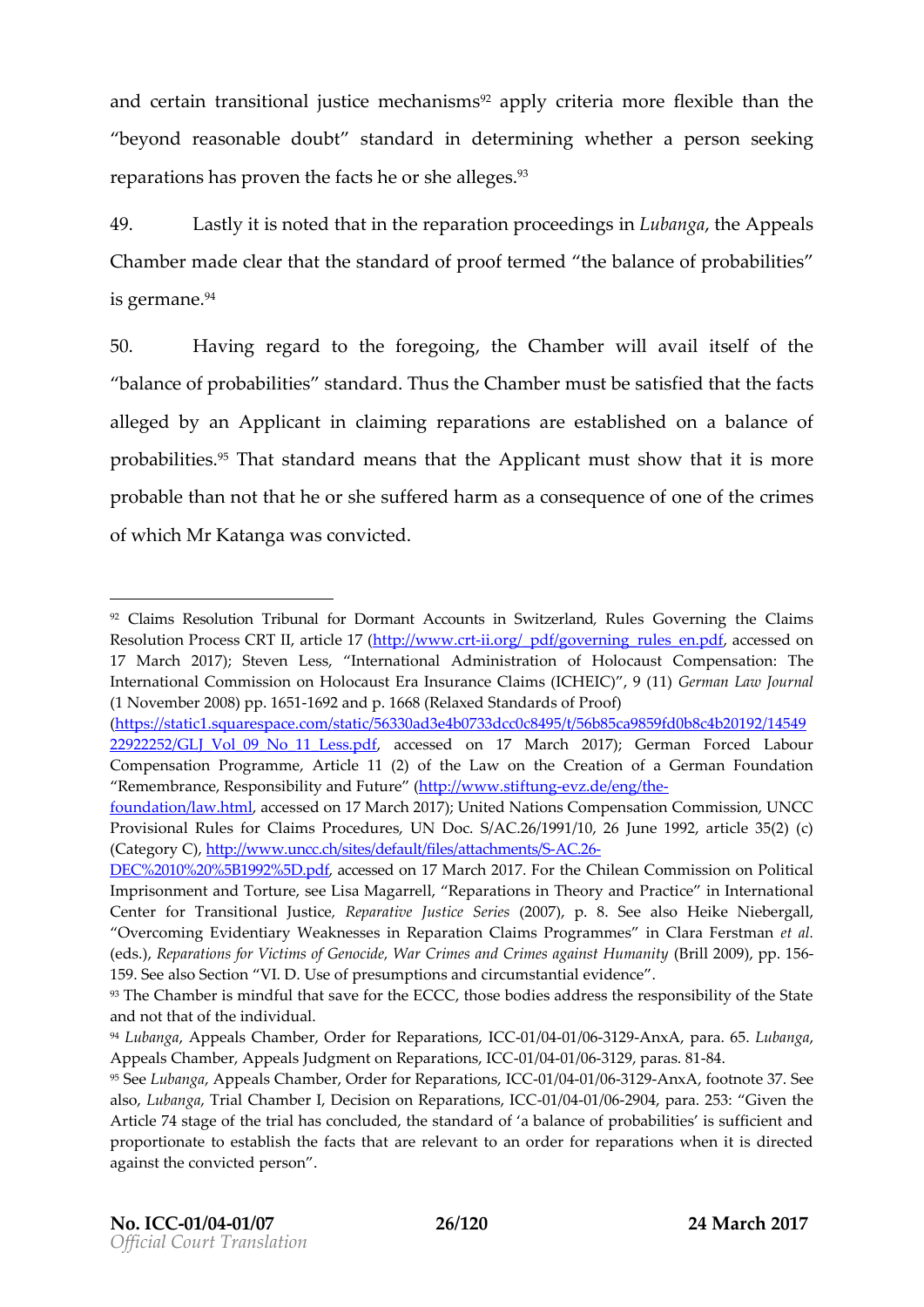51. Last, littis apposite, in the Chat **o**rphoeints ownie awily fant ding on its part that  $q$  and  $q$  and  $r$  m not proven balance of probability in  $\bf e$  is howe veem, tail that the aBles not into quelection steps of the arm alleged meaonsly that the Chamber determinate and relation the  $\lambda$ standard of that insufficient able evidence has been put beforted it for adjudgheeve racity of the harm alles generate prant and in one roceedings.

C. Evidence and modissibility

52. Rule941) of thReules of Procedure and reEsveird bloaste a victimas plication reparations under article 75 shall contain particulars :

- $(a)$ The identity and address ; of the claimant
- (b)A description of the injury, loss or harm
- $(c)$ The location and date of the threcied vet neth and, stoble, the identity of the  $i$ person or persons the victim believes to be responsible for the inju
- (d)Where restitution of assets, property or other tangible items is sou them;
- $(e)$ Claims for compensation
- (f)Claims for rehabilitation and other forms of remedy
- $(q)$ To the extent possible, any relevant supporting documentation, inc addresses of witnesses .

53. As aforementione entioned a montheastial kend count feature modes the features of the features of the features of the features of the features of the features of the features of the features of the features of the feat  $\mathtt{case}$  for  $\mathtt{e^6}$  T to thatend the Chamibe attent to vehe difficulties which thevictismhavehadto contend in prosouvpipoloimiging documentation entre the mentation of the mental supportion  $\mathbf{g}$  in  $\mathbf{g}$  $m$  any ye vahisch ave asses dinctene attack on. Blog  $\infty$  b and  $b$  erefore takes note LoefgtaRepresentactive ervative mischnyetit totake account

<sup>96</sup> In this connectLi**on**, a pages peals Chamber, Order fo**r C-061**  $\pm$  peak next,  $\pm$ Anx A para L D B an g Appeals Chamber, Appeals Judgment 0d n 60 Rt e 606 r 2 9 ions, IC +  $p$ ar $\boldsymbol{\hat{\textbf{a}}}$ . 1.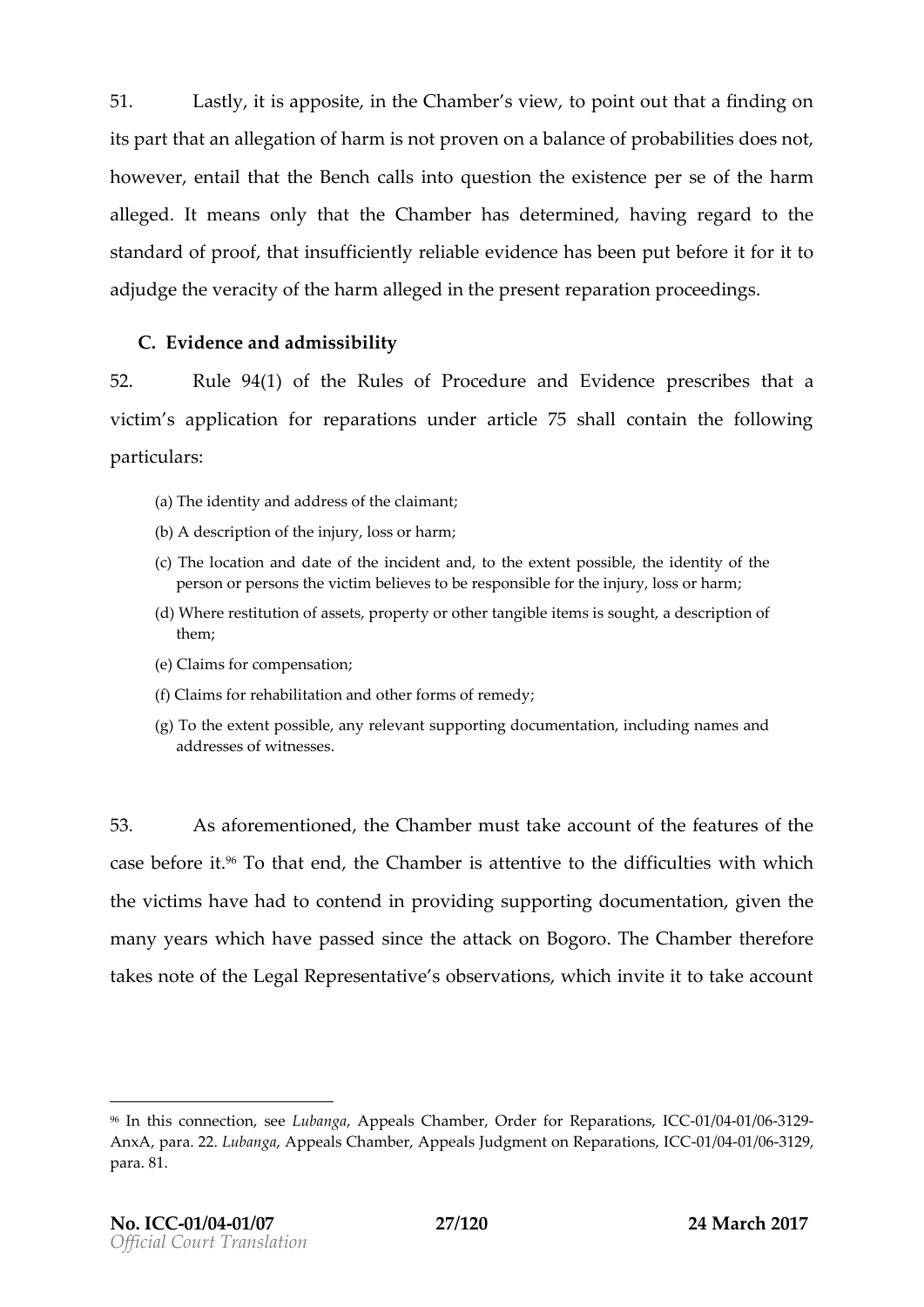of the calcontext villed in face including fact pthead fof ownership of properotnyfarm ladnodes not.<sup>9</sup>ēxist

54. Also worthy of that the is Defeing estelled Chamber on sider thathe population of Cenagioserim utter de<sup>s</sup>the in that vietin contentohsastom  $e$  icit ims may wish to take adv $p$  at agied noosfime prove their circumsTanneceCshamablestoakes noofthee Defesnuchem is stiho anto requirfe victims suffaincide nothing let  $v$  idenicies uppoof rith och and so enso t placcenthem an obn**erole°s** 

55. The Chamber alls that Dencistis on of 8 Miatyli 2e0ent15 the egal Represent tagtin  $\epsilon$  onsult avtitudent he Regiosn the pyinded of illeby 1 Octobe 2015°al bapplication psanticipation rangencontrosion it il ay l made p by psons auhtoried toparticipate in the proonconeteredintonse extent possible documentattoisupportheextenot the harm suffetheed a ansual nexus betweehne harm alalenged be crime comanniditaendy applipeircation for reparatifor**os** persows how had yet to make themss needy etso ktholowen xtent possibal **e**ysupport drog umental Fiuorn ther to Det biesion of 8 Mitchye 2015 Applicant in a bed the application s reptent ration stow ith statements from witnes  $s$ ces tificatresside of n**be** bitation  $\mathbf{m}$  ily relationship and heldical certoi biets anddeclaration in we sof oo owknership

56. The Chamdocerrsid  $\texttt{4}$  hseaforementione identce be admissible subjecitt sckæterm in aat sio holsprobative .Value

- <sup>98</sup> See a Rseagistry Observations of 150 M 8041 20375 5  $\beta$  at CaC. 10
- 99Defence Observations of 140 M/a0041 24057554,9 l Op Caras. 41 and 44.

<sup>&</sup>lt;sup>97</sup> Victims Observations of IC5 20M1 A 2024 121 0377555, ISENG, paraSe Te9 al Registry s Observations pursuant  $t@1$   $00041 \notin 6375$   $C$   $C$  15 May 201051,  $10001$   $C$   $0375$  53, para. 10 ( Registry Observations of 15 May 2015 ) .

 $100$ The Legal Representative was subsequently afforded  $a$  number  $a$  fiexters to the present order).

 $101S$ ee articles 64(9)( $\omega$ f) tahned  $S\delta$ t $\omega$ tute and rule 63(2) of the Rules of Proced See also in that regard the Chambers practice in the heee  $\mathsf{Pa}$  b speed ruttof the Thomas Lubanga D D gistoon on the admissibility of four 2 @ 0 & unt 0 a 6 0 s4, 13 June 01/016399, para2s8; 27Judgment on the appealPhiserorfe MBrendlean Gombo and the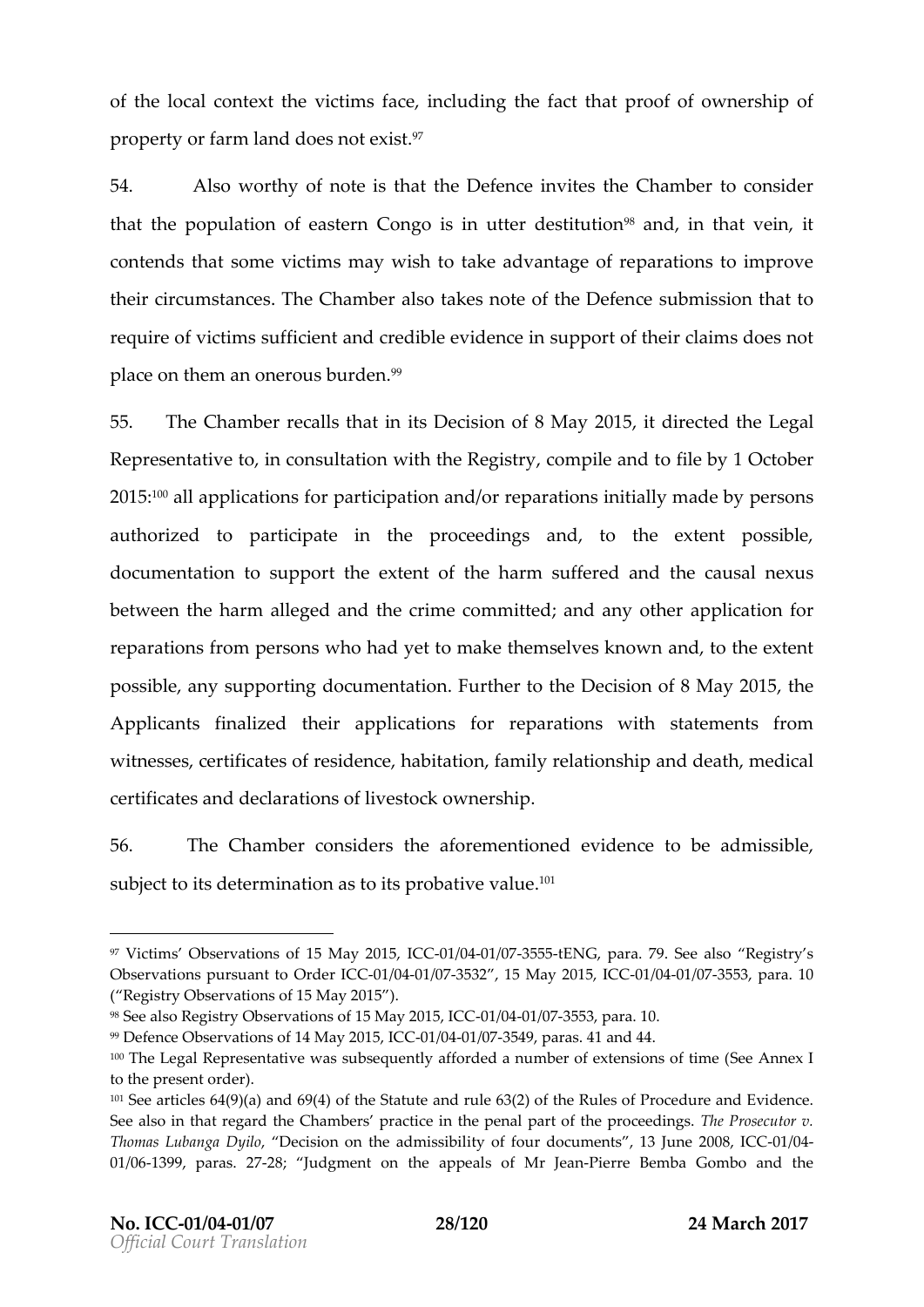D. Use opfresumption on the product antial evidence

57. The Chamboetes tthat the American Canudricertain transitional justims echanisms proceed end the basise souf mpsize ond ircumstantial evidenione determining the harm assulation and to  $\bullet$  sabsine 'd'? For instant the  $\theta$  nteArmerican Cconunsteidsparent tos be the involcit eimonstitute  $\theta$ human rights atissus fered by offsepiring and that the psychologic resuintg frotime cruel **dé**attheir offsmparykoneg presumed thefoammily relation.<sup>§</sup> Phip hat is mobificulties encountered by claimants in causal nexus besweem opean wtheinvolvement of German compa promptet de German Forced Labour Poomgreams tanseionely on a  $presum$  presum pto for fat that the hardhu et vortune involvem  $Ge$  at mo-th on panies

Prosecutor against the decision of Trial Chamber III entitled Decision o of materials contained in the opfroesviedcent boom/layli2s 011001/0063/01838 ptara. 37Prosecutor v. William Samoei Ruto **aedisioshoa Ahap C Sanig mation of Ch** Pursuant to Article  $61(7)(a)$  and (b) of the Rome  $-81a0001e4317233$  ratanuary 20 6667, The Prosecutor v. Francis Kirimi Muthaura Uhuru Muigai Kenyatta a Decision on the Confirmation of Charges Pursuant to Article  $6,1$  (7)(a) and  $R$ 23 January 20-02/60992/01, par-8:9.;The roP secutor +P.ie Jean Bemba Grainalbo Chamber III, Judgment pursuant to Article 74 of the Statute, dated translation registered on 3 GOcto60664 692684 3, baCa 23252 42e a Ssection EVI. Generad throodfassessment of the evidence

 $102$ The Chamber notes tham the alm terrout and certain transitional justice apply standards with porto, oby and large, resemble the balance of probabiliti however, be stressed -Amaeriban Court and said mechanisms address the responsibility of the State and not that of the einkobi WideulastgSade, Oleerdentiangy Weaknesses in Reparation Claims Pro $\log 6$  am  $\log 2$  to  $\log 2$  to the present order). By way of example. see the practice of the Chilean Commission on Political Imprisonment a Reparations in Theory and ternation and refor Transition at rule of ustice Seri(e2s007), pand8 the practice of the Truth GlondhrRiescscinon ilia-RiBognihaum (ento de inscripción en el Registro Único de Víctimas de la Violeanctia la Valgo de The European Court of Human Rights ( ECtHR ), which in appraising evid reasonable doubt standard of proof also proceeds on Ipreesum putioThise Se United King duodrog ment of 18 Januairoya thi 0 n8no App 310/71, paraECt HR, See al Aydin Twrk, Gyrand Chamber Judgment of 25 Septembel 31197937/p9a4A, pplication n and 73;  $ECM$  Mehates and other keev Garand Chamber Jud2  $\beta$  me Not ovem ber 1997, Applicatio @ 3ml 68964/para. EG t H R achova and others Gyra Bould a being ber Judgment of 6 July 2005, Application nos. 43577/98 and 43579/98, para. 147.  $103$ InteAtmerican CAluorte, boetoe et al. v Suriname (RepQar**Steiphesmberd 10909s31**s) para.6: dan be presumed that the parents have suffered morally as a res their offspring, for it is essentially human for all persons to feel pain at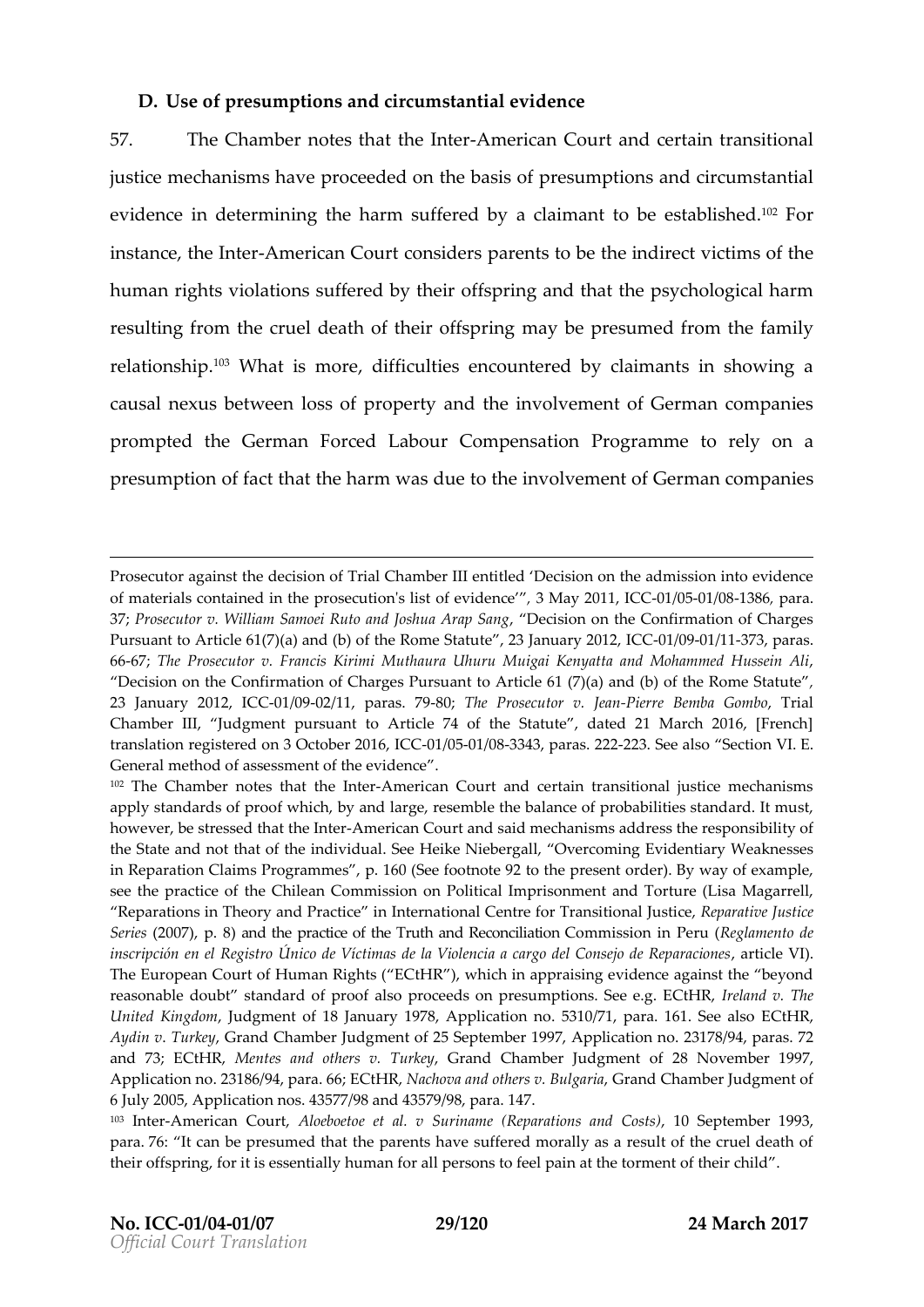if it hoaodcurrienoalce rtaioeri**o** oa note rrityo opccupied bGyentnhoeRne i*t*c애n The UntiedNations Compensation Commission is the acausal between the forced depatapuerreson claiming compensation and cupation Kuwaitto bestablishedwher the claimant ovidesd mple document show indegparture Khuowmation datweithitch operiod onctupation .  $\blacksquare$ 

58. As topircumstantial ethiedeOnhcaemmbo ethe ithen and phase of theproceedingulsiance thereon has not beenhed theorendered the proceedingular center the chambers of the Chamberson Coutrindetermining had ertain tspare establashed by so celeals not been  $regarded$  anded a  $a$  beithetic athestandard of termore  $\phi$  beyond reasonable  $d$  o u b $.1^{\circ}$   $\circ$ 

59. The Chamber calls that this phase in the proceeding in the proceedings substantlihaeter **aldteions halance of probadsitlanide serd** of mporpeof flexible than betyhoend reasonablest adroduabowtch ich applies paethathe phase the poceedings

60. Furthermoune, Champeotsterule  $914 (q)$  of the Rules of Procedure and Evidere gees rvictims futonisshup porting docum teorbitoaltsituenhe in applications  $p$  and  $q$  at  $\infty$   $p$  for the exptes  $s$  ible is the view  $C$  b amber that the rule makes allowance for the evolution the unit coush temmed  $g$  atherien gidencienclud fion gthpessaogfeimesinctehecrimeastiss wueere committed .

 $61.$  That being ansolation of regard ration etholf the eAmerican Courat not ertatima nsitional justice , the exhCalma sustements the to ceed on

<sup>&</sup>lt;sup>104</sup> Heike Niebergall, Overcoming Evidentiaray ra Wienankn Celsasienss i Pro <del>R</del>ogerpammes p.160 (See folled a othe present order).

<sup>105</sup> Linda A. Taylor, The United Nations Compienns Cala Froenrs Clonosantmed bestiso.n) Reparations for Victims of Genocide, War Crim(Bsibln200290, p. against Hum 106 Judgment Handing Down Conviction of -071 Ma0241 640374 23-66131 MG, ICpC a 0:29. (direct evid Tehnee  $\Theta$ );  $\circ$  secutor w.b a Thiop anial Chamber of giment pursuant to Article of the Statd aded 20 March 2012, [French] translation regis-0elr/@4 on 31  $\mu$ 01/026842, paraTh te 1 PP rosecutor v. MatChhieu TNiga ud Ciobla comber II, pul unsulguament to article 74 of the Statute , 18 Doede042b1e32tE2N0312,palCaDBe7m1,b,Tarial  $Chamber III, Judgment H & modining t  $DmQm1/0051/038343$ , p2a38.$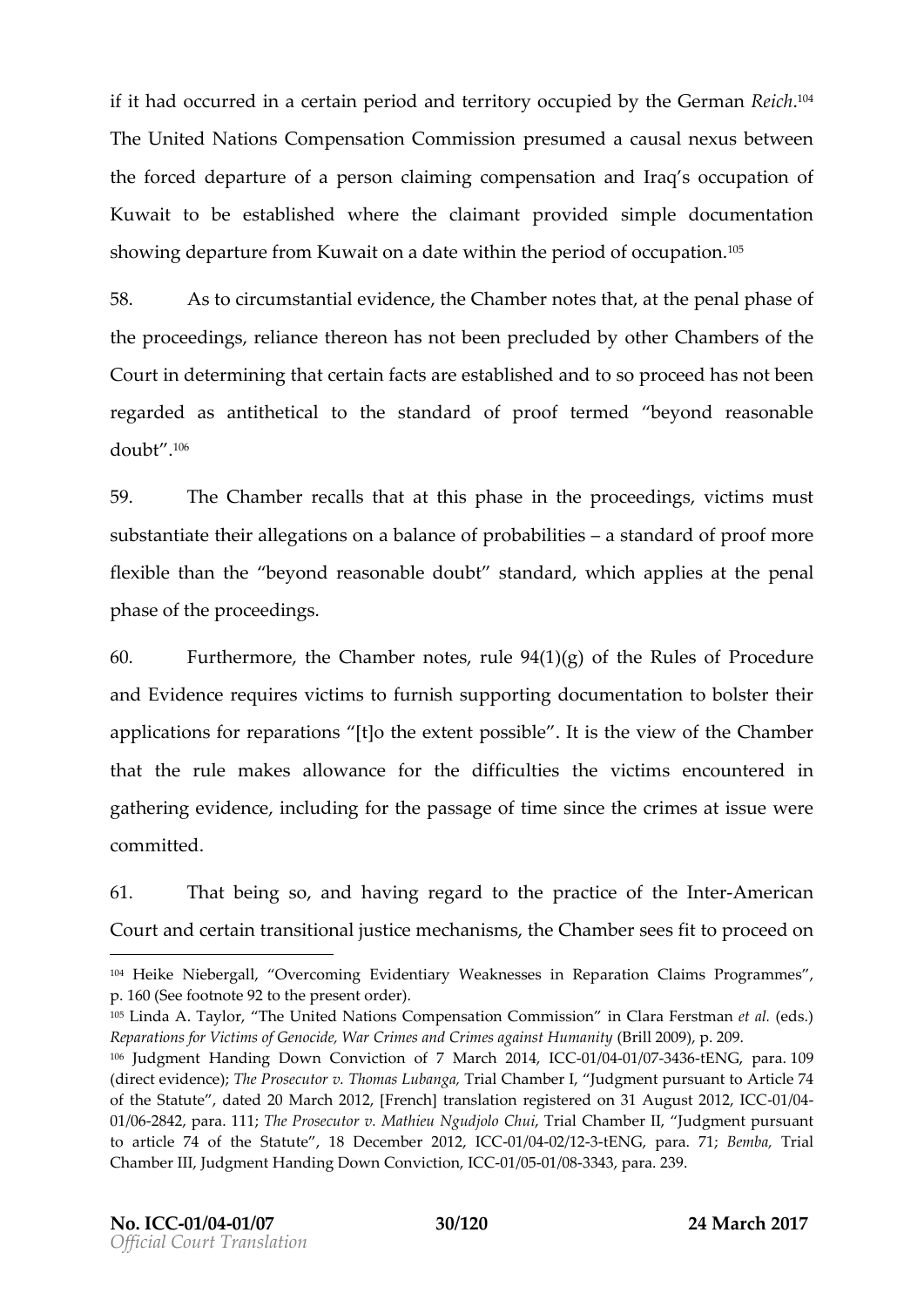presumptionass d tacotoncircum stantial otovaid beinsofy its ceel fit on facts in the case

E.Generathmomtassessment of the evidence

62. TheApplicant statemands the eviduermoishiend supporttheof applications for rewpiblington any steed he Chamber enim dividual basis as a whootheet isà-visthe Defesnucberm is s.iofheChambears os as mweihlt advert also ton dinnegoushichTriaChambel; sitting in its previous composite on the rend theJudgment Handing Down aCondrin velocation on onSentenFcuerthmecorreas aforementioned amwhichend it sees fit, proceed poensum pstizon nd y eo Incircum stantial einsidaet insidinggitself of certaid stathe case

63. Fromsaidanaly, stils e Cham ubield etermine whet **Applibent** havestablished on a balance toh feepxri**s bearto fethie** sharm alleged an the causal nexus thologhtawrologiend the cimeosf whioMhr Katanwo,aas  $\texttt{convic.1@d}$ 

<sup>107</sup>See Section VII. INDIVIDUAL ANALYSIS OF THE APPLOCATIONS FOR R  $108S$ ee Section CValuisaD. nexus betweean letgeneta ninal himerrimeosf whild InfKatanga was convicted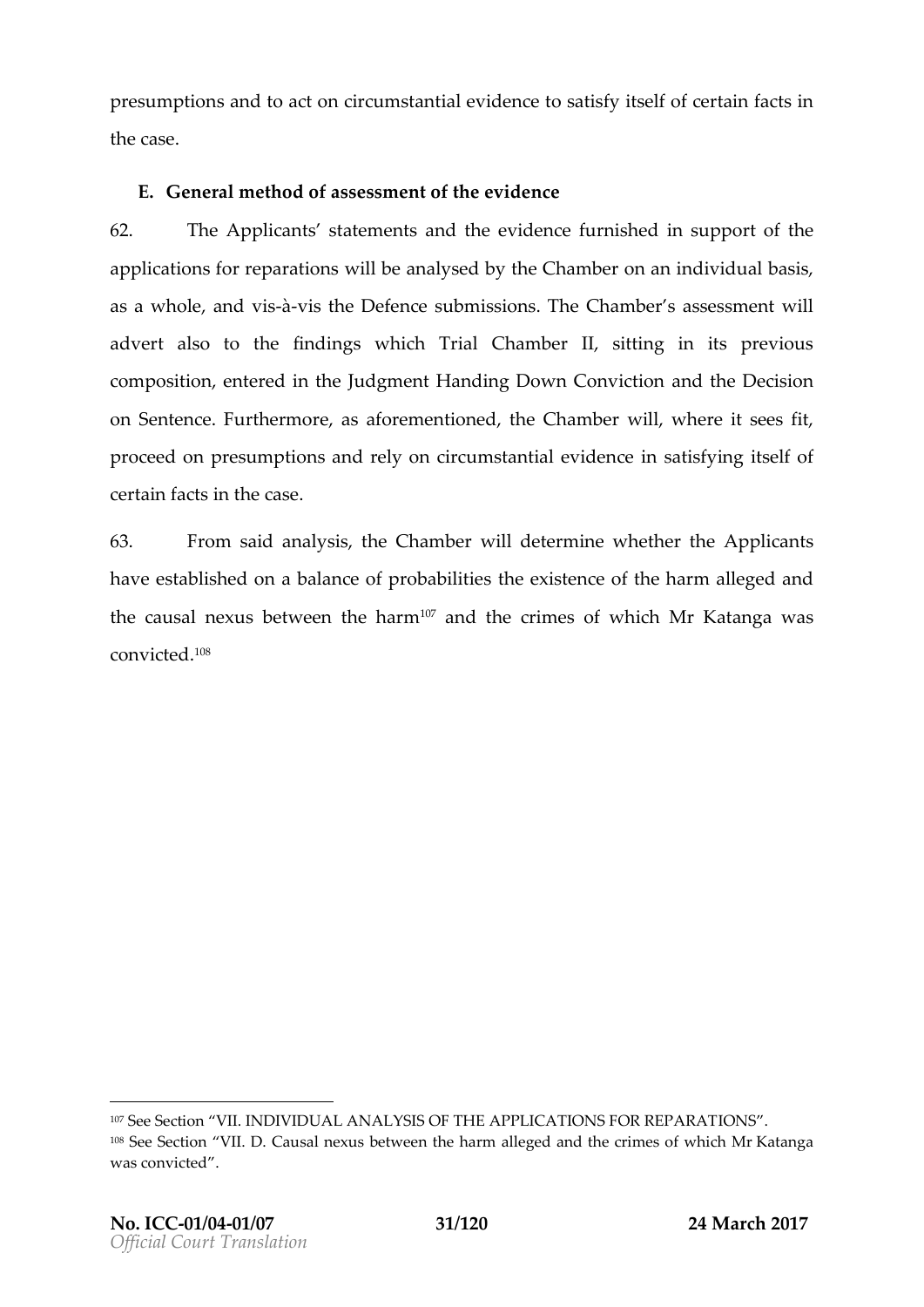VII. INDIVIDUAL MANALYISS OF TAHTEPLICATIONS FOR REPARATIONS

64. The Chamber comes to intohieviduanally sis of the deplications for reparations the evidence reent in suppoFrot rease of consual ridion presentathoen individual analyapsio attibers for respapmant viodinesd AnnelxIhert**e**d.<sup>09</sup>

65. Themodus operoefintchie Chainshotoewset out

A. Credibiliotfy the arious vidence at the sent of mental individual conductions 66. By and latingee Chamsbeeers some arsiting itilineallegations which form the plications for replaculations mot, at first sight, seem to  $\mathsf{ex}$  a g g e r a teed trosag a ratile g a tions a papeard credible n cluding  $\mathsf{ex}$ -visthe findings of fact eThrtiente Cohbayth betating in its previous in ombsosition , its previous composition , in the manner of the metal of the metal of the metal of the metal of the metal of the metal  $\alpha$ Judgment Handing Down Conviction .

67. The Champbaey particulature ntion tion tehrenal consituate intervel of detainid the plauspifbithidepy plicastion solistheevidencese a whole  $p \cdot r$  ovided by Agpardincal Finderm of the registion set of  $C$  the motoponsiders thesituation aApplicant the light onffothmeation furnished in otherwish applicasion

68. Minor discrepæmeiesiscernainblong the rioussupporting documentadion cained in applications for replacea diosorsepancies conce  $\alpha$  arrections  $\alpha$  ctification the additional height forms ation in the initial pplicat  $i$  and name as ades f birth decath he Chams be eenth at the Defendie sputes the credibilial polications for reparations to f discrepancies l **k**f<sup>o</sup>that

69. In that reghaerd Chambo ethale gal Representative iven to distinguti**she** veet sencompasts yet the attack on fBrognon tohose which

<sup>109</sup>Annex II is an integral part of the present order.

 $11\%$  econd Defence Observation $\leq$   $\frac{31}{804}$   $\frac{1}{8040}$   $\frac{1}{10076}$   $\frac{36}{80}$  6  $\frac{6}{9}$   $\frac{1}{5}$  x pp ara. 26.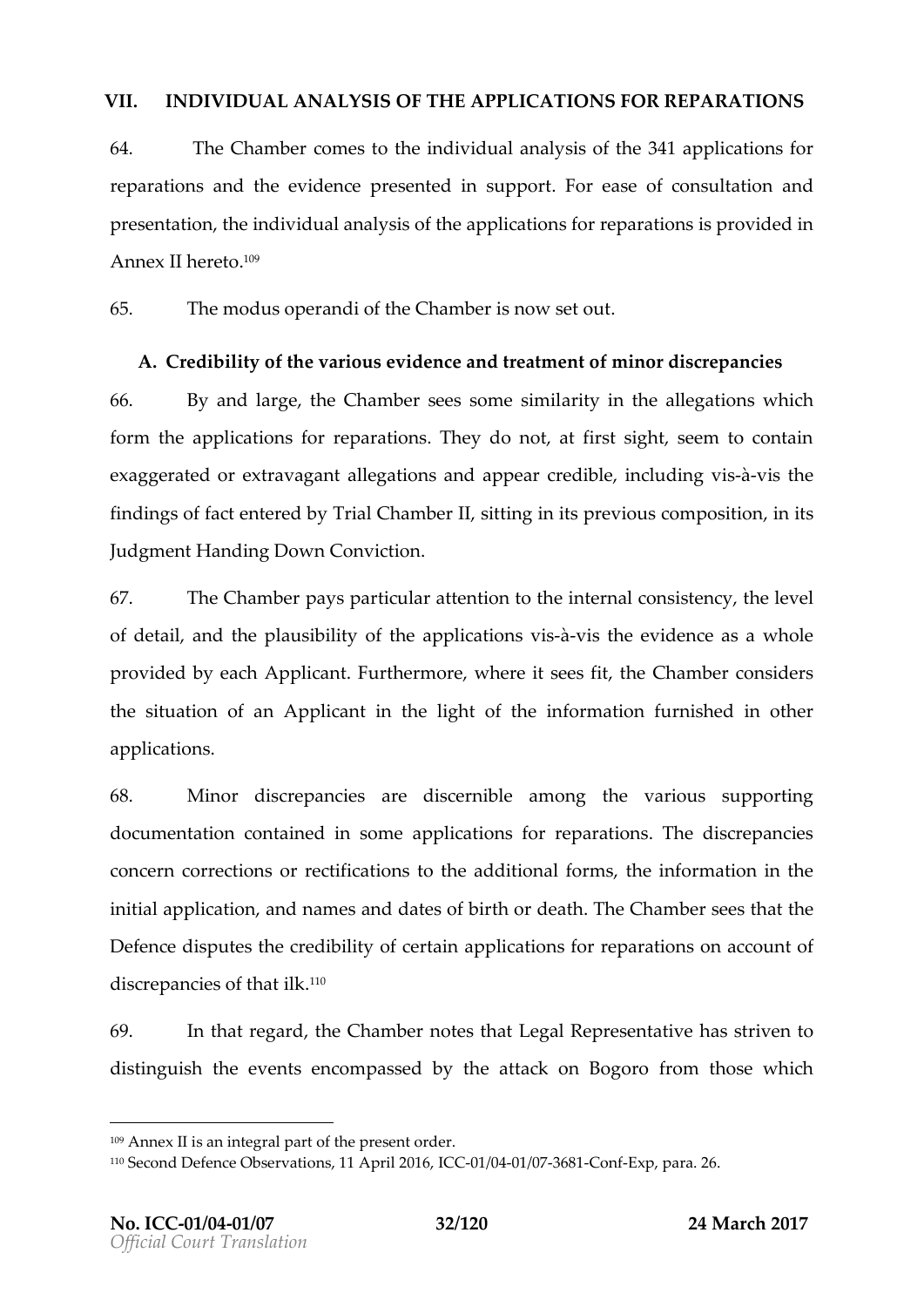occurred at some other inplit in them yrian that conservied in utthe are writhin a short timbeed ferratman Applicas not confushe site and date of the harm su<sup>1</sup>ffo**e** heelde gal Represesntoenflicheatsrehuspromptendany Applicas, nwhen fizialgi the eddition formal forms, to correct and, in some cases, retract scofm tehaelelg ations ade in theira propiliticaal t.1 o° hmstheindividual analy suirs dertaken in the applications for retunder a  $\Omega$  hoams is entherefore, circum spiecton siderting inital applications epforations domparing themwiththead ditionfoarlm form a zetid by the Legal Representative

70. Having regard to the aforemeatiinognement belogal Representative rts weartification or rections the quantitive same veinastheapplicas, ict in a taiss, having being matchean avhibit bey Chamber considers have  $\alpha$ chamberts ibCoutrinrelationappolications for participa," If that the mere faent at phypaltication for repopenent and shops ht discrepancies does not, on the facies contrait bility chast doubt on

<sup>111</sup>Similarly, Resepeport sur la mise en Suvre de la Décision n°3546, en ce préjudiscuobsis par les victimes suite aux crimes cō551 mdis §taatGet eKtaNaonromae (3A8 -1-f) du Règlement de l3 a M Cagu 2 0 1061, *I*OC 0376 87, p & 24s ( Legal Representative Report of 13 May 2016 ).

<sup>112</sup>SimilarlyLesgeael Resopmetative s Report of ITC3GOM at 0042.06376 8,7par 8-24.

<sup>113</sup>SimilarlyLesgeael Representative s ReportIC @011/8041M/a037762807pl**6**r8-24.

 $114$  Decision on the treatment of applications for participation ginalated 2 French version] registered on 27 FOelble 04 a  $h$  and  $34$ ; Grounds for the Decision on the 345 Applications for Participation in th Victims, 23 Septembe<sub>1</sub>012 00019 0174 GRC ed ENG, para.Th 3e2; Prosecutor v. Bosc Ntagan@ a Frial Chambele blision on victims' participation at the confirmat hearing and in the related proceedings 0,11 BO4 21/aD2604 tary p 2087 14 e IP Cr 6 secutor v. Boscga Nta Trial Chamber VI, Decision on victims' participation in tria 6February 2015, [French] translation register@ett/ 0042 / 0484 9M, ap cahra 72 h041 65; ICC Prosecutor v. Abdallah Banda Abakaer No**ulearino alpadhin Ssale Chimin ber min** Yed Corrigendum to Decision on the Registry Report on six applications proceedings, 28 Octob0e2r/@0563140293HCoOrr, para. 24.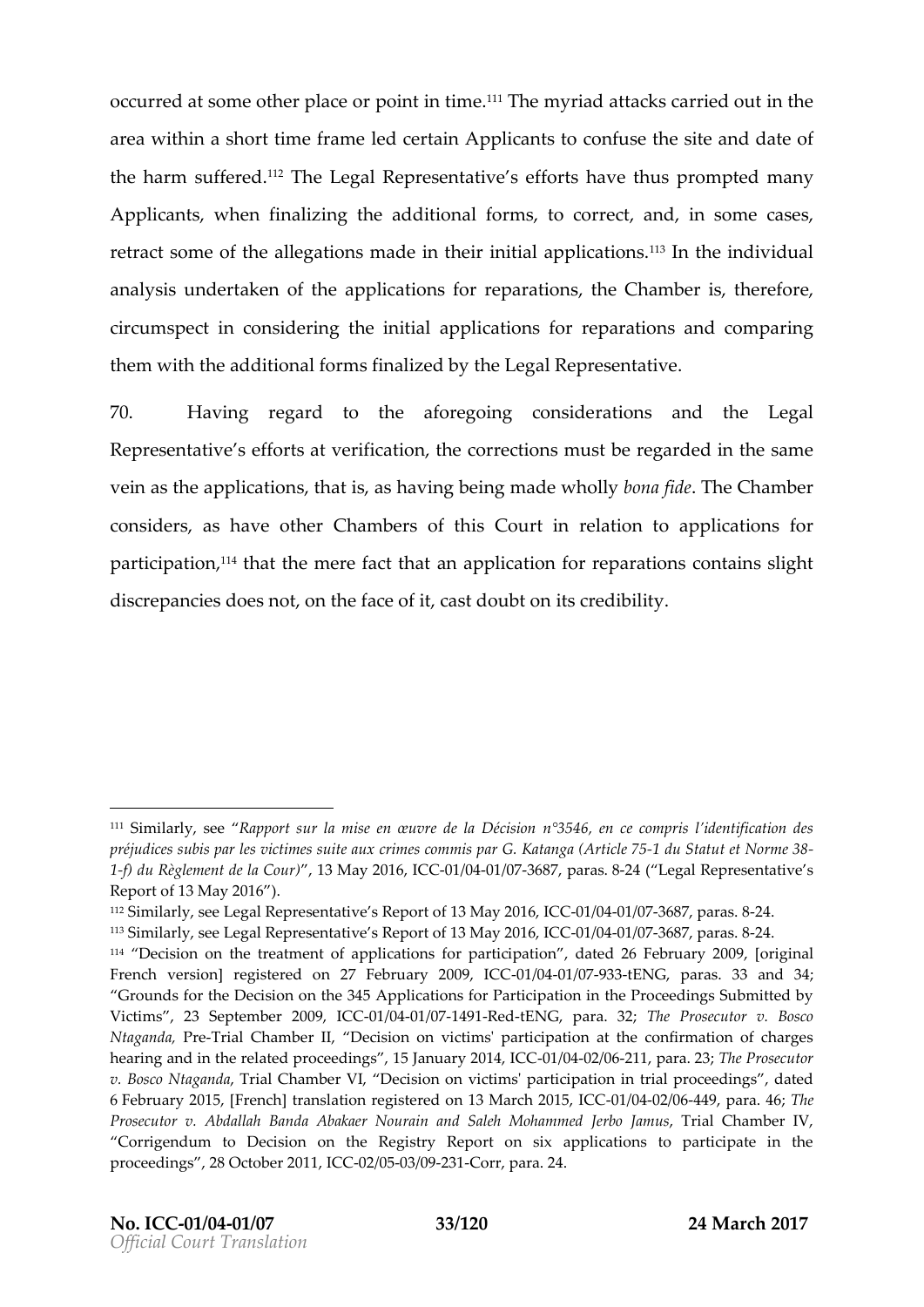B. Evalua not the evidence resent to substanthineAppe licants identity

 $71.$  The Chamber calls tha $\Omega$  outh the as consistently appelled cosmout may use official or unofficial identification poofridatenyy id ther mea Wheran applicainst unable ressent ceptadodeum entition the Chamber  $m$  a vacce apts tatems  $\dot{e}$  orentightly two credible what brings has not also the identity of theapplic.a<sup>1</sup>nt

 $72.$  In the cantstea, rthe Chamboetee than ts proof of identity Applicant tavepreseend tvoters cared agee cared stifis as teen ving as identificaatrich actrification identification

73. Upon examinattibonation of theapplications for retyhaerations  $C$ hambfeindtshat all of Alpoplicant avest absine the indentityon balance of probabilities .

C. Definition ftheharm ane whalu anto of the evid perme useen chosen  $\alpha$ substantibate harm albley the eduplicant

1.Introduction

74. The Chammbuest folmethe harm donneetural peasnoch sharm caused to legal peassonas resutheofimessf which Mr Katan was as convicted Harm within the meamuineg and the theoles of Procedure and Eviden, icte inse called gnifiens jury, loss or 1d%elnndægneoteus rthin jury anddam a g1e°The Chamfbuerther recalls thlatphynastiaenada sycholoagii

 $115L$ ubang Appeals Chamber, Order flo $\alpha$ GR 18/06  $\alpha$ 14 at  $\alpha$ 636 $\alpha$ -204  $\alpha$ nx Apara. 57.

 $116$ Lubang Appeals Chamber, Order flo $\alpha$ GR 1e/peaunt al 6066  $\alpha$ Anx Apara. 57.

<sup>117</sup> See Sectliwn, PRINCIPLES AND CRITERIA APPLICABLE TO THE O REPARATIONS AND THE CHAMBER S GENERALS ARPIRING ANO ANGEPT OF VICTIM .

<sup>118</sup>Rule 85(b) of the Rules of Procedure and Evidence lays down that harm must be direct.

<sup>119</sup> Lubang Appeals Chamber, Order for R04 p60041a/tG361n2s9, nx BC Opara. 10. See Lubang&appeals Chamber, Decision on VictimOs1/GB4atOfGei3p2atiparalC3C1. See als Victims Observations of 150 M/a0941 24937555; tENG, para. F V1Observations of 13 May 20150, 1 A \$04 02 / 0375 48, para. 25; and Defense of Dister May 2001/90, 4 ICC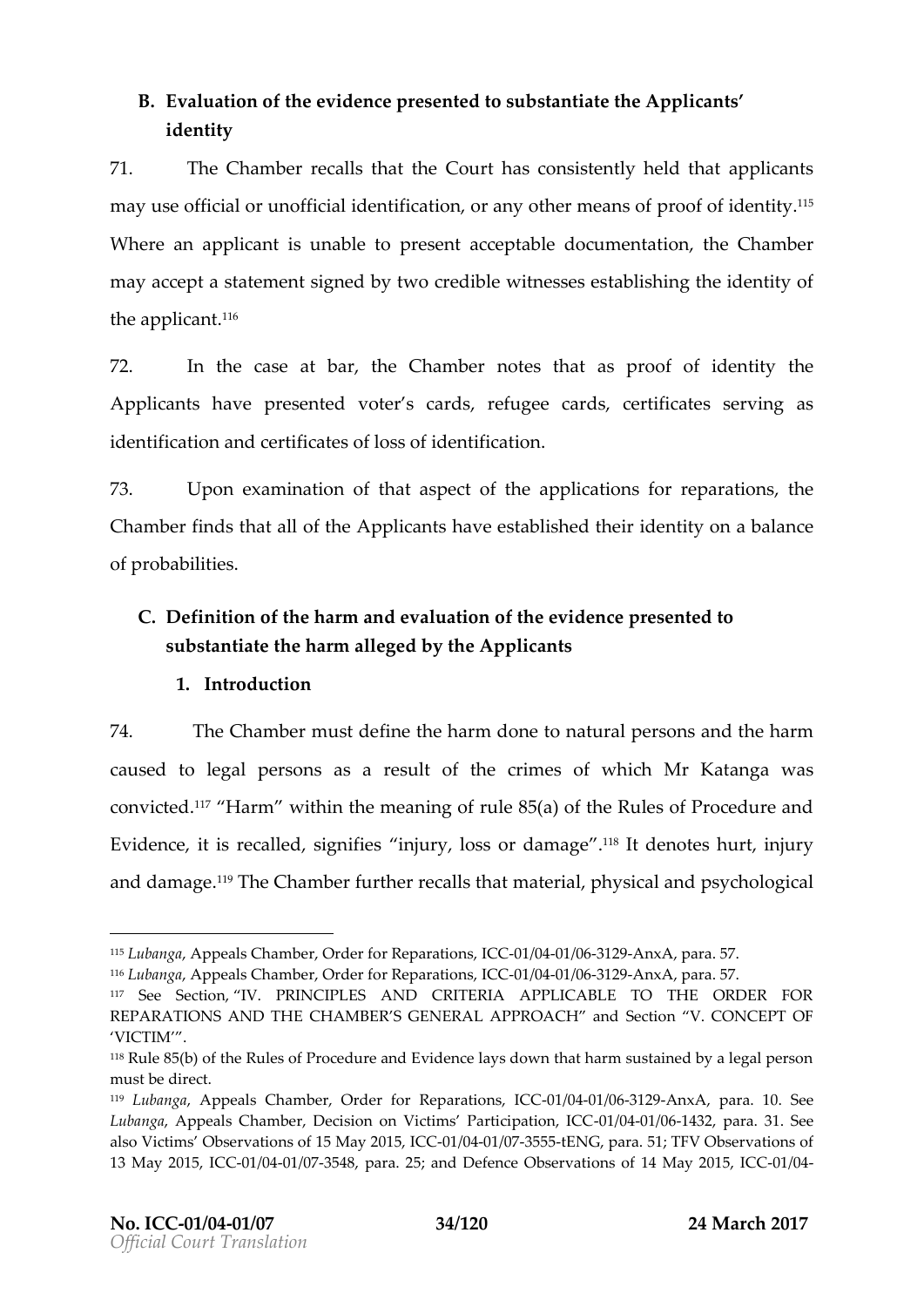harme qual by sspecies framencompassed by of thReules of Procedure and Evid<sup>1</sup>e°Novchee rseu ffered paelnlsyo.bory vtihcoti.1m?<sup>1</sup>

75. The Chamsbeeers thataptopleications for respundementations the Applicant sume mater, ia physis , psychology call generins have  $\alpha$ 

- 2. Harm ensuing of moemor moofretheerime osf whicMhr Katanga wasconvicted
	- $(a)$  Materlihaarm
		- i. Destructoofn house  $\boldsymbol{s}$  to uildsing house  $\boldsymbol{s}$  dousiness premises
			- a. Introduction

76. The Chambetes that inappelications for replacations Applicanallege the mosth pardurtime attack on the gos offered material has are man sult the fed estructor the mous, easy the uilds ion for house ensed, business prė̃?mises

77. The Cham we intreant a terial hraensmoint g from the destruction of hous.epsutbuilds infigured by: siness proper infigured etermining whether theharmalel ged by Atphoelicaenth sudefromone or modirehcerim ones which Mr Katan  $u$ gas convi $(bt)$ esde conads, sesstinnene videnponee seendt b $t$ yhe Applicant suppoof ft the  $am$  allegene diastly, deciding quantith to the evidenaned finding Esrief Chamb, ertting in its previous, compos whetheline harm at issest about be depended and incurrent ances

01/037549, para. 29. See also the definition in the United Nations, Basic the Right to a Remedy and Reparation for Victims of Gross Violations of Law and Seriouison's iod fat international Humanitarian Law, physicandember 2015 mental injury, emotional suffering, economic loss or substantial impair rightshttp://www.ohchr.org/EN/ProfessionalInterest/Pages/Ræmcest & Add Rep 17 March 2017).  $12\%$ ebubang Appeals Chamber, Order for -0R12/p98411 a  $0.030$  a  $\Omega$  para.  $121S$ ee p $2r3$ of the present order. 122The Chamber considers that business premises include small shops, hairdressing salons.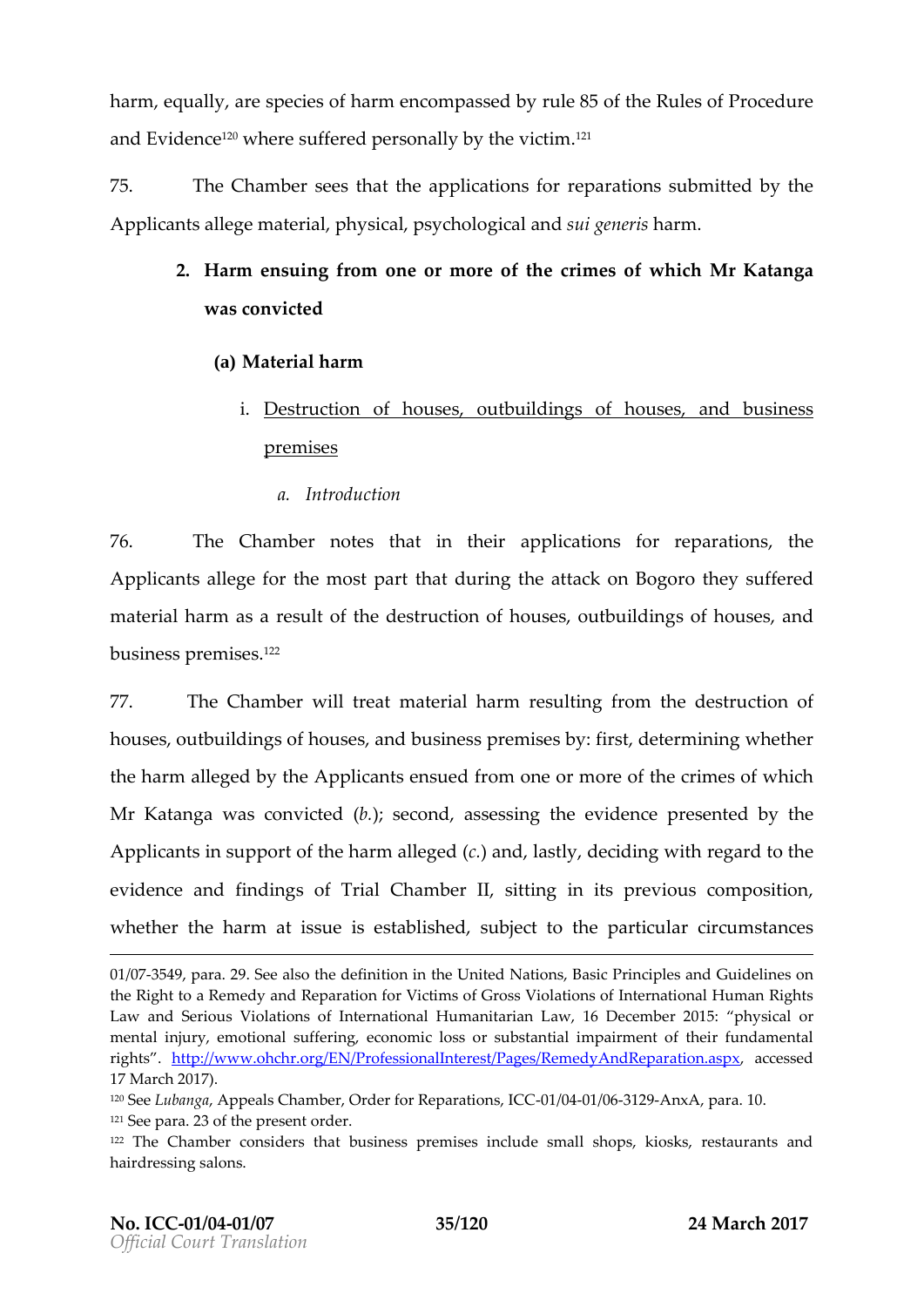which emerge finod mixido and an individual constraints in for repond that is not relevaDnetfenocloeservat<sup>i</sup>i<sup>2</sup>oî(**d**.)s.

# b. Whether the leth generod missulferomone or onforthe eimer is whid Mr Katawa gaovnicted

78. It is ton obtee that rial Cham, boeit till nig in its previous, compos found t**dat**ing the at**Bacckothe** attackers demolished and/or set removed the roofs of the houses owned and occupied by the population of Baongobbroec,iviialn buildingsbyustehde popu<sup>li2</sup>alTihoant Chambalso found the attacked that ouses, houses with roofing  $s$ heet $t$ s and ciav nil buildintg on tund that atoste of  $d$ estructtion on koplace throughout the o $\rm\Psi$  iBloa**ge** nod thrown thhe d2a4F,e brua2n0y013.<sup>6</sup>

 $79.$  Having regard to the se finituden  $6$ shaon for befact the asthenden the  $\frac{1}{10}$  $m$  a derial harm alleby ed hAepplicant saresuloff the destruction on soe fs outbuildsi**o**fg houseensdbusiness preemissueefsdom the eimeosf which  $M$ r $K$  atan $\bm{w}$  as convicted iz destruction meoming roperats a war crime under articl(22)(83)(xi)i of t\$steate).??insofar asextihsele.noofesaid h^a8armd the causal nexus wiith the creas his ound alance of probabilities

 $123A$ bsent other information, the Chamber relation pooneled arm alleged by Applicants.

<sup>124</sup> Judgment Handing Down Conviction of 07 / 8004 0 6374 316 E1 N4 G, I C + 284. See als Decision on Sent @ Bc May 20 1041, / 0040 C0374 8 HEN Corr, pa5r1a. (the Diguna mission an  $\mathbb C$  EtGe4 20 church): a large number of the gerosing terming eximite uses in rebuilt bygovernmental organisations (NGOs).

 $125$ Judgment Handing Down Conviction of  $07/$  Manation  $40.0774$   $3.002$   $10^{10}$   $6.02$   $3.38$   $1.8$ and  $922$ ,  $942$  and  $95$   $\frac{1}{2}$  and  $95$   $\frac{1}{2}$  the building is were torched and destroyed ).  $126$ Judgment Handing Down Conviction of  $7/604$ af  $6374$   $316E1N4G$ ,  $1662$   $24925$ . 127Judgment Handing Down Conviction Co30 7/804 at 6374 286 E1N4 G p. 659.  $128S$ ee Annex II to tbedpresent

 $129S$ ee Section CValuisaDi.nexus betweean letuyabela ninabumacrimeosf whitMhrKatanga was convicted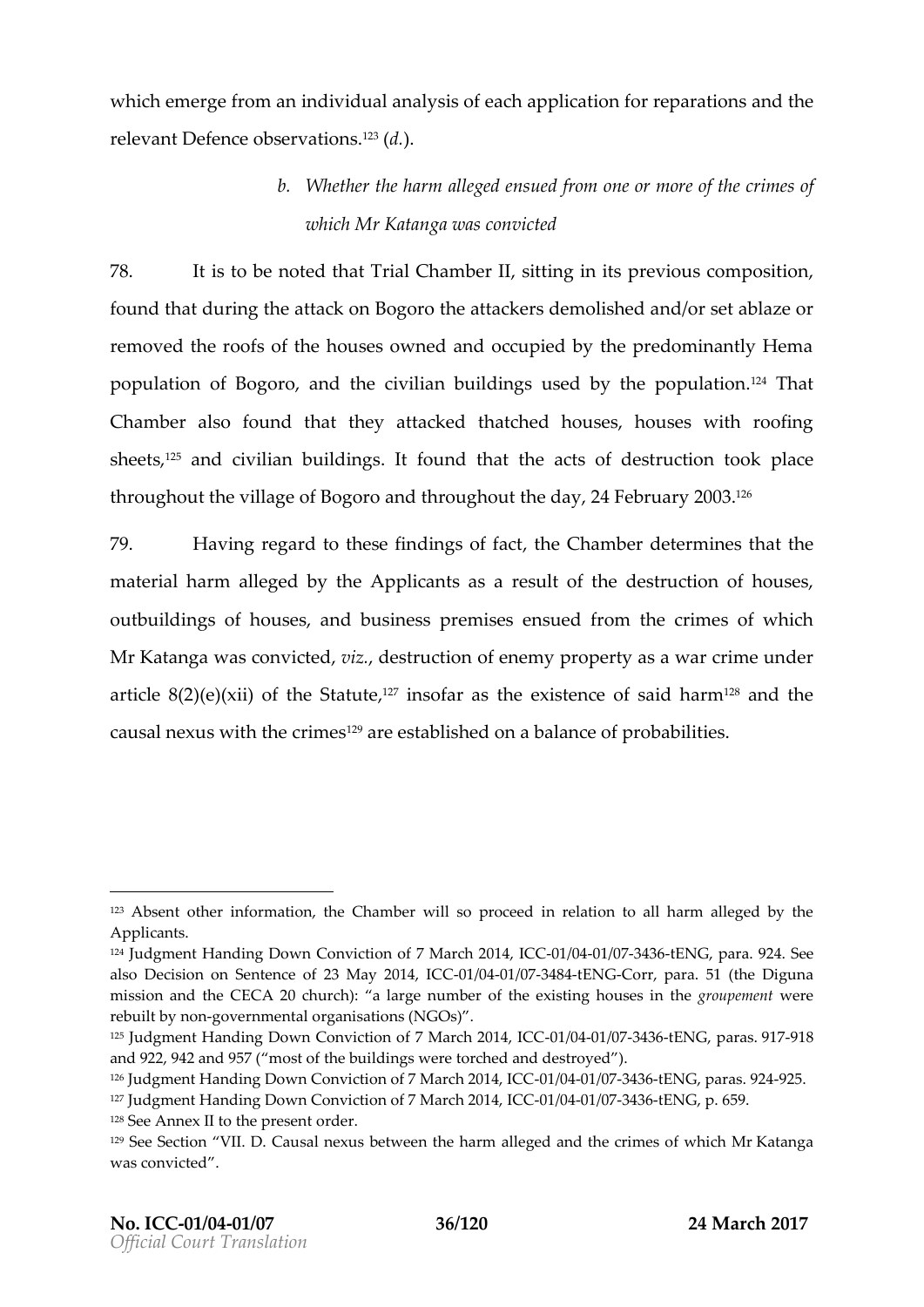## c. Evidence  $\epsilon$  set on ith support the band form all  $\epsilon$  defect on ce observations

80. To lend suppolinteito galle ionssom eApplicant have tendered do cume ne that it lead ttestation de [rréssiddeemcoeertificantea ttestadieon logeme [habitaticoem tificanted othuen titled of cume of stehkind On that subjet the Defesnut demitths at the documents each the Applicannust be treated with caution given that they were istshuee  $d$  t to  $2y$  of Bogo<sup>re</sup> Cand were sloye R-66, 6 awitness for the osecution he proceedings againMelt Kata.h<sup>3</sup>gFaurth,othe Defeanrogeu,etshe extensive aBtoagotosoon villagoever the years and toheesternuscuminoegan that adf thhearm alleged by Appleicanwith necessarily the reastual to  $\alpha$  4 Fine of ruary  $200^{13^2}$ 

81. The Champber sthat estingle nata chabitation antificated so the r untitled of cume not fis the k(ined sidence of tifis  $\lambda$  wee resignedby a person acting an offdapaalcity a P-d 66,6ays a wit,manensis that they bear the offi sead f thDeRC.Regardin1g6, GPt is to noblee to hat in the proceedings aga MrKatangTarial Chamberting in its previous avail polosition and  $\alpha$  and  $\alpha$ number of occasticens with the existent corroborate prizercies is of inform atabout phoepulation inigh  $B$  ogorand the events before, during aftetnhe attack on,13Baongoolrtohtahtat Bench wooriopeadrticoluolan**is**tabout himat trialorhasthe Chamber over dranything to cast doubt on credibiolity reliaboifP-11y66s stmatents

 $130$  First Defence Obs $\mathcal Q$  Alval Fiedborsu, ary 2006/004107 037660 on fpara. 16: [T]he certificates of residence showlidhbean obinomidenied and that they were issued 12 the events with the specific purpose of being tendered is ig the droparation victim/prosecution witness, and are drafted in a standard form . 131First Defence Observations, 24 February 2016, ICC -01/04 -01/07 -3660 -Conf ,para. 16 ( former chef of  $Bogorof66$ .  $132$ First Defence Observations, 243 GDF tebGO4u1a/  $6376$  26 Opto 6, para. 8 see ald Desedence

Observations of 14 Ma0y1/2004156637543 pCara4.8

<sup>133</sup>See e.g. undgment Handing Down Conviction of 07/004 763574 3t6E1N4G, ICP & ras. 601, 6936 9669 577  $24727$ , 7388 4822, 0837, 917, 922, 933, 936, 1207 and 1213.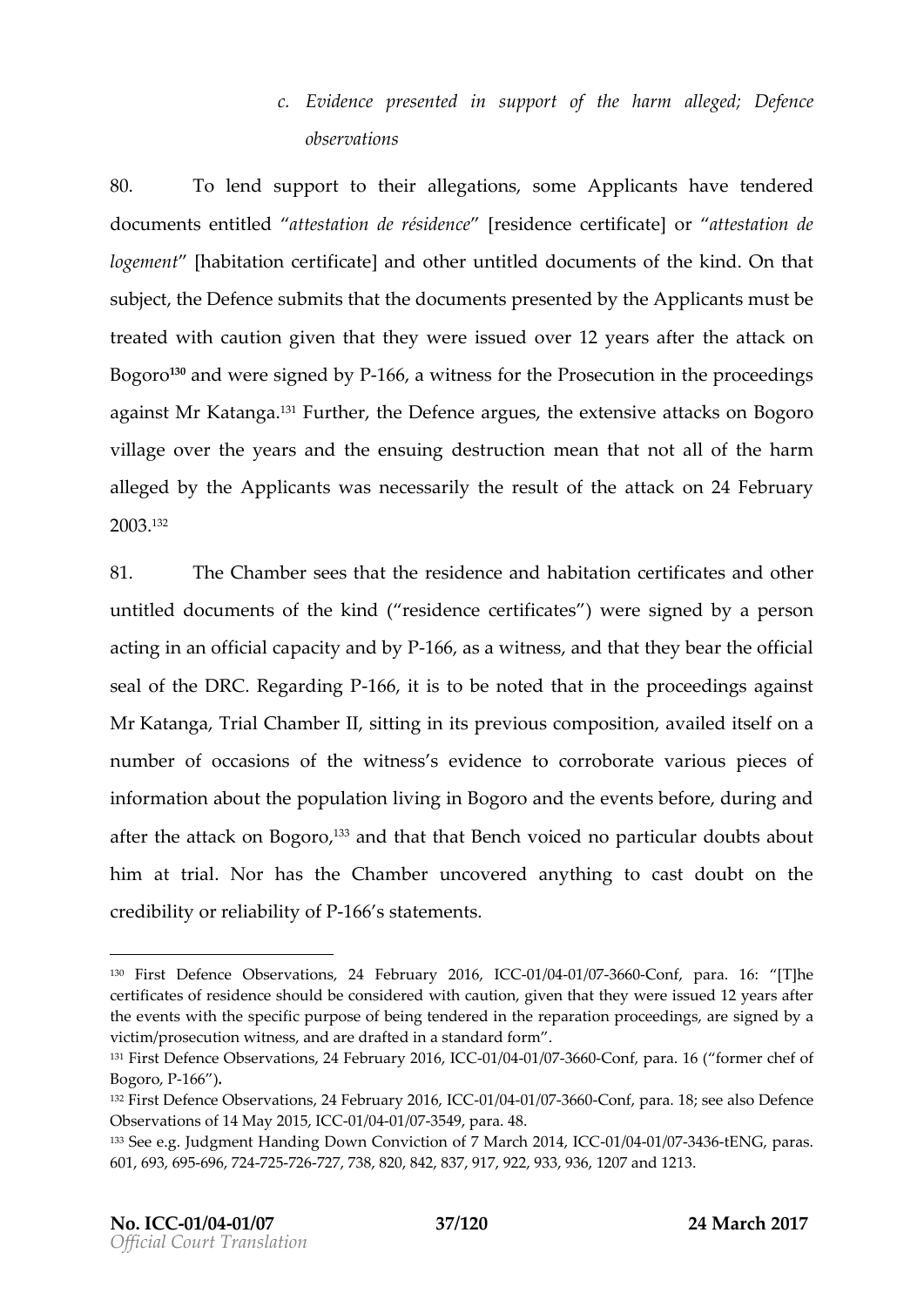82. Moreover  $\epsilon$ Chambre of that relation  $\epsilon$  extriss that the the theorem  $\epsilon$  $A$ pplicant arious by  $n$ uthouse s,eoutbuildsion for hous orses,  $m$  all sshop pot that thatm movable prowpeesdteys troyedhen attack on 13BTo by oer Cohamber notsethatomes idence rtificates state that this the reliving in Bogorum tiffebrua $2003$ .he Chamable post the residence ettificates specify whehtedestruction ourred durintome k"hise a

83. In view though information contaries and the reservation of the reservation of the results and the reservation of the reservation of the reservation of the reservation of the results and the reservation of the reservat particularin signatur bey a person who was acting an in an original capacity and an official  $c$ rediblowitness be Chamibredshem to be sufficient ipeobalue to be entertained in its and insidufath polications pfaorrations

d. Determinathe Chamber

84. The Chambeegalls the anstandard of proobabance of probabilitei**e** sintehse Chamt beote rminwehethietrins or probablhean not that the plicas nuffered the hard hand let get the wharm consequence of one or morecorfmtk**oos** whiMchr Katanwgaas convi<sup>n</sup>ĉ<sup>o</sup>nt**e**dundertaakning indivially analysiss no application for reparaCthean mew elrafford consideration fto hall evident close fore it and, as a for it help equitioned  $p$  resumps in other , in the light coinfuctor is the centum of  $\epsilon$  is the Teh set of the chamilist tehn us also mdful that Applicante not always in a position to f do cumenteaving eniges uppo at lboff the armalleged ven thie cusmtances in thDBRC, and ttakes into atchoal **endemorations**.

 $136S$ ee pa5 $r$ Oaf the present order.

 $134$ The Chamber notes that the residence certificates use for the most p where the Applicant alleges the destruction of an outbuilding or a busin therefore consthe term house as building . So, where a residence ce destruction of one or more houses, it might denote a house in the stri outbuilding, a small shop or some other business premises.  $135$ The Chamber would further point out that it -by-viclaser behasing ethen can ucseasle nexus, that is, whether the harm alleged was a consequence of the crim convicted  $\Im$  Secteion VICIauDs.ane xus between the hadedgehodax mondthecrim ecsf which MrKatang)a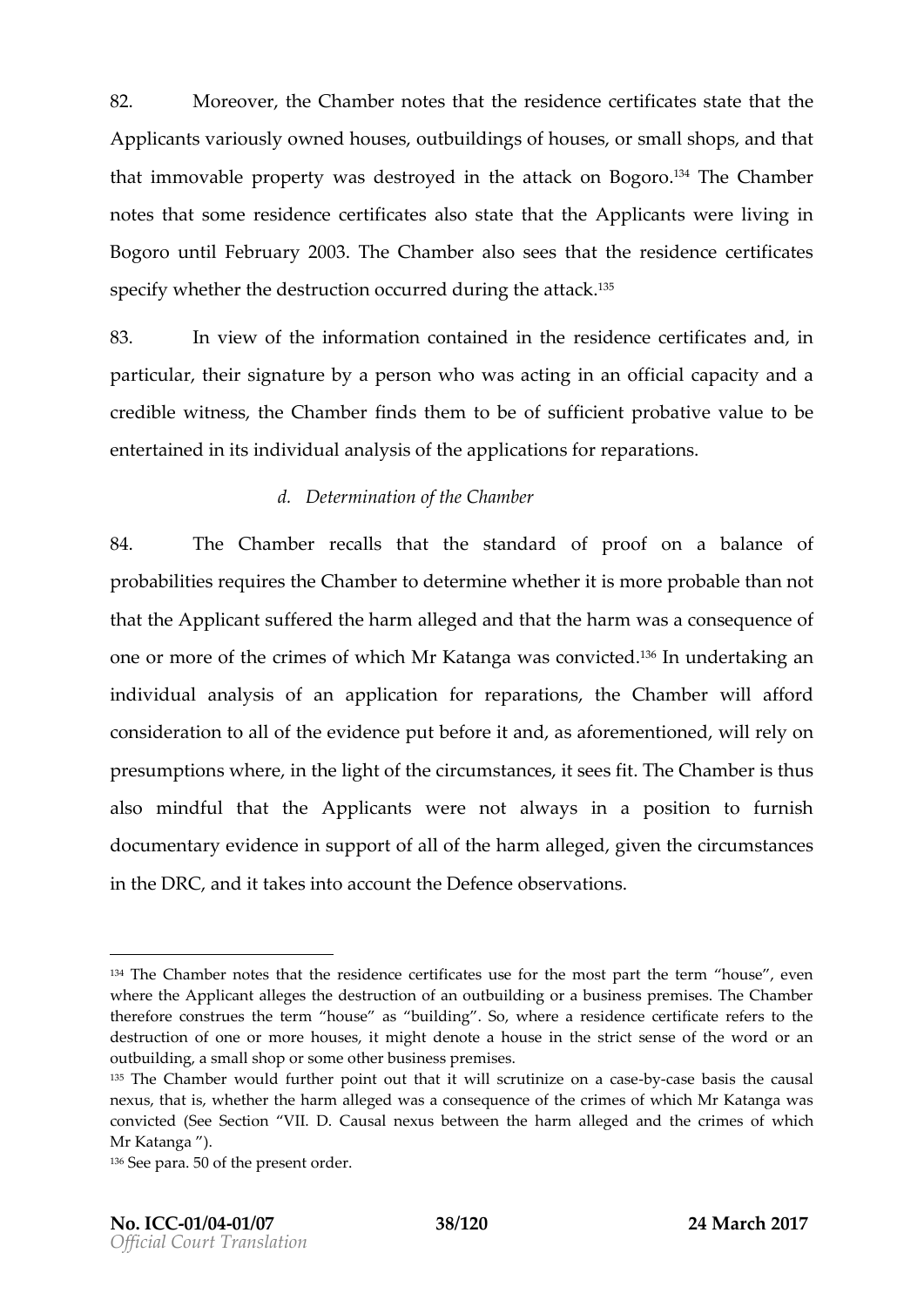85. The Chamber considelerie ctthhaein dsiviallu anal  $\psi$  smisa, te tia harmresuihtgfrom the destruction houstigan outbuild in ragbusiness premisiesse stablished to the requisite stbayntothaerdfold follow.painrogo f statem by national and teqing duch set of ion of four sensitivity of gated statements  $\frac{1}{2}$ house rabusiness preaminsseiedse n**ce**rtificoartea nswimil**a**uche vidence where issued nammehtehteApplicadhatetdandsigned of persoancting in an officicaal pacity wan hedriet isstaetd that timmem ovable probereiong ing to the Applicannats drecosved in ttthack;aandthefindingsTroital Chambs oitrildig in its previcocums positicoom cerning dets teruction of enemy property as crime under article  $8(2)(e)$  $(x)$ i) of the Statut

86. Lastliyt, insotde,the Defehnacveinnogade tphoein,1 ≹<sup>8</sup>that trheesidence certificad to es not provid pearticulars of  $m \bmod p$  and  $p \bmod p$  erts vave thitat conseist to f houses and, in somount bounds of interesting to a premises Accordinghige Chamber is not in dae peorsmition beaution movable property, fwo.anesxam plem, a de of stravamvm, e d e **a**rftihred or unbfriroelk b

### ii. Destruction lag op ffurnitumersonal effects and wares

87. The Chamberes that the applications for replacations Applicant lege that they missuited material dhas are mate sult of the densituation pillagionfg their fur**a** into troet pothers alreffescathd their wBay reas nd large, the Applican haven otpresentaendy supporting documentation to have any  $\frac{1}{2}$ proveownershipu onfitup ersonal effects Foorr what est the ondefence sub mits theApphiecamhave pportes oendssufficient and proon of  $\theta$  at

88. The Chambers thattrial Chamber it tilling in its previous composition and that into the attack on, the agent to ackers did tho et stop at the attack on  $f$ destructifos to mede mad wellings and othebruid id vin ling as nt also took away

 $138D$  efence Observations of 140 M/a0441  $2407554, p$  aCaC. 17.

<sup>137</sup>See Annex II to the present order.

<sup>139</sup>Se Sectid K. ASSESSMENT OF THE EXTENT OF THE HARM.

 $14^{\circ}$ Defence Observations of 140 M/a0441 20037554, 9pl 62 Ga. 14.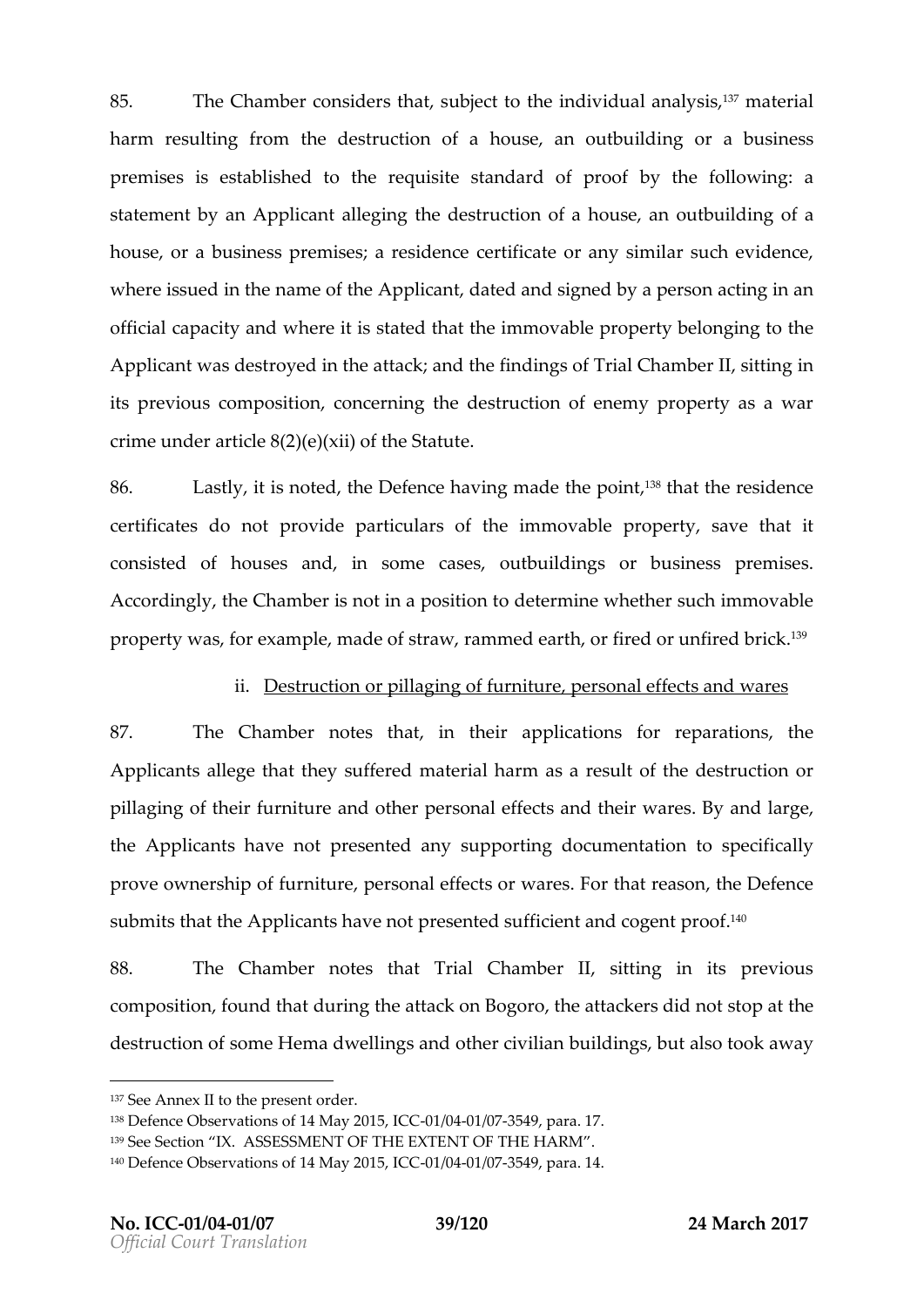much house WS aried. Bentocol particulare of ptihleaning of roofing sheets fromhous,& forniture and other personaldew fology psychomod than during the during state of the and ware, the manningthat such propeney to the opthe edominantly Hema civiliantly ware, the prediction of the manning of  $\mathbf{F}$ population of Bogoreos **aendtiwaa**lsto its <sup>14</sup>daily life

89. Having regard to the thier Communicum the assumed material harmalleged byApt**he** caent sodefrom t**o** reim eosf whilMr Katanwopass conicte dizpillaging as a war crime under article  $\mathcal{B}^t(\mathbf{\hat{z}})$  (e)(v) of destruction of enemy property as a war crime under artic  $Sta$  tet  $f<sup>6</sup>$  insofar as  $x$  the  $s$  of  $e$  he harm<sup>7</sup> and the casual nexus with crimes are establish bead admice of probabilities

90. In the view **Chame** eit is reasona**blem** teathparte to pree at  $m$ ajoriot $\#$ he populat $B$ ong on $6$ ownepdroperety seantito daily litheatand by reason odesthe uctoon houses south disn of hous as dousiness premisi**e**nthe attack on,tBhogogroompoewniy thiwasdestroyepdilolane.god

91. The reforme  $\bf C$  ham be  $\bf c$  is the view whele  $\bf r$  and  $\bf A$  polical ensume is here. that he or she maatterial has man as ult of the destation is an of outbuild onfiga ho, wo stae business pre<sup>s</sup>minsee smaterial rehsaur**int**o from

 $141$ Judgment Handing Down Conviction CoGO  $V/$  6044  $t$  0  $\bar{r}$   $\rho$  and  $\alpha$ 1041549  $924$ .

<sup>142</sup>Judgment Handing Down Conviction of 07/0044 60574 2HOENNG, ICQ 69 215 and 928.

<sup>143</sup>Judgment Handing Down Conviction of 07/0044 / 60374 3:16E1 N4G, IQ 69 21-828 and 932.

<sup>144</sup>Judgment Handing Down Conviction of 07/0044 # 63574 3:16E1 N4G, IQ 69 28 8 . and 932. See Juadlsgoment Handing Down Conviction lo 30007/004 at 63774 3216E1NG, para. 953: the property represented the bulk of the ownecisiomosaeSentes ceSee 23 May 201-01, 1 ACCAC / 0374 8 HENGCorr, p 5 2a.

<sup>&</sup>lt;sup>145</sup>Judgment Handing Down Conviction Coord 7/6024a/n0e31h4 32160E1N4Gp. 710.  $146$  Judgment Handing Down Conviction CoEO  $7/904$  at  $6374$   $310E1N4$  GeT  $\sim$  710.

<sup>147</sup>See Annex II to the present order.

 $148$ See Section CValuisad nexus betwee an let under hand mention on sof while MrKatanga was convicted

<sup>&</sup>lt;sup>149</sup>See Section U<sub>S</sub>. **OD**esumption tircumstantial evidence

 $15\%$  ee Soencti VII. C. 3De  $(\frac{4}{3}\pi)^2$  uiction for house and build signified house and pusiness premises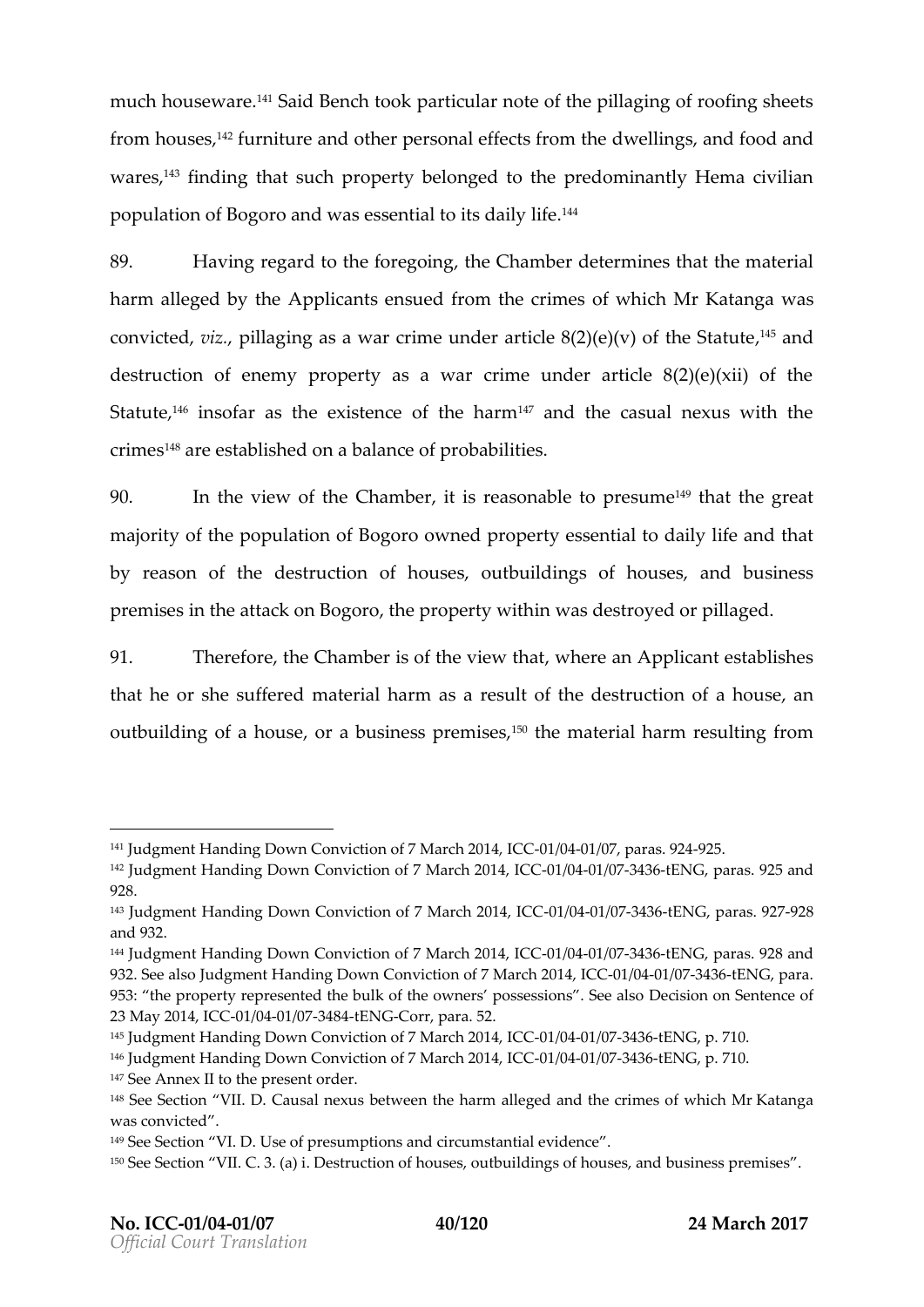the destruction of the ging up fit up  $e$  rs and effect wares presumed beestabs!he,oalbsent any spoi**ec**eficif ev.1<sup>5</sup>cfence

92. The Chamables not on sidely satthe material shuas tanined nby a Applicanst rae sult tho ted estructoin porillaing op fproperety sential to daily life is presumedo bestablished tehe Applicparnot vides proof of the destruction of the house in liwing the the identical method  $\mathbf{w}$  and  $\mathbf{v}$ 

93. A stoan Applicann hto allsesgoele dye structoin on illaing q opfers on a l effecets sential to dahiby Cimfae motegrands charmases tablished where through corrobtchreatAppplishion wist housing equisite standard hat proof or she purassender livin  $\beta$  or godouring the attack.

94. Howeverg of the evidence redt, the Chamber insa position to determintehetypeandquan $\psi$ itoffurnitu<sup>s re</sup>ep, ersonal ef<sup>7</sup>fænc of vare<sup>5</sup> s<sup>of</sup> owned by Atchpelicant

# iii. <u>Pillaging livoésto dokstructioofnfield osn dharves</u>; st pillagin**g ao** fuest

95. The Chambetes that inappelications for replacations Applicanallege that them astue friendelond as roman result politial moment their livestocor cheen indig thedestruction of the light day of a right the illaging

153See Section UsVel. p. Desumpsiannotircumstantial evidence

 $157S$ ee Section IXDeDstruic (odr) illaging eorts on al effects

 $151$ The Chamber regards personal effectus peasty a workaited may vote not ompass clother school supplies, bicycles and other effecSseeesesi**g dig**imalent to Holaanibly inlojfeDo(wn Conviction of 7 March  $0.2$   $0.0044$   $/$   $0.0374$   $0.306$  ENG, pa $9.28$   $0.28$  at he case at bar, the Chamber sees Applichants alleged only the loss of clothing and school sup  $152$ The Chamber also takes account of the Applluid gentes at sitheat need in a gits  $\Omega$  owthre Conviction of 7 March 2014, ICC-01/04 -01/07 -3436 -tENGand the Decision on Sentence of 23 May 2014, ICC01/0041/0374 8 t4 ENGC orr.

 $154S$ ee e.g. Annex 6 nteo, Bl $2t$  oNhow O ember -2001 435041 1 435376 1-42 o n-Exp-Anx6.

 $155$ That is the case where a finding is made of harm resulting from the destruction of an Applicant summer summer  $15$ house and that person s family rehatdonwontip appropulicant claimaind destruction and Applicant claiming destruc pillaging of personal effects is established.

 $156S$  ee Section IXD eDs.tr1 to on  $\frac{1}{10}$  on  $\frac{1}{10}$  and  $\frac{1}{10}$  of  $\frac{1}{10}$  iture.

<sup>&</sup>lt;sup>158</sup>See Section IXDeDstruction the ging a cries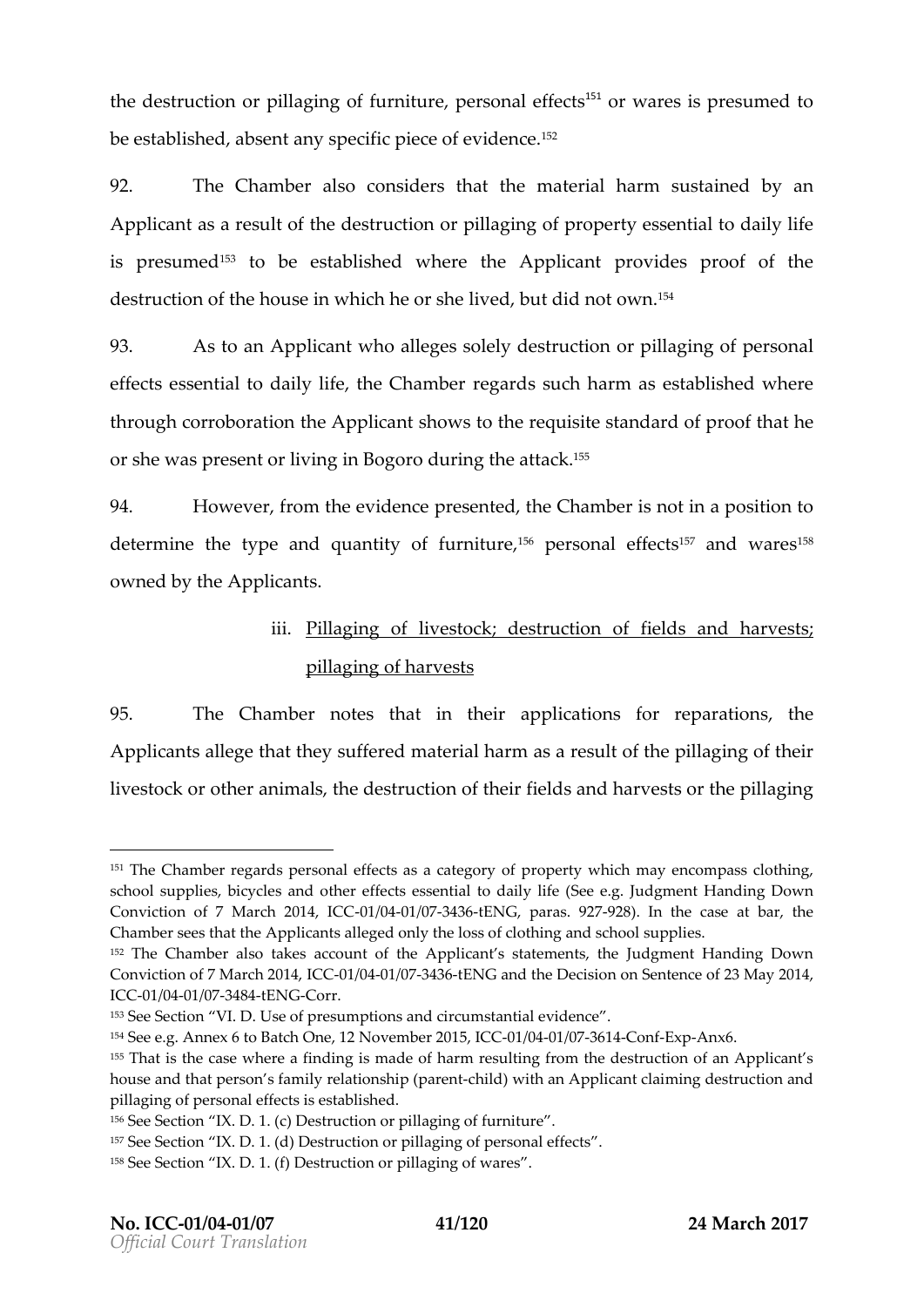ofthe intarves ofto lend supportatione gland in position for independence of the intervention of stock and con Applicamhav present document entitled déclaration de possession d  $\lceil$  delaratioof hivestock own.eTrhstenipD efean reques the Applicant ave notpreseemoolsufficient and proong febohuottret shsoen armaldege d<sup>159</sup>

96. It is otde thatTrial Chambert tihign its previous composition entered a finophinilgagping iveofstocan koldomestianima (colow, sqoatasnd hens)andpillaging food dobelonging choil fips op ulation for go. 160 Of further nottheakseeping livews as coloristication its in Bogoroandits populat**ia**nmed the <sup>16</sup> land

97. Having regard fon thing the Chamdbeaterminheathe material harmalleged by Apthe icaent sudefromthecrimens whilm Katanwga as convicted by pillagor as a cwimeunderarticle  $\mathcal{Q}$ )( $\mathcal{Q}$ )( $\mathcal{Q}$ ) of the Statut  $\mathcal{P}^2$ insouf as toboeistenote said h $6a$  and the causal nexucs invarient the  $\epsilon$ establishe**d** ad a nace of probabilities

 $98.$  The Chamwer uld reiteitades ervation at he population for  $\theta$ Bogorsdiveliho coadme pinart from the pinic westoack d farming the land. Moreov $\bar{x}$ rial Chambseitting in its previous moamolo $\bar{p}$  os ition ding of pillaging doomfiestic anainmodilsestof©f&siven tihmeportantorehe local

<sup>159</sup> Defence Observations of 14-0MM *hanne 12* 0837554, 9 phoaCas. 14 and 180 efSeenecealso Consolidated Response of 1-01/0044e/02745654pdCaC 29.

<sup>160</sup>Judgment Handin Go Dhovicortion of 7 Marc-10 12/00414/, 0374C336ENG, pa9 2a 8, 932,

<sup>953</sup> and D9656i;sion on Soeth 12e3noMbay 20-04/0040 C0374 8+4ENGCorr, p5i2a.

<sup>161</sup>Judgment Handing Down Conviction of 07/0044 / 63774 3:16E1 N4G, ICO 677 24 and 730.

<sup>162</sup>Judgment Handing Down Conviction Co30 7/8044 + 60374 3210E1N4Gp, 710.

<sup>163</sup>See Annex II to the present order.

 $164S$ ee Section CValul sa $D$ . nexus betwee an letge deal mod hearrimee of while MrKatanga was convicted

<sup>165</sup>Judgment Handing Down Conviction of 07/0044 60574 2816E1N4G, ICQ 677 24s.and 730 (livestock market $\Phi$ .b Seerovaalions des victéipmaersatisounslo(Articles 68(3) et Statut; Règles 89 à 93 et 97 du Règlemend ad eulpa Boucaéroju 2016 ta dred prreeculva es sifi as confide entiapla Rteegistry, Trust Fund for Victims and the Le0g1a/D4Representative and the Lengal D4Representative 01/03751-Gonf, para. 21 ( Victims Observations of 8 January 2015 ). 166 Decision on Soenfite2n3ceMay 201-04-1,/90A31C69374-8+4 ENGCorr, pa5r2a;Judgment Handing Down Conviction of 7 401 a/620#1 /20574 346 ENGC, pa9r 28, 932 a.nd 953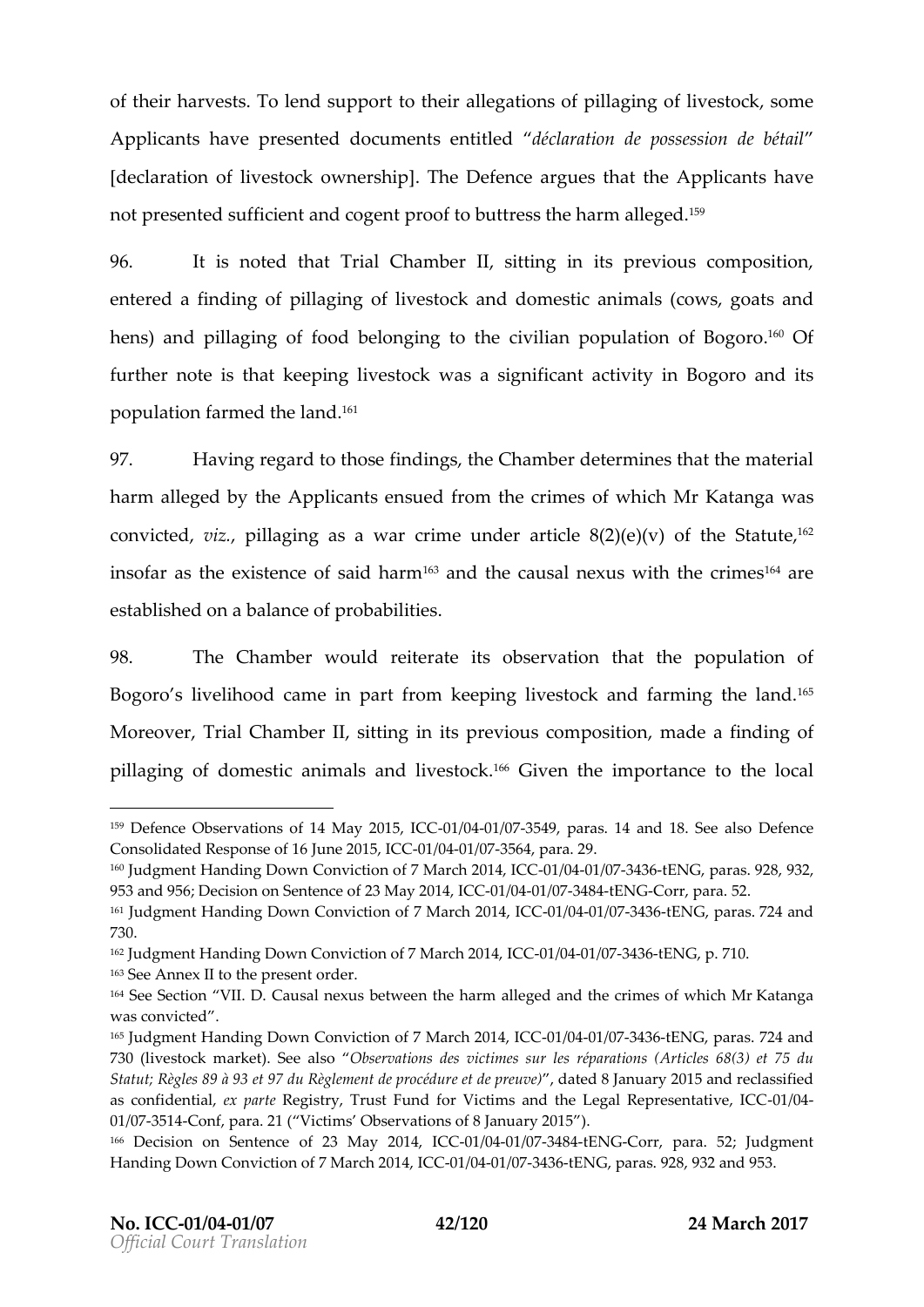society agricultured keeping vestoch ke Chamber sidel heat it is reasonable to  $167$ rtehsautinniegreantiajoritov $f$ Bogorso population omed livestoan kolorfields met their daily needs lows it his to more probable than nothatduring the attack ontheBodgeospruction ofwares was accompaniep dilbayging oru ochte in hiovfe stofockel dash ofharvesst

99. Having regard to the the reConceinneobeet reminines at where Applicaenst tablishes rehsaur into frot medestructaio hous<sup>168</sup>thematerial harmesuihtq frothmepillaing q bifvestocor choen rimals and the estructoinfon field as ndharvesto the pillaging harvests presumtoed beets a belof  $\frac{9}{5}$ a b s e n t sapney cioé ivoide n1 t<sup>o g</sup>e

100. The Chamedendeterminine athe materration resulting from pillagion fotivesto and the structoi of thields andharves to the pillaging of harves is presumbed to be been been applicant provides proof of the destruction of the house in which hebuothischhe hwe assolient heacort own.

101. As to the eat the harm ad besogned specific to the I dCe has not be r is not in a posai**siccentaion** most cabses peand quiaty divestock pillaget the area of fine  $ed$  destroyend they peandquantity harves st destroyed iblege. For that retaso  $6$  ham choensiders has onstained generad be equivalent to ption per the pCtha and beatermines that consumptoin to a stopoek capain to a untrost he value of the tothed plivestock

<sup>&</sup>lt;sup>167</sup>See Section U<sub>S</sub>. **OD**esumption tircumstantial evidence  $168$ Se Section VII. CD e3s. tr(uad) bifo nhou, so eust buildsion for house ansubusiness premises. 169See Section UsVel. on The sumpsis annotingum stantial evidence  $170$ The Chamber also takes into account the Appliquicant interacted in European Disowthe Conviction of 7 Mal Co 2012 00414/, 0374 316 EN Cand the cision on Sent 12e3 nd Neay 2014, ICC01/0041/0374 8th Corr The Chamber further notes that some Applicant declarations of livestock ownership.

<sup>&</sup>lt;sup>171</sup>See Section U<sub>S</sub>./elle sumptime ircumstantial evidence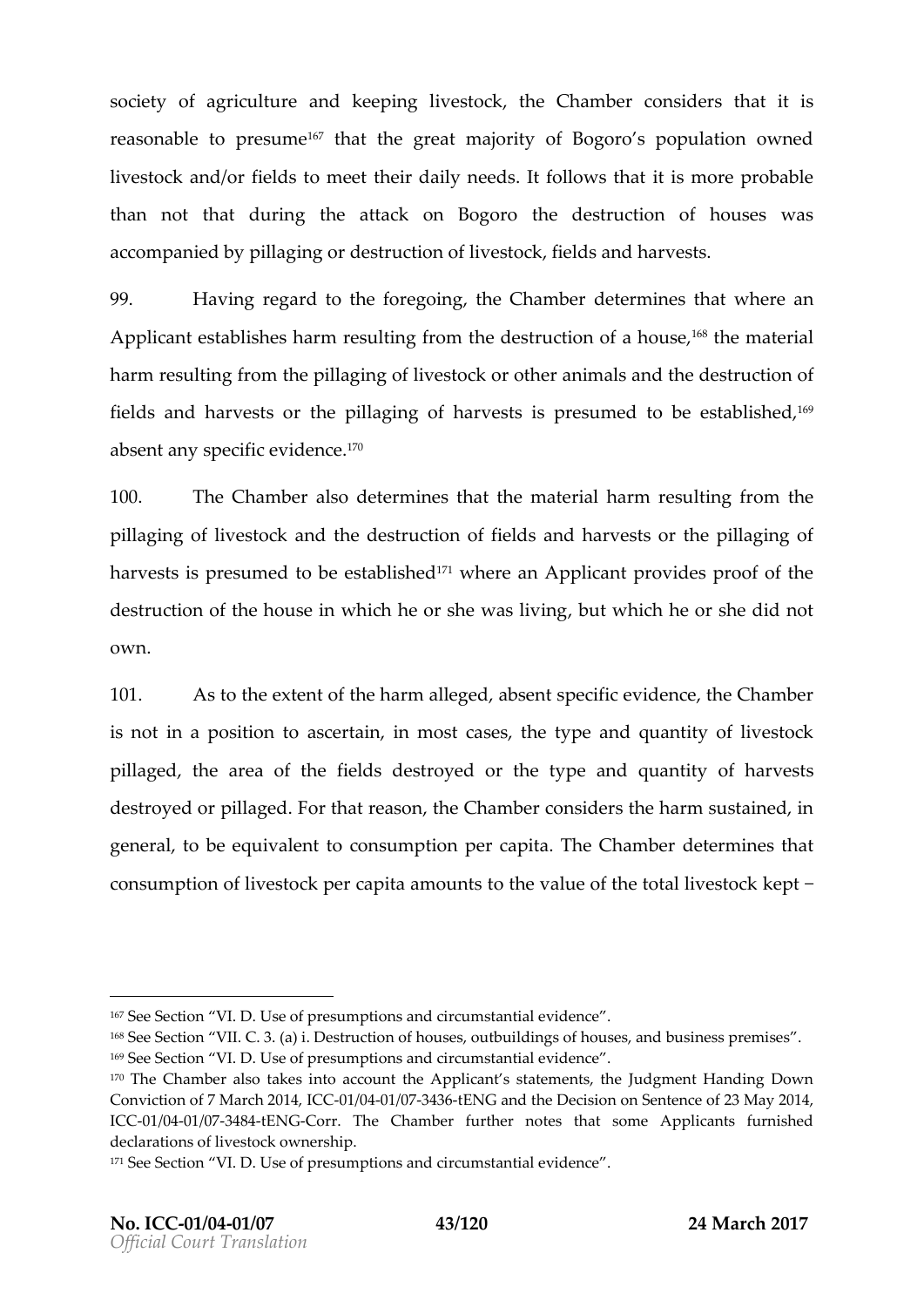onecow,two goats an**d**etrhis ane end onsumption in the lobs harves put capital a mounttos thp eric fee tched tebny iques fisthce mmonest ps Biong o .1 $76$ 

102. As the Chamber has obtome  $\theta$  and  $\theta$  and tay epiesend the  $\theta$ declarations **sestock on the Defence submits that the state** of undents were writteam osigend btywoperso who were not acting in any official ca contain incomplete indipodmatiomust be treated with caution  $C$  h a m b<sup>1</sup> $e^{3}$ r

103. The Chamiss ext the thiæt with e Court s previous rolecoffisions on identity find application in<sup>17</sup>the becraensAeppatidbaans tunableer ot on t adocum esnigned by a petrison and official doup an einty signed two credwhitees sneasy be accoeptee oChamtherefoancecespotfficiaanId unoffic dad cuments support of that the allegene dthe ase befot be it Chambre ergards two persons who cstagnet eight we stock are related to change of months of the change of hands cretible pecifically gipuoesnition the previous. My one boly tehre Chamber not set hastom dee clarations  $\epsilon$  of the soft obtained specifity of y period u antitud f livestocowkned by Atchpelicaimt 2003

104. The Chamber egrards statement  $g$  and by two coefiblewitnesse  $m$ entionihetypeandquan $\psi$ itolfivestot b $\mathbb R$ Applicaont w ned i 200 $\alpha$  boef sufficip not bative value to the term of the hard mess csribte desin Where, efourn plean Applicant te gtehse losse of or so cowattacth on Bogoram dtendersdeaclaration iveositocomk nershsippend by two roedible witnes, seet sating that he ownnedsheen or so  $2000$   $8$  by ein Cham which in determinet tenetent the harm suffer@ephbixent micount to the loss of ten cows .

<sup>172</sup>See Section ASSESSMENT OF THE EXTENT OF THE HARM  $173S$ ee e.g. the Defence observations on AOp1p/190341a/n03376a9/6300n81E3x/p0A9nx/900Gn Annex A to Defence Obse4Matvicontisms' applications puensuation détorision relative à la demande de retrait de mandat du RêpSépéemabet lêgab, dé C 01/0041/037709 on ExpAnxA, p. 5.  $174S$ ee parant the present order.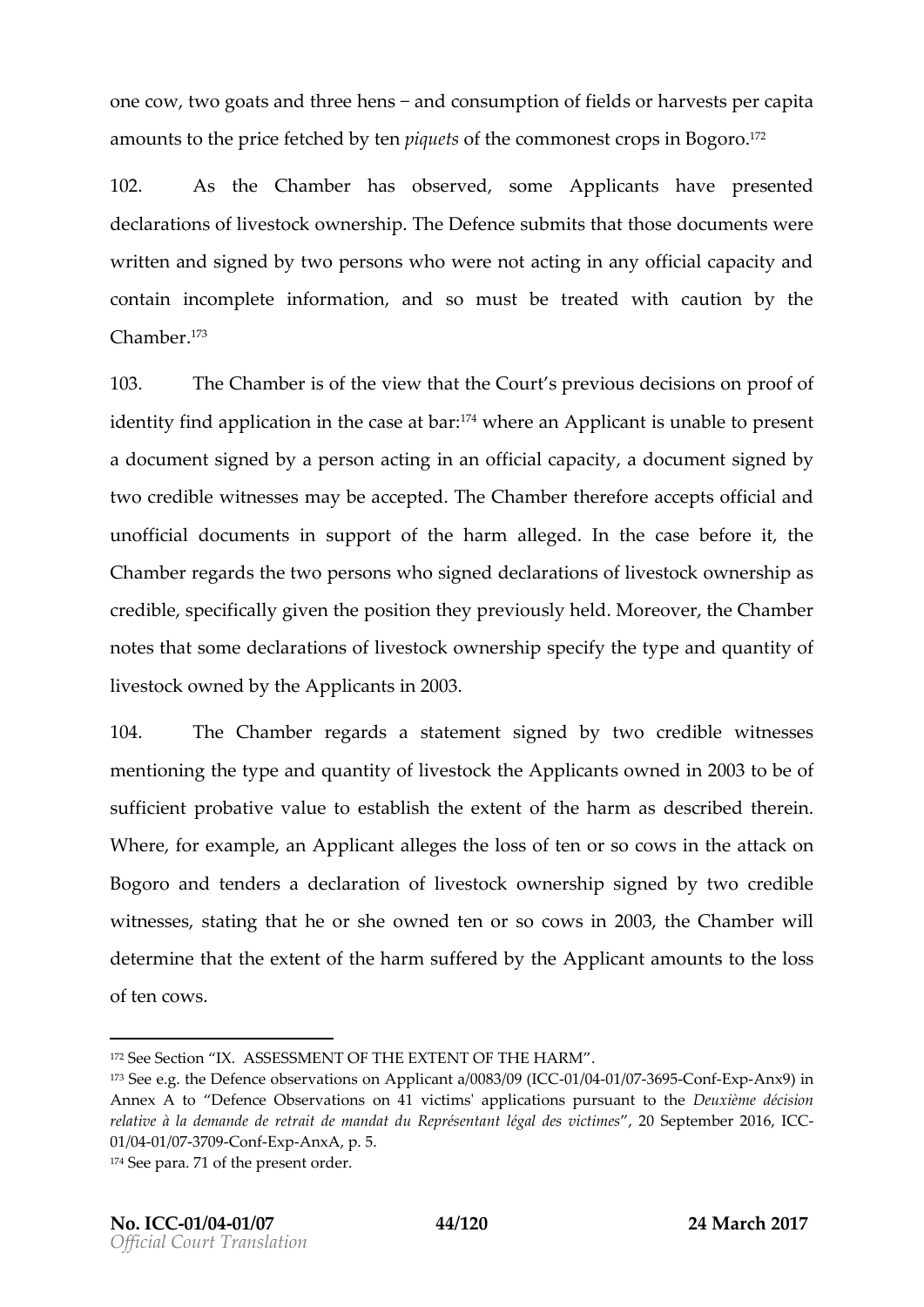105. The Chams beeth as ome declarations uses of cook nership podered state a lower  $q$   $\theta$  iavnet stot  $\theta$  is a that  $\theta$  denotes the fine of the theories state a . particular comes tances of the cotase  $C$  ham subsect not in the case frame  $r$  in arriving at a figurbeelowtheconsumption pertaceapd bayon the SectioTro so proceed wouldive risæs to tuation fairness, due their heard of tain othely pand quantit of ivestocould desultainique bethounderive folomproof which providle is tle detain dakneds no mention poem to hue antitive of to Tchku, s the Chamber the thise that  $\mathbf x$  resumptoion illaging iversion change in an analyzed in an analyzed in an analyzed in an analyzed in an analyzed in an analyzed in an analyzed in an analyzed in an analyzed in an analyzed a mounch crespondionoon stot mption per cappoities a bank of policaving of did not the deude claration of topowing rship must apply the minor manuscule of  $\alpha$ Applica whole nde as steed aratisot raint gaquantity live  $\epsilon$  stocowk new hich fall below that consumption per camp a Applican hop resenats declaration hich dones tspecition etype r quantity flives to ock ned Accordingly, fairness  $d$ hieta $d$  be amber and  $s$ s the harm sustificating by person sheeting may ulval total to the sumption per capital .

### $iv$ . Destruction in loarging thefamy property

106. The Chammetres that theapplications for reparmentions Applicanallege that the mastue frienche desargonum ing furhoushes tructoin no pillaging theef fampily peritry the attack on . Elbey-Approplicantainly present residence et ificant et she names as stehned about toso other evidence tos ubstants at  $c$  es spifo that  $e$  mily propersty ecifically

107. The Chamdbo eers not consider meet sentif to adjudge such matt which are the province  $\omega$  at Coorhac was esending the Chamber of in a position rakted a findishung coefs so ib nfamily opertay ndhence f personal harm suffeArpepolitocy and alleggees tohefelamily roperty.

## (b)  $Phy\sin harn$

108. The Chambeeshatin the applications for reparations Applicant lege that they phy sfice addinart that tack on Bogoro

No.ICC01/0041/07 45120 24Marc20017 Official Court Translation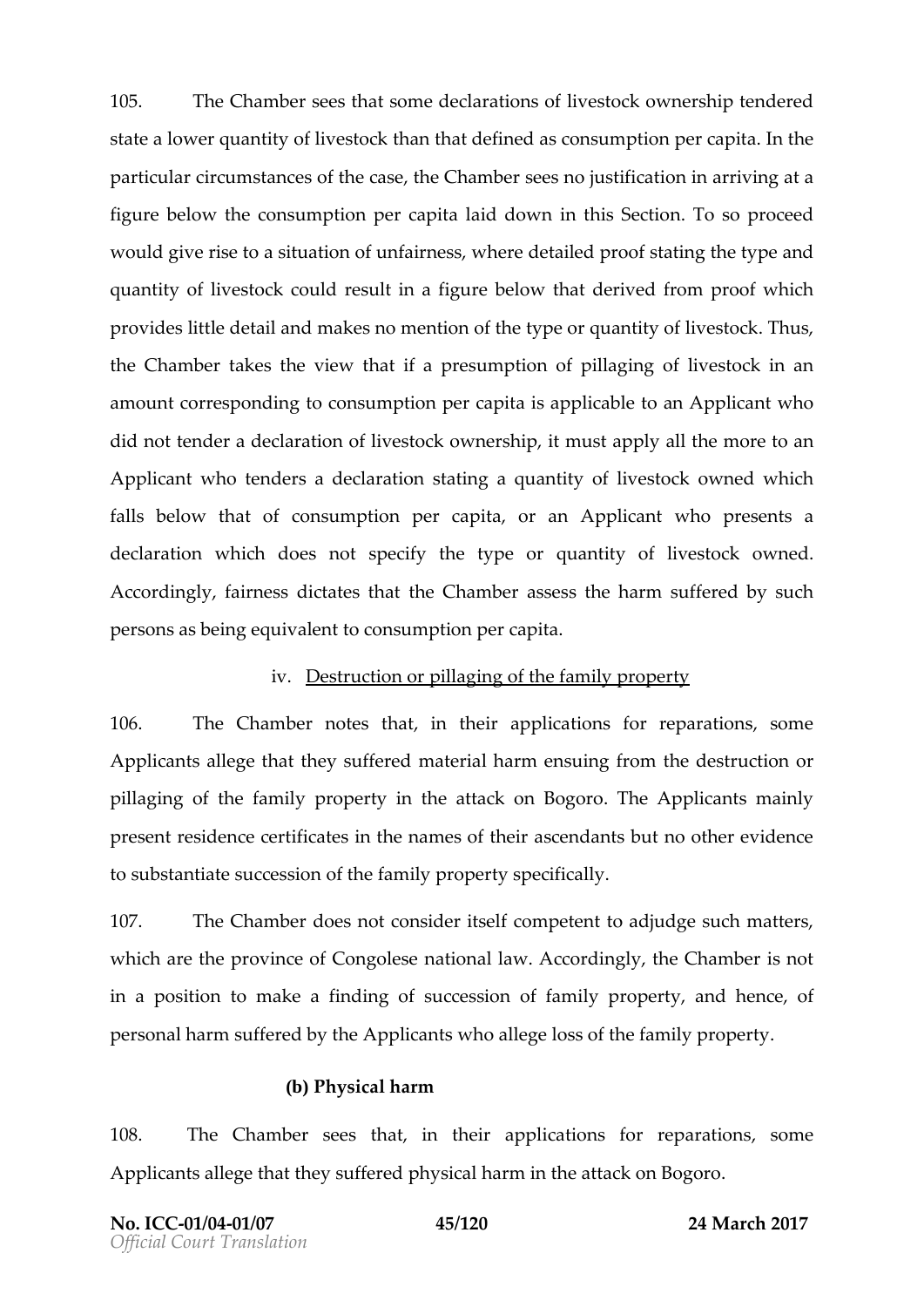109. It is ton obtee that rial Cham, boe it till night in its previous, composition , that is to move in that i found beyond reasonablehad tous bot that is sustain bead let or bladed weapowno unsdinthe attack on<sup>17</sup> Bowgoour polyshich have meant that some survivors have had a limb amput  $\boldsymbol{a}$  het dn  $\boldsymbol{a}$  esuff to the from physical disability . 176

110. Havinge gard to the fotheegoCilmagnoutheeterminte ast tohey sall harm alleged Aby pthosene in sudefrom the crims enf whilm in Katanwopas convicted , attack against a civilian population as such or a civilians not taking traine bostilities, as a war crime under article 8(2) the Sta<sup>t r</sup>dit resofar as the existenc<sup>e s</sup>aon folshind baumsal nexus with crimes are established amce of probabilities

111. The Chams been sthat in support ablisions of polical have for the mospreesnet nd mediclare po<sup>18</sup>t Tshe Chamable **poticas and ical** certific aft**e** m a +**goor**ve rn me **ot g** bazoaitio im Ugand'& <sup>1</sup>a ho spitraelc o<sup>1</sup>r<sup>8</sup> el and faorensic roe<sup>3</sup>pTohratt s,atihde Chamsboeers thbayt, anlobargethe document endered the applicand to not specify that sthwee revound

<sup>&</sup>lt;sup>175</sup> See eJgdgment Handing Down Conviction of -01 March 206274 23 668 M G, ICC para \$14817, para-\$248 1a 8nd par-8\$4.825

 $176D$  ecision on Soemi 2e3xao oMe 2014, INCOCA1/03748+4ENGCorr, pa4r9a sand 57. <sup>177</sup>Judgment Handing Down Conviction Coord 7/60243t6626744 32166E1N4Gp. 710.

<sup>178</sup>See Annex II to the present order.

 $179S$ ee Section CValul sa $D$ . nexus betweean letgeleda nheal hencrimeesf while MrKatanga was convicted

 $180S$ ee e.g. Annex 33 to Batch Three, 2-071 NG 044  $\neq$  6376  $\neq$  C  $\alpha$ n  $E1\times5p$ Ank $S33$ , p. 11; Annex 14 atch B Four, 2 Februar 012 00416 0376 G O n E x p Anx14, p. 26; Annex 29 to Batch Four, 2 Februar0y1 20041 66376 6660 nExpAnx29, p. 27; Annex 32 to Batch  $2February$   $200061/0041/037646$  on  $E \times pA$  n  $x32$ , p. 27; Annet  $x$  h5  $\overline{x}$  it of  $\overline{x}$ ,  $E$  as bruary 2016C = 001/0041/0376 566 on ExpAnx52, p. 9; Annex 16 2to Beatch a Syl  $\mathcal{R}$  = 0116  $\uprho$  4 01/0376600 on ExpAnx16, p. 18; Annex 26 2160 Beablocha SyikQ2 000116/,0041/03766-1  $\blacksquare$ Con $\mathbb E$ xp $\mathsf A$ nx26, p. 13; Annex $\mathsf h$ 5 $\mathbb S$ i $\mathbb Z$ c $\mathsf G$  Beabruary 1 $\mathsf Q$ 00116/,0041 /0376 6 $\mathsf G$ on $\mathbb E$ xp Anx59, p. 11.

 $181$ See  $\Theta$ Angnex to $\theta$ BatchFive, 17 February 0210/60061, /603766566 on Exp-Anx61, p. 9.  $182S$ ee  $\Theta$  gnex 1 to Ba 26 hFS bx, u ary 200116,  $6041C$   $63766C$  on  $E \times pA$  n x 1,  $2p$ . 183See D-ROUT P103 C3025, AnnexBa7tcBroeve299 February 200116/,0041C/03376643 onf  $ExpA n x 7$ .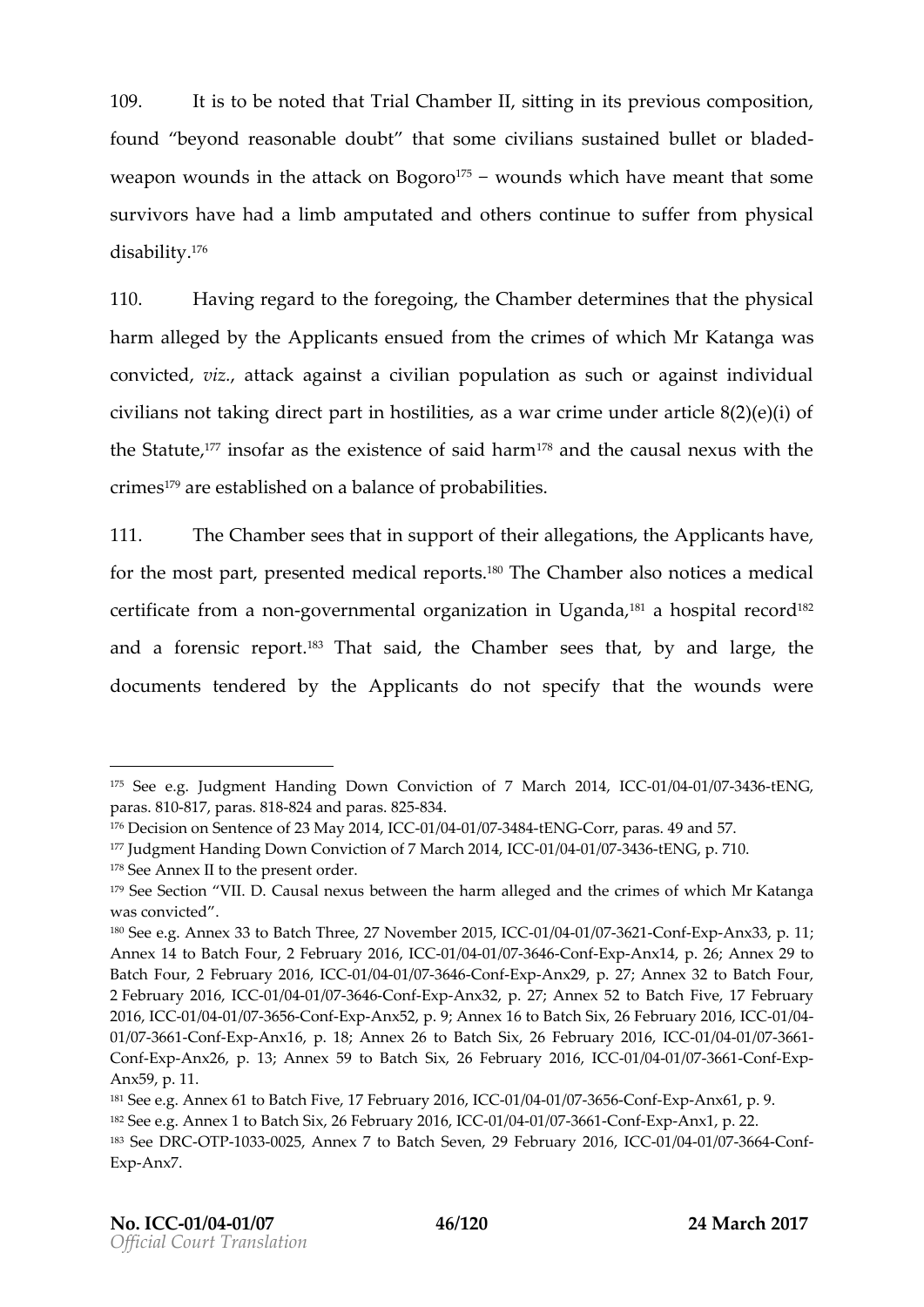sustainethe in attack on Bogoro .In such the steps causal insegus established to the tam oplusion for  $f$ <sup>8.4</sup>

(c) Psychological harm

i. Psychologia crandonnected to the robed a thy of a

a.Introduction

112. The Chambert inat inautherions for reparations and the Chambert of the interest in the control of the some  $\frac{1}{2}$ Applican antile goesychological cohnammencted to the dreeal tahtivoTehea Applicant that  $v$  empostly resented eath certif anonal to easy tificate for monofy relationswhip the deceased

113. The Chamfties rtecal tills at it has been consistentlily enceld the victimasreeligib**fo**r proaratio<sup>n</sup>ning heharmcausetol aim direvcitc timmay include psychological sufferaisgaenes a restative sudden loss of memb.& for qualify iansoliare ct vitchtoim Chamber or lahos applicam tus t also estatthla**sth**e harm was pe**sso**ffread1817**gT**o that, oelmoeapplicant must show that he or she had a close persodinized cteviel of the must show that he or she had a close persodinized In LubanghaeAppeals Chamable rparticular retoe theodose erpsonal relation **b** hnipd ino offspring paannel n<sup>op o</sup>s

114. TheChambwer iltreat sychological a shanen sult of dehath of a relatiby vefirs statising its elf thims at harm allofog tendelepplic aemts od of rom

185Se Section V. CONCEPT OF VICTIM

186LubangAappeals Chamber, Order folCGRte/pG6441a/6066dn2x&9,nxA, paraLu**58**anga Appeals Chamber, Decision on Victims 01 FO 2411 tie064p3a2pjaoa32IC See also Luban Traial Chamber I, Decision on IndDiteCC441 VG1168t1, pharalCSC0  $187$ Lubang Appeals Chamber, Order flo $\Omega$ GR1e/po 2441 al 6363 o2Anx Apara. 10. 188LubangAappeals Chamber, DecisiPeartin ipation of 10040/01643 para. 32. See alsbubangaial Chamber I, Decision on Indite@e41 Me168t1,mparal.CSCO. 189 Lubang Aappeals Chamber, Decision on Victim-Ost/GB44af616644i3p2a, aircan, 312C;C Luban Trai, a Chamber I, Decision on Indirect 60041 ćom 163 plaC550.

<sup>184</sup>A hospital record dated 26 February 2003 and a forensic report allow finding that the wound was connect **Bo**gtor the attack ases (Applicant a/0013) tendered a hospital record. See Second Defence Ob & t/8041t/i 6376 \$, 111 April ConExpAnx1; Applicant a/1205/10, who tendered a forensic report. See Observations,  $1011$   $\textcircled{A}, \text{p}$   $\textup{+}$  001  $\textcircled{2}$   $\textcircled{4}$   $\textcircled{4}$   $\textcircled{4}$   $\textcircled{4}$   $\textcircled{4}$   $\textcircled{4}$   $\textcircled{4}$   $\textcircled{4}$   $\textcircled{4}$   $\textcircled{4}$   $\textcircled{4}$   $\textcircled{4}$   $\textcircled{4}$   $\textcircled{4}$   $\textcircled{4}$   $\textcircled{4}$   $\$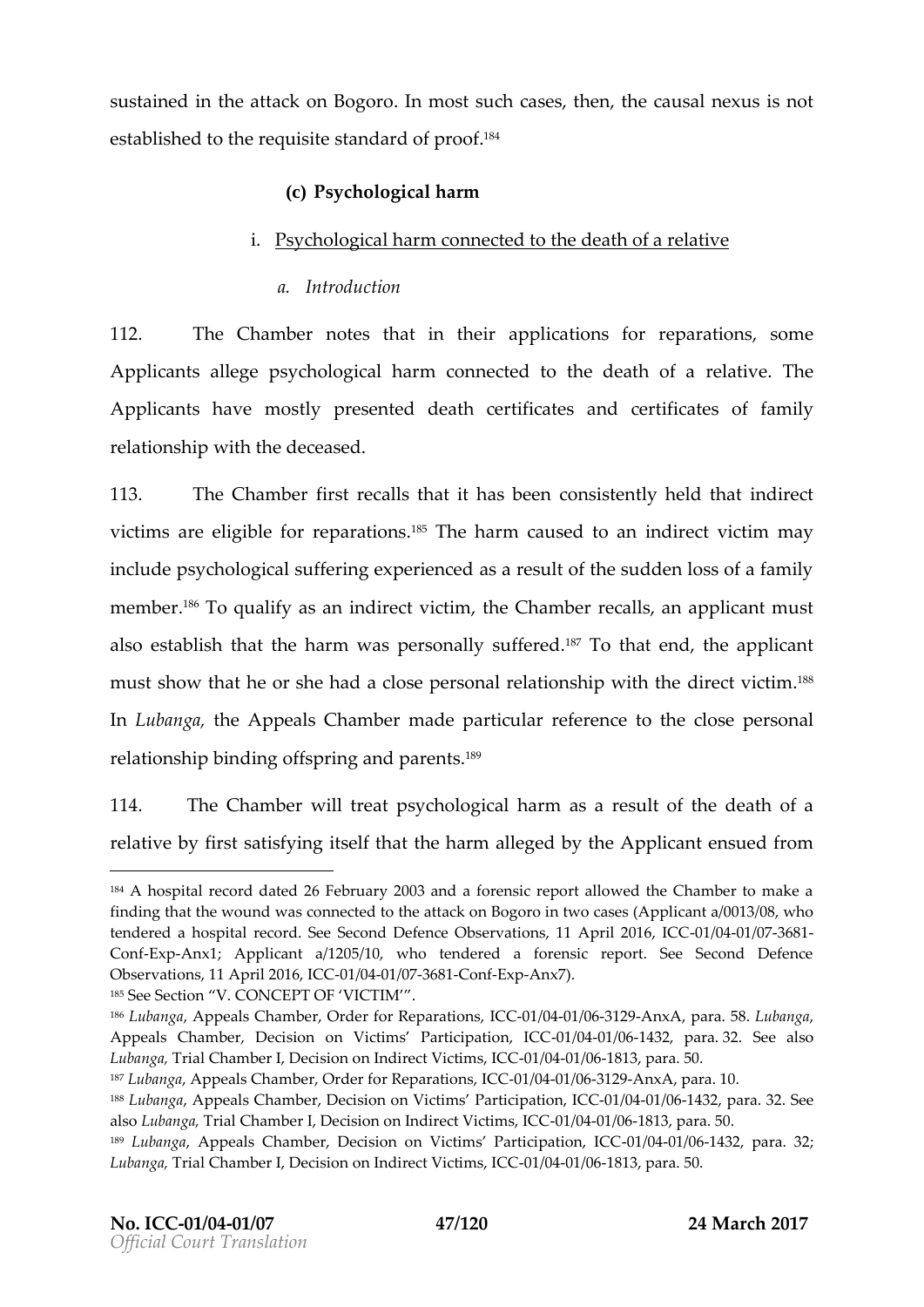one or more of thoef cwrhmid**e.** Katanwgaa convictied of he, nto determinwehether Athpelicanstaim direct vitchteim Chamwbiebs atisfy itself that thede ath odfirato twicritimine attack on hBoscobopecenenous absine  $(\texttt{c})$  and theApplicahnatd a close personal relation instantip wink the direct intensies of the direct victim (denoted vi

## b. Whether the harm dafille open  $\mathbf e$  construction  $\mathbf e$  is whid Mr Katamas convicted

115. The Chambers thatTrial Chamber it tilling in its previous  $\,$  composi, thioponia of efthemurder conful iain,  $^{1\,9\,0}$ the psaeration familine is e aftermath thee fattack on ,1<sup>9</sup>B bhgeodni**os** appear**ance** rpess thelack of mourning moene  $e^{9}$ sandhe fear of returning home harboured by some due to tthraeumatic memories cot**he**eactteadcktoon.<sup>1</sup> Boldg for **o**nd that  $60$ peopleincludi $20$   $5$ children ere killed on the heda anttack on Bogoro . Howeveint consider head the ath to to blate minimum and that the haatdack claimed considerably<sup>9</sup> more lives.

116. Having regard to the foree q throw the that the Thintensat  $p$ sychologica rehsainhotog frothmedeath orfelæatiavedead by Appleicant ensued domthecrimens whild in Katanygas convicte drurder as a crime against humanity under  $(\text{car})$  (and  $\text{er}$  the about the  $\text{ar}$  denote a salure crime under ar $\delta(G/2)$ e(c)(i) of the<sup>5</sup>i8 satuatre, as crithe rsinatiout below establishe**d** ad a nace of probabilities

c. Deathad frect victim

117. The Defesne eestiscrepancies between the detities and ensed by  $th$ eApplicanw  $th$  ich adreete  $2d00$ 8 nd  $200$ 9 and thodsaete  $2d01$ 58. ccording to

 $19^{\circ}$ Decision on Sent $M$ mage 200f1  $2.30$  il  $C$  40041 / 0374 8 t4 EN GC orr, pa4r $7$ 44 s8.

 $191D$  ecision on SenteMmagy 200f1  $23$  MC  $Q$ 041 / $Q$ 374  $8$  KHEN  $C$ Corr, p $5$  0a.

 $192D$ ecision Seomtence Mosáy 2 $3014$  -011  $\mathcal{C}$  40041 / 0374 8 44 ENGCorr, pa 5r6a sand 58.

 $193D$  ecision on SenteMay e2of 1  $23$  1  $C$  CO241 / G374 8 t4 ENGC orr, p  $5$  Ba.

 $194$ Judgment Handing Down Conviction of 0  $7/$  604  $t$  637  $4.2$  to  $E1$ N4  $G$ , 1 $\odot$  68  $3.8$ , 839 and  $48$ .

<sup>&</sup>lt;sup>195</sup>Judgment Handing Down Conviction Cool 7/6044a teG1744 2816E1N4G p. 710.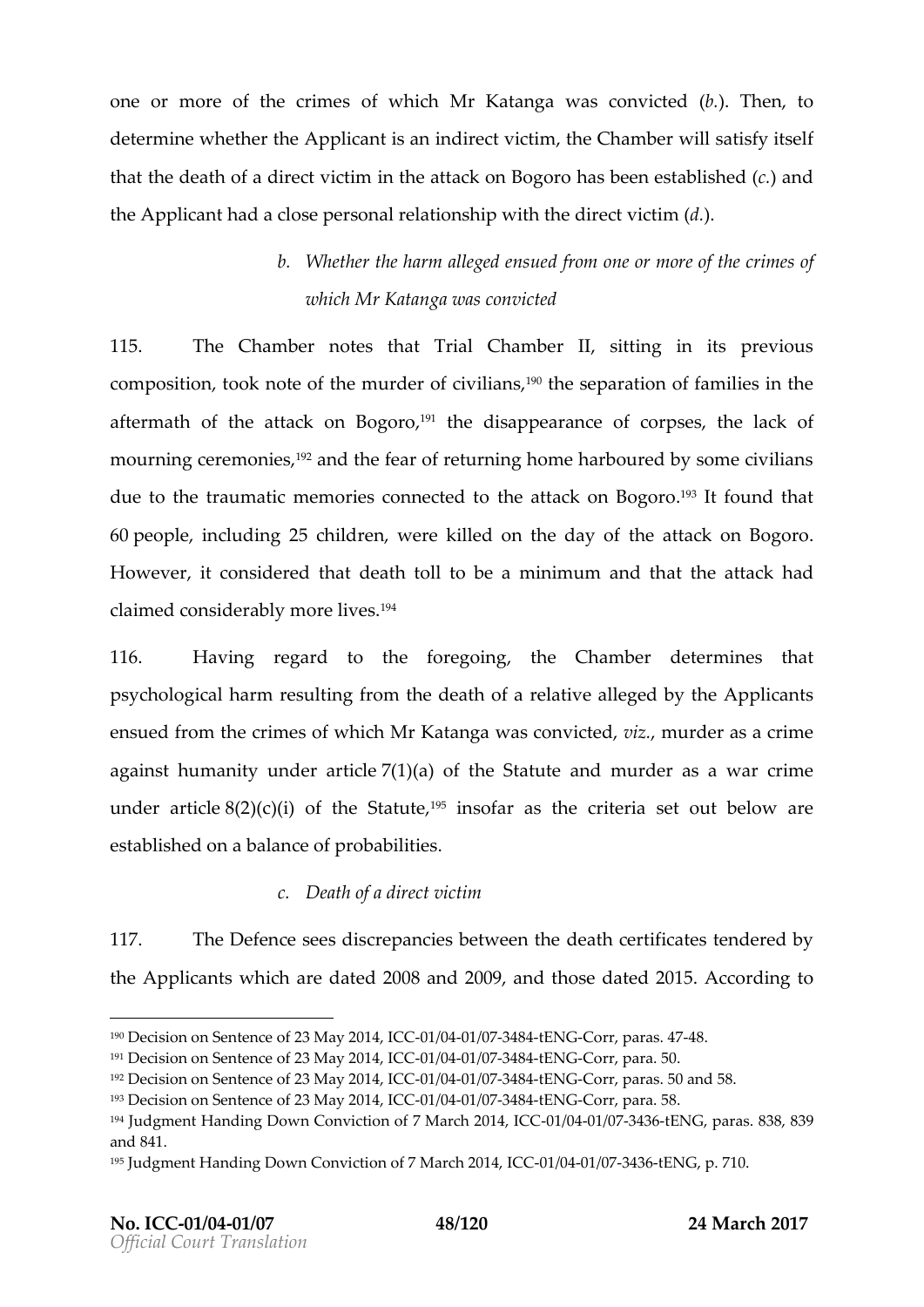the  $Def$ e $h$ the $201$   $Se$ rtificanteers eadapt tothangs to the Applicant stateme. The Defechroa ewishe Chambeatte s at itoon the fact that be at the  $\epsilon$ certificates annostly have been oinst successually basis of word of the  $\sim$ Applican who did not witness the dehinath of the finitences  $D$  efence  $\mathbf x$ that n some instance belicantaim to have one the deather the attack or, in othhean eanal see regid death from disappeefal envantdoef in the the  $attd$   $\ddot{\sigma}$  the  $\ddot{\sigma}$  efence  $\ddot{\sigma}$  retrified to the not a mount to table dence that thedirect vicdiends as Athoplicant claimine Defeant quathent those persons might have fled the attack Baonglo noonBurned full run, selule to Defenione is the  $C$  ham bear treated pplicance rtifis a nets tatements in caution where the errestiscrepancies betweened methanent solonies death c e r t i f i c'a<sup>q</sup> e s

118. The Chamsbeeers that the most the detach certs is treat the the dateand placebe of the of dthe ect viontainme  $P_{\mathcal{A}}F$ ebrua $P_{\mathcal{A}}P$ 013n BogoTrho e  $C$  ham b ne ortest hat sombe eath certification in  $2008$ s, tat $24F$ e brua $20008$ . Howe veittaket that a date besimplay slip whish ould r $2.4F$  de bruary  $0.3$ .

119. Turning theDefence emark the headeath certifolios made snital an  $irrefutafibhdimaf direct vistidne athhe Chamfbreethtachadh e dh$ statements a whold the ath certificate was signed by status registratheDRC<sup>97</sup>ar ssufficient interestablish to the requids interestand prooth at tohiere ct vicntimques blied in facitnichie attack on Bhoiosoro finding is condition aplauto **pulal piet ihe es** particularian alysis

d. Close personal weith the bine bit pvictim

120. The Chambo ticehsaals proof a colfose personal relwathenship direct vid thieApplicant preradly vide certificate monty relationship dateadnosigend baycivil status resotainshiptated amily elationsheit power en

<sup>196</sup>First Defence Observations, 24 -0F & 60041d 8976 & 00 to 6 f, IC & ra. 15.  $197S$  ee partof the present order.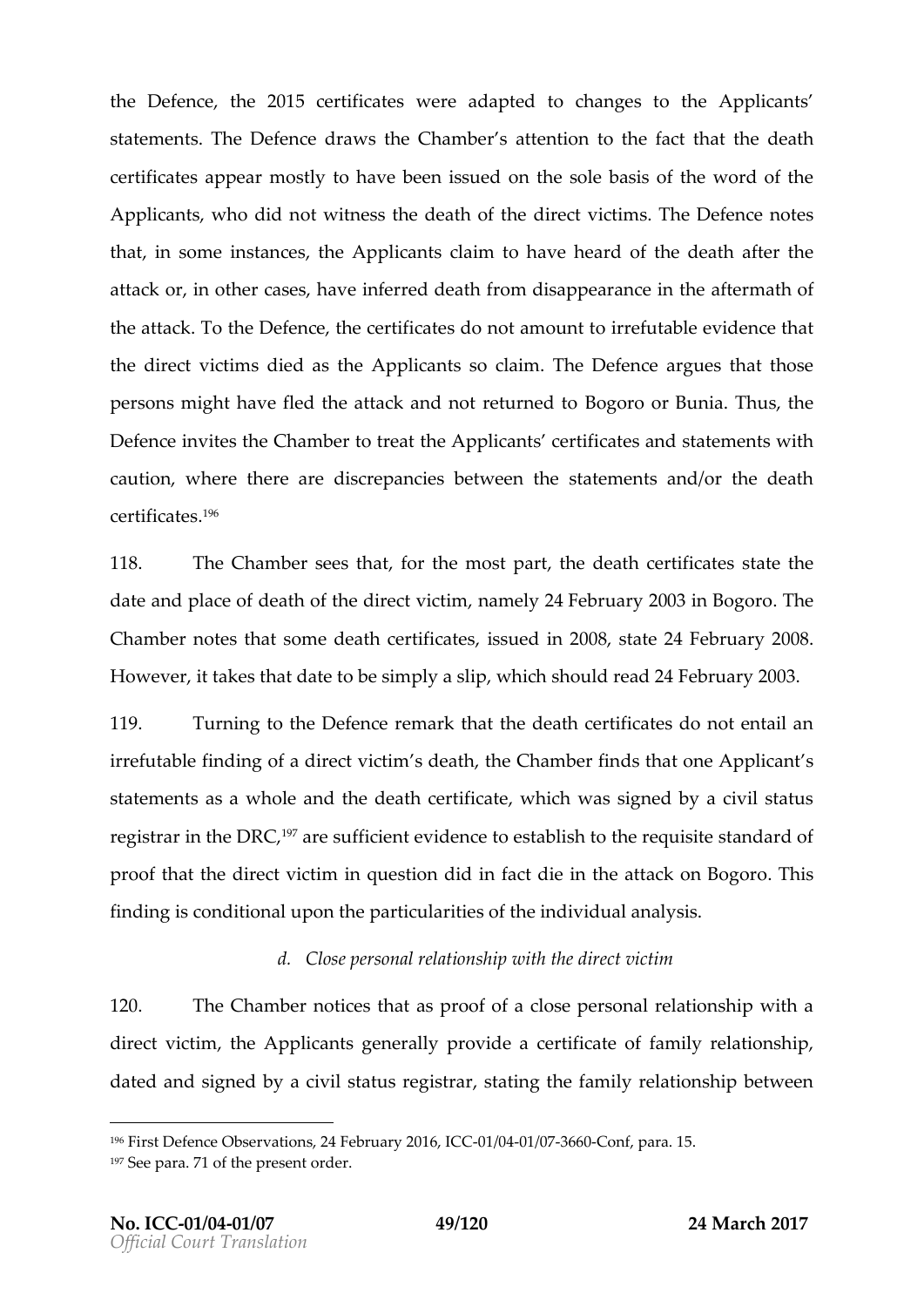thedirect viathion the plicalmit that reghtered Chamber end the Defence submissioon theory amily relatisoth estimative ct victiman  $A$  pullicant arerecordiend the certi<sup>1</sup> PP Nonethesthe, Itehses Chamitaaks es thinew that rests with it bindivial lanalysis of pphiecations for retopa pastsions howthedirect vi**ation the plicante relaw etddue consideration and the an** documentaating benace a whoorloevidend supportheapplications for reparatibles os chence Chamisto efrithe op thincotn that emily relation may h bee  $\mathsf{pro}$  ve with outtendering any cesput charge theiswill beso where  $\mathsf{m}$  ily relationshaphe est as heboly the fact top anten hite a moens a voter cad accord whtohseotha death certif**To**baete Chamables rolooks faatmily relations the pws e  $A$  pplic anticorroboration and  $q$  at iosh

121. The Chamboletshe Defestudoemisstiboant family members of dir victims quizol if parations only where thesy faircaently tocthosolarect victimas ing rinstance  $c$ ,  $e$  -childelation, show phere they on the  $e$  wise shonw that they were a dœfp**elmdeleeno**tt vic<sup>t</sup>im tahtconnection ne Chambre ercalls that the commode portugality bederstown of relation the to relevaf**a** mily as no obtisa thructu<sup>p o</sup>f all uban to hange peals. Change be rited to the widely acpessementitch at an individual is succeeded by h

 $198S$ ee e.g. the observations on Appl0da/60041 a/0307609454d 0 $B \times$ 64.06.65) in Annex A to Defence Observations on 41 victims' appleiocatioionnes opélloaitsiouveen tàrtica the demande de retrait de mandat du Représ2e0ntSaepteénghaerd 2061/6004 til@67Ces  $3700$  on  $Ex$   $pA$   $xA$ ,  $p$ . 3.

 $199$  Defence Consolidated Response of  $-0.6$ /0040  $h$ 6875  $2.4$ , 5  $p$  at  $6. C$  9; Defence Observations of 14 IM 80/1 20041 50375 49, para. 20, and, in particular, footnote The Prosecutor v. Thomas Pur**Tebianig Chamiber I**, Decision on the Applica Participation in the Proceedings Submitted by VPRS 1 tor WP RTSh of mians the C Lubanga Dyilo, 29 Jun0e1/20040/69,167.EEN, pp8.7See also Victims Observations May 2015, 010 0041 / 0375 5 to ENG, para. 33.

 $200$ Lubang Aappeals Chamber, Order fol $\overline{C}$ GRiepGa941a/60601n2-99,nx Apara. 7. See also Victims Observations of 15-0M1  $\frac{1}{2}$  037555; 5 BC, para R&  $\beta$ onse consolidée de victimes aux observations déposées par la Défense, les participants et l observations sur les prolunciepes enéplanantantien en 2001/15/6041C/0337565, parla0s. 8 ( Victims Consolidated Response of 16 June 2015 ).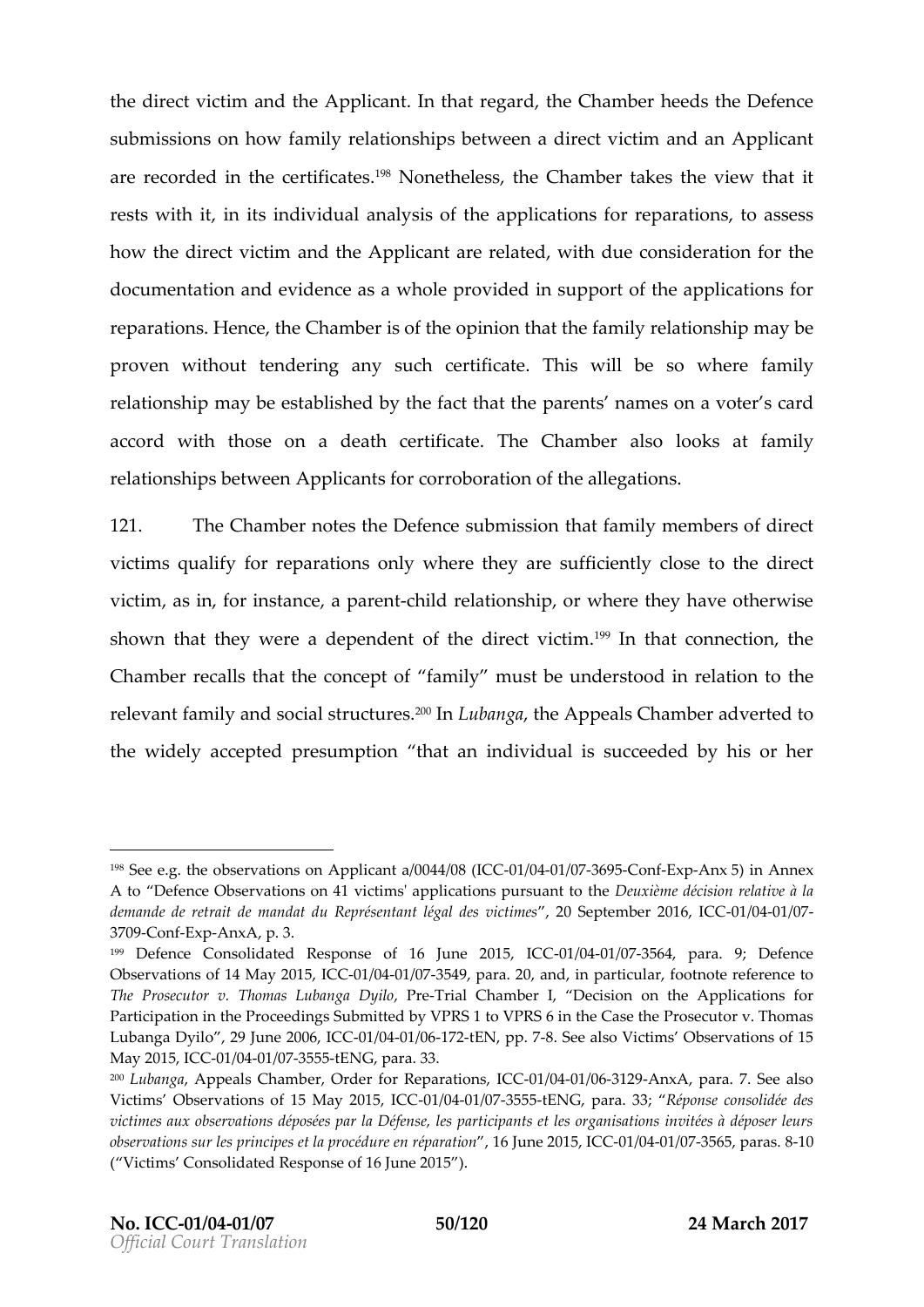spouse **and dre**°n In the case, tahte bOanhamhbaes treatheed on ceopft family with due gand of a mily as notist fructure the DeR CandinIturi in particul<sup>p</sup>archeissutee whitchhe Chammbuest turn its attwehnet **be**nerissa result their [the indirectrevliaction intimism ] with dimental victiment loss, injury, or damage suffered by the latter gi $\partial P$  as the spect bi harm to circumstanctehse oafttack on, Bhoego $\Omega$ hbamhengardstheloss of a family  $m$  e m beas atraum a  $\epsilon$  ix cperience entailipns gy chological suffering fittle conseque whee the breastives need r distant

e. Determiion **ath**e Chamber

122. A ccording whye rteh edeath odfirae ct vicrittime attack on a Bondgoro thefamily relatibes whip the direct via thigh the plican the stablishing d the light od othueme natisde videnase a wholumenishend supportan of application for replace a CI of a ship comst disposo qical reheauthtor fromthede ath  $\sigma$   $\epsilon$  laatito beestablished.

# ii. Psychological omanencted the experience the attack on Bogoro

123. The Chammetres that theapplications for reparmentions Applican allepge ey chological comparencted teox pt also ien ot the experience of the ck on Bogo. Oratherwips untitheharmensudefromseeinagon ob rfleeining e atrocaintiches massacpes petratthe denand is unconnected to three loate ia Toth eof a  $C$ hamb $\mathcal{S}$ eretshat so Ampeo licanhavt oendoed $r$ mental hecaeln thificates

 $201$ Lubang  $A$ ppeals Chamber, Order fol $C$ GR  $\triangle$ pGe241d 62661n2- $\triangleleft$ , nx $A$  para. 7. See also Defence Consolidated Respo @n0s1e5,e011 C103041J/Le6175 64, para. 9.

 $202$ Similarly, see Victims Consolidated Respo $\theta$  \$  $k$  60461 f/ 635766  $5$ un pea 221a0051.58 ICC TFV Observations of 13 MD ay 00210/19575 41 & Cparas. 21 and 129. The Defence al to favour thraota a b p (Defence Consolidated Respons-010 6041 66375u6n4e, 200a 15 5.ICC 10-11).

 $203$ See e.T. bue Prosecutor v. Thomas T Liuab a  $\Omega$  hg an m D weind, Redacted version of D indirect victims, dated 8 April 2009 re $\oint$ Fsreenroehd] othan22 IaAlpCoron 120945, 01/016813, para\_u\$ & n(  $\overline{0}$  paial Chamber I, Decision on ) Indirect Victims  $204$ For the requirements of a family rela Vilons  $Ona$  ps  $s$  deness a st  $to$  and the harm aloge dand hecrimes whild In Katangyas convicted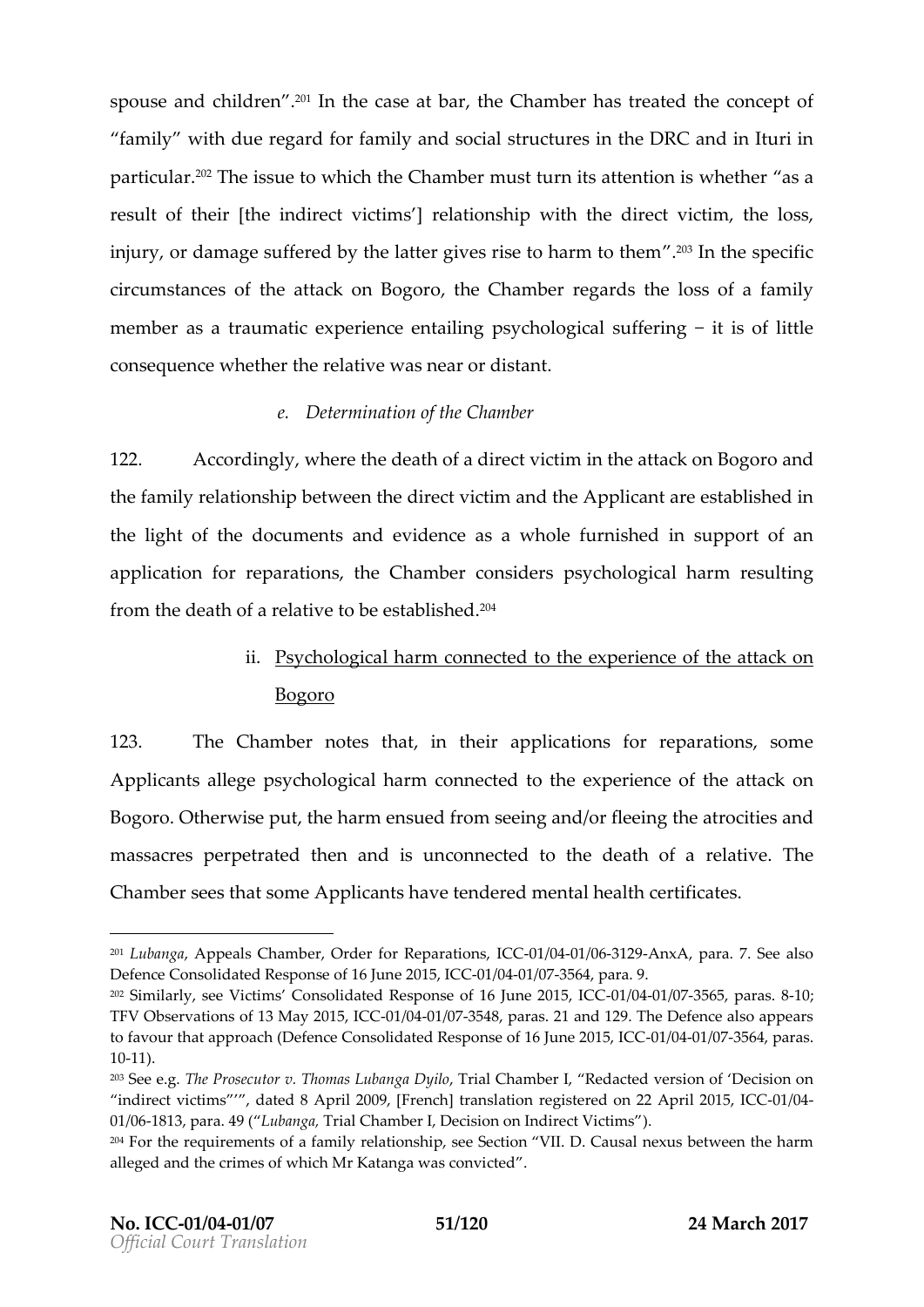$124.$  From the outrieseGthammbue south ders ctohree x trems incolence theich heldBogonon its grip24bebrua 2003 alnedd the muodlescores of civiialn's childrewnomen and elpoteerrs opers andtothedestructaion ond pillaging thoefir prop<sup>ole</sup> Trity ee ffects it hefighting opsistandpsychological trauma continues solom **a** follfipotolipeul at $\tilde{\text{4}}$ 'Ofn

125. The Chambeegrards a efactalone fhaving be Bong ornoon  $24F$ ebrua $2008$ uring thtea kaandofhaving seen othemalaesd sacareisd atrocisipe erpetraht and major mifications beforem tall health of the person presentthat day .

126. In tahtconnectibe Defesnut bemits that

any victim present at ahteacostog2o4 o February 2003 can claim financi compensation for the psychological harm caused, and that this comp the same, fixed amount for all the applicants fulfilling this conditio and attempt to assess the soy  $x$  heard boy it at the hap m for each applicant is possible as only a few have tender $e^2d^7$ medical certificates

## 127. The Chamibetthe otsethefindings of the Nemerican Court

It is obviousC boutthet the victim suffered moral damages, for it is char human nature that anyone subjected to the kind of aggression and a instant Case will experience moral suffering. No evidence is requir findin $6^{8}$ 

### 128. Ina similar, the dimite Atmerican Croused:

The n-pecuniary damage inflicted on the victims is evident, because human nature that all those subjected to brutal acts in the context of intense suffering, tangourisalnd insecurity, so that this damage does not prove<sup>2</sup>d<sup>9</sup>

 $^{205}$ See,  $\oplus$ . engcision on SenteMacy e $20$ 012–3011 $\mathcal{C}$ 60241/0374-844 ENGCorr, pa417a. See also Judgment Handing Down Conviction of 07/6044 te374 326E1N4G, ICS 6166..  $206$ Decision on SenteMmage 200f1  $23$  11  $\mathcal{C}$  40041 / 0374 8 t4 ENGCorr, pa4r4a  $\mathcal{S}$  -450, -578.  $207S$ econd Defence Observation $S$ ,  $201/004$   $\pi$ /i $37$  $\alpha$   $306$   $\pi$   $E$  x ppar  $2.7$ .  $^{208}$  nteAtmerican Clocuarty  $\overline{z}$  amay  $\overline{\theta}$  evr(uReparations an $207$  ON $\cos$ wtschiber af  $\theta$ 98, 38.  $209$ InteAtmerican Cheutet) Bello MassacriMelevit  $\Omega$ o Reorphaireations 3and al a0a or satrsy , 2006, pal555. InteArmeric & nour Pueblo Bello Massacr (Mevrit Colombia aations and Costs;) Intermerican CoMunapiripán MassacCroelomBiraeliminary objections ar Acknowledgement of ), rest subconstant of the subsety paralnet  $\mathcal{C}$  of  $\mathcal{C}$  inter . Even ador  $(Preliminary$  ob $N$ e $\sigma$ tioens $R$  ration  $\mathcal {S}$  casnier  $\mathcal {S}$  eptem  $\mathcal {Q}$   $\Theta$  04, para. 244. In  $\mathcal {S}$  ee also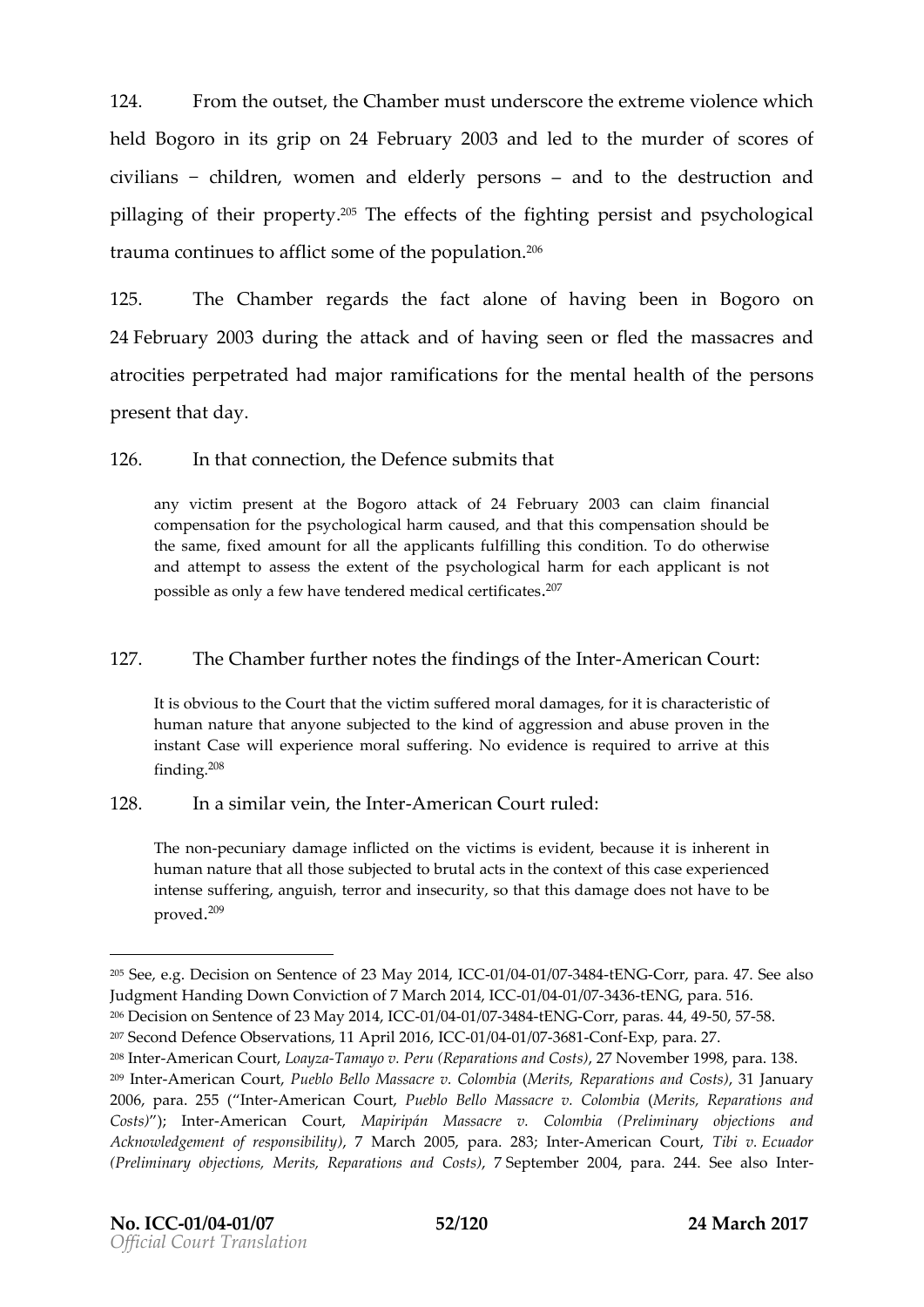129. Having regard to those findings and considerations, decided to make a finding that an Applicant sustained psycho to the experience of the attackeoint  $B$ sogoooen that that person other harm dtuhreing ttæwken hie or smhækes no explicit allegation  $p s y c h o l o g i c a T f ch$  as rom.  $p r o c e e d h e s C h a m b e r s t i m a t i o n$ , whave rathear ed factthant verAypplicann tho establitiss ante she or shaffened disn a material or  $phy \,sical$  whatheattack on Bongapyrobperesumed to have suffered  $r \oplus e r \cos \theta$  com sis or  $m \oplus e t \oplus e$  alth

130. The Chammbotes tshoant  $A$ pplical matue been in a popise is isom tto  $m$  edialcertific ante support the fharm such can be  $sC$  ham fibre of the  $c$  $p$ sychological c**onane**ncted the  $\mathbf{e}$  a rience theofattack on the odpoero established to the straemapoolispifte  $p r, o \omega t$  on baalance of pro $\beta \vartheta$  bilities subject the particul circumstances sich may emerge from an individual analy sifs thap plications for reparations

131. Last, lty he Chamber either at the ast will make a find prosor confological harmconnected to expheerieno fethattackirrespective of any oth psychological Showwrhme ran Applicant alleges ychological reharm resulting fromthed eath aorélativa endo sy chological charm fencted texpotenesie on fice the attack on, the Log Corhoan mubiels on side the Application thas set fertend of distint gipeosf psychologic<sup>2</sup> a<sup>1</sup> harm.

American CAguta-Adofareot av. Per (Preliminary Objections, Merits, Reparation 24November 2 $p$ 0a0r6a,. 15n0teAtmerican Columango MassvacCeoslombia (Preliminary Objections, Merits, Reparation. bulgan  $\phi$  and  $\phi$ s  $\ast$   $\ast$  . In  $\ast$  the nerican C Geoffrom  $\ast$  z Paquiyauri Buro Pheenus (Merits, Reparati8onJsulayn@HanOeols, 215th) TeAtmerican Court,  $M$ erchan $\mathbb C$ s I vo. mbia (Merits, Repar, a fii ou husi ya  $\mathbb A$  60 $\mathbb Q$  o sptatia. 248.  $210P$ sychological harm conexpected to the attack on Bogoro is established on of an Applicant s statements; a medical certificate issaumed dinatende amadme of signed by a person acting in an offic 7db fc alpeacoit ps (es rete or palea), stating that harm alleged by the was paiccants equence of the attack on Bogoro; and the Chamber II, sitting in its previous composition. 211Thus, the Chamber has used different monetary values for the two types Section IXPsDy.cBological harm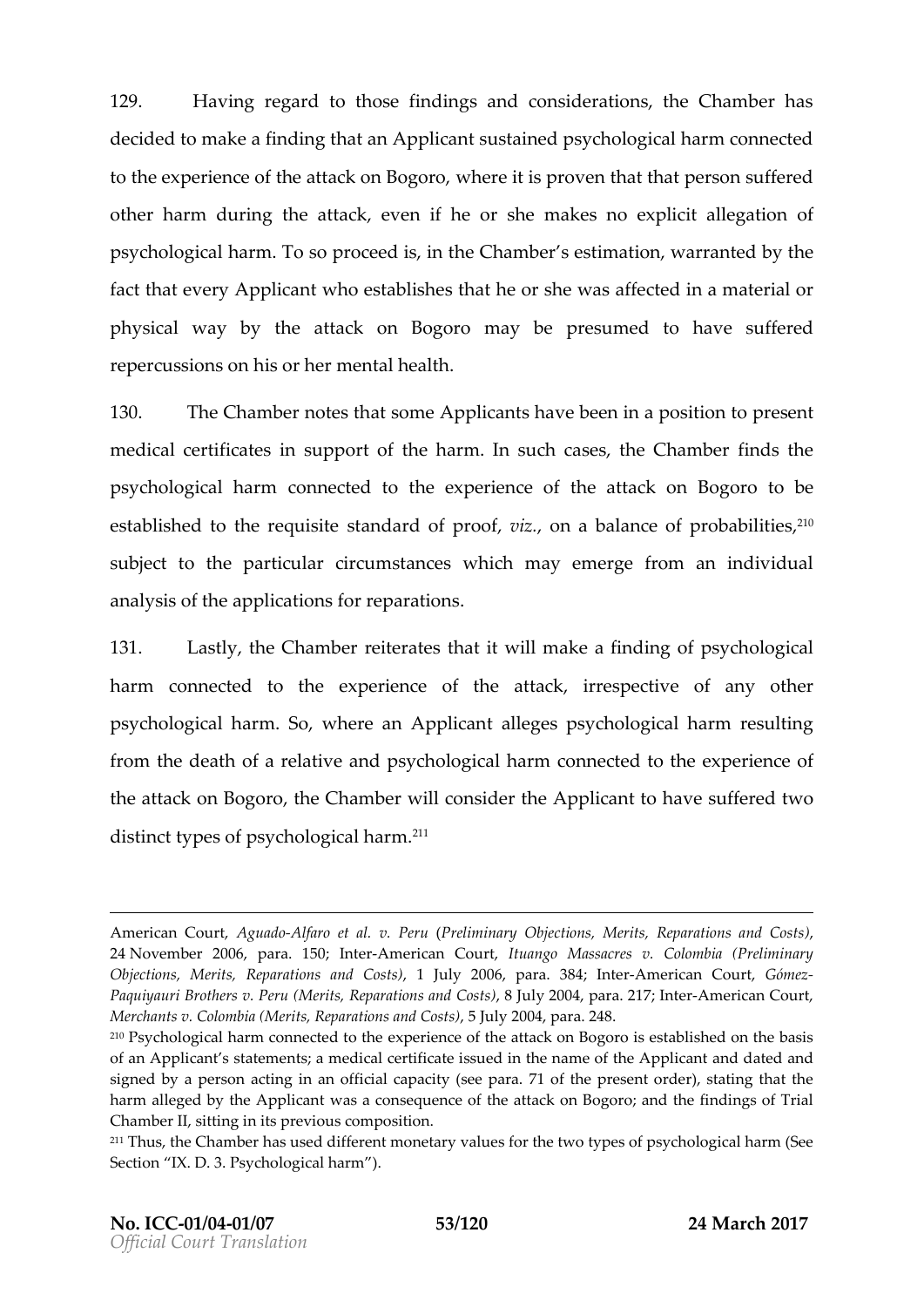## iii. Transgenerahta omal

132. The Chamber eshatin the applications for repliameations Applicabbrn aftthe attack on Bolognethe ansgenerational psical harmwhichthe Rapport d expertise sur I évaluation de l état victimes laditepuede Bogordou 24 février (Repolo3t) describæss a  $p$  henommen, wherse oboyival of lenics epassed of romascend at  $\log s$  cendants with traumcaothiste que from e tshaet tê $^1$  f

133. The Chammo etre the findion fist here port which speathee of transgenerapiso yncal ologtincaaulm tahatpreseniths many chilwdhrense parents perient cheed attack on aBtogiors of final final chamables of has regard the Deene Observat?iotwhsic anrigue that

[the children born after the 24th February 2003 should be autho compensation only because of the death of one parent during the Bog report remains extremely vague and hypothetical. It therefore insuff suffient closbelime ken the crimes for a whigh Mas convicted and any eventual harm which would be endured by the childre $\hat{m}^5$ born after the

134. EvenwherethoseApplicanetrein all likelibs of othering from  $t$ ransgeneraptisoy rotal blogical the arm of int must bærs mothalede. Definence  $t$ 

<sup>&</sup>lt;sup>212</sup> Transmission du Rapport d expertise sur l évaluation de l état psychi de Bogoro du 24 fév2N6ay 200036601/0041/037692 on Exp( Expert Report of 26 May 2016 ) and one confidential and  $z$  presentative ( Annex to the Expert R 26May 2016 ) and one public annex. A confidential redacted version was one confidential redacted annex and one public annex. A public redacte 31 May 20 of foth one confidential redacted annex anAddobenred upmoblaiuc ontonouemx;ent intitulé Transmission du Rapport d expertise sur l évaluation de l état l attaque de Bogoro du (214  $\Phi$ éve04 re270 923 on  $\mathbb R$  ed), 10 June 2001/60,41  $\mathbb V$ 61  $\mathbb C$ 3698 onf and two public annexes.

 $^{213}$ Annex to the Expert Report of  $-$  206/ $\frac{0044 \times 0.027}{209430}$   $\frac{32.0009}{200}$ 

 $214$  Defence Observations on the Legal RepTreason and sisvion of dvic Ranpos people  $\alpha$ sur l évaluation de l état psychique des enfants victimes de l attaque d Addendum 22 June 20-06/604 COHO COST69 90 on fparasi.1and13 (Defence Observations of 22June 2016 ) .

 $215D$  efence Observations  $20f$   $\odot$   $201$   $\cdots$   $24f$   $-276$   $-90$  on faratian di 3.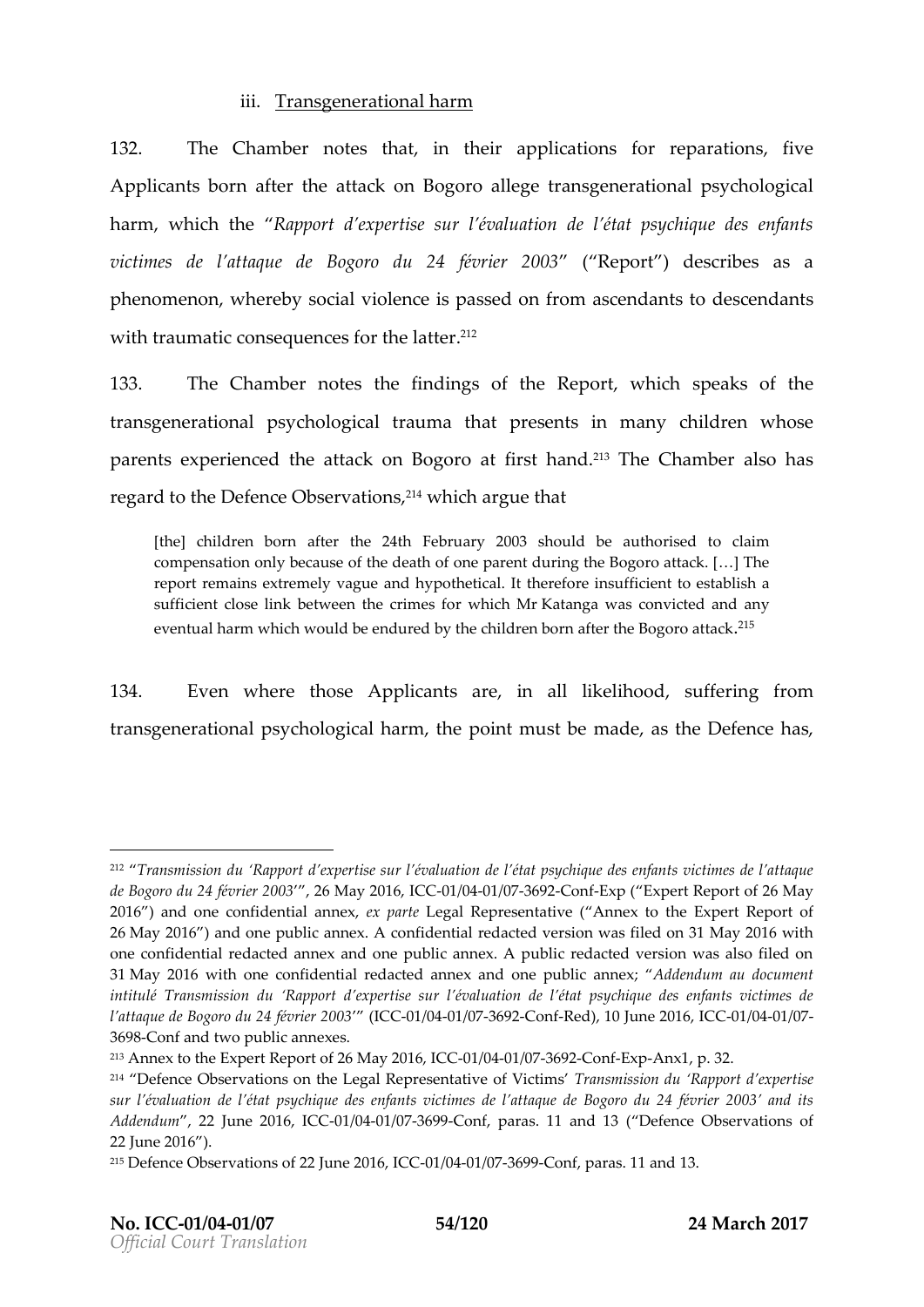than oevidenis elaid behier  $\epsilon$  hamber stabolished alance of probabilities the causal nexus btertawuemeanffleshed the dattack on? Bogoro .

 $135$ . The Champo errethelrees commended as the chind orderestibe. m on it or rændda ffor d pe ad r tic ual ta tre n t $\mathbf{\hat{i}} \, \mathbf{\hat{b}}$ n

> (d) Sui genearism doss of standard, loofs bivoing opportunainty foced departure

136. The Chamsbeeers that in apsophice ations for reiptained tendores. thatthe attack on eBhotgoinedobses of standard doufe l**ito**hien gole atan of relatione whom all confthear family s liveled pheonod de deduction the fact that tAn peplicannow have depewn holoenatise off fine prion figa deceased family  $m$ emb $\acute{e}$ loss of standard). $\delta$ heli $\acute{e}$ ilmag $m$ h $\acute{e}$ esalso that Asp $p$ nleicant allege that attack on rBogodothem of the dopporsune to ducation or vocational tr $(\texttt{a} \cdot \texttt{b} \cdot \texttt{b})$  oppo). It unisty also to bethan to  $\texttt{a} \cdot \texttt{b}$  and  $\texttt{b} \cdot \texttt{c}$  of Applicant legetathe attack on dBoorgongo the delithte annotation of take flight only at the metallight of the s departure

137. Moreovērial Cham, bseintiling in its previous, notourent phoastition [t]he survivors of the massacres were forced to flee, leaving possess?0amsdmany locals have since been forced to start life Bogoro, where they chose not to return as they would have scratch or simply did not h?a\Feuntthenehmee **Gina**mboekse,inLubanga

 $216$ The Defence submits, in the first instance, that the Report should not in its view, its provenance and content cannot be authenticated of (Defence ICE01/0041/037699 onf, paras. 9 and 18). The Chamber has decided that since 26 May 2016 did not set forth any information to allow it to determine that attack on Bogoro and the trauman seus fiteebrleich had sitte need not entertain the arguments further.

<sup>&</sup>lt;sup>217</sup> See Section AX sultist  $\Omega$  ance mannight the Chamber invite to the eff V consideration as part of its assistance mandate, wherever possible, to Applicants in the attack on Bogoro upon which the Chamber has not bee case .

 $^{218}$ Decision on SenteMagye 200f1  $2.30$  10 $2.40$  1/0374  $8$ t4 ENGC orr, p5.0a.

 $^{219}$ Decision on SenteMay e2o0f1  $23$  107  $024$ 1/0374 8t4 ENGCorr, p5  $2a$ .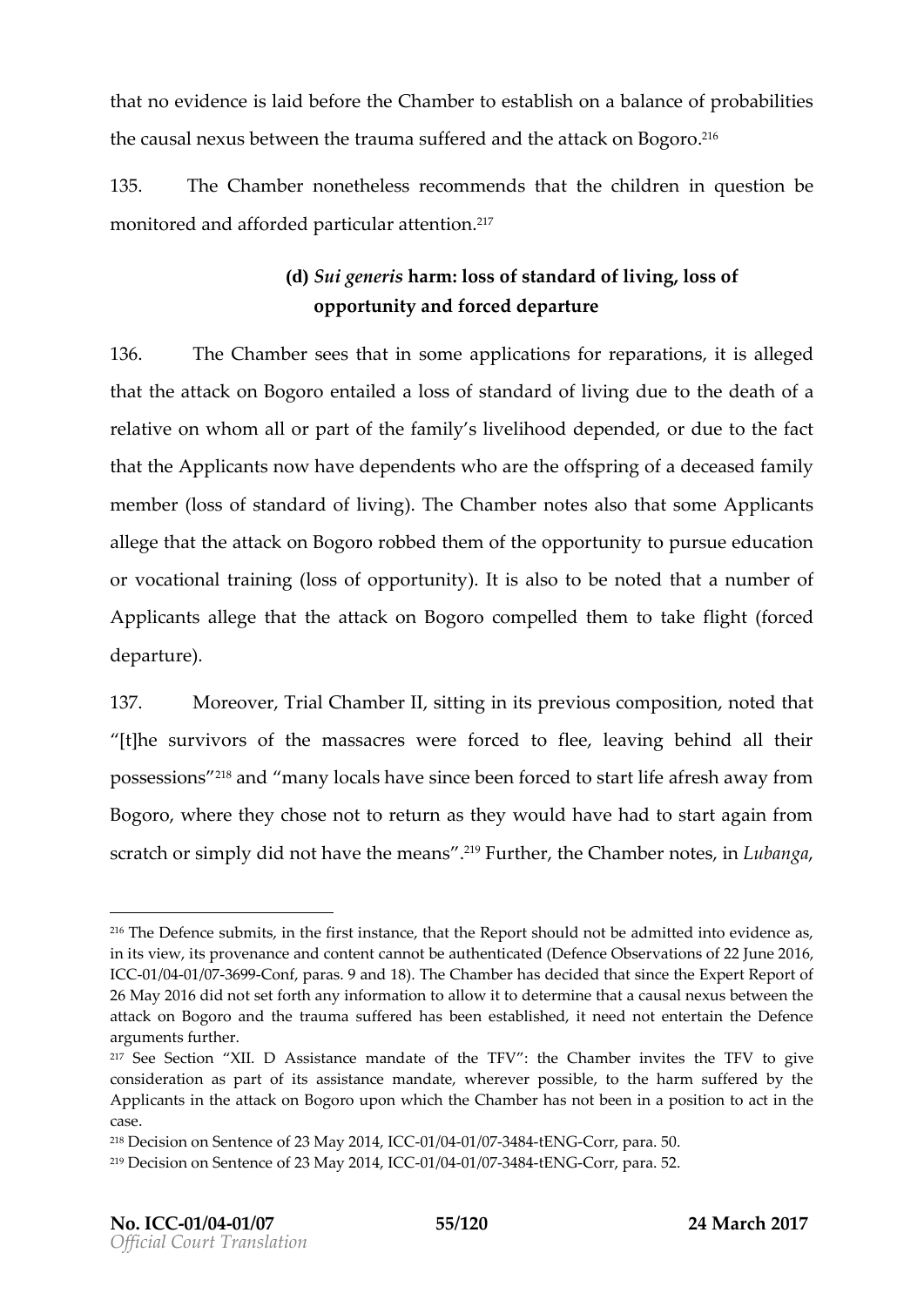theAppeals Chaumondoeerlintehealt the harm sufifnectiereelcblyviontainyns include material deprivation that accompaniesthed erelootss of victims (contributi<sup>2</sup>o<sup>o</sup>ns

138. Yet the Chams been est hatthe Applicant have trean to deplay specific prooffsuigenehias msave foarmensuing ffroomoned depavnheem**te** hype  $p$ rovide refugee  $o$  ar and  $e$  fugee fame inity fic and want of any further information evidence Chamoboessotconstier itsienifa position to determine whehtahse robeetes nt a bleighthor the requati**s rated** of probloafatis a consequence of the attacs-bologorous-the form  $\alpha$  is  $\alpha$  is  $\alpha$  for  $\alpha$  and  $\alpha$  is all  $\alpha$ andor psychologi harem suing frad montal standard, oloss of standard of living and and contact the line of living and posterior of the line of the line of the line of the line of the line of the line of the line of the lin opportunoity forced dep  $\mathsf{a}^{\text{2nd}}$ t Wicherein supporttheifallegatsi,othe Applicants a dearrefugee facme rity ficant do rarefugee, daned Chamber will make the finding that they  $Dn$ RaGB bothlaste atsheath sneary tfurther inform at tohne, Cham whielh othein aposition cotonect mhaateriaan  $d\sigma$ psychological right boattack on. Bogoro

139. The Chammbes, thoweveen derline ithwat Imake a finodfing existence  $\alpha$  y chological comparencted to  $\alpha$  potheries of the attack on Bogoro wher othe harm resunit pifrom theattachkas been proven Chamber determinhes as findingo soy for hological connected to x potenties on forthe e attack on Begooron passes of opportunity of standard and living forced departure

<sup>&</sup>lt;sup>220</sup>Lubangapeals Chamber, Decision on Victim **G1/BO41rt@164p3ptzioan, 32C See** alsbubangai, al Chamber is, ion on Indirect Voinc/te0041 s/ender Cl. 30.  $221$ The European Courrt um as quishicases brougshati the eaft of the dould not speculate as what the outcome would have been had a violation not occuthedes & t times stated that the possibility that a benefit might have existed could not be violati6nee ECtGHoRddiltha. JyJudgment 9 ApAtplp li9c&a4ion no. 8966/D8@1;taEQtHR, France 9 December Ap1p9 960 ation 1 h4b 4 4 / 85; EVC itdHa R, Buelug mj 209 ctober 1992, Application no.  $12351086$  ro EvC, the study 2010, Application no. 63630/00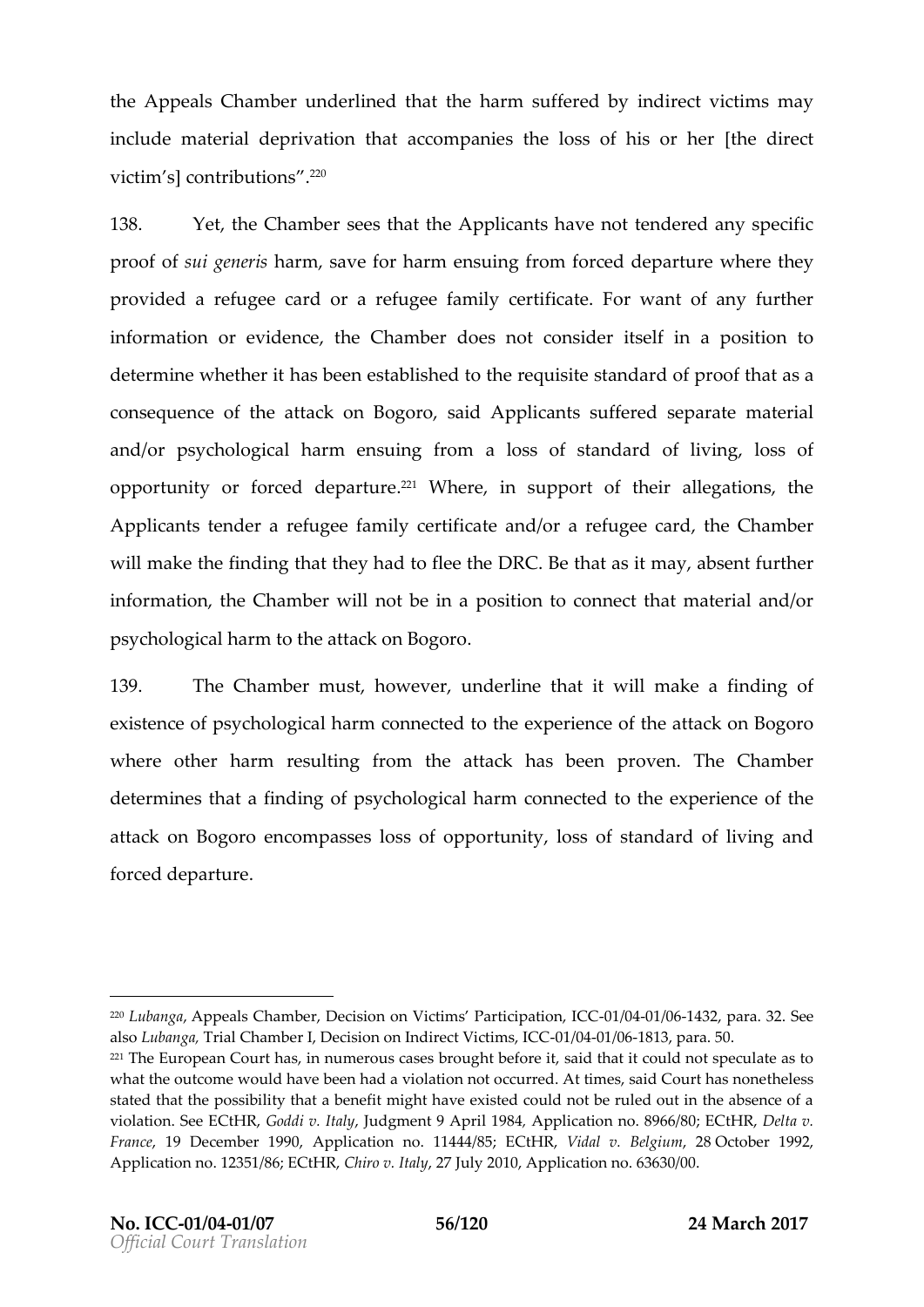- 3. Harmnot ensuing of memor mothesconfimes swhichMr Katanga was convicted
	- (a) Physical and psychologgiocansibaemochology andbrsexu vail olencregoen doearsevol olenot vering the attack on Bogoro

140. The Chambet es that the applications e poarations on Applicand alge that they put  $\mathfrak h$  free around psychologicoad classion ned by rape and sexualnshavattyack on Bogoro

### i. Submissiooth sthoeartietshe Prosecuthied in FVand

### <u>orgaznaitionshapuzied tfoilebserva</u>tions

141. The Legal Represe on ft antoitions ubmits that the Chamber entered findings  $s$  idchram exsere committhe  $d$  ounctridered paration program mineus tinclub dee vicstomh theerim eosf rapaend sexual slavery with  $o, u$  howe vthat  $q$  u otbaoen gascribeodMr Kata  $\hat{r}$ ga .

142. The Prosecut aggues that the conviction handed down  $M rK$  atanguan dearticl $(2)$  $(4)$  (i) of th $\mathcal{B}$ tateut e ncompassible eactsof rape committed during the cordingly of filt existe w that the victimos sof the of rape are entipleerdatisof row rethe harm suffered as diwect victim crimes comminit**tenet** ta **onc**ivil a  $e^{223}$ 

143. The TFS who mits that Chams beauld invite it to make use assistance mfaomtohaviectimovsho westue bjectesde  $x$ oral vio offenincone the atta,cokespinMer Katansg**a** cquit**tho**soef cr?i?m^es

144. The UninNeadions abmsitth taht evictimosis exwitable nmoters the able to obtamina ration. But where Trial Chamber Helmines the antustal enexus between the crsienxeulvoiblence and rimhees fwhich Katanygas

 $222$ Victims Observations of 150 M/809412.49755555EBING Oparas. 4475 <sup>223</sup>Prosecution s Obse30 a Aliporniks  $2001-401/1004$  C/03754  $\phi$  and  $3$ .  $224$ TFV Observations of 13  $M$   $4/\sqrt{024}$  0/ $4\sqrt{0.5}$  4  $\sqrt{0.25}$ , Cpara. 130.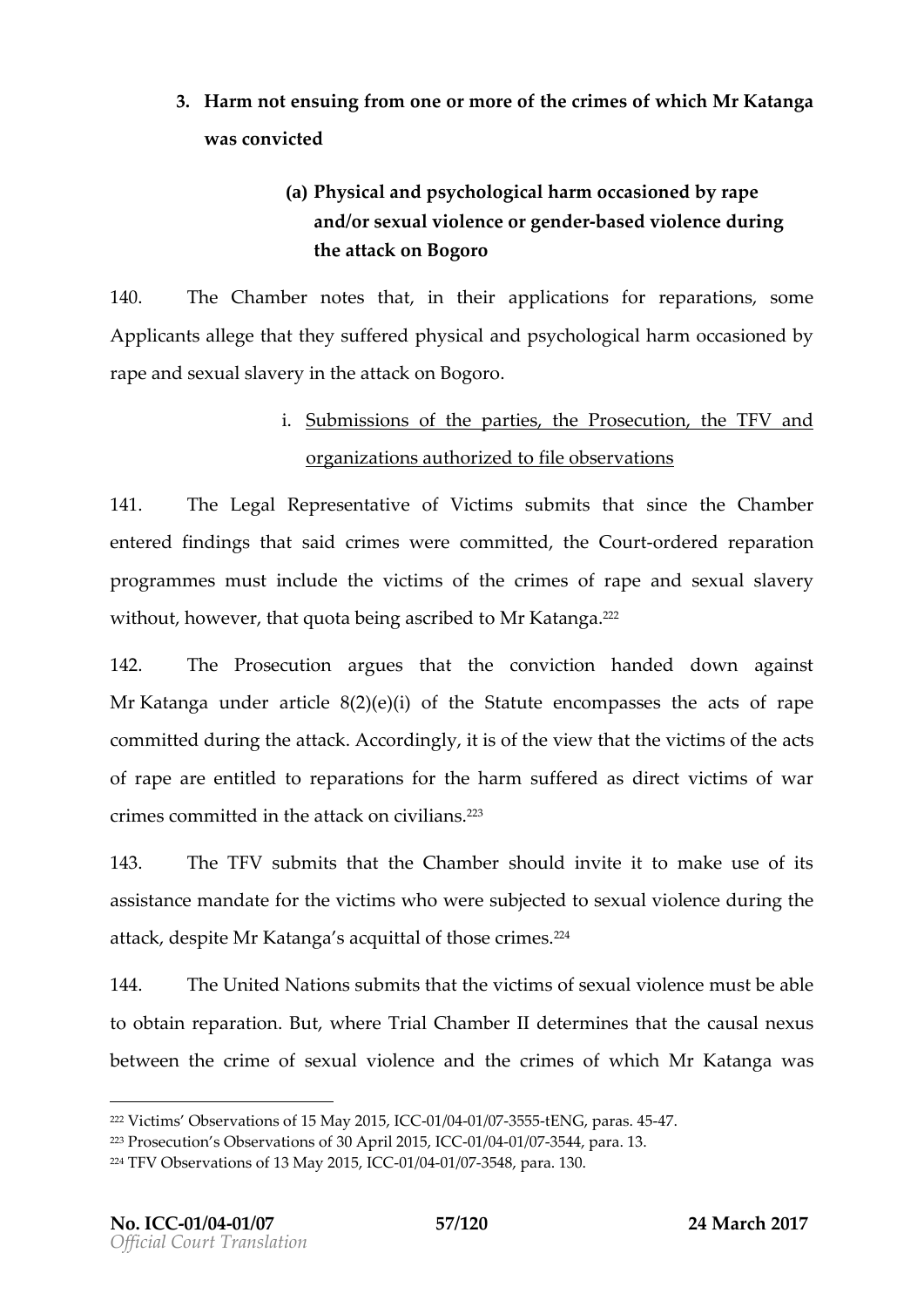convictehdas not been, tshheld whined Nations ssuthgapotentier resolaueces usedso that te vicst in may none theless benefor it and reparations of perfically through  $\pi$  File  $\mathscr{C}^{\scriptscriptstyle 25}$ 

145. It isset Defest soubmission enviolent of Katangan ot beliable led for harm resulting from  $e$ m estual  $FV$  shiondisch angitsassistance mandation clude members of the affected communities ansho do  $n = 0$ victism?<sup>6</sup>italso makes thehopoCintamscheoruld also ei**aplroc**etess of referral to other  $N$   $\odot$   $\odot$  pientet hearffect areas that canvibuling of the s e x u ailo l e nº ĉ<sup>7</sup>e

ii. Analy sis deent**e** rmion act fithe Chamber

146. From the out the  $\theta$  ham the external exact of the gravity the fime of rape ansed xual slawe highstems from both theactandfrom the ensuing psychological consi**eque**nciess<sup>e per</sup> he Chamber and thephysial pain from  $a$  the rape becompoundepois by phological which the pain  $\alpha$ disrenglas dandwhichasrepercuss is othe life of the buicallos on the lives tot four imm sparest and deatheast reghard in a manusitting in its previous compeccsaitliend shuabtsequently viscetikmunal ovfiolence were often rejected by their community, which compouned the harm

147. The Chambealls, that the case, a at bolocation was tend of that he or she sufferedemhsaurinning onone or motrheecorfm oesf whikdhr Katanwgaas

<sup>&</sup>lt;sup>225</sup> United Nations Joint Submission1MMany2ROep5a,raOC117660041/03755ppara6s669 ( United Nation ission of 14 May 2015

 $^{226}$ Lubang Appeals Chamber, Order floOrGPR1e/pG8411 al 60601  $\Omega$ A9 nx Apara5.5.

 $227D$  efence Observations of 140 M/8041 24037554, paca 3033.

<sup>228</sup> Judgment Handing Down Conviction of 0 7 / 004 at 63774 32 to E1N4 G, I C & OafTrial Chamber sitting in its previous recampodition at ims of sexual violence a particularly vulnerable[&w]TtheesGslesamber is alive to thibale what one has hy ho are victims of such acts run a very high bryistkh oeifr boewing coenjenout reidy when they de to tell the truth about their ordeal

<sup>&</sup>lt;sup>229</sup>Decision on Sentenc290df4 230CMC 8041 / 0374 844ENGCorffootno9t2eTrial Chamber II sitting in its previous, sctoant epob stirted a women who haad peologie eannd then abducted disappeared and that some of them had been presumed dead Suenetil they also  $\overline{\omega}$ ieioom Senten $2\overline{\omega}$ ea y 2014,  $\overline{4}$ CC 6041/6374 844 ENGCor,footno9t e.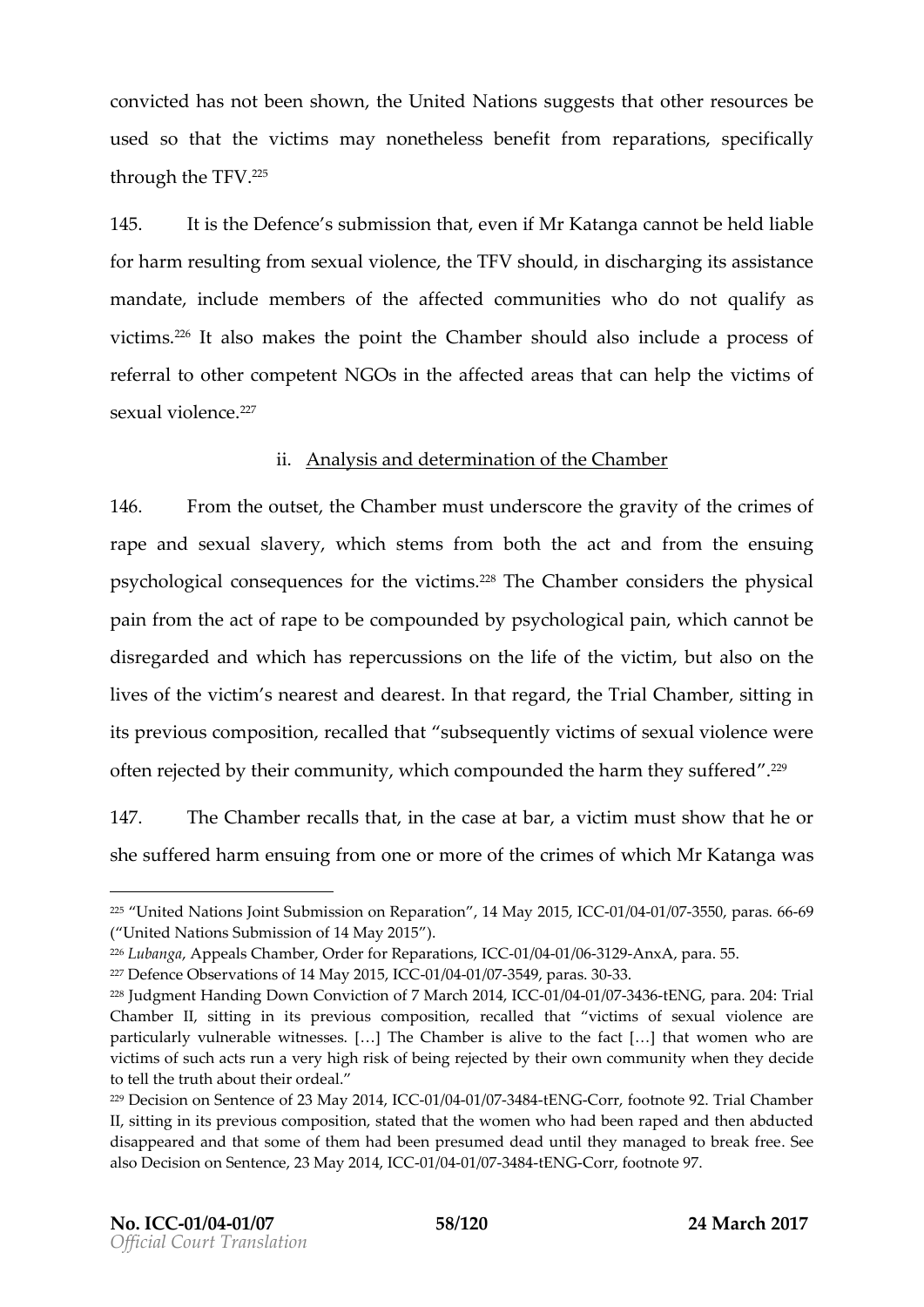convic. t $\mathfrak{B}$ That be intyches o Chambeo msiders tootsbeelf intrinsicou and dy by the partament the conviction handed MobwKnatangapaganedetermined byTrial Cham, sseturiling in its previous composition

148. Of not re tuntconnection that finding a jood Chamsbietring in its previous composition weidence estable in the asonable adoubt duringhe attack on Blogitoicroombatants WiraolmendBuindoiollectivité committehoocrimes frape saenxabus lavery cranse as gainhsut many itand war  $c \, \mathsf{r} \, \mathsf{i} \, \mathsf{m} \, \hat{\mathsf{e}}^3$ s

149. Furtherm, on teh econtext of the erimwearfattack agains only ilian population for which Mr Katangas convicted ial Chamber it in its previous composition accordancets with its in the objective element of crime eacts of violence against  $\ell$ <sup>3</sup> the hatN vog the ary combatants ursuit of Bohgonich abitants hiding inhables bush lly assaul**se c**he wom<sup>s</sup>en

150. Be that as, it then  $aSy$  hamber that  $bS$  hambe, rsittling in its previous composition  $\mathbb{M}$  m Katam op a quilty as an accession reads to the rape and sexual ssintate ery necessary evidence phreeds emotited been substanttihadNegiti militia comcbrainhainptosrpose regathodsoscrim.ê $^3$ sf No evidenctes aniadd been laid before it

to allow it to find that the antstan emaphe wede committed on a wide sc and repeatedly on 24 February 2003, or furthermore that the oblitera Bogro perforce entailed the commisseivoenn oth counch taked sacts were

230Se8ection V. CONCEPT OF ndV b Ca T2M

 $231$ Judgment Handing Down Conviction of 07/0044  $\gamma$  6374  $20E1N4G$  IO 69989.and 1023he gravity of the crimes of rape and sexual slavery and their use recently been affirmed in the judgment handed down by High Risk Tribur Sepur Zarasoe (High Risk TrSbeupnuarl ZAagassoe Judgment 0G72601-0200201f 2, 26February 2016, p. 5).  $^{232}$ Judgment Handing Down C7oMwaircotho 2004-6441/19034C/03743+6ENG, pa7988..  $233$  Judgment Handing Down C7onMvaction  $\alpha$  0o1f43 1/1004 C/0374 3t6 ENG, pa8  $\alpha \alpha$ , 876 and 848.  $^{234}$ Judgmenatn Hriing Down Conv7 cM anchof 201-041/1004 C/0374 3t6ENG, pal6 a6.4.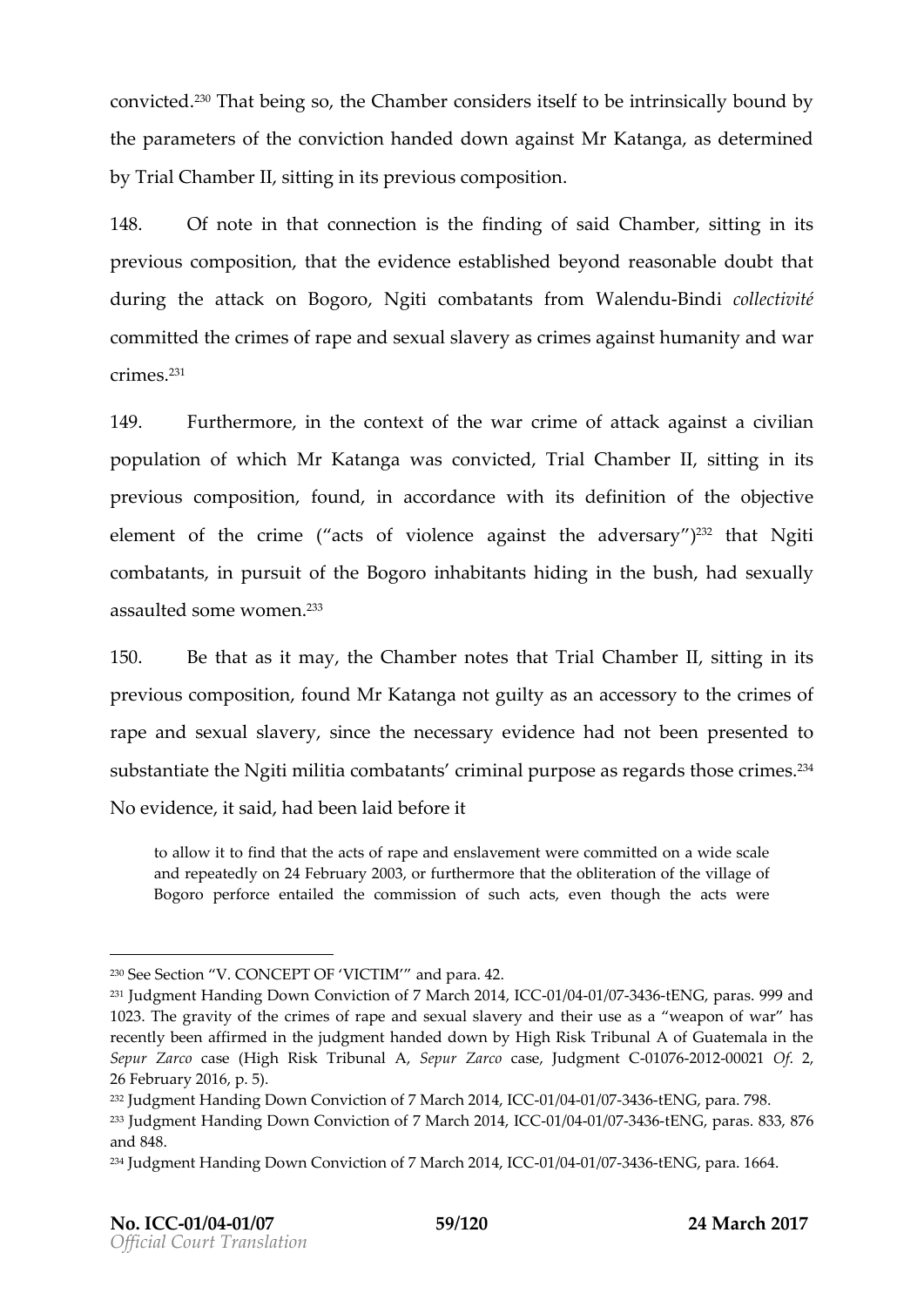entertained by the Chammbergs noints the crime of attack against civilia war cri<sup>2</sup>mી<sup>5</sup>e

### 151. In theathnectitem phased

although the acts of rape and enslavement formed an integral part of to attack the [&] Hema civili&a]nthpeop  $\Omega$  the miber cannot, hof  $\mathcal{U}$  by ever, find, that the criminal purpo[& & p puessed dily encompassene ds sthouthe of specific crimes proscribed by articles  $7(1)(g)^2$  and  $8(2)(e)(vi)$  of the S

152. Having regathet  $\delta$  indings madie alb  $\mathcal C$  hamber it thing in its previous comp, **a s**aidtothea foregooing sirolaetio,?n°3the Chamdboeers not regard its enfaap osition betomine thepalty sical and psychological h occasioned a phone the resexual olence gendense diolence ringhe attack on Beorgseudforomone of othien os whild in Katanwanas convicted

153. Howevel h, e Chammbue spoint out that the plican whoal dege that they supfrey seidcal and psychologoical sibaemdaphysexual violence gendebase dioelnoe have also sopuant tino encerto harm resuihtg frothme attack on;tBhoegoCrhoamhbaesfround that the Ararm to be established .

154. Furth,  $\texttt{e}$  includion inversion to TFOV afford considenceration of its assistance m,wah**e**laotorer pososi**bhe^**speplica?ñ°t

- (b) Harmnotallgeedby the eplic  $\sin th \in \cosh f$  or mer childolides
- i. Submissions partites  $\theta$  reecution and the V

155. TheLegal Represemetoaativee MhratKatanwa as acquidated he crimes using children under the age of 15 years to participat

238See Section A & blist Da.n ce moath dlate FeV.

 $^{235}$ Judgment Handing Down C7 o Maircotho 2004-74 1/004 C/0374 3t 6ENG, pat 636.3.

<sup>236</sup>Judgment Handing Down C7on Waction 2014 41/004 C/0374 316 ENG, para 684. In its Decision on Sentence, Trial Chamber II, sitting in its previous comp sexual violence perpetrated against some women in its analysis of [th crimes comm $D$ tecd sión on SenteMmage 200f1 24:30 NLC 60241 / 0374 844 ENGCorr, para. 48). 237Of further note is that the Legal Representative takes the view that Mr liable for reparation of the sehear V mical timissuplease rvations bot  $CD05$ /004  $\sqrt{97015}$ , 355 <del>50 E</del>N Go a ra4.7.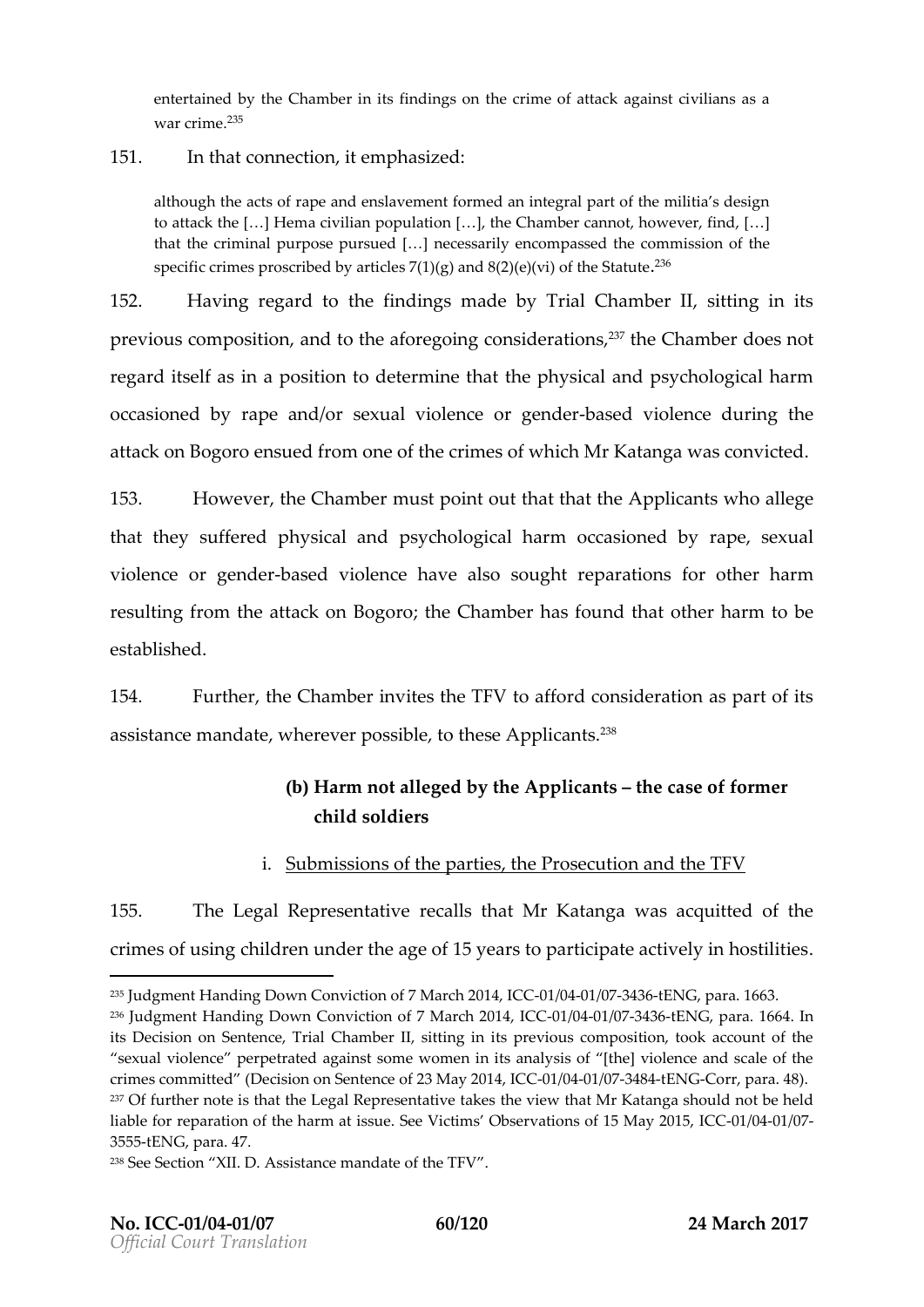He submit of sove we hat the focomminded resoldiers showledge to a to each order at they may benefit pfrom the chhe TFh Vasimplement ad part of its  $g$  e moe lassistme annote  $\hat{\bm{x}}^{\text{p}}$  of  $\bm{F}$  in  $\bm{\Phi}$  rescution the edT Fs obtonc.  $\hat{\bm{u}}^{\text{p}}$ 

156. The Defestuck bermit hat in view of a tansopacquait bf those crimes som Applicant of ormer child sold diseprescific needs should be taken into accou  $\alpha$  bub ryin the  $\epsilon$  cordance artivioth of  $\delta$  of  $\epsilon$  ateu and rule 86 of  $\blacksquare$ Rhudes of Procedure a.?n^d Evidence

ii. Analy sis dænt**e**rm in aotfitohne Chamber

157. The Chammoluest filmsyt strestsheogmrawit of hecrime fusing children under the age of 15 years to particapate we a children under the age of 15 years to particapate we a undearticl $(2)$  $(2)$  $(4)$  $($ i)of th $Set$  ateut and idesvastatoing squences noformer child so\$&<sup>4</sup>fer

158. The Chammboernetheless that the pulcant aveot alleged harm in respect of inthe Equitiberm to choeeaward  $e\otimes$  aration aperson must have suffered has ran consequtelnecore monets which the percson n wine based

159. The Chamberse on the subjectriath Chamber it in its previous compdeteinmined

that children under the age of 15 years were fully integrated into Walen Buindoiollect di wintieng the host nihile icetse ob othe 24 February 2003 battle of Bogoro and that, alongside the adult combatants, they participate and in the crimes  $\hat{\epsilon}^{43}$ mmitted

 $239$  Victims Observations of 15  $-Ma/6042/003555, 55E$  SG  $G$  paras.  $-4.46$  SS ee also Prosecution s Observations of 30/00 th 76372 4 4 5 all 4.C

<sup>240</sup>Prosecution s Observations of 300/AOp41r/103723445, 7 al 42a Chall FV Observations of 13 May 20-05,  $/$  0040  $C$ 0375 4,  $\beta$  ard .3.0

 $^{24}$  Defence Observations of 140 M/a0441 20037554, paca. 6.

 $^{242}$ The Prosecutor v. Thoma $\Omega$  Le a its and  $\Omega$   $\Omega$  begate nce pursuant to Article 76 of Trial Chamber Dulg012, HOCIC6041/62690para8.9(Lubangai,aChamber I, Decision on Senten). Exert witShoehsas udeers cribed child soldiers avsulaerpa bettgicon. Lup rly <sup>243</sup> Judgment Handing Down Conviction of-071 /1004 1r/e0674 2-10E1N4 G, I Cp @ 1 8 86 1088.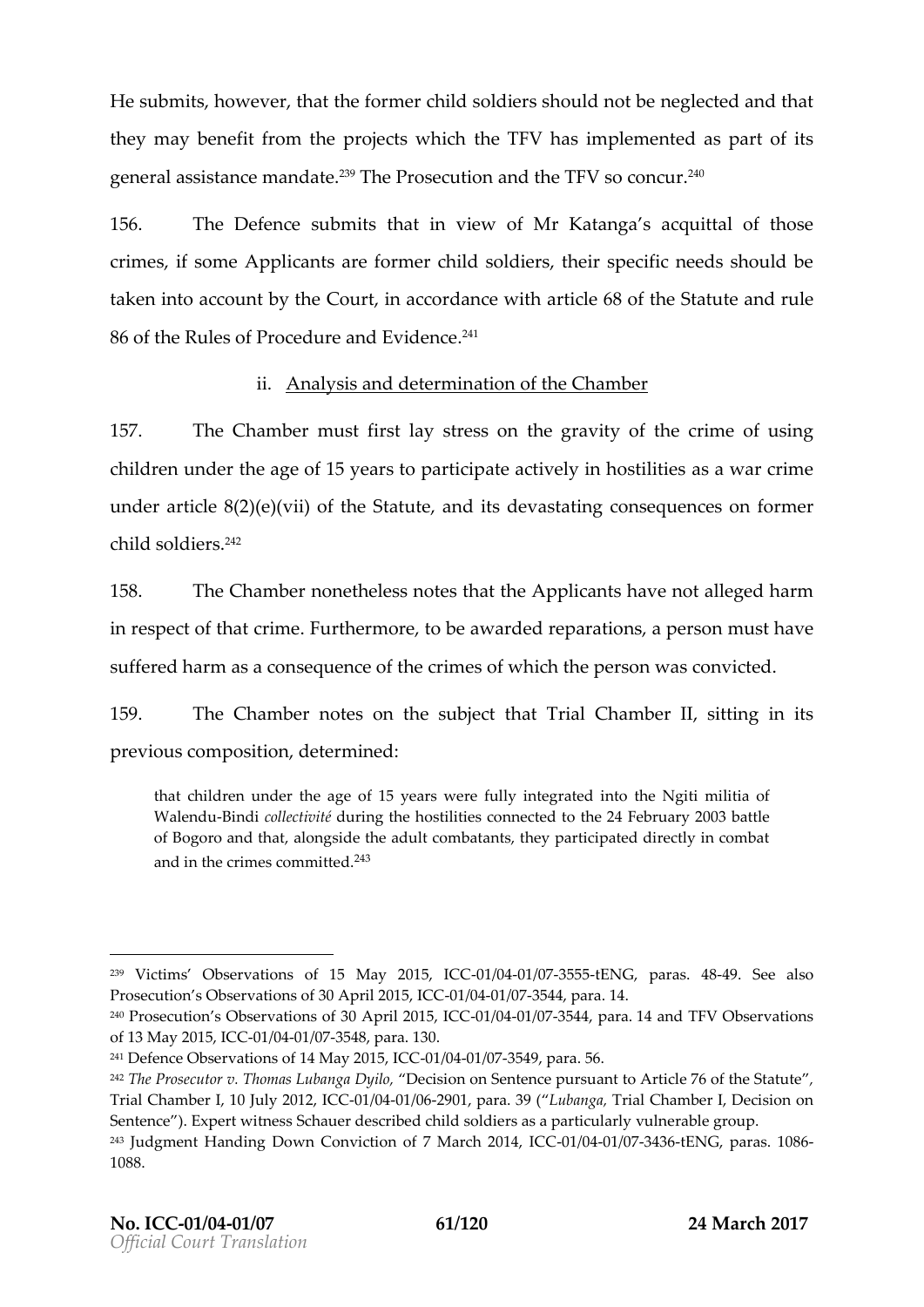160. Howev, that Bench was unable to infer a direct nexus to sug Accused used htimidiseen to participate in ? the homoldes triulited estinat it could not and that [Mr.] Katanga committed the crime of using containt soldiers under under under under under article  $2 \times 8$  e)(vii) and, considered under proponsible under article 2 the Stat<sup>2</sup>d<sup>3</sup>/AeccordingtlyfounMot Katamsoptaguilutyn der artic $\Im$ ) $\spadesuit$ ) 2co5f( the Stateut of the crims  $\dot{e}$  ng fchildren under the age of 15 years a ctively in hoas stilaitive as immeter dearticle  $(2)$   $(2)$   $(4)$   $(4)$  if  $\theta$  if  $\theta$  the steut aned oit a c quit he dthere of

161. Having regard to the thi**e** reChain mingoed dishatthe formoletild soldie asse ineligiblreep af noartiso im the present proboreo eudginning sin connection the  $\mathbf c$  then  $\mathbf e$  whild in Katanga convident as the may  $\mathbf c$ Chamber vise he  $THV$  give onsideration part of its assistance mand wherever possible hard suffere and puther attack on Bogoro uponwhic**h**he Chamhbaesrnot been in a apoot**s**ittihoen et%eise.

- D. Causal nexus betwee all etche edalm at the harm egency hich MrKatan**ga**s convicted
	- 1. Princleps laid down by Aphpee als Chamabels tandard of causation

162. TheAppeals Chamebelrthate standard of causation in relation sheit poween htahrem and the Tohreinniesea furthrequinne ntthat the crimes woh fich the person was convicted were the proximate c for which reparations<sup>4</sup> are sought

 $244$ Judgment Handing Down CoMhavrich and 10410, 17/00031 / 0374 3t6 ENG, pat 0a8.7. <sup>245</sup>Judgment Handing Down Conviction of-071/1004 1r/09674 2-10 E1N4 G, I Q @ 1 @ 86 1088.

 $246S$  ee Section A  $X$  slist Da.n ce moath d hard FeV.

 $^{247}$ Luban  $A$  ppeals Chamber, Order for CFG a  $b$   $\alpha$ 004  $t$  /  $\alpha$   $\alpha$   $4$   $n \times A$  para 59. The Chamber notes in that regard that the rightliths at fith the that card should ap the case at bar (Defence Observations  $-0.1/0044/09754/9p204359$  TCT Observations of 13 Ma-012 @0415  $637566$ , para. 26 osaedution s Observations 30April 2015-01/0902410/ 73544, par-48. 17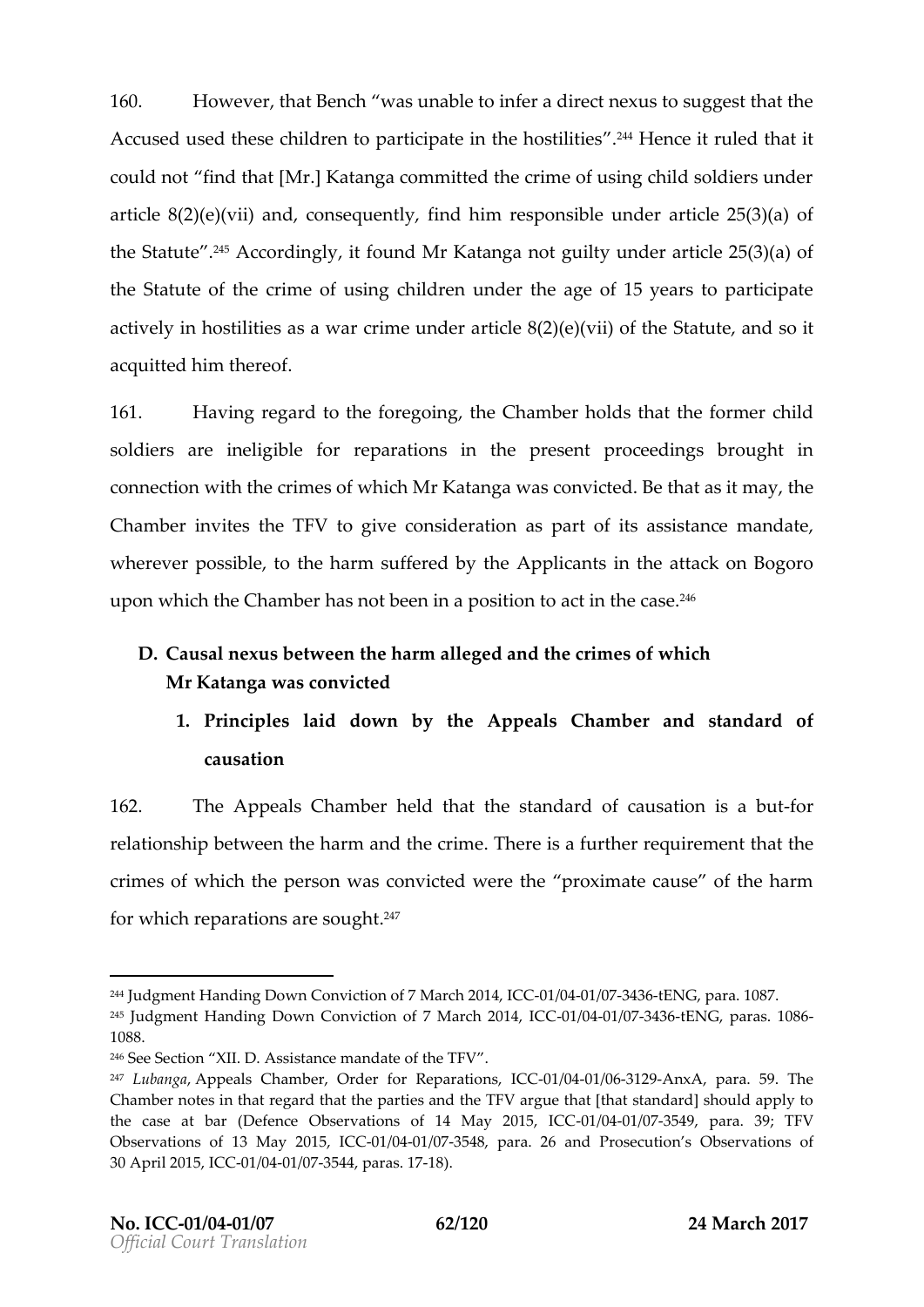163. As aforemen f<sup>a</sup>red with heApplicant provide icsinent proof of tho eausal nexus bethwaerem athloeged acnridm behafe which the person was convidure appeals Chamabse alms ade plaint the usal nexus between the crime and the hearrm imends tiew det the characteristic the case undeerr**a**binotshid

2. The Chambeapproach

164. It itso breecalleld that Trial Cham, bs eitring in its previous, composition , the metal of that  $164$  ,  $164$  ,  $164$  ,  $164$  ,  $164$  ,  $164$  ,  $164$  ,  $164$  ,  $164$  ,  $164$  ,  $164$  ,  $164$  ,  $164$  ,  $164$  ,  $164$  , found that Katanagha adea significant contribution to those commis crimes by the group of commanders and  $c\cdot B$  immoloidal net ostion fit  $\Delta V$  all since that contribution had considerabderpine throade to their manner ofpt**ele**pietrat<sup>2 js</sup>o<sup>8</sup>Fnurth,osnaid Chambaedre cltehaanMr Katanga had pearth concive in the desigent to also a o<sup>2 p</sup>ioand without his contribution of weapons and ammunition, Ngiti combatants would not have means to successfully carry out the <sup>2</sup>attack [on Bogoro]

165. ThatsaidTrial Chambseirtiling intervious compatsition oted in the light of some othatoved and caluring the attack or in the context of acts constituting the crimes of murder and attac elements wereloactusthien, annum that the testimonies briefly mention participation of APC co[r&\bpa)elasholos.sorin APC £15Aliffoormcluded thatmost of the witnesses clearly identified the people who

<sup>249</sup>Lubang Appeals Chamber, Appeals Judgmeln CtGooth 06941e/p9361t 2t @ipanae3.0. LubangAappeals Chamber, Order floOrGR1e/p98411 al036362A9.nxA, para. 11.  $^{250}$ Decision on SenteMacye  $2001230$  MC 60241/0374 844ENGCorr, para. 64; DSe eesiad so on Sentence Mosty 223 0 1 4 .- 0 11 CCM24 / 0-374 8 HENGCorr, para 69 : 65 ee Jauldigment Handing Down Conviction of 7 40 a/004 20074 346 ENGC, pa 67.1.  $^{25}$ 1Judgment Handing Down C7oMwaircotho 2004-041/004 C/03743 t6 ENG, pat 638.2.  $^{252}$ Decision on SenteMagce  $20$  of 42, 30 C/CGO 41 / G374 8 t4 ENGCorr, p685a. <sup>253</sup> Judgment Handing Down C7 o Maircotho 2004-041/0024 C/0374 3t6 ENG, p 88 422...

 $248S$  ee Section Obvides aAn oburden fproof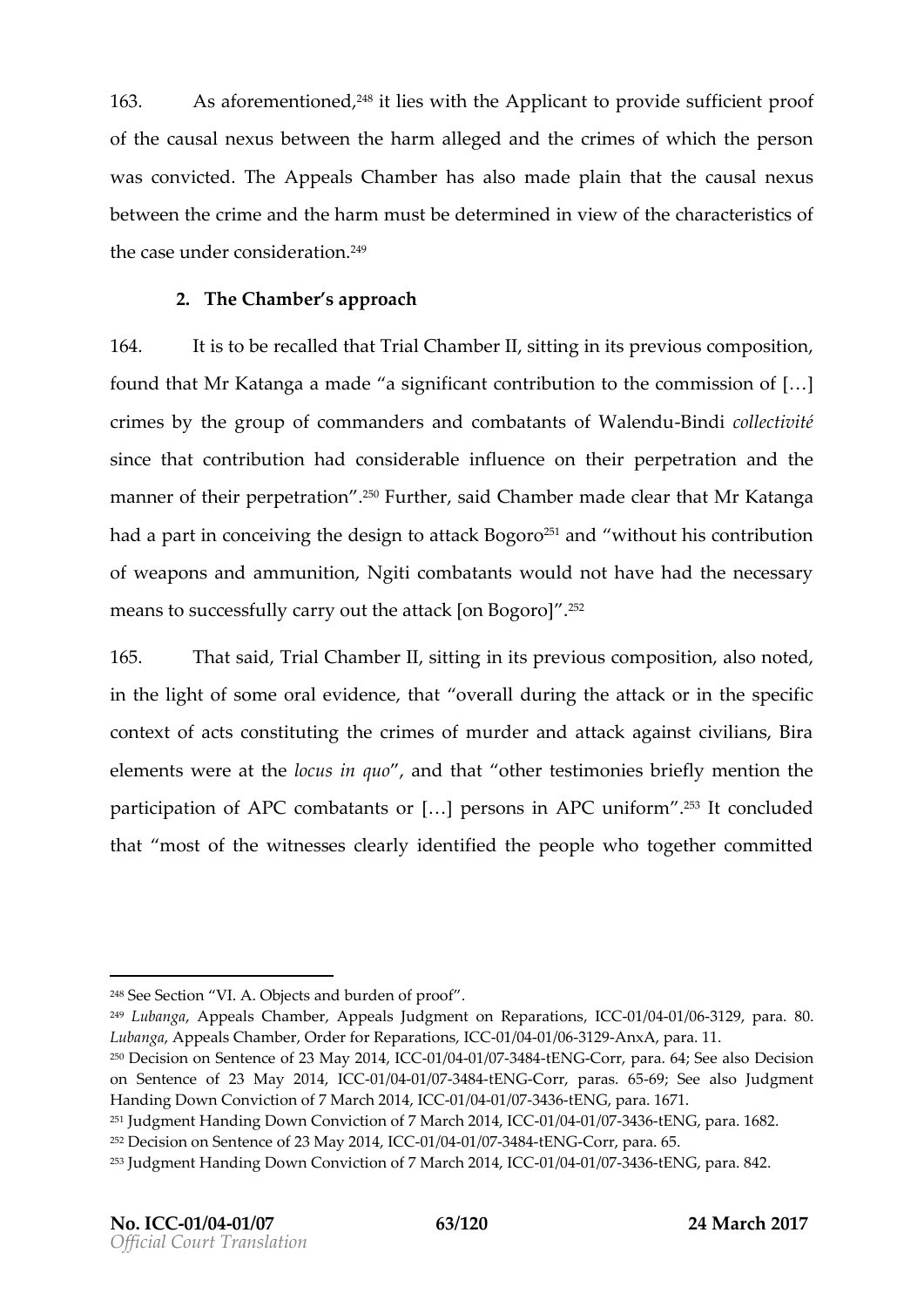these acts as being Len-Eluze [Kreqormeo uBo eeqhue ntd Ngiti [from - Walendu  $B$  in obio II e c flive iot rén b a taî $\tilde{r}$ t s

166. The Chambeathsatthe causal nexus between the crime an must be deteriminieed wthout haracteristines coafshed er consider  $\delta$  ation Hencehe causal nebxeutsveen hthe maloiged anholecrimesof which MrKatangwaas convinctuesd be consindetmleed light of the aforementi cirucmstancets. must particlous eaunderline Mr Katanga da part in conce inghe design to attack hablog op movided weapons to the N combatabnotos, also ctohmabataonthiser than gtihtneo oNk partthein attack on Bogorhelaving regard to the thine reConhamobeet nerminines at whehre Applicant tare established that wat the head mise on the flee attack on Bogo,  $r$  to he have established the ausquisite caust he purposes of the  $r$ presente paration pro $c^2$ e $^6$ e dings

167. Accordinghiye Chamfbreedtshat thhaerm alleged Abyopthceant  $may$  attract an  $a$ ew armal tisofn

<sup>&</sup>lt;sup>254</sup> Judgment Handing Down Con Minationn 200f1-00,1/0024C/03743+6ENG, pa8r4a2 (footnoteitt).See alsodgment Handing Down Conviction of 07 / 804 1/07 2014, I 3436ENG, pa755 and 933. The Chamber notes that Trial Chamber II, sit composition, held against Mr Katanga only that evidenchew acts could committed during the attack on Bogoro were committed by -Bigridii combata collecti(Sieté eJgdgment Handing Down ConMiacntcoln 2011-01/004 C/037436  $tENG$ , pa $dA$ **2**. and  $933$ ).

 $^{255}$ Lubang Aappeals Chamber, JAupding engelnt on Replecenti/o9044s/696129b.ara & 0 Lubang Appeals Chamber, Order floor OR 12/06 24 11 a 0363 02.99 nx A, para. 11. 256In hte Chamber s analysis of Mr Katanga s liability it is noted that comb also took part in the atta $d$   $\mathbf x$  estero Biogonoro  $\mathbf x$ . MR KATANGA S LIABILITY REPARATIONS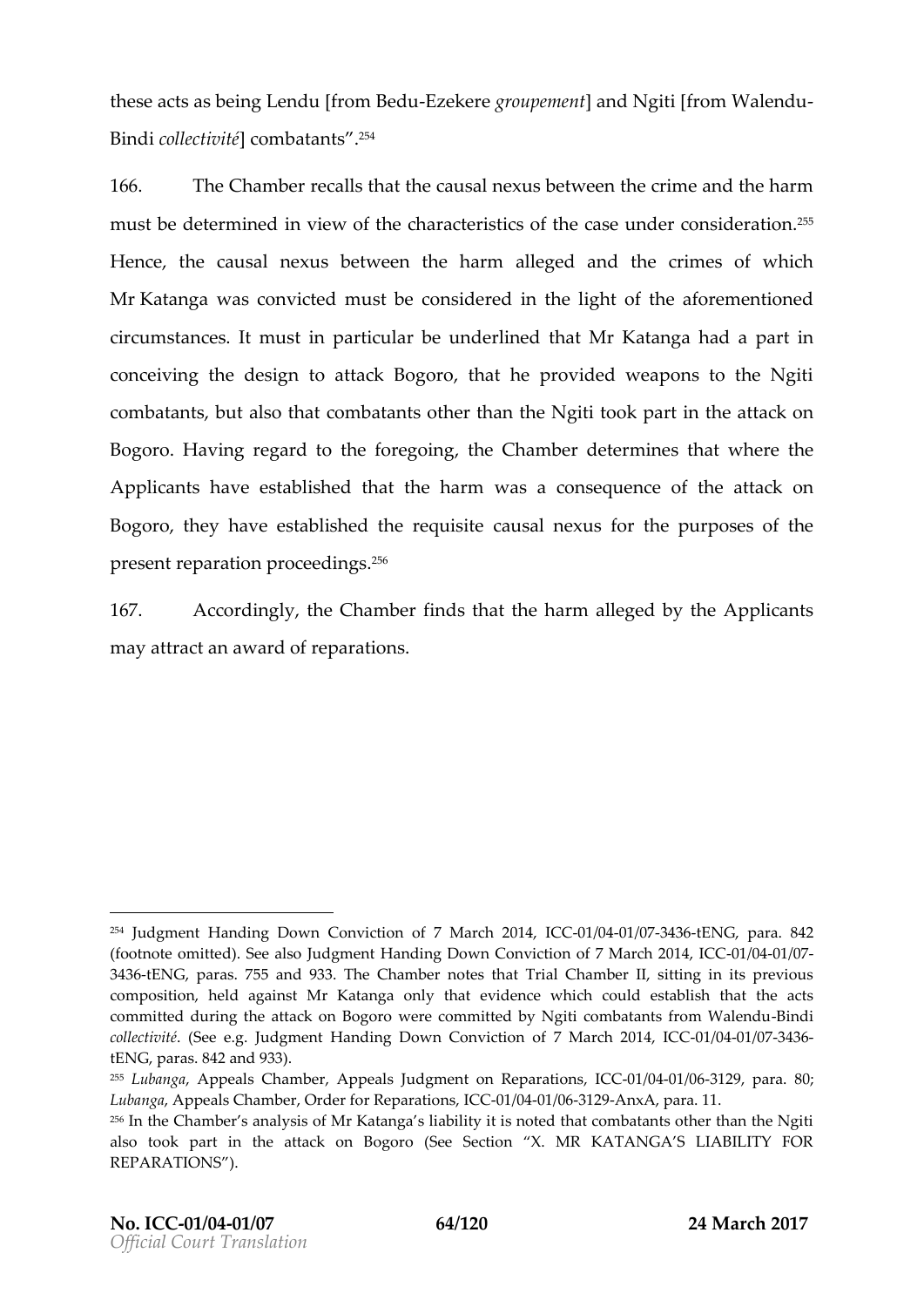## VIII. FINDINGS ON THE CHAMBER SINDIVIDUAL ANALYOSTISTHE APPLICATIONS FOR REPARATIONS

168. The Chamber energy lapplications for reignareal it on assession and  $\sim$ undertakeim dainvidual anoaflyesaissopholicatTohne Chambasostretermined tha 29 Applican have shown and alance of probabilit they will are the mot the crime osf while Mr Katan mgaas convinsined alcordingly entitled to reparation red they Chambethe case

169. The Chamber fout that the plicant ave established that 2 housewere destroTyheed Chambered determintehoothe destruction of outbuildings been stablished Chambas found tthe plicant ave  $establishedebit eu cta odpillagin g3bufsiness, premmi sse sofurable$ materizend 1b&usinepsrse miswe bsose building mlheete Cihaal mhbæer not been in a posaits ico en theoin

170. As rega $A\Phi$ s and  $\Phi$  and  $\Phi$  establishes destruction of a house  $\Phi$ Chambhe-arsfountdhe material as are manult of the desant notalid taggring of furniture taphsa oebeeshown he Chambas found that  $A\phi$  plicant ave established ethat performal entity and personal personal the established the pillaging hewfare house of the usiness prew mises he was renting

171. The Chamsbeaths at the epulatio Bogoto on the whole ears to have engageeud bsinstence farmkepootiveensd to Tchku, stheApplicahave drawn attention to il the gionfolivestoo of kvariouss, khinedde structifo ntheir fieldesnoharves out thoeilla gin on aorfves. $85^{\circ}$ fThe Chambaesste termini**be a**lt 13 Applicalm ave established stuff are the lade mas a result polifiating of livesto  $Q$  in the whithles not been in a poulsition thy the end quantity oflivestowch kich tAngeplicant stinsuch a set she Chamber estermined thathelossamounted theaverage tallivestock h kreepstpect of other

<sup>&</sup>lt;sup>257</sup>See Section VII. INDIVIDUAL ANALYSIS OF **OREREPARICATIONS**  $\frac{1}{2}$  fara. 95.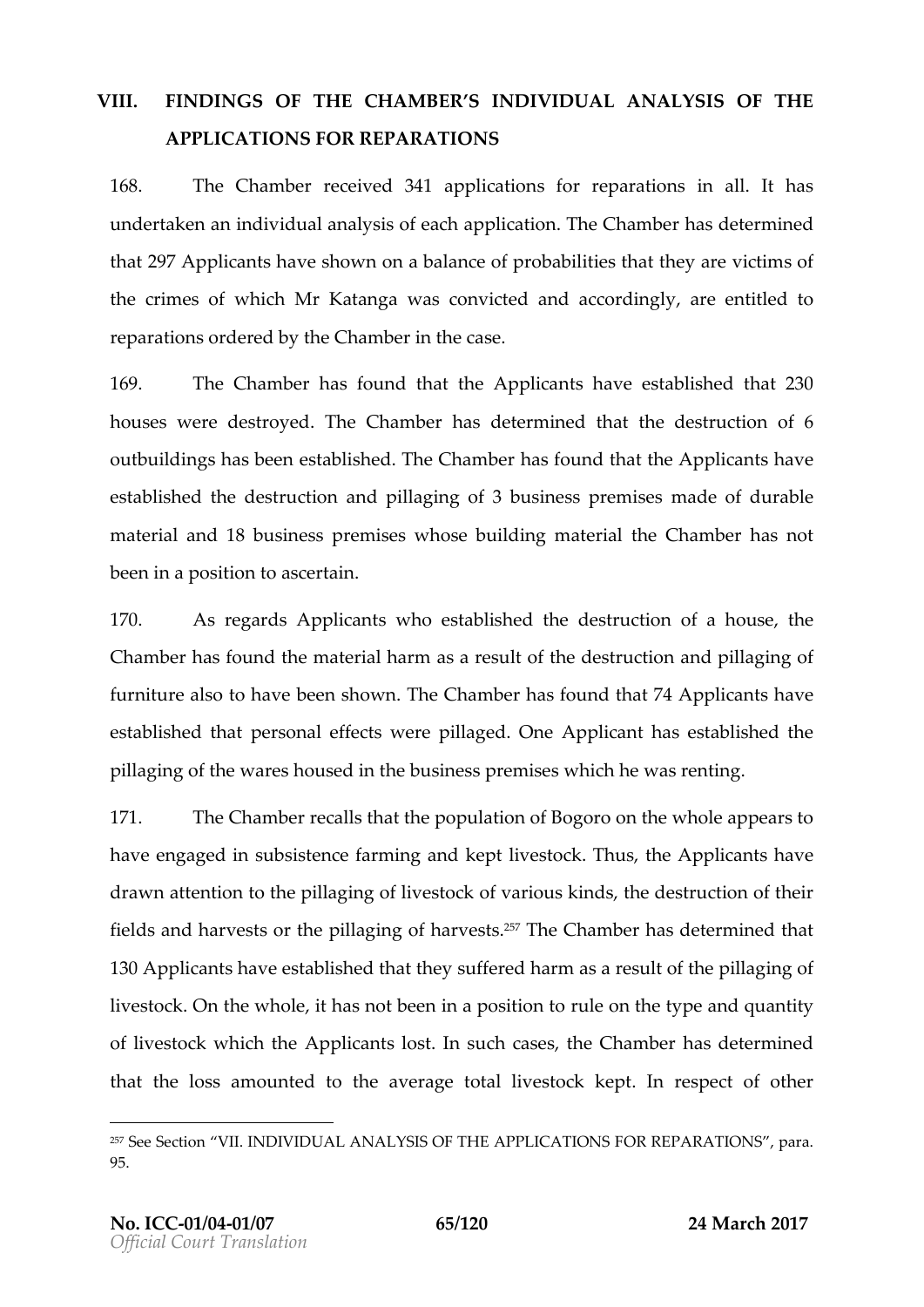Applicamtoweveling Chamberd that cows 8 agodater pillaged in the attack. The found that 1Applical ave shown that they suffer material has are man sult of the destinies to that confussion the pillaging of harves in the attack on. Bogoro

172. The Chammetecalls stowant applicant and e assertion asseo if all harmconnectet on dooss to the family roper due to be upheavais eir lives brought abbout the attack on oBstchogoober athaorelatione the ettack to sent evidentoce so protivee Chamber and been in a plions of the beat the metal that  $\mathbf r$ establische dalance probabilities

173. Physical hwaas found hobey Chamtobebe estabilnished by two cases .

174. The Chambeashoun 210 instances ssy of hological comparencted to the deathn**e a** rarelaatride 2i8n4stanceps syoothological commemented to the death distant retative been established

175. The Chambeas consideeveer&ypplicawshohasshow that he or she suffered harm of any kaintoaloochulinanto;hteh oo was hep resaet ntthe time othe attack on Bogforoment vchologhian and connected to the experience beattack has determined by their natueriencem stances of the attack on iBs folgeocot roaumosf every soothieo viscot fmthaettack thas further not tead n indiviel wa maitio onf the sychologit and effect a ch victim could not readily be **Anccheorricaling only Chambers considered** reasonab  $\texttt{test}$  th  $29$   $\texttt{A}$  pplicass of fereesdy chological domant entred to the experient the attack on Bogoro

176. It must boeaeholethatsomeApplicanhtavealeIged that they are sufferifing muransgenerattriaoun ran as it has stan ied Chamber hot been in a position to te mine balance of problated bill is east nexus between the traumsauffered the dattack on. Bogoro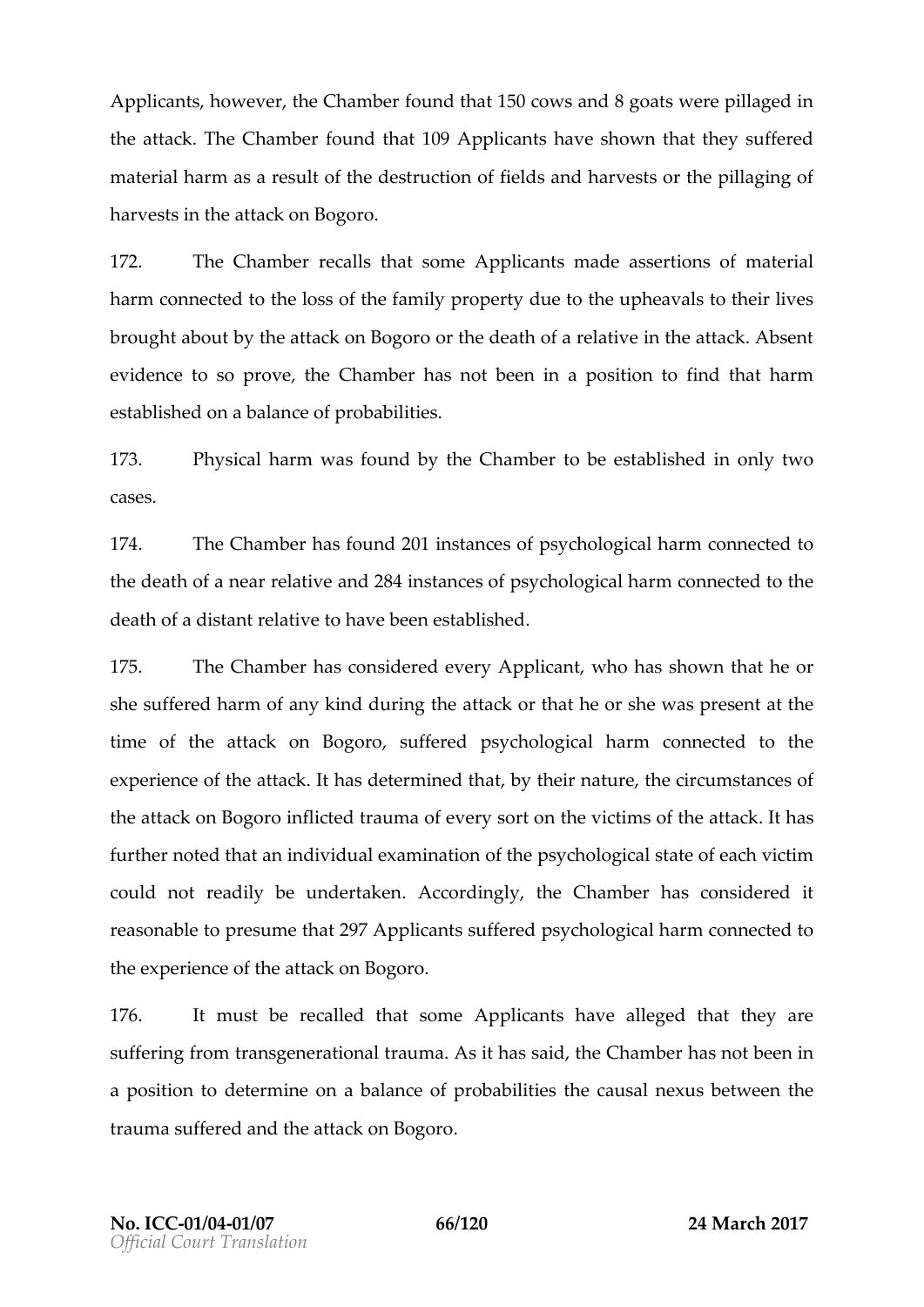177. The Chamber entitions of the plicante aiminge paratificantoss of standard of and of dividing and opportunity of the substance of the of the condition of the attack on Bogoro ... the aforehopose in pulse ight he Chamber served beem a position to determine thappthicant ferter duma distrion tithe harm on the about by the experitence at tack on Bogoro

178. Som eApplicant leged that the ypssyutheorleagical charm and ted to thforced depaorctouare-ionetoolehed track on ABsoig ohraos saabiody tehe Chamble as not been in a desetrimo inneado alance of problame ilities causal nbeatus been that habing antitack on Bogoro

179. The Chambeas noteselt soman peoplicant  $\mathbf c$  laim greparation for therap, esexuptiolence regendebase of olent coe which they were insubjected in the  $\alpha$ the attack on Bengion regard to the Thinedin Consanon tositting in its previous com p<sup>2</sup>6<sup>8</sup>sthte o Cohamber extraorduded tils anoit in a position to determine that thewaatshaa romonsequoemeceor of morthelecor imension hich Mr Katanyaas convicted

180. Lastly aving regard to the Trial in Q be on for thing in its previous com p<sup>2</sup>o<sup>s</sup> shite o Cohamcho encloped hat hats n**be** emi **p**osition to considue former child tosolowed betimation the purpospears action resthe case .

 $258$ See patas.5 of the present order.  $25\%$ ee pat $54.60$ f the present order.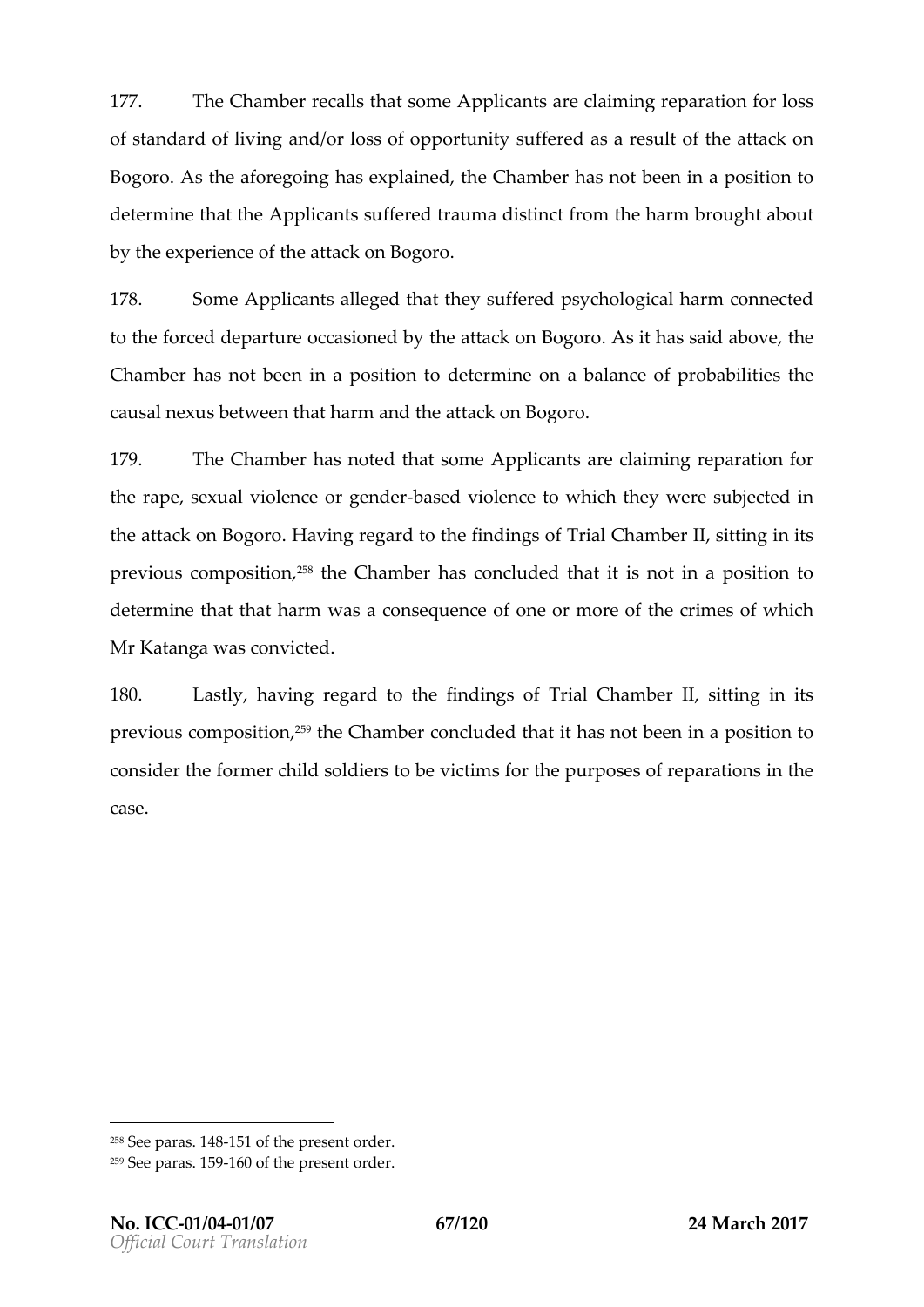## IX. ASSESSMECNT THE EXTENCIF THE HARM

### A.Introduction

181. The Chambakes the vietwheethatout the arm suffered by the victimis r the purpolise parations the cwisten due regatride  $340$ t applications for reppuatrabteibongies itthe stormal tohfe harmwhichthe  $Chamb$  heasfound to be esta Alphonophology of  $Chambi$  is underta and  $A$ assessmone in the monetary voorlie on the monodration has define  $\mathfrak{G}^0$  sado cave 260so above 260so above 260so and 260so and 260s and 260s and 260s and 260s and 260s and 260s and 260s and 260s and 260s and 260s and the hose thesize of the reparations award for which Mr Katanga

182. Before it so priocreeds spose of artghuemements raised by the parties gard the gtime framee frefere hoce thesess ment of the cold the harm consideration to be oat frienrote on text of the The archinam which  $r$ then examine  $\dot{\mathbf{e}}$  acthuerand fharm which it conbeedstearbeshite odtaking into accohuent pud f the artias d the  $\sqrt{S}$  assection on etary value

B. Tim  $er$  a moef reference asset the assement of the monetary voaf to the e harm

183. The Chambakes note obstehrevation the Legal Representative whichargeuthat harm mudsettebremine relanslation accordanctehewith present voafluthe property which has bedeenstdamed obaction to say, in accordance waithouthon the parophenetytime of t?n°eThaow aCrhdamber also takes notebs of rhast solows id op aution in the dapse tion fies in cteae actwere commatted of  $b$  uses end ward  $[TRANSLAT]$ O al consideriable  $\ddot{\bm{v}}$  it betwee he weakt the material the eproperty which & was not ilso st valuenow. On that ptohing t Chamber that that the qual Representative ration of  $\alpha$ 

 $260$ See Section Definit Contheharm and daluation the evidence protion substantiate the harm alloheald plicant

<sup>261</sup>See Section X. MR KATANGA S LIABILITY FOR REPARATIONS .  $262$  Victims Observations of 30 Sep-0e1*m*Ie044 of 0322701136, plaCrosaSee also TFV Observations of 30 Sed Centember 2016 -01-14 04 - 2017 - Confexp, para. 17.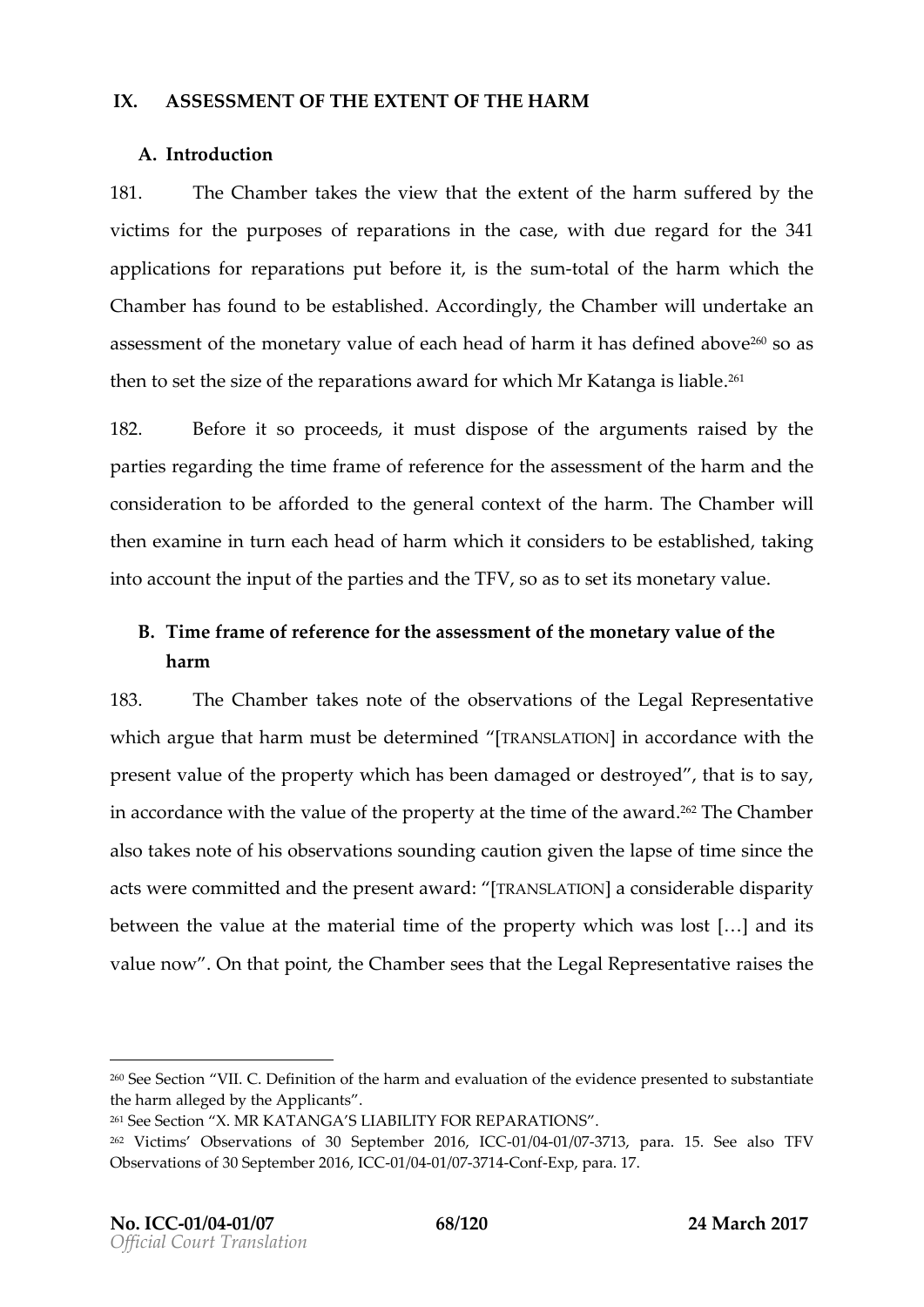difficu btfy providing proof of the value of prtohpeentign edheoes froyed attack on Bobgaotroisv, er a deca $\mathfrak{B}$ e ago.

184. The Chammodes tthat Defences no objeachases that the Chammodes that harmat the time of the oavid the dad o sideration is afforded that the fact mosd f the propelent ety edly deswita osyen and damaged ewe<sup>64</sup>

185. Having regard to the a fiodroeognotizant disto has ribe two the disparation of the disparation of the disp value at the mate-fiah etime operaty dioxissation ow, anodithed ifficult of providing proof of tthe epw aple ed positroyed at three attack on Bogo, rto he Cham cheet net minute ast the homour smt be as saet stated time of the award

C. Genreal context the haumffered Mb y Katang avictims 186. TheChambtearkes note odofstehreratoiof mtshTeFV,whicshpeakthofe possibility of fancetoreign and context " of spheeciûd DGRaCly the local e conomic contex<sup>"</sup> tiontfotlhtemonetary assecs for the entharm alleged nom-pecuniary , hao wevethe TFV submits tatholated international monetary vabuud beleuse, degardless  $\mathbf e$  of othoen to intendent country where to crime commodules where  $\alpha$  is the conduction of apply acrows in comparison where  $\alpha$ come be**fbisCo**urt ootheinternatiilo **a**o u<sup>e pe</sup>fTshe Chambolesethe TFsV referento  $\bf{e}$  cademic  $s^2$ f $\bf{0}$  odfiels argembers of ments  $\bf{q}$  cluding those handed dowim they nation as the such as the European count man Rights . The indigmentshow that if ferent monetary values are attached a

<sup>263</sup> Victims Observations of 30, S&  $\beta$ -024  $m$ 106044  $v$  0322701136, paraSe & 5 also TFV Observations of 30 Sed Centember 2016 -01-14 on Exp, para. 17.  $^{264}$ Defences eOrbrations of 30 Septem $\Omega$ b1e/ $\Omega$ 004210403677,111C, Oparas. 9 and 10.  $265$ TFV Observations of 30 Se $\omega$  for  $\omega$  the  $\omega$  and  $\omega$  and  $\omega$  on  $E \times p$ , para. 20.  $266$ The TFV cites the follow integriposition of Si., T. Altwicker and A. Peters, Measuring  $266$ violations of Human rights: An empirical perspective -pet cawa and of diamage ect under the European convention of Human rights, 16 July 2015, rev  $http://www.mpi1.de/files/pdf4/Quant-Hu,maaoc&sgedds15 pMfarch 2017, p. 20.$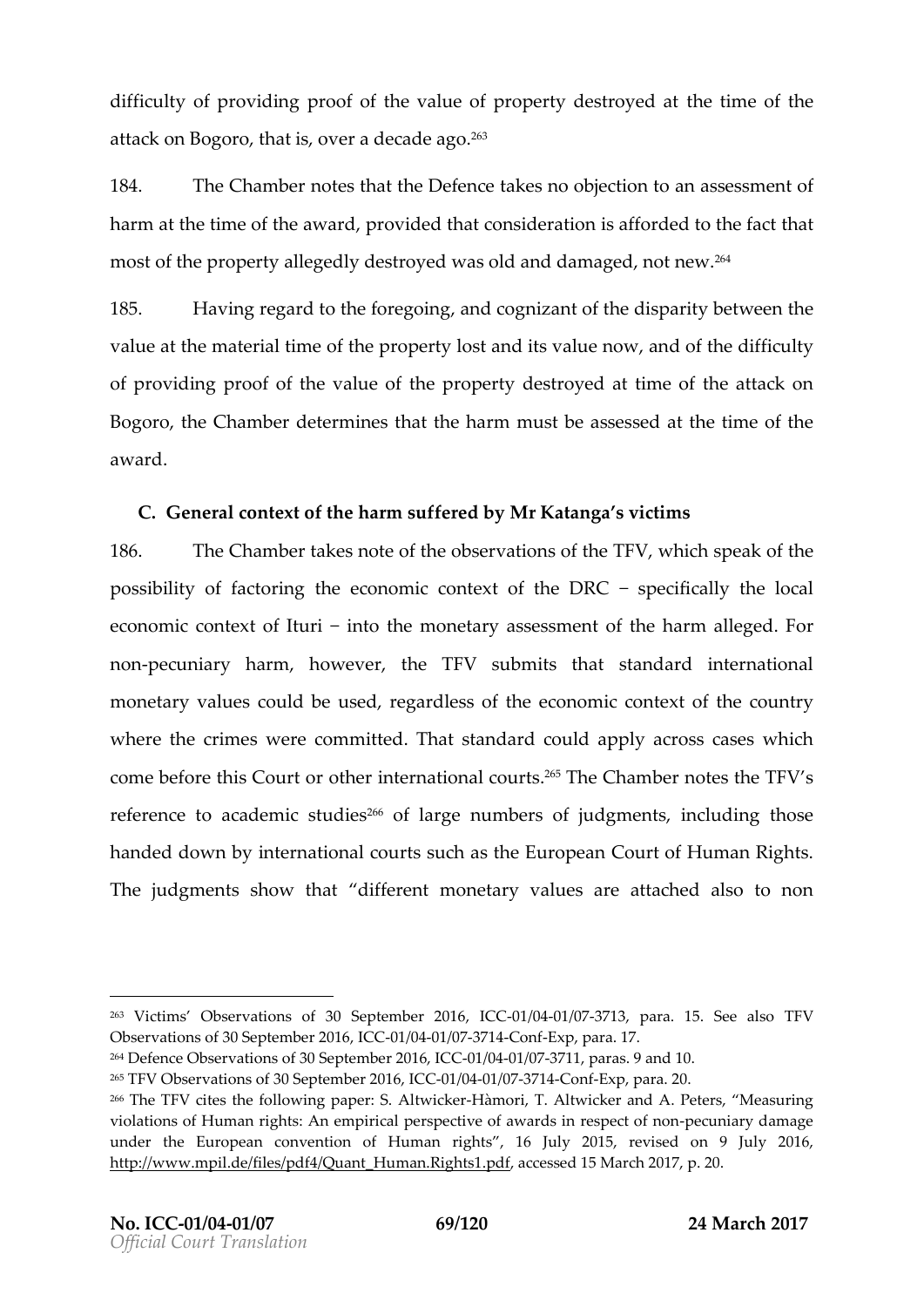pecuniary damage deppet motimogy erall context in which rethe bread i.e. the local  $e$  croconuon mussitica n° $e^{\gamma}e$  s

187. The Defences son vise the Champe a ford consideration to econom, siociaanh of a my is ituatioofnthe viscattimthe time aot fatëñkke

188. The Chamibe of the vietwh ethmato netary assoft psomue mitary harmis inseverable from mothing of the context the urrieqio and that of the villago  $\epsilon$ Bogorio particular that, the chambie  $\epsilon$  cted from antities andthe TFoVbservations por ices on the local onfartheet properenting e destructhomenictima slege

189. Howeverhe Chambeegards the enomisituation Itoufrias im mater to the chermination soizf etholof a twh and right of the size of the  $i$ monetary assecs fishmene snot chological eless and the from the ordeal which the viction  $\mathbf e$  ndured at the time that and  $\mathbf e$  the psychological connected to the death reolfatainmeus the no circum stance son their monorand theoric times financsiatlu ation

 $D.A$ ssessmoefnthroeonetary vpaeluehead acrím

190. Asaforementione  $dC$  ham dbierected from the Representative the Defeam cde the FVobservatoion is the metary voafit the vahied autos of the  $\overline{\phantom{a}}$ harm.

191. Harm und**acho**ef the hedeed isneboly the Cham whielm ow be examin**ed** ainshie information theapplicatifons operation and the observation fin stheparties and the FV. Where cition in ordentify any specific particultars constuhlet Cham while  $\ln a$  keanex aequo eats sheo smoon ento f the harmwhich has ebset and lis The d Chambass ronsidered that dt avail itselfeot pentos such ientohe case at bar

 $26\tau$ FV Observations of 30 Sept@th/19044t/6239771462,ohdE&ppara. 21.  $268D$  efence Observations of 30 September 2022 016 pack. 11.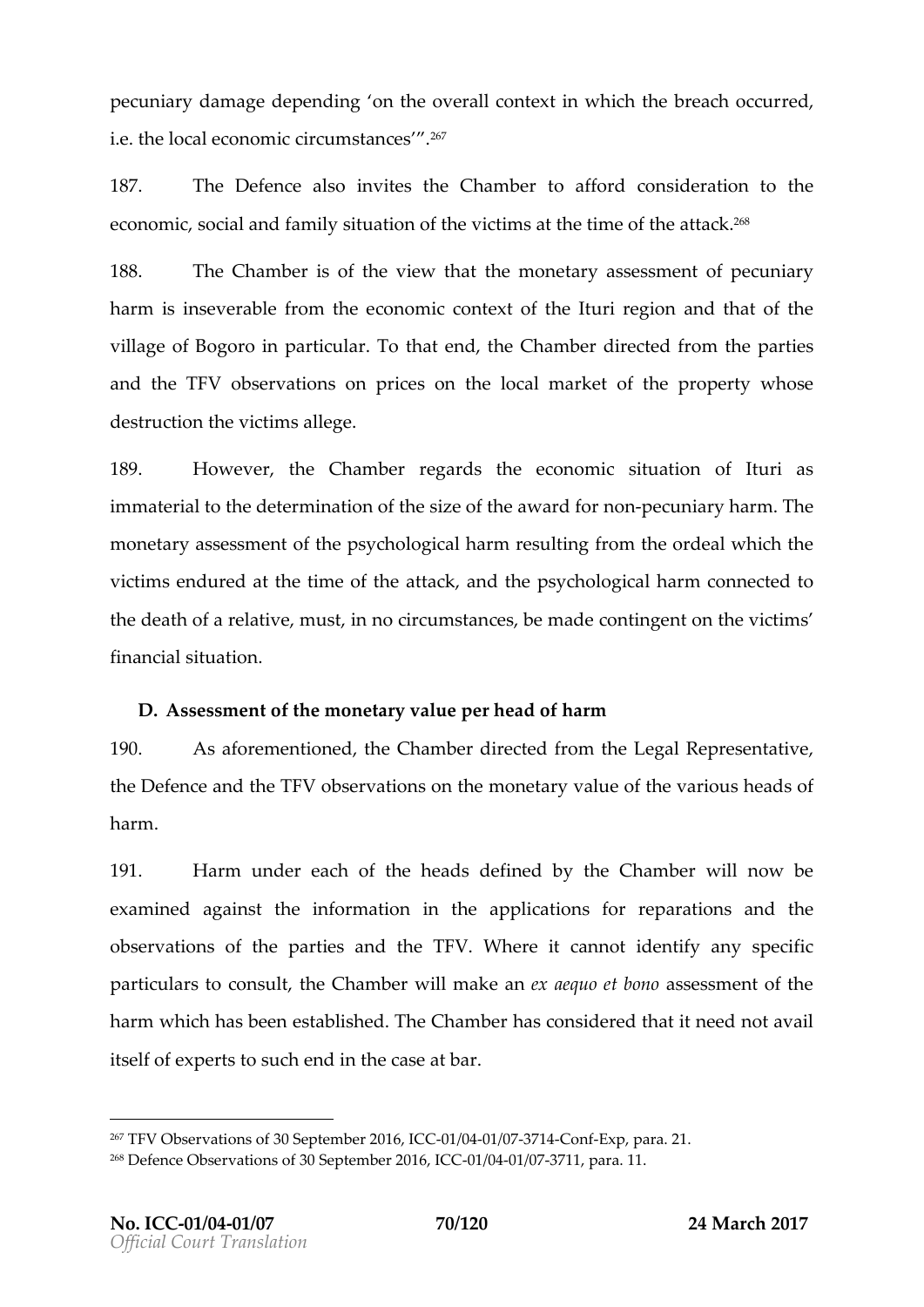192. Themonetary vabueer heach-aorfmset forbtehlowis statine dthe tabular sumwmhacyh conclud $\mathcal S$ escthois.

1.Material harm

(a)  $D$  estruction  $D$   $\bullet$  ses

193. The Legal Represemet a dinwe read sixed sum derived from the recommendial  $\sim$ average tes moftypeand size of houtssee at the Houtsareed wattle houseetUSD600 and a mhoad se eof made healthadmik or stontome paalue ofa four oomhous meade of rame named  $\overline{B}$  Denoche puts oan sbeuilt from durable matetrieshival**o**téa housneade of unfire,dUSbD3,2c0k.O<sup>rg</sup>The  $D$ efen $\boldsymbol{x}$ grees wihitehigur<sup>2</sup>e $\boldsymbol{\circ}$ butpoinstout thBaotgorwo asatt $\boldsymbol{\circ}$ akedseveral timesse for 2e4Februa 2roy 0.3 and that on that maday of the houses were not new<sup>71</sup>

194. The TFcVonsultseedveral NGOs workinBounimarteho(Caritas, COOP Mission naires **ad n AGAT Di BRIGA) de La Conda** Condagoroupemanent the Société de Génie de l informOantion eeu acseis of a what aux a lupes tthe houses**USD450-2500.0**72

195. The Chambealls thad stible peetificates end do not specify thetypeof housseitscondition . hence he Chamsbeears fitactoce pt the minim ufmigurseuggested  $b$   $\psi$  gtahle Repres eamtobht ieveDefean to de reby sest the harmonnected detainuctoin on hous  $\text{Leb}$  and  $\text{O}$   $\Omega$  and  $\text{O}$   $\Omega$  at  $\Omega$  the Defence argument  $B$  bg t wo assubjected to seve b as if oa $2$ re 4Fa c bs buary  $0.8$ he Chamber calls that eixta **meig**t hecausal n**e**between htahrem suffered and the crimes cobmynholintteKoatanignathe individual aomfaleyas chos applicatiom point ations

 $269V$ ictim $Q$ sbservations of 30 Sept $\epsilon$ -06 b/e004 2/08376 13, para. 17.  $270$  efence Observations of 30 Sep1d 6041  $e$  6372 0A 6  $\times$  A CC  $271$ Defence Observations of 30 September 2016, pacas. 28 and 32. 272TFV Observations of 30 Septemb er 2016 ,ICC-01/04 -01/07 -3714 -Conf -Exp-Anx1.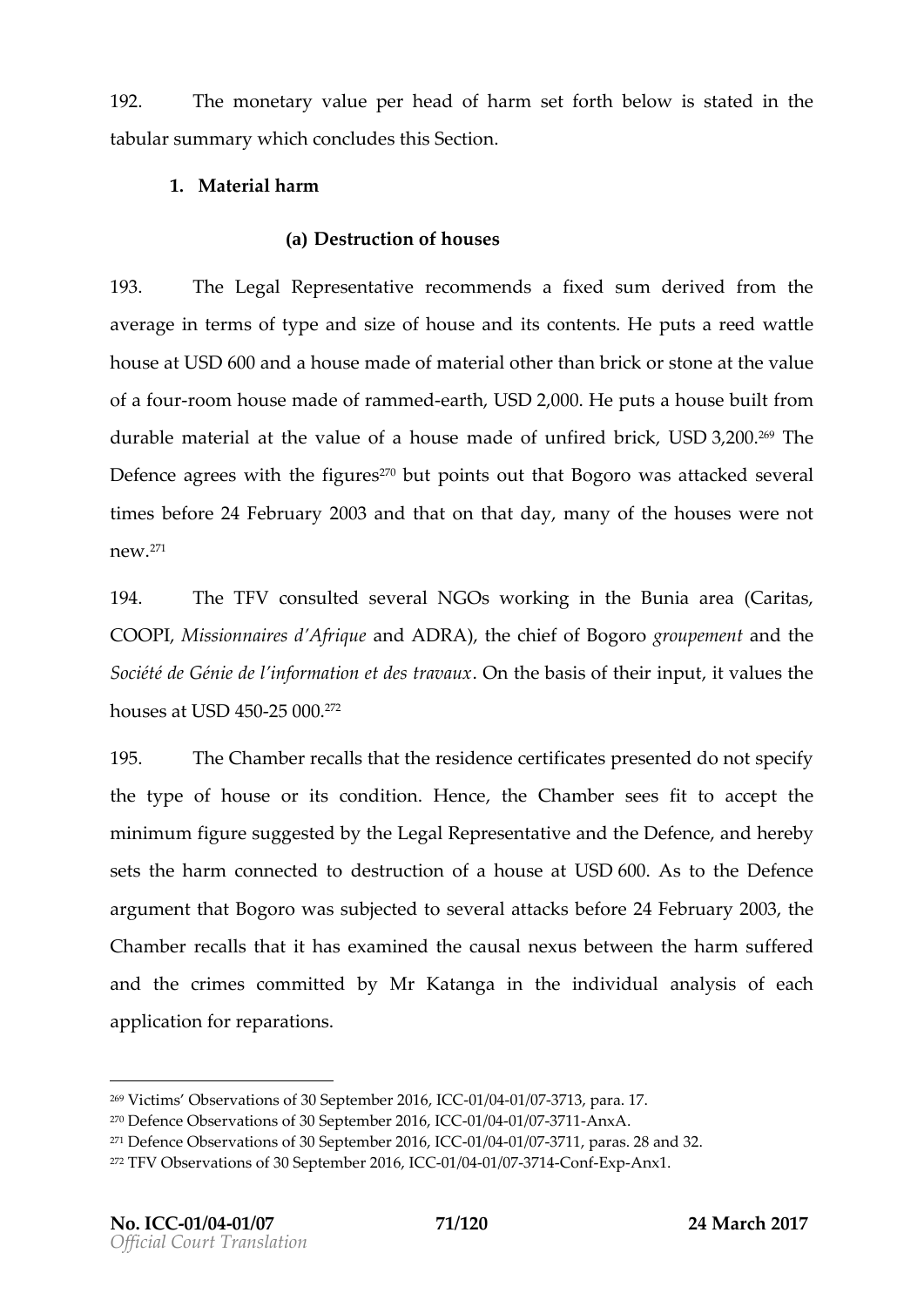#### (b)  $D$  estructoi for  $D$  to  $D$  ildings

196. TheLegal RepresethteatTreeoxidhe Defednocenot put forward any assessmotent tho autouridings

197. From tahme aly sis cafp phliecations for retper**6thiamhts** as not been in a posdeitcen miohefeatures oo futbueildings so peux tsaequo et bothe material cohnamencted to the destorul childing and  $00$ .

(c)  $D$  estructor to illaging uorniture

198. TheLegal Representmothe Defenance agreed a satuloe to the value of a satulo basic sketto.hetnen usilpsutting theeotod SD75 $^{73}$ 

199. The are agreed thas valude othe furnitul urteliverge slightly how much furnituræ bfoosmcsTsheettegal Represepnuttæntibeasic set of furnitufroerseve rperso antsa fixed suUmSLO510.1074The Defeensoteamtetshat furniture for a famidy moefs  $t$ h $\mathbf{\Omega}$  executive  $\mathbf{\Omega}^{\tau_{5}}$ 

 $200.$  The TRE nders voices m local shops quiched following estimate stining room ix  $U$  (SrD15000), adouble eqUSD17)0, three single bed (\$USD195a) nokitchen renusiUsSD1503 $\delta$ 

201. To begtime ChambetsetheLegal Represesntpartoipoes al to factor infor ean cohuse destraovfed thiexred sounhol  $S$ D1,000tocover:lossof a set of furnit fuorreat w-po arenftamyl withivechildrean fixed sum kittochen utensilps ersonal effreets live (potoot kooting oat nesheep necockerel and five )haennds the mohoalers tessfrom a plot of TTlhaendChamwbielrnot proceed on that **basies** identical asses on a heatial beap and tely

- $275S$  econd Defence Observations $G$   $O$  1/004 r/ie372 80 6 pExp para. 36.
- $276$ TFV Observations of 30 SeQ  $\mathbb{C}$ @ 11/06241/02370711432 on Fix pAnx7.
- $27\text{V}$ ictims Observations of 30,  $\text{SE}$ 01 e 0041 e 0372 0 36 para. 23.

 $273V$ ictims Observations of 30, SI  $\odot$  014  $\odot$  604  $\odot$  6372036 para. 17; Defence Observations of 30 September-200/19641, / IGB77C 1-Anx A. 274Victims Observations of 30 September 2016 , ICC-01/04 -01/07 -3713, para. 17.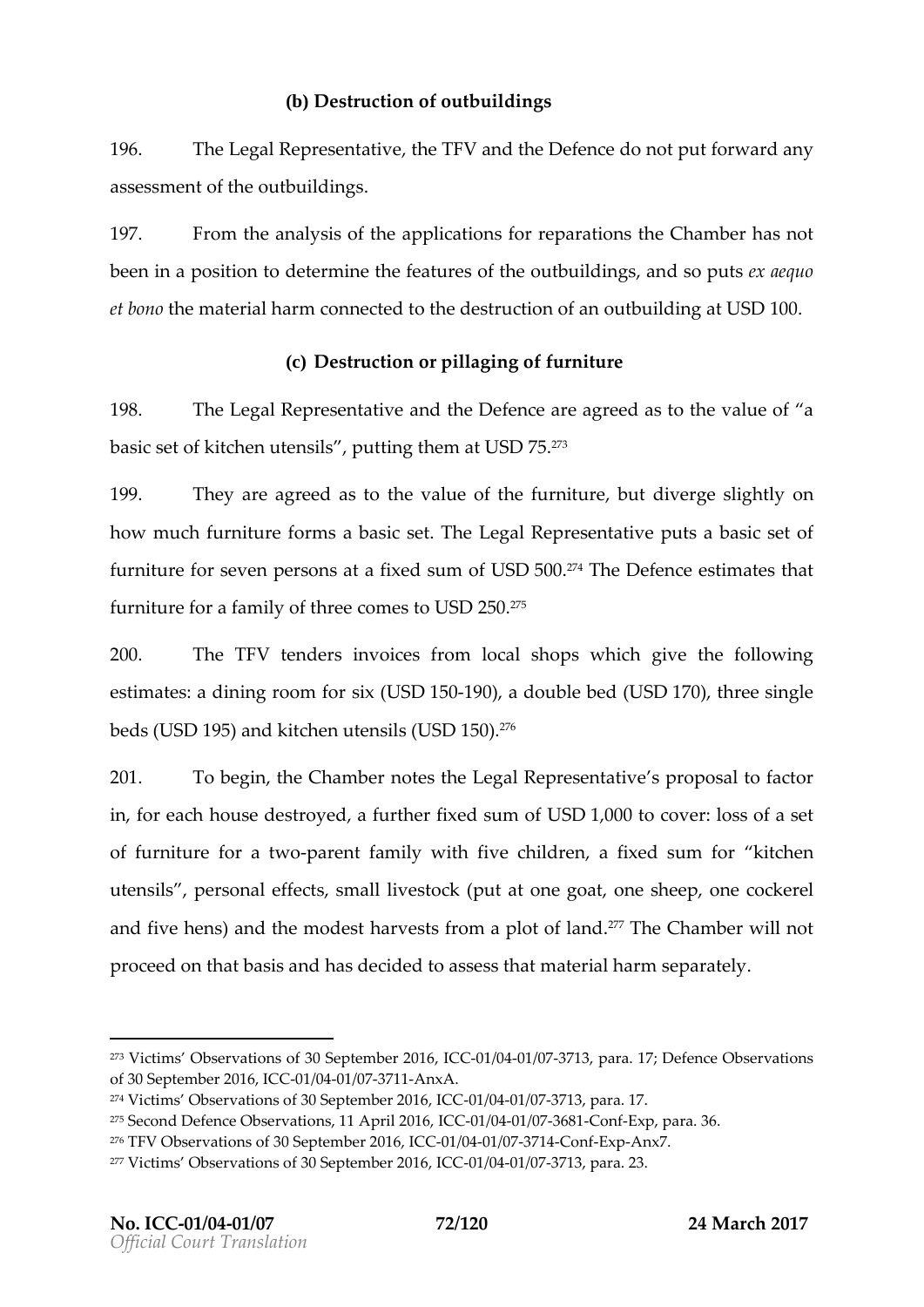202. The Chamsbeeers fit to acLoegonal tReepresesntsautgygee sfotinan basic set of furniture for a sneet bore preponent barmens unit g from the  $des$ tructoio potillaging fuornituare USD500per house beat figured dues. kitchen utensils .

(d)  $D$  estrtuionorpillaging of sonal effects

203. The Legal Represent a thin dighter Defence forward figure of  $USD500$  cand family in the intermediate  $V^2$  and  $V^3$ 

 $204.$  The The  $\overline{a}$  resend throic for a modashops which sto altoe with  $\overline{a}$ prices amongsta optahert scofus of USD10)adres (USD10)ashir(USD10) andshoe(UsSD10?)<sup>79</sup>

205. As topersonal effect  $\mathbb G$ shams benefthat the policant legree stly pillaging lofhing sporhobol sup  $\overline{D}$  hie s  $C$  ham be calls that, absent detailed that  $\overline{D}$ evidencte as not been in a plesterimo to materate precise Apptihie ant lost According by m connected dets a runce io philolaging pear fonal effects is put aequo atUSM5per person

(e)  $D$  estructo  $\varphi$   $\eta$  illagin $\varphi$  wo finess premises

206. TheLegal Represesnutgagies  $\epsilon$  fixed south SD250for each of the 36basiscmall shaompos thesioc  $F \circ f$  and shops and restaurants from durable mhætesniggens ixsendmount  $USD,000$ ebuilding and its contesn The t-bedroomhotem ade of rammeds epaurt tublaSt D4,30,0 which inclue oslosses connectpeid languing entry the connectual and properties in cluents of the pillaging  $\sim$ 

 $278V$ ictims Observations of 30, SI  $\odot$  014  $\odot$  604  $\odot$  6372036 para. 17; Defence Observations of 30 September-200/1064,1 /10637021-AnxA.  $279$ TFV Observations of 30 SeCpCe th  $1004$  T/023071162 on ExpAnx.7

 $280V$ ictims Observat $S$ cerpstecmfib $300$ ,  $20-0.66$  /  $6041$  /  $637713$ , para. 31.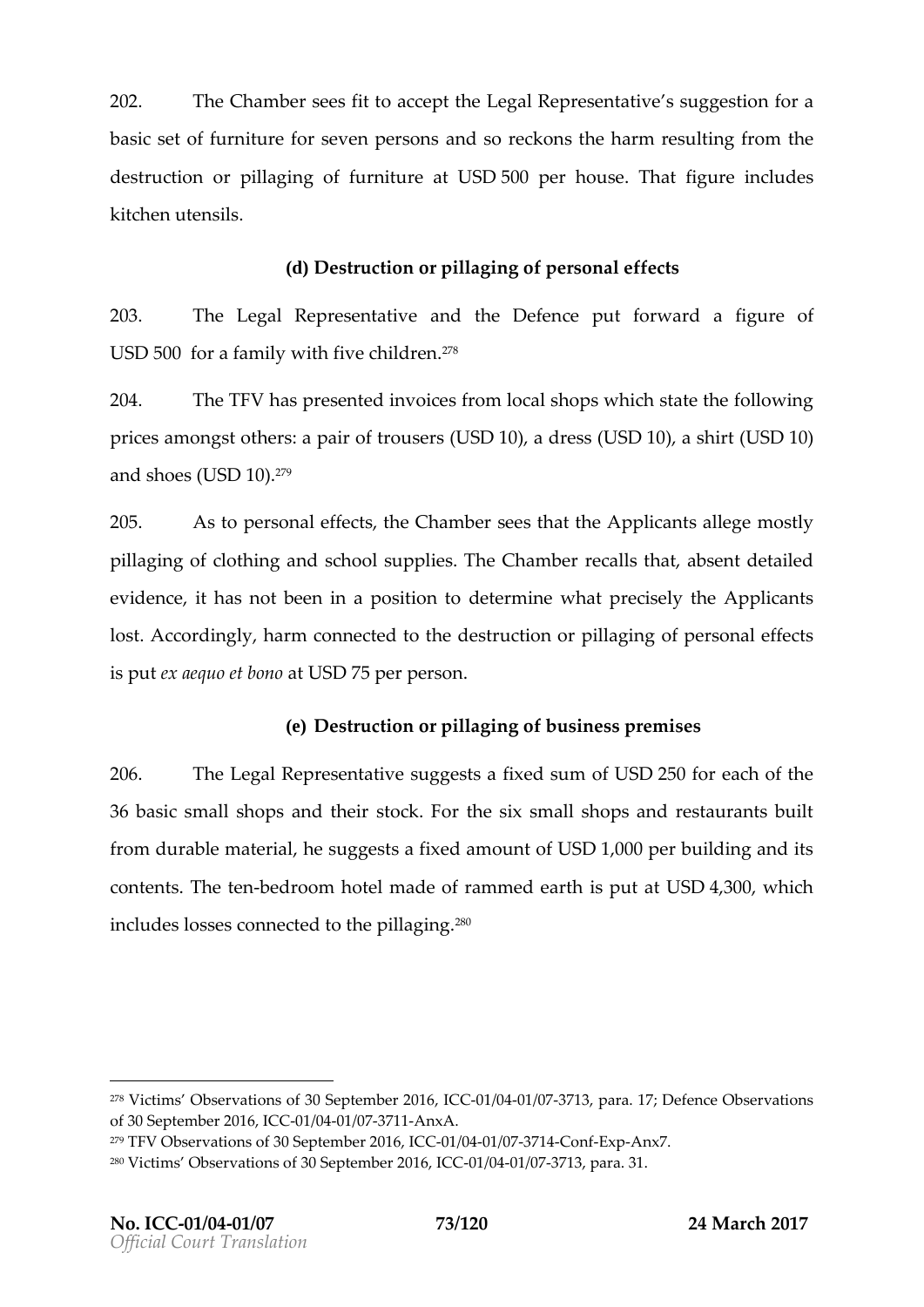207. As a guindee, Dte fepnuctes forw $\Delta$ band 50for baasiscm all shand its contelh $\$\Re$ ,000fora smaldhop mad $\$\mathrm{t}$  tone or buricalls  $50$  for a restaurbJnStD300orasmablakerayndUSD3,000or the hoBsoelgoinf<sup>8</sup>of

208. The TENes not provide anny fospmeatiform

209. The Chambealls than to st catisse spot in a posietion mution e thebusiness prefme  $\texttt{as}$   $\texttt{es}$   $\texttt{es}$  ch as buimlo $\texttt{d}$  end  $\texttt{d}$ . The Chamber therefore accepts the suggestions of etchnees earnor at hieve Defene gearding the average all eofabusiness premand see  $s$  ffra. Whe Chambers set bath me connected to the despriulication and packet iness prewn hossees features it has not been in a **deserimented** figures D3f00 which nclouesits c o n t test<sup>82</sup>

210. The Chambeas been in a poessitte on a to induction and pillaging two of business premmaids  $e$  sof  $u$  rable at erigale staural  $\overline{n}$  hse) Chamb**s** et tshe harm connet that dels to ructa o dpillaginato a figure of USD80.0which includes the The an Cehat shapes ralso been in a position  $m$  ake a fincoffdheo $p$  truction and laging a other than a dedutinable meateribal puts the harm connectered to unctainate stillaginate a figourfile  $S\rightarrow 0.0$ whichincludes  $its$ ntesn

(f)  $D$  estructoi conillaging was fes

 $211.$  In the view eloefgtal Represeanol tatilic view of  $q$  uisigone small, shop andhe shospto sonkay reasonably  $\boldsymbol{\mathsf{U}}\boldsymbol{\mathsf{\mathsf{S}}} \, \boldsymbol{\mathsf{D}}\boldsymbol{\mathsf{I}}$ 00. $\boldsymbol{\mathsf{D}}\!\!\mathsf{s}$ at

 $212.$  The Defesnung energies USSD150for baasic somall shapplits contents.

 $213.$  The TF $N4$  kes ansosessmonent thwe are s.

 $281D$  efence Observations of 30 September 2027 04 6 x A C C  $282T$ hat figure appears in the overBviuss whe assigner undises (building material unknown) .  $283V$ ictims Observations oefr  $200$   $366600d$  /  $637713$ , para. 28.  $284D$  efence Observations of 30 Sep1d 6041  $e$  6372 0A 6  $\times$  A CC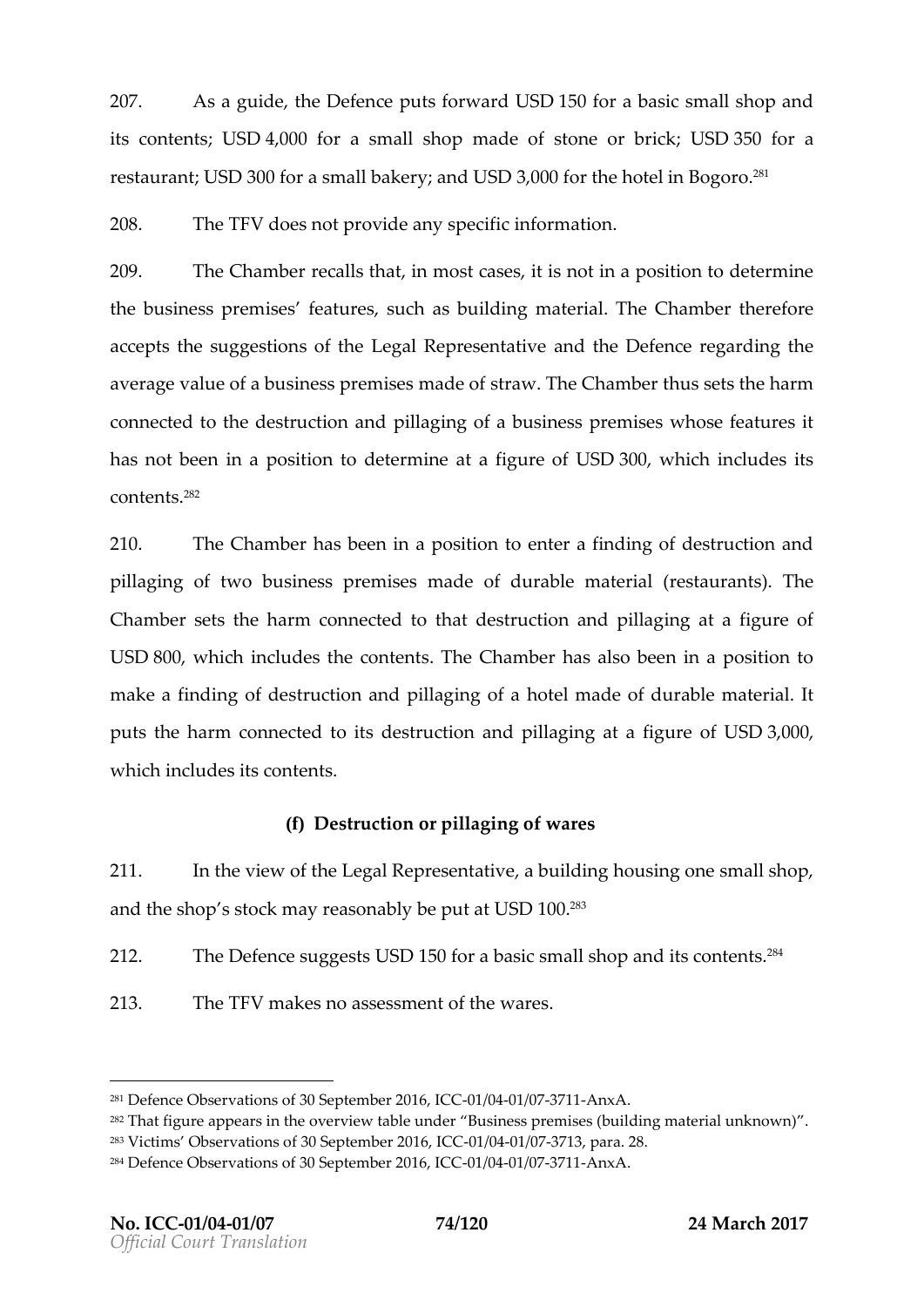214. The Chambealls that Applicantleged that they were rent thebusiness prethneiswe estreusingand that the investire descenter pillaged Having regard to thout spearwhat enterties Chamber the darm connected to thede struction online original controls and usiness prembliss  $\boxtimes$  90.0

 $(a)$  Pillagin diversiock

215. TheLegal Represemut testivae cow, a goat and GD20076500, at USD4070andUSD5-10 respect?Pisimelyhis estimia0tionolofic.ownsnake up the total livestople flaempit inBogoro.

 $216$ . The Defepnuotes a cow, a goat aluh $80-860$ u $804-970$ and  $USD5-1Q$  resctive $96V$ .

 $217.$  The TFp Auts a cow, a goat and USa  $2.5-6.0$  USD50 and SD8-10, respectively<sup>287</sup>

 $218.$  Whertehe Chamissein a posiminal kneta findinton ease to the yepe andquantid:  $\frac{1}{2}$  is to which and policant of neader dodetermine hat the theorem in the that the standard and  $\frac{1}{2}$  and  $\frac{1}{2}$  and  $\frac{1}{2}$  and  $\frac{1}{2}$  and  $\frac{1}{2}$  and  $\frac{1}{2}$  and  $\frac{1}{2}$  and  $\frac{1}{2}$ andnumbeer  $x$  ceed nthose etary voafhwheat the Chamber constinuaters to averagoetal livesto. $\hat{\epsilon}^\text{e}\text{R}$ thkoepOthamwbioloassetshsecorresponkolainrgn on the basitsheoffollowing lugred by  $S$  D400for a coloral politic random substance  $\overline{S}$ for a hMenhertehe Chamber is not in maapkoe-satifoning than the cise typeandquantict Mivestowchkich tAhoeplicanwtne, othe harmensuintofrom thepillaging ivestow cikel be eut aut  $S$ D52,4whichcorrespontend the eonetary valuoefwhat the Chamber contshioed earwettoon gloase livesto. $\mathfrak{G}\mathbb{R}$  kept .

<sup>286</sup>Defence Observations of 30 September 2021 60372 04 6 x A C C

 $285V$ ictims Observations of 30,  $\sqrt{360}$ te  $\sqrt{6041}$   $e$   $\sqrt{6372}$   $\sqrt{036}$  para. 17.

 $287$ TFV Observations of 3.0 Selp $\Omega$ te $\Omega$ m/be $\Omega$ 41/283771643on-Exp-Anx2 and -01 $\mathbb{C}/\mathbb{G}$ 4  $01/03771-6$  on  $E \times pA$ n  $\times 6$ .

 $288A$ s aforementtiontrad dl, ivestock nkseipts of one cow, two goats and 1tCh free hens of the present order).

<sup>&</sup>lt;sup>289</sup>See Section VHInal moCout 3 ensuing of m**e**mor mothescorfm so stwhichMr Katanwga as convicted .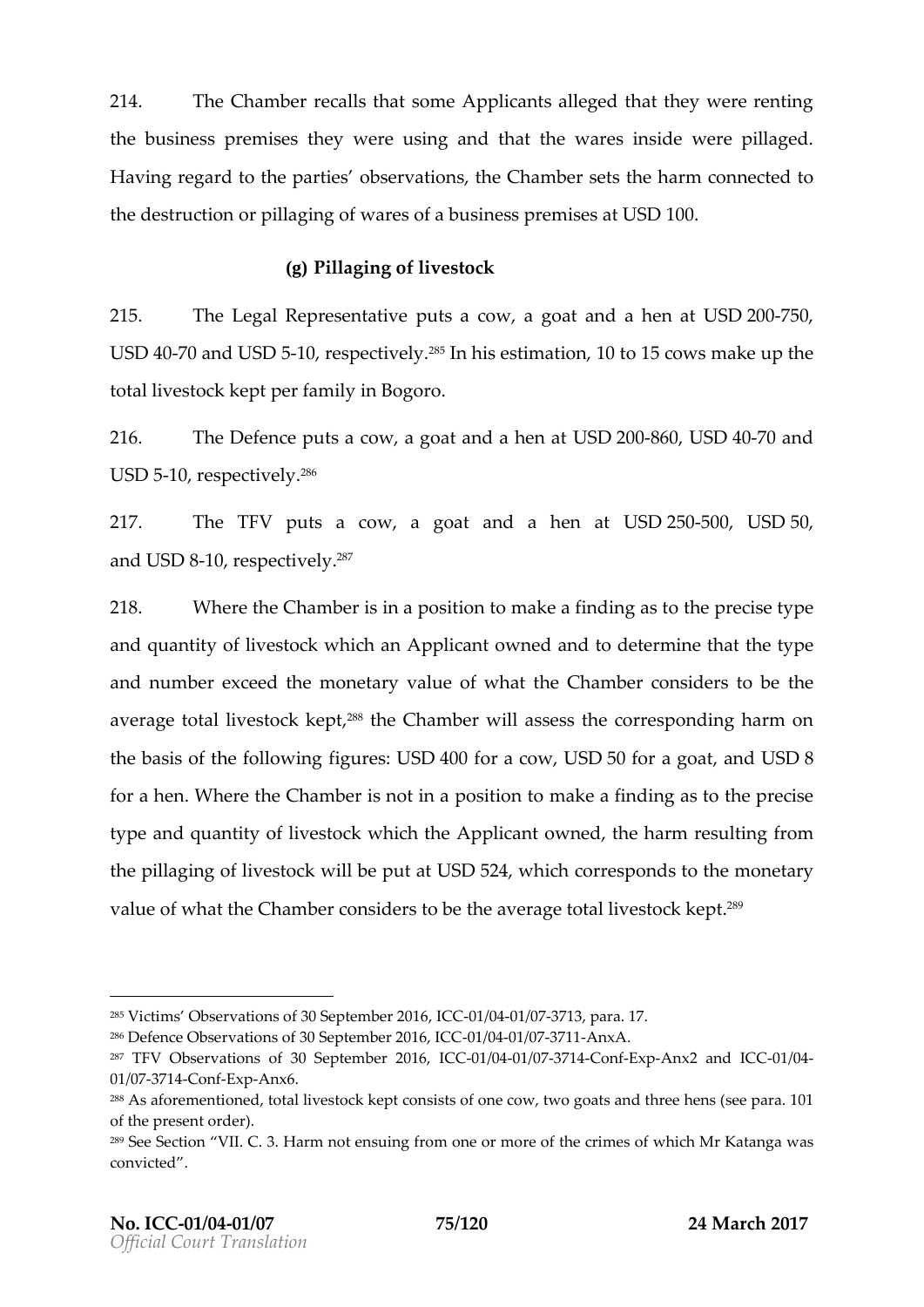(h) Destruction in ebolosan oh a rvespotillaging harves st

219. TheLegal Represesnutoade exset stigure USD150 eno Application the loos fails of  $\mathfrak s$  for minimization  $\mathfrak s$  is ideatheApplicant s and fand hat figure is predicated on artohotae ranewdobryaoglopopulation.html?, what is predicated on artohotae ranewdobrya and on phiecfee tch peer piquet three ost frequently croporpo(sovonrn and sweet po) twa hoich UISDI5pepiqu<sup>2</sup>e<sup>q</sup>

220. The Defemakes commenthenaverage faarmeend the puts forwarpdrice function  $\acute{\textbf{e}}$  denthemostrequently gorrowprofus assava and sweet potata dUSD15perpique bansa all SD10perrégimderie d catUnSD6per bassainnd be**atUsSD8 p**erbass), $3^{2191}$ .

 $221.$  The TFeV fers v at orious ONs G stimat whis change from  $20000$   $\theta$ <sup>2</sup> of la **ńa**drmed per household<sup>92</sup>in Bogoro

222. It is to be the eugodor analysis of the polications pformations  $\mathbf s$ Chambeonsides of applicant shawe ffered has a resulth eof destructoit of neldas notharves out thoullaging haor function is absent sufficient evidence as not been in a poterion to determine area of fet the the perfection the field of the field social socialist of the set of the set of the set of the set of the set of the set of the set of the set of the set of t ofcrops groGwinven tohoen siderelbslagarity hientracts of dwande, other crops grown and, hence of the e harm suffere a police the  $e$ Chamb**ac** cept ths elegal Represent saul pyopes tilub SnD150f (per Applicant whichorrespost no dthpericfee tched tehnyique of ssweet potato or corn

2.Physical harm

223. The Legal Represent that posset bersonal instructual attract USD300compensatwion inch would convoetrional haandphysicaan d maetrialharm?<sup>3</sup>

 $290$ Victims Observations of 30,  $\sqrt{36}$   $\sqrt{400}$   $\neq$   $\sqrt{6372}$   $\sqrt{036}$  para. 36.  $291D$  efence Observations of 30 Sep1d 6041  $e$  6372 0A 6 x A C C  $292$ TFV Observations of 30 S,elpCt@0m1b@041/200771693on=Exp-Anx-2 and HCC1O/04  $01/0377$  1-43 on  $E \times pA$  n  $\times$  6.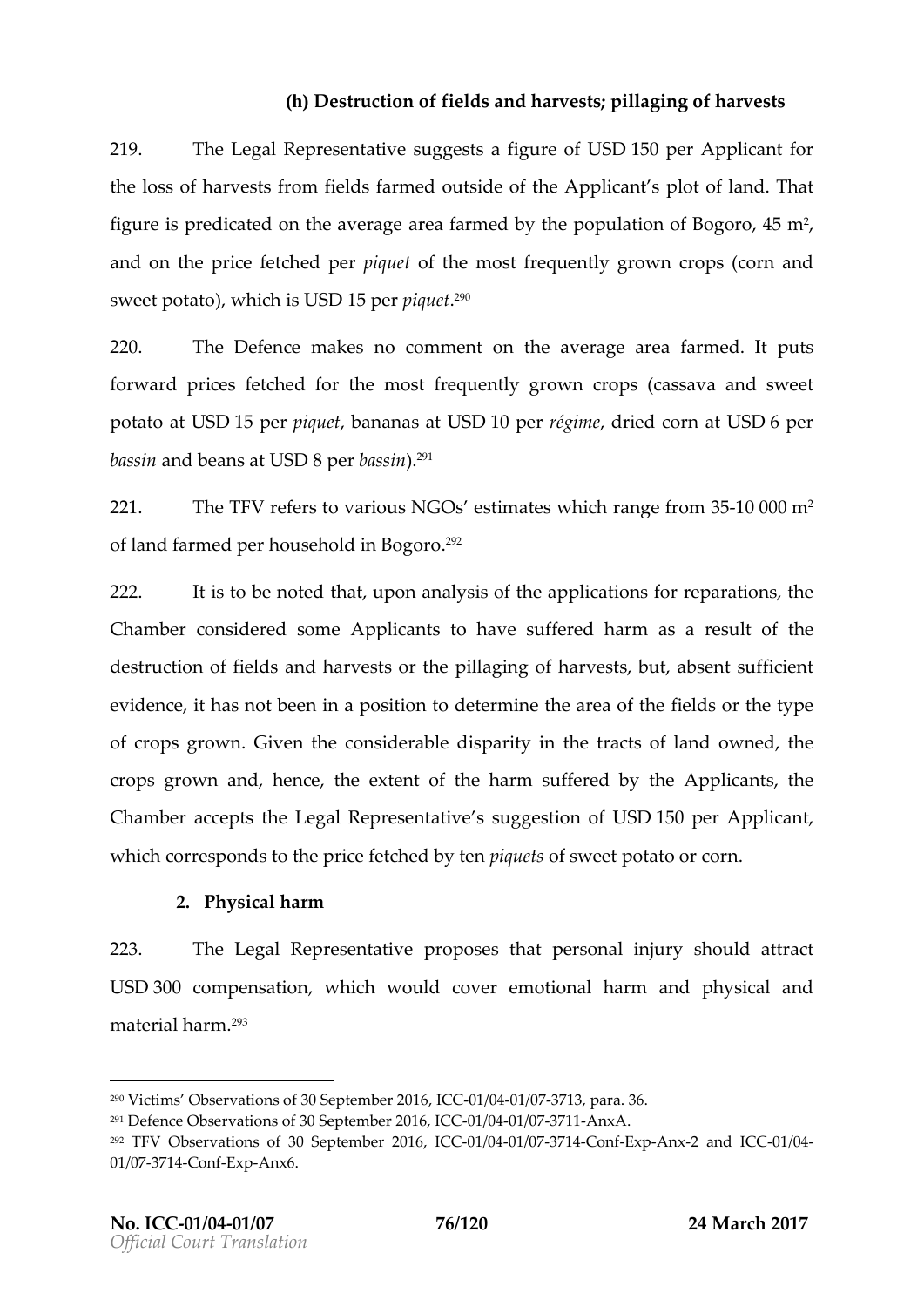224. In hte Defensce stimastion k, ing and woundaintgrabook D200 c o m p e n s a l i o n

 $225$ . The T $\bar{p}$  Movidtews distosfmedical  $3\bar{p}$  ees

 $226$ . The Chambers has the ad hoairmto be estabilished spect of twoApplicanB to the cases inbuviolet the word in object in a propsition to the cases in which word in a propsition determina perecising ure the harm on the basis op policathionims for reparati**Acs** ordinghy each ca**s b**y tshieal hisarmenokoneex dae quo et bono at  $USD250$ .

3.Psychological harm

(a)  $P$  sychological as the assessmult of deharch or felloative

 $227.$  The Legal Represeponut astive envitational following the quote easient categories of victim  $v$ ery near rellfaattin, eennes thes roused fsprian nodersonalsemed as offspringe ar relatsivhelsings paends ons deemesd); chand ther more distantelatives  $e$  suggests  $D2500-50000$ , USD1250 $Q25000$ , and USD6,0002000or the first, second and third cafe<sup>6</sup>gories, respect 228. The Defeancieve sthar becaetgories sentical in composition to the

put forward blyegible Represe**ntsautgigees JtSP10000USD6,000and** USD4000or the first, second and third cafe<sup>7</sup>gories, respectively

 $229.$  The TFI wis notest out its view on the matter

230. The Chambas erreviewed the pFrraaon to Brelgin<sup>399</sup>in that regarda,nd that ofm**ihie**arcyourts in DtRIC<sup>@00</sup>theUnite&Nations

 $293V$ ictims Observations of 30,  $\sqrt{360}$ 16  $\sqrt{6072036}$  para. 54.  $294D$  efence Observations of 30 Se $\beta$ 1e 6041 e 6372 0A 6 x BCC  $295$ TFVObservations of 30 September 2042/069767, 1-Gon ExpAnx11 and -01107 G24  $01/0377$  1-43 on  $E \times pA$  n  $\times$  12.  $296V$  ictims Observations of 30,  $\sqrt{360}$  of  $\sqrt{3072036}$  para $\sqrt{32}$ , 70  $297D$  efence Observations of 30 Se $\beta$ 16 6041  $e$  6372 0A 6  $\times$  BCC  $^{298}$ Référentiel indicatif de lindemnisati $\overline{\theta}$ med $\Omega$ bopréjudd $\alpha$ popued bsrpoofreal poel al hearing appeals from civil and criminal first instance courts] (out www.avocatparis.org/system/files/worksandc,omanciessiods1'7attM5en6cif9.2pdf 7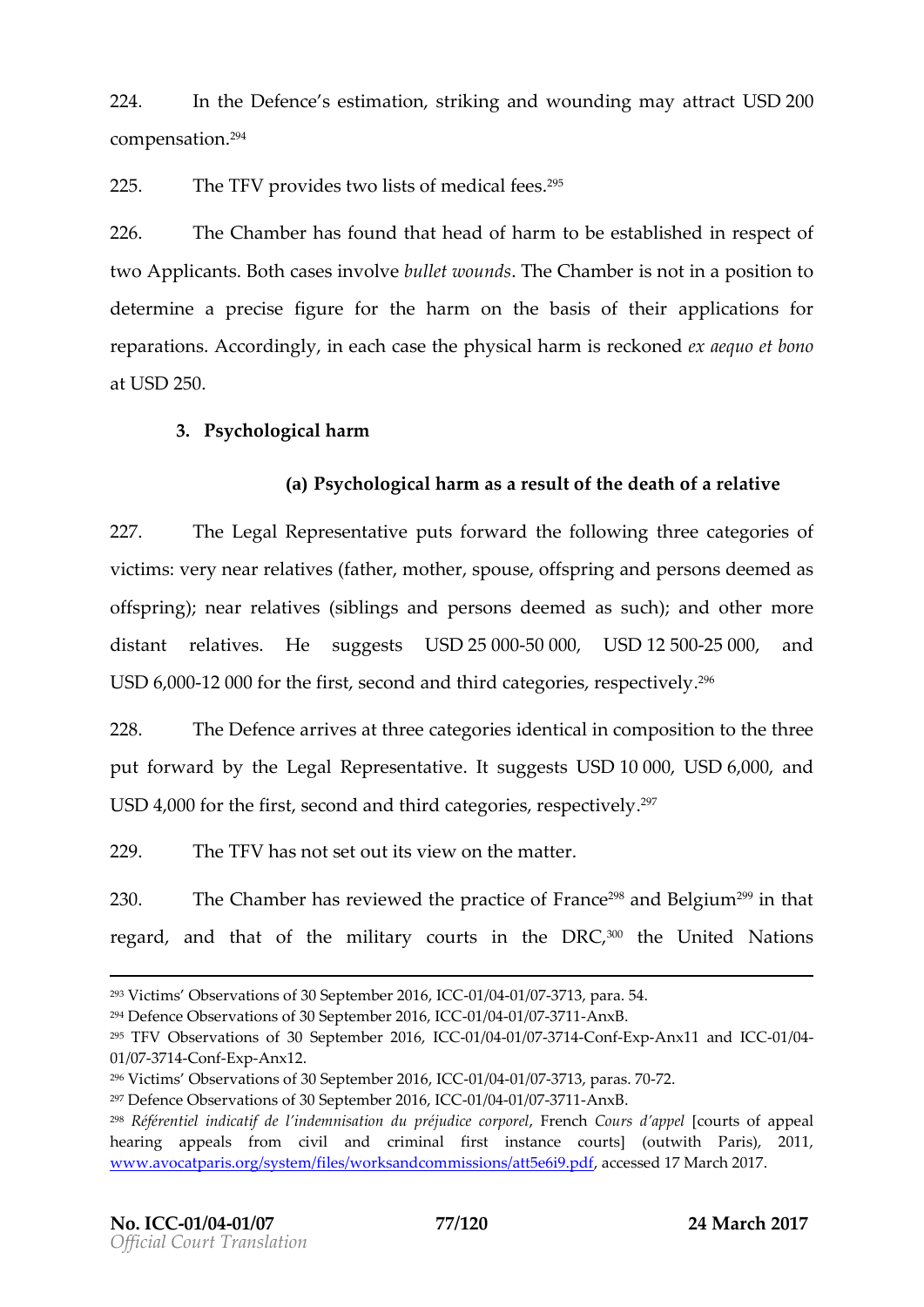Compensation Com<sup>m</sup>ainsosiohheteArmerican Co<sup>o</sup>uthte sroelt**s**f the revieaw  $e$ abulated below

| $D$ e c e a s ext i $m$ | Frand<br>$(-3)^{03}$ | Belgium<br>$(-3)^{04}$                                            | DRC imita<br>$CO$ ur ( $13$ S $$$ <sup>0</sup> ) | UNCO<br>(U S \$ <sup>o</sup> ) | InteAmeric<br>Court<br>(US \$) |
|-------------------------|----------------------|-------------------------------------------------------------------|--------------------------------------------------|--------------------------------|--------------------------------|
| Spouse                  | 20000<br>30000       | 12500                                                             |                                                  | 2500                           | 8,0 0 307                      |
| $F$ a t h/e r<br>mother | 10000<br>30000       | Household me1n25b0e                                               |                                                  |                                |                                |
|                         |                      | Childin house hydnlod<br>has already lost<br>20000                |                                                  |                                |                                |
|                         |                      | Not household m<br>5,000                                          |                                                  |                                |                                |
| Child                   | 15000<br>30000       | Household me1n25b0e<br>10000/<br>Not household m<br>20000<br>5000 |                                                  | per<br>$p$ ers $\phi$<br>10000 | 200 0 30 8                     |
| Grandchildr             | 7,000<br>1 40 0 0    | Household me2n5 b<br>Not household m<br>1,250                     |                                                  | pe r<br>famil                  |                                |
| Grandparer              | 7,000<br>14000       | Household me2n5 b<br>Not household m<br>1,250                     |                                                  |                                |                                |
| Sibling                 | 6,000<br>12000       | Household me2n5 b<br>Not household m<br>1500                      |                                                  |                                | 5 0 3 9 9                      |
| Otherelatione           |                      |                                                                   |                                                  |                                |                                |
| closenrelate<br>persons |                      | 1505000                                                           |                                                  |                                |                                |

<sup>299</sup>Tableau Indicatif (DDeilege K&OL162 Charte 2<sup>t</sup>O1e2d.)()6, p. <u>htttp://www</u>.fcgb [bgwf.be/documents/Tabl\\_In](http://www.fcgb-bgwf.be/documents/Tabl_Ind_2012_Fr.pdf)da@@dsedd:pd | fM a rTcahb 20 latt ed Belgian Guidelines <sup>300</sup> La réparation des crimes internati,o**neapux rial nogochadist scannag ofhao**instières, December  $\angle$  282#;tp://www.asf-cbentwpt/uploads/2015/09/ASF\_RDC\_R [parationCrimesInterna](http://www.asf.be/wp-content/uploads/2015/09/ASF_RDC_R--parationCrimesInternat_201509.pdf)t\_201509.pdf .

301 United tNoans Compensation Colontoni*s's*wiown.uncc.ch-pcaategoessed 17 March 2017 .

 $302$ InteAtmerican Cheutenblo Bello Massacr(Merew.it $\Omega$ olRoemphainaation,s paanr $\Omega$ nts6 $\Omega$ psts) InteAtmerican CPoluant, de Sánchez Massacre v. Guat Newmentrable Re20020r4a, tiposan sa) 88. 303Référentiel indicatif de l indemnisathoen Colompsé du alpique l corporel 304Tabulated Belgian Guidelines, p. 12.

 $^{305}$  La réparation des crimeesni**onternationg&ovloexoia**ts sans frontières, p. 82. 306United Nations CompensationhtCpo:n/www.wsw.joum.cc.ch-bcaategoossed 17 March 2017.

 $307$ nte $A$ merican CPounerb, Io Bello Massac(MeeritsC, o Roemphairantions panad. C2o5  $$st.s$ )  $308$  nteAmerican CPoluant, de Sánchez Massacre v. G,upater ana BaB (Reparations)  $309$ InteAtmerican CPounerb, Io Bello MCasscano (Meenvits, Reparations paned. C2o5  $$st.s$ )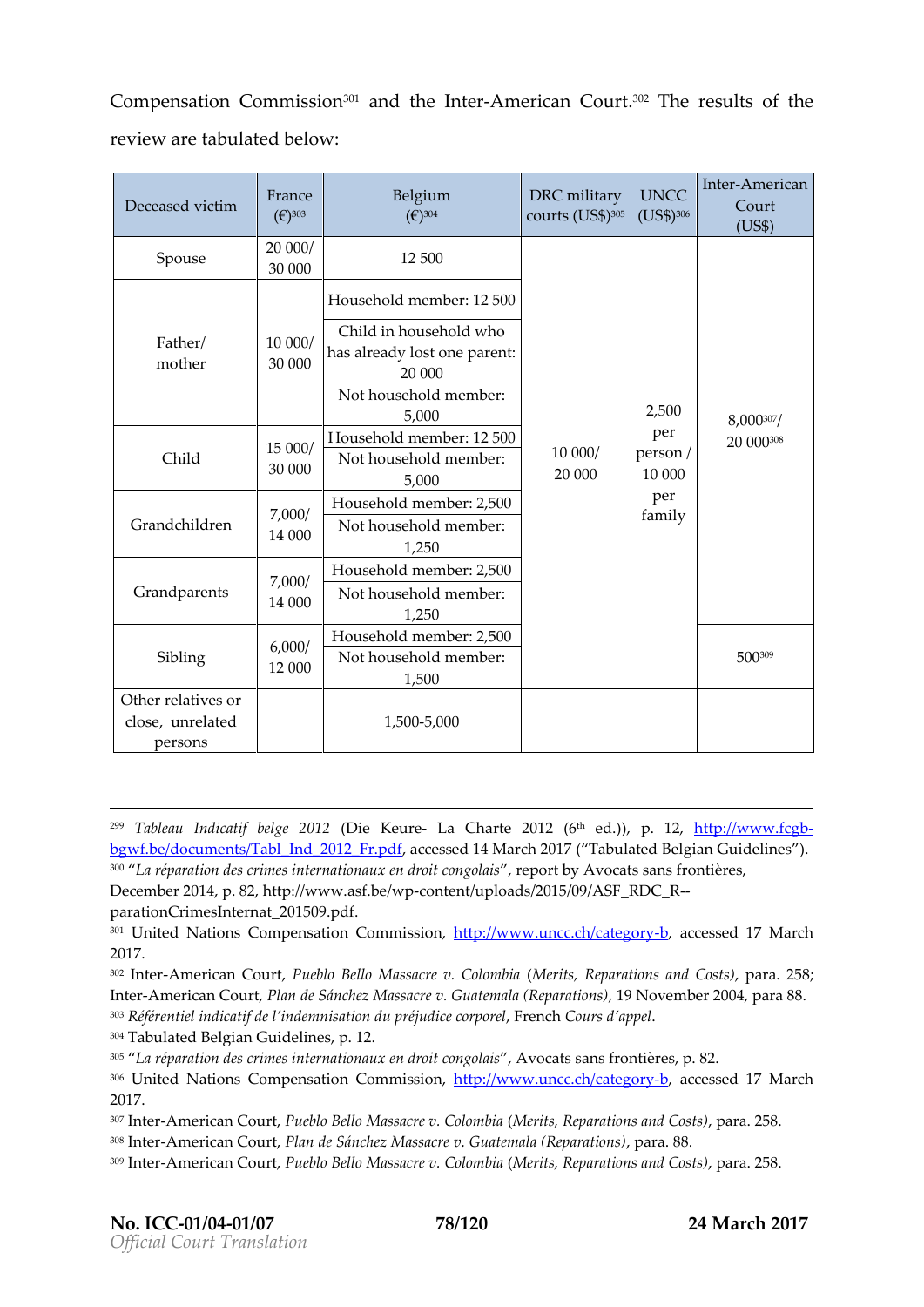$231.$  TheChamber as alposaoid close attentheirean outs to heeded by the InteAtmerican Cssuuth sustef ringonnected to the lroeslative the event of the death of several member, $\hat{\mathbf{s}}^{10}$  odhfathsgeeins almineinfgamily conditionas guischauesd by tshuefferinexpperieend comphenearest and dearest theimpossi pilot burgcorpes theindignity of burials not performed in keeping with the rites and consquestion the people in the set destructoi of framyil rolet she fragmentation theoreommuniaty a resualt of  $m$  assaened heexa  $e$  r bation fisu feringdue to ailuo  $e$  the part no aftit daile authorittice psrose e ot convidTthe Chamber had particular reguled to Puerto Bablsba Mre v. Cabide fin Whieare in Interamerican Court

reiterates that the suffering caused to a victim extends to the clo family, particularly those who were in close affective contact wit addition, [Inhe Americ] aC muntas presumed the alting sur death of a person causes their children, spouse or companion, mothpeercufraitahreyr and sibli damage that need not be proved

232. The Chamibus hays dotwn  $\infty$  adonories of deathaffecting each victim  $\cdot$ death noefar rela( $\sin \theta$  essepsare  $\sin \theta$  is jdregarandparents and dothild rents and  $\sin \theta$ anddeath oothermore distant relationed atives y chological harm connected to the rolee-aanthreolfaistaiove-koneexolaequo as tUSS o D30,000 and psychological charm cenctetohet ode ath moo frea distant rienleat kvoenee xol  $a$ equo etat $b$ l $a$ D $a$ ,000.

 $310$ See e.g. Almmiteiercan Col $R$ nuteblo Bello Massacr( $\epsilon$ Merit $\epsilon$ ,  $\epsilon$ , ol $\epsilon$  en poatations and Costs)  $p$ ara $25457$ .

 $311$ See e.g. -Almm teerrican CRoluarrt, de Sánchez Massacre v. Gupater ansenelta s (eR qeparation  $312$ | nteAtmerican CPounerb, Io Bello Massaoa(MeeritsC, o Roempharations panod. C2 o 587ts)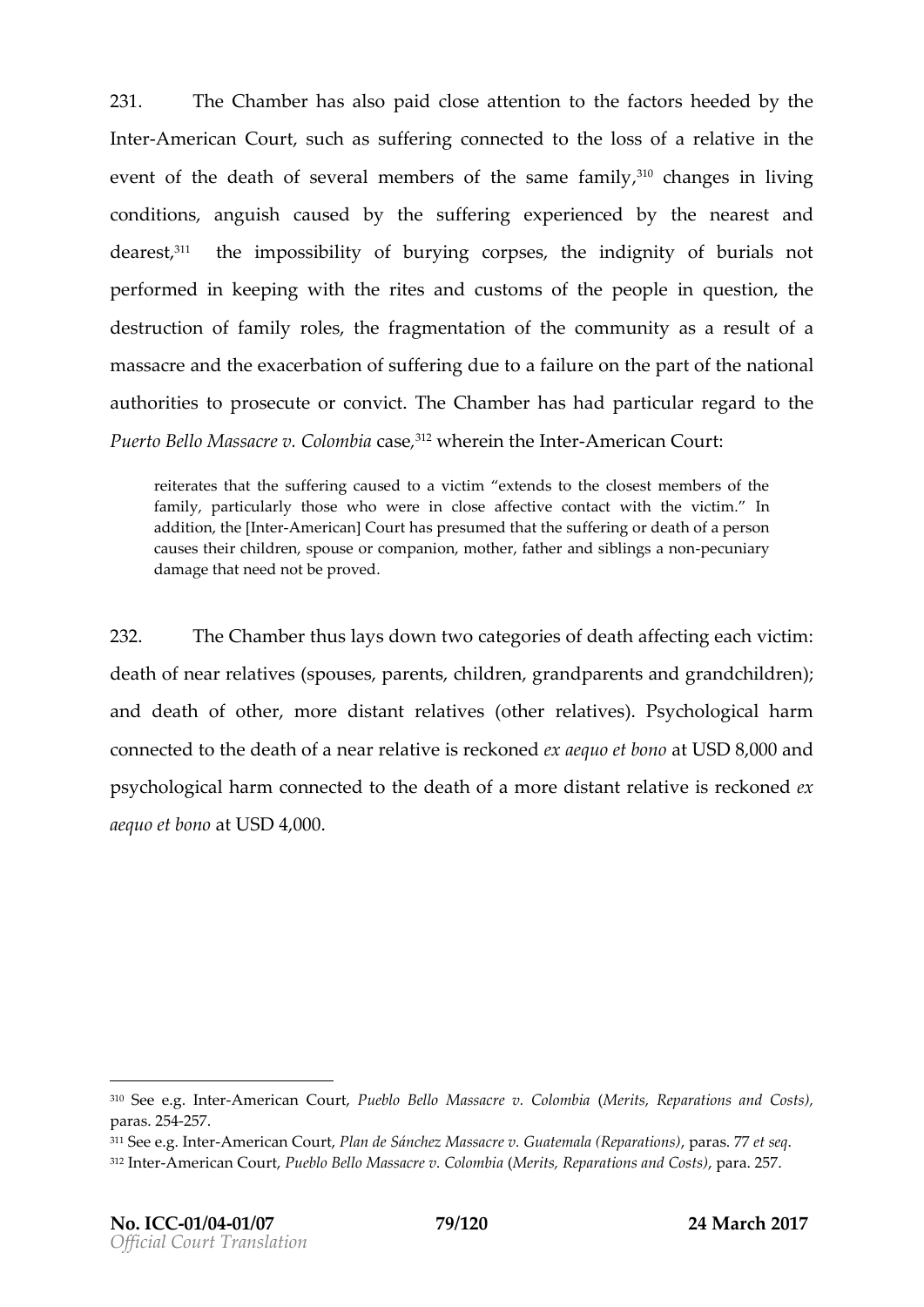## (b)  $P$  sychological contracted to experience the e attack on Bogoro

233. The Legal Represecrotrastide that all ovtic hieminsave to some  $ext{e}$  respects is usefured by the attack of the substract from  $ext{e}$  or  $ext{f}$  and  $ext{f}$  and  $ext{f}$  at the attack of the attack of the  $ext{f}$ traumatic stress<sup>3</sup>t8 HeseorpoLuethsahlarmatUSD25000 pAeprplica<sup>n</sup>t t

234. The Defempare posize that psychological channected to the experienctuale attack on sPhoogudadotra of figure busD800andpost traumatic **shroeusl**sd at\**Ur**SaMoof0.0<sup>15</sup>

 $235.$  The TFI as not commented the matter

236. Thepsychological cohan mected to xphesience thaettaciks reckoneerd aequo et ULSOL2000 per Applica This Chambet rates that it has made a foifposiyngghological chnamrencted to to potente on forthe attack on Bog,oirro espectipvsey **o** fiological domannemcted to the robelath w<sup>e</sup>oe fa

 $E$ . Finding sheef  $G$  ham  $e$  as the extending the harm sufften exercitions of the  $E$ 237. The Chamber has rithen a down of the harm suffered by eachictimy dint o $t$  time est whind in Katanwapas conviccnted attablished themone tary yo-aelru eheoafd haram osoisin a positinoenc ktoon mhonen e tary value ef the extent the harm sufferee evdid stim the attack on Bogoro.

238. The ablebelowsets out cathineautlions fithe to the admetary vpaelue head fharm sufferevdicty mTshessum-total feach such thenelguievetshe  $m$  onetary voaflut $b$ e extenof thhe arm suffered by thide enticifibenydshe Chambærs uch

239. Themonetary voalule extent the halum SDS375282.0

 $313V$ ictims Proposals of 8 D&C $\oplus$ th/ $b$ 04 1/203771260, para. 71.  $314V$ ictims Observations of 30, SG  $\odot$  1d  $\odot$ 0041  $e$   $\odot$ 372  $0$  36 par-88. 78  $315D$  efence Observations of 30  $S$ EO 16 6041  $e$  6372 0A 6  $x$  B.  $316S$ ee par $320f$  the present order.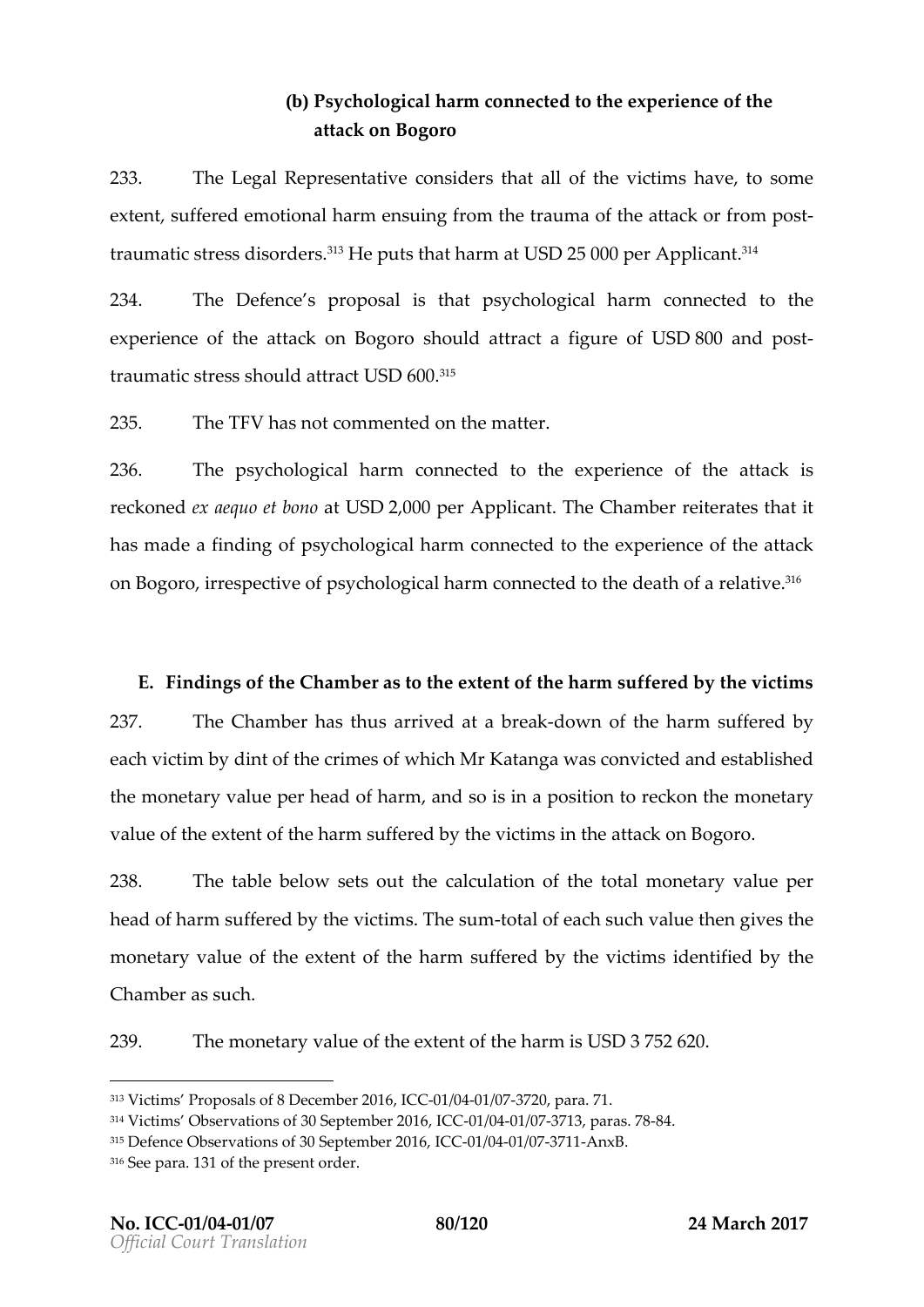### F. Overview ble

|                   | <b>DETERMINATIODREXTENT</b><br>OF HARSMUFFEREDSD) |                                                |                                    |                                    |  |  |
|-------------------|---------------------------------------------------|------------------------------------------------|------------------------------------|------------------------------------|--|--|
|                   |                                                   |                                                |                                    |                                    |  |  |
|                   | Headf harm                                        | Totanlumb<br>per hecaf<br>harm<br>e sa b sih e | Monetary<br>per unit<br>ofheadfhar | Totamoneta<br>valupeeheadf<br>harm |  |  |
| Material h        | House                                             | 230                                            | 600                                | 13800                              |  |  |
|                   | Outbuilding                                       | 6                                              | 100                                | 600                                |  |  |
|                   | Furniture                                         | 230                                            | 500                                | 11500                              |  |  |
|                   | Business prem<br>(building mat<br>unknowW)        | 18                                             | 300                                | 5,400                              |  |  |
|                   | Business pre<br>made of dura<br>material          | $\overline{2}$                                 | 800                                | 1,600                              |  |  |
|                   | $H$ $\alpha$ e I                                  | $\mathbf{1}$                                   | 3,000                              | 3000                               |  |  |
|                   | Wares                                             | $\mathbf{1}$                                   | 100                                | 100                                |  |  |
|                   | Personal effe                                     | 74                                             | 75                                 | 5550                               |  |  |
|                   | Averagetal<br>livestock kep                       | 130                                            | 524                                | 681 D                              |  |  |
|                   | Cows                                              | 150                                            | 400                                | 60000                              |  |  |
|                   | Goats                                             | 8                                              | 50                                 | 4 <b>0</b>                         |  |  |
|                   | Harves fite Ids                                   | 109                                            | 150                                | 16350                              |  |  |
|                   | Physical h Bull wto und                           | $\overline{2}$                                 | 250                                | 500                                |  |  |
| Psycholog<br>harm | As anear<br>resultrelative                        | 2 <sub>0</sub>                                 | 8,000                              | 1608000                            |  |  |
|                   | thedea distant<br>of a relativ&                   | 284                                            | 4,0 0 0                            | 113600                             |  |  |
|                   | Connected to<br>experientcehe<br>attack           | 29                                             | 2,000                              | 594000                             |  |  |

TOTAMONETARY VAQUEEXTENCIF HARM USD375230

 $317S$ ee p $200$  $0$ f the present order.  $318$ See paltana f the present order.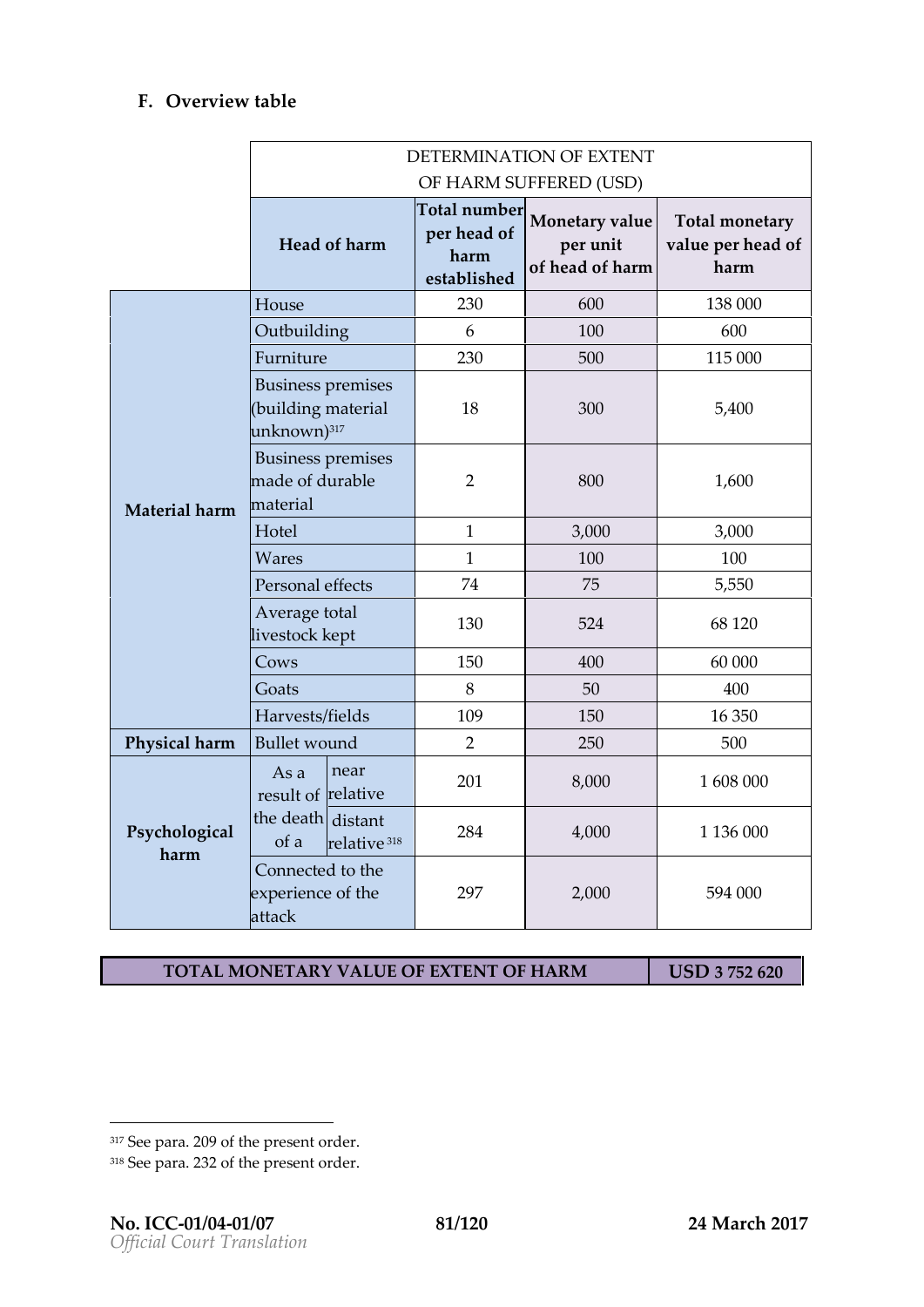#### X. MR KATANGSALIA BIL FON REPARATIONS

A.Introduction

240. The Chamboew proceetobs dermenthe scoopfeMr Katansga liabilf by paratioams dosetth size of the award for which he is liable . 241. Firstit isthe DefesncoententitohnattheChambeshould give consideratiMon Kfatansignedigenand thersedo type aratiscan ward hich reflects mheiasnas nd capacity <sup>3</sup> t<sup>o</sup>d hoeayChamthakes the twhiae it w must first ted eterm dinwe hethelm Katansga urrent financial a situate ion ing on th  $\texttt{s}$  ize of the reparations award fo $\texttt{?}^{\text{?}}$  which he is liable

 $B$ . Whethelar Katanga surrent financial situation in gs borne the

of the reparations award for which he is liable

 $242$ . The Defesnucgegesthsat consideration be MaffoKradteachsgtan indigence efingthescope hoisliabiliftour parations the view of the Defenggeive Mr Katansg are duced circumhsteraapnacreastioangsa in sthim should be ited a reasonable figure.

243. Regard for fithe encition at interprison victed provided in its opinion, alster ptehre cepttion ant the eutrisacting in a concrete, realistic rather than in a theoretical manner divorced from <sup>2</sup> The realiti so proceed, inniotus I diemwean that Kataning an ot burdened with an order he can never hope two meet to enodon dount ove success of tue gration on his **pacte**e has served his<sup>323</sup>sentence

321Defence Observations of 140 M/a041 24037554,9 J CpCara. 72.

<sup>319</sup>Defence Observations of 14-0MM 609412 0371554, 9 JCpCaraSS.; TO 2efence Consolidated Response of 16 Jun@1240415,6375664, para. 86.

 $320$ This determination has no bearing on the decision to be taken by the current financial situation (SEQ WE FIGUT IS ITO BE GIVEN TES ENTHE ORDER FOR REPARATIONS

<sup>322</sup>Defence Observations of 140 M/80341 24037554,9 J CpCara. 73.

 $323D$  efence Observations of 140 M/80441 200375459, IpCaCra. 73.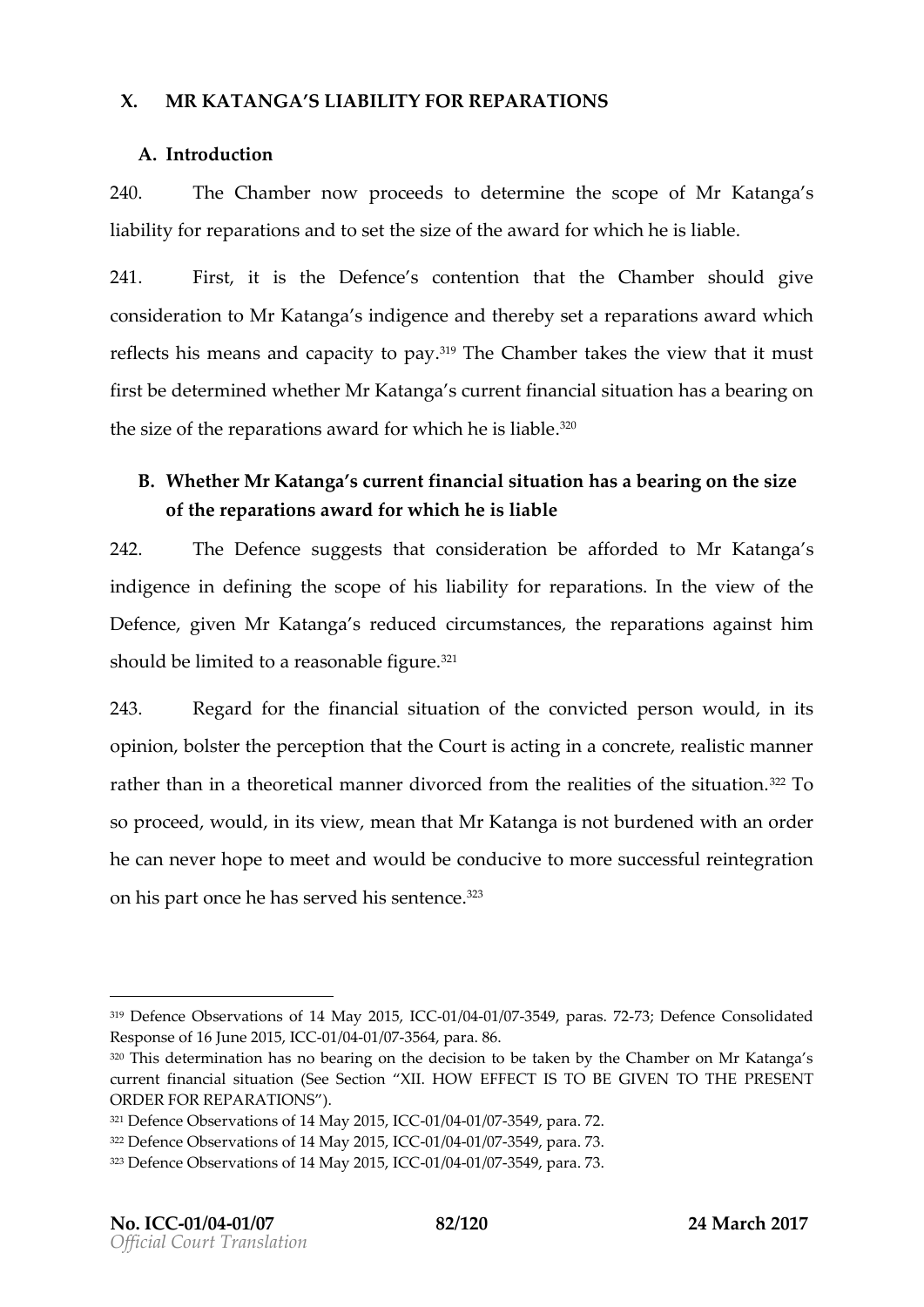244. TheLegal Represetmatkeet is vees suet hyperimeter centrum issions and  $244$ argues mogns to the prointtsh, atthe Chammbo $\mathbf x$  orderthat Mr Kataansgs as tss and income eset aside repartante on optimine of which he was convicted irrespecotfw.beethtehreassets and ianroeomuerrently a $\sqrt[2^n]{4}$ ailable

245. The Chamber calls,  $\mathbf{h}$  and  $\mathbf{h}$  and  $\mathbf{h}$  and  $\mathbf{h}$  and  $\mathbf{h}$  and  $\mathbf{h}$  at  $\mathbf{h}$ Trial Chamber I erred ore dring hat awards be paid couthecaf the resource  $\mathfrak s$  th Te FVon accoun Mr rofLubansgia diges  $\mathfrak a^{25}$  The Appeals Chamber rived at that conclusion om the realibilan section cien artic  $764$  of t $\$\$  teateut to the possibility of the execution  $\$\$  and  $\$\$  and  $\$\$  artic  $76$  articles possibility of the execution of  $\$\$  and  $\$\$  articles possibility of the execution of  $\$\$  and  $\$\$  articles pos in the lentificaathion freezing of proper;ttyhaathiole assussential sopinion, indicasttehat thredigenocfe theonvicte edrisons noath obstacle to the im position fino afin cilialal bility foparraneio on ns that pê $^{2n}$ sTohneAppeals Chamb**ad** vert**a** blsotoregulation 70 f the egulations of outhney hich prescribe stht nei afta ncisailtuation finance ntenopeed sobne monito The de Appeals Chamabetrhus the attheindigence convicted souponaTrial Chambe pronouncement of articler for repairsation simpedimentations in the to impositio Inia ob filotryth at per<sup>37</sup>on

246. The Chamsbees no reason in the deaps aerta **from a** to the act sals Chamberholdi<sup>n</sup>nog cordinghing Chamolbeaterminhes at Mr Katanga s current financs at luation annot relegarded as matedeated to the dination soi  $t$  ethoof the reparations award eifs dia blieh

 $324$ Victims Observations of 150 M/a044124037555;5ELNGG, para. 86.  $325$ Lubang  $\overline{a}$ rial Chamber I, Decision on  $\overline{C}$ Report  $\overline{a}$  and  $\overline{a}$ C 269. See also LubangTarial Chamber I, Decision I Gnood Report of a 2690 and paras. 70 -217d -270  $326$ Lubang $\alpha$ appeals Chamber, Appeals Judgme $\alpha$ 606006 +00281e 60361r $\alpha$ 91, opstra. 103.  $327$ LubangAappeals Chamber, Appeals Judgm,el Gt©001n/e0741e/pe36s12a Bioposaras. 102 105.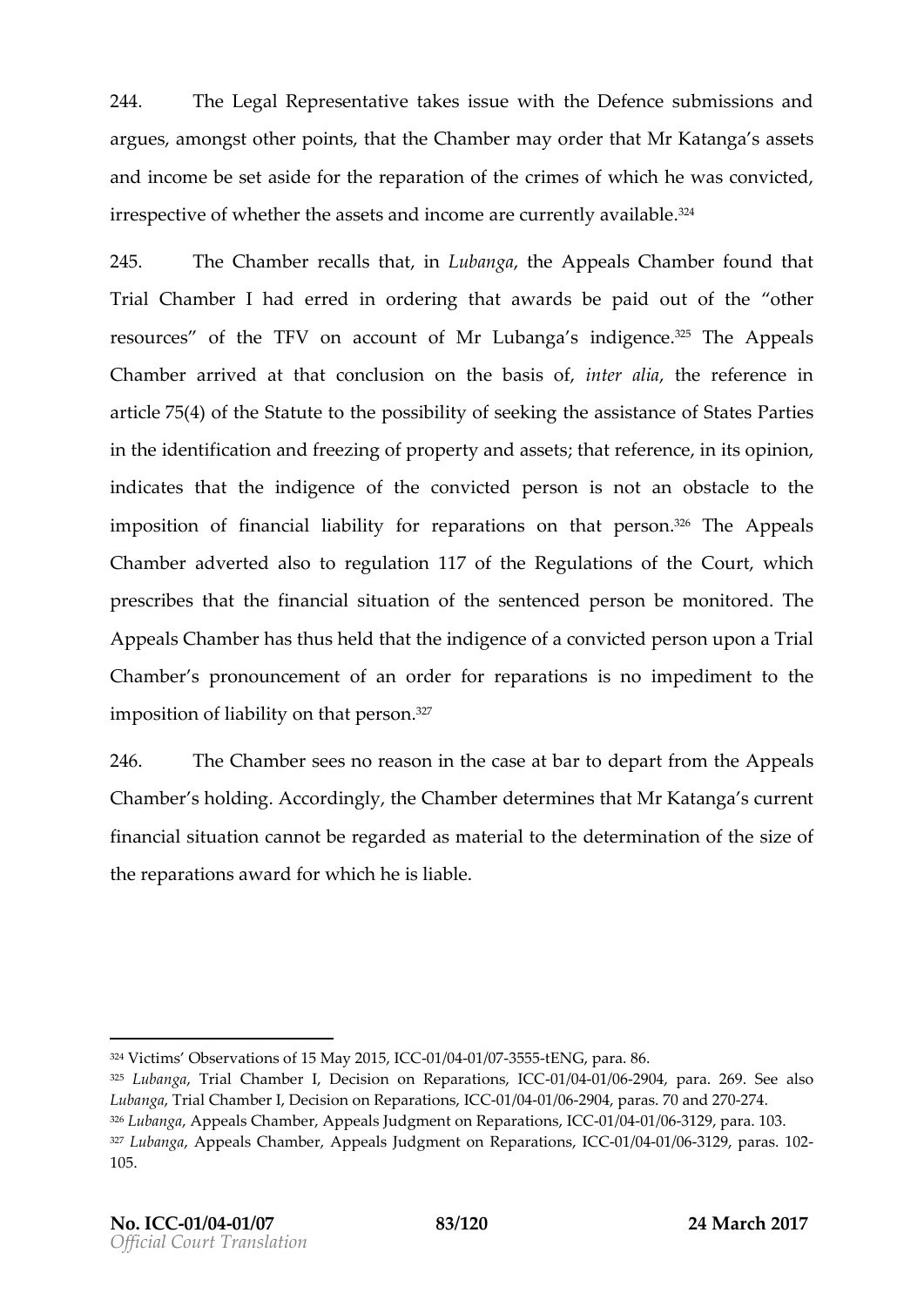C. Determination heoscopiner Katanshian bility for reparations 1. Submission fishpearties

247. It ish etLegal Repres esnisautibone is tshiaothine Chams theoruld not found ditense rmaintion Monf Katangbajaa bility for repoanraatanino analysis the relatigy reavity f the various modes licefbiclifitony riensæle artainclesan2c5 28 of the Setate  $\ell$  ate  $\ell$ <sup>8</sup>T obuttretsh seargumente, cite sult**he** ment Handing Down Convictivolne re Trial Chamber it lining in its previous, he collected to the Conviction the distinbletowneen perpetrator of and accessory to a crime Statute but does not, nonetheless, entail a hierarchy, whetl penalfl<sup>99</sup>

248. TheLegal Represeamt pauteixe thobet finining escopoe fMr Katansga liability refore ration has Champtue st instead to hoen of acts of the fograese its o a sabos et shee true natMur e Katanga rticipathioth cerim on st which he was con. Philte durt bentent that he Chamberst have regard to the gravio  $y$ thecrimes whild in Katanwa as conviacnted the step of the harm occasione of heby commission coof m einer that onnect itchnelegal Representatives on the factal Chambert thing in its previous composition ndhamr Katangal was pivotad the commission of crimeos whible was con<sup>3</sup> $\vartheta$ <sup>3</sup> and that the attack by dint Mr of Katansga contribu,ti**sh**ruckeraitavble b<sup>a s</sup>oTwhu,sthleegal Represennn atainitva,eins had it not been for [Mr] Katanga and the support he gave to

 $328V$ ictims  $C$ iochastoed Response of 1,6 IC-0C  $\hbar$   $\neq$  043755 65, para5s0. 459 ee also. Prosecution s Observations of  $-30/8040r/103722945$ , paCE $3.20$  $329$ Victims Consolidated Response ICC-11/69041  $\mu$  63656250, 15 ara. 52, rehforring to Judgment Handing Down C7oMwaicdho 8001-1241/1004 C/0374 3t6ENG, pat 8a8.7. 330 Victims Consolidated Response, of C-02116/09211u/n9337562590,15para5s0. 4S9ee also Prosecution s Observations of 30/60417/10372445 apshCE0. 331Victims Observations of 150 M/80041 24837555 tSENG, para8s9.88  $332V$ ictims Observations of 15-0M $A$ 490412/937555,15ENSIG, para. 89; VSieteimasiso Consolidated Response gfl C+C1J/004 b/6274565, p55654. 333Victims Observations of 150 M/809412483775555EBNG, para. 90.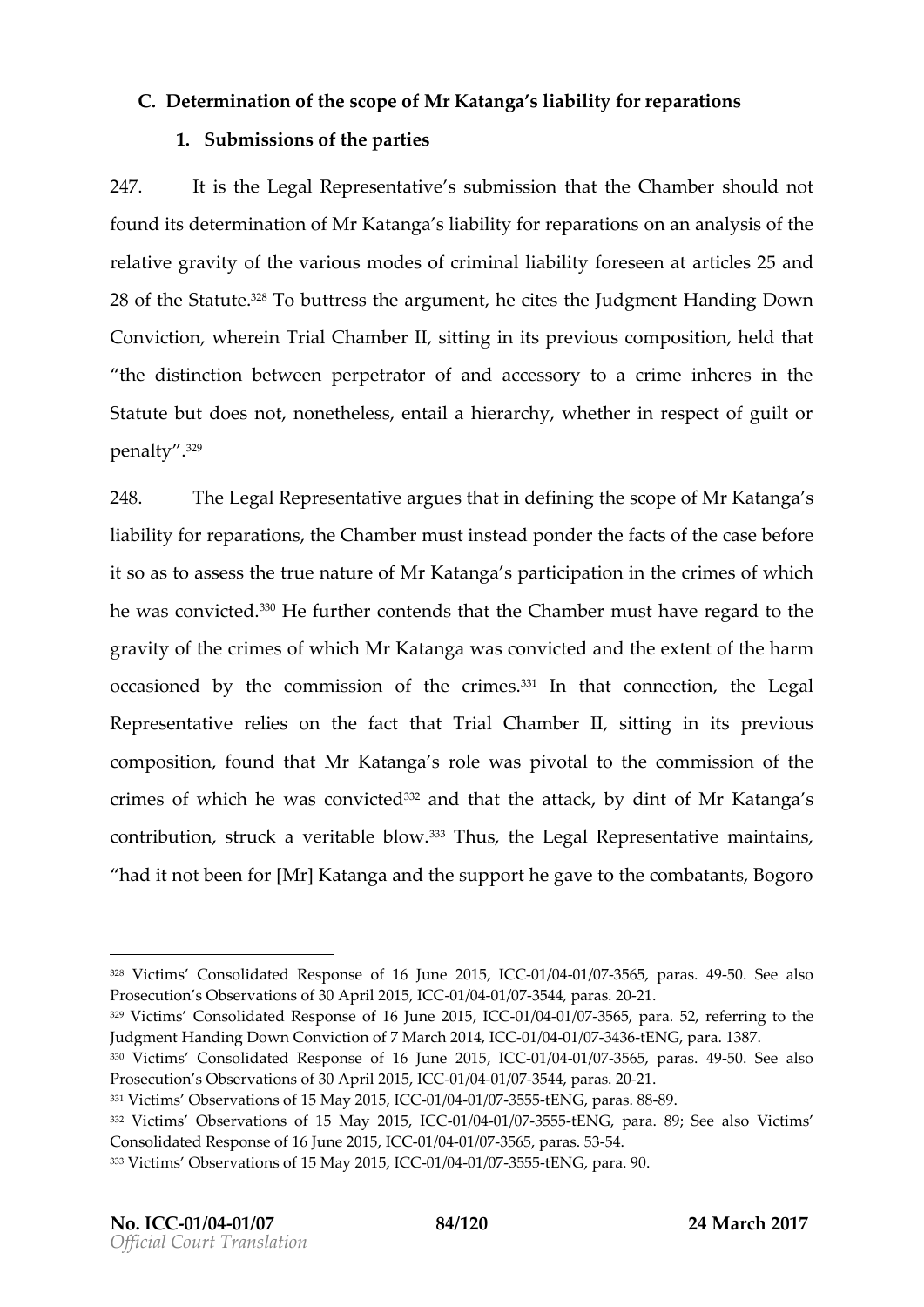would not have had its inhabitants and property dec<sup>3p</sup> mated in It is hajous must onthat full liabilimity stest with the Kataning public to tality the of harm suffertehde bvyicst<sup>a p</sup>im

249. The Defeans  $\csc$  the  $i$  the scM pre-Katanship ability for reparation must bassessied the light moto diebe criminal responnes ido ialigatinst him.<sup>36</sup>In th**at** nnect**ion** . Defencocionts out Mtm.Kaattanginaitilay/stood charged the basis of  $(3)$   $\frac{25}{100}$  of the statut was limately convicted on the basize rtoicle 25 $\frac{36}{310}$  othe Defet these hange aise flection of a lower degree of culpability for <sup>3</sup>8 haen on the harm edform regnsideration harm ich Chamben ust factor inttoermisinal energy DTnhe Defegnocees on to argue that MrKatangwans not convicted for the maniturity crimes physically but for  $\mathbf{A}$ having contributed ctommthisesifoanndhis crimineasiponsibional by established on the basis orfa**hhis** rat*than air the crimes would*  $O C C d 41$ 

250. Lastlyh, et Defennoaen taithnsatit woulnd ab efeysitm propeor apply tohoem mon barwincipolfojoint and severa<sup>42</sup>ih adbaisitys before the

 $334V$ ictims Observations of 15-0M  $\triangleleft 40412$   $037555$   $5E1$  NG G, para. 90. VSieteimasso Consolidated Response of 1 C-CC1J/0044e/02775655, para. 55ec(miciott)ando  $335V$ ictims Observations of 15-0M $\frac{400412}{937555}$ t $5E$ RG, para. 90. See also Vict Consolidated Response of 160 1J/06044 237565, IpCaCa. 51. See also TFV Observ 13 May 2015, 1/004 037548, paras@ point, the Legal Representative cites the responsabilité, owo he o ethe damage sustained by the victim is forese indivisible, and, hence, the liability incurred for the debt of reparatio inseverabVliect(ims Consolidated Respons,el 6-10011/68041  $\mu$ 687656250,15ootnote 55. See also TFV Observations of 130 1Ma041  $/2007588$ ,  $\sqrt{0.06r-32}$ . 31  $336D$  efence Consolidated Response C6011 604 U/L66775 6240 1  $56777789$ .  $337D$  efence Observations of 1 $040$  M/ $a$ 04  $12407654, 9$ , para. 67.  $338$  Defence Observations of 114CCM1a/ $9042/0037549$ , para. 67. SSTefeenacleso Consolidated Response of C1G6 1J'0041e/62375654, para. 80.  $339D$  efence Observati 14 Mal  $CD$  20011/50041 / 037549, para. 67.  $340D$  efence Observations of 1 $C$ 1 400 M/a0041 24037554,9, para. 67.  $341D$  efence Observations of 10 40 M/a041 2437554,9, para. 68. 342In certain legal systems, the principle freesponsambolisteions on the datince for responsabilité in solidum .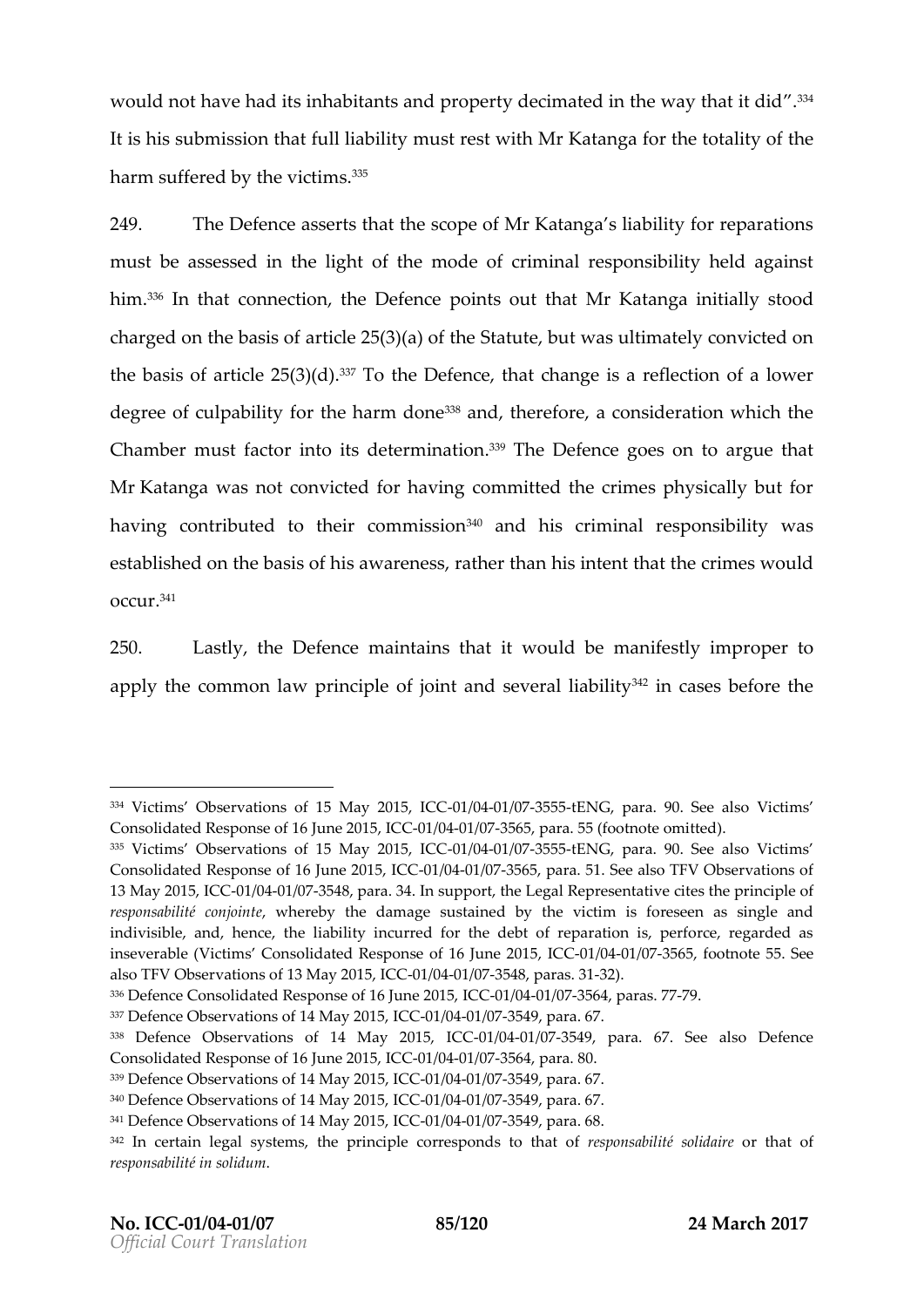Cour $\mathbf{f}^{43}$ instead of prtimine liepe nunciation dtheoppeals Chaim bebanga given that habegless dagainst anaccused person blue for beath the charge of the charge of the court of the cha very wide in, isnovoord weing many criminal aatshofsotropewir hoiecthrators. may be held sribelsept<sup>o</sup> and what is morouse cutions executeivaend determinboydthe choices inhanedePriors, e3e5uTthoserefore, it introgroups of determinion of the choices inhaned be unfair if one individual, who played ean ruchten the mission of ro the crime we pre to be held liable for the haw the renables othe bearlity, personwsho potentially esponsmusity i for the csrames couldnevebre broughtdjusti<sup>ce es</sup> turthermowneer, the Chamboend opt tobrain cipilte itshe  $D$ efenseb misstiboantin the csausbe judical energa and never be able to recovtehreamounptaidoutas paratisofnom the other persons involved com missoibinthcorim oelsu rintojn ea tta ĉe K

2. The Chambeapproach

 $251.$  First, is worth retchealithing banghaeAppeals Chahne bloe rthat anorder for parrations is intrinsicle in the finite dividum hose criminal respobisity is established in a conviction and whose culpabil acts is determined  $i\mathcal{H}^8$ a sentence.

252. It must beertheumderleintehatin said dans deppeals Chamber made the point tet is a b pleabilit by reparation masy differ depending on the

346 Defence Consolidated Response ICtE0116/60041u/1663756240,15p,ara8s7. 8S5ee also Defence Observation 8 0 d, 15 C 40 1 M a0 41 / 0375 4 9, para. 70.

 $343$  Defence Observations of 14-CM at  $60412$   $0.037554$   $9$  J C  $p$ Cara Def $p$  and  $c$  e Consolidated Response of 16 JO60e12404 5 6375 64, paras. 82 and 84.

 $344D$  efence Consolidated Responsic 20011/59041 / 037564, paras. 85 and 86.

 $345D$  efence Observations of 140 M/80441 24037554, 9 J Op Cara. 70.

 $347D$  efence Consolidated Response C  $6011/6040/40576/62401$ 

<sup>348</sup>LubangAappeals Chamber, Appeals Judgment-Odnie0021e/p0261r219 pocent6a5OfCC

note is that rule 145 of the ed Ruele and fER ridence expounds on article 78 of which governs determination of sentence, and prescribes that in dete consideration be given to the extent of the damage caused  $[8]$  to the  $\sqrt{ }$ partipation [in the commission of the crimes] . The Chamber further reparations ptraste, chaambeas measys the extent of the damage caused  $[8]$  to Therein, in the Chamber s view, lies confirmation of the intrinsic link be and the reparation proceedings.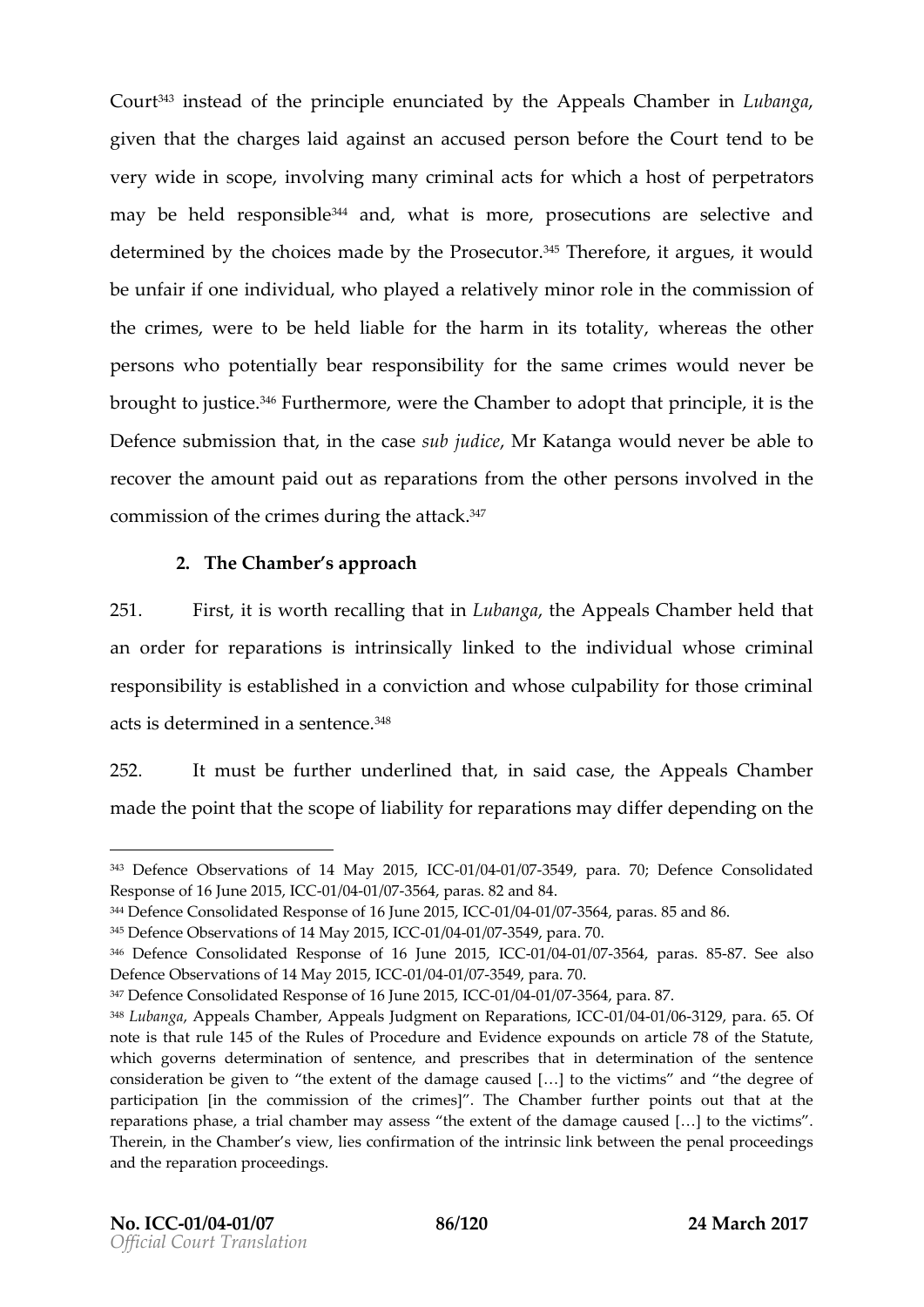mode of individual criminal responsiistà-i viistighe essotiablicasten che convicted personnella per and othespecific elements of that<sup>49</sup>nl**easponoinse4bplpie**yals Chamber enunciatt the ondepsic plus to the determination of the  $\alpha$  op ceft he liability for parations follows convicted person s liability must beeparations for reparations of  $\alpha$ proportionate to the harmind aused is and ther participation in commission of the crimes for which he or she was found of circumstances of<sup>35</sup>the case

253. In the first, tohleac  $\Theta$  ham to be the Defe angue menting and r Katangwaas convioonteton e basis of a modereosfpocnismibiontheyr than thad f which he initially stood charged

254. Mr Katangianust brecaeld,wasconvictoend the basaisticife  $253( d)$  of theS tateuats a anaccess foorry hois ntribution any other way to the commission of a crime by a group of persons acting with a co

255. The ChammbodsgashastheLegal Repres.@inithatTvreal Chamber  $I,$  sitting in its previous, monotoposition and  $\eta$ 

artic $25$  of the Statute advegruis lotefor a ctocusible depensions ibnoditivioral unital character individual  $\alpha$ criminal responsiibte interefore, a person responsible as an instigator, for of arti $2c\frac{4}{3}(5)(b)$ , may incur a penalty akinthoartehvaennd edde **doiwe** alatgo ainst a person found responsible as a perpetrator of the 5sam the rime. In e Statute merely identifies various forms and, undawfal sensectthe distinction between the pleinapbeit it tay to anal accessory to a crime does no under any circumstanceshicoormas trihing to fablamew, berthaincenses enunciate a tariff, not even implicitly. Hence, it is not precluded that having ad may choose to mete out mitiite gated apens sories, although to do so is peremptory. The fact remains that neither the Statute nor the Rule Evidence prescribe a rule for the mitigation of penalty for forms of commission and the Chamabeoms and the solution between mode of liab

 $349$ Lubang Appeals Chamber, Appeals Judgme $\Omega$ 004  $\theta$ 06311/24  $\theta$ 06111/24  $\theta$ 1/04  $\theta$ 1/04  $\theta$ 350LubangAappeals Chamber, Order for -Rtepenand enerations, Internations, International and angles 350Lubanga Appeals Chamber, Appeals Judgment-@11/0844 p @361a21 9p as a 100 C8.  $351$ Judgment Handing Down Convicchti $a$ 0164162071/1900441r/69374.3H6ENGpp. 658 and 659.

<sup>352</sup>Victims Consolidated Response of 11 604 1 LG675 6250 1p5 ar 502°C 51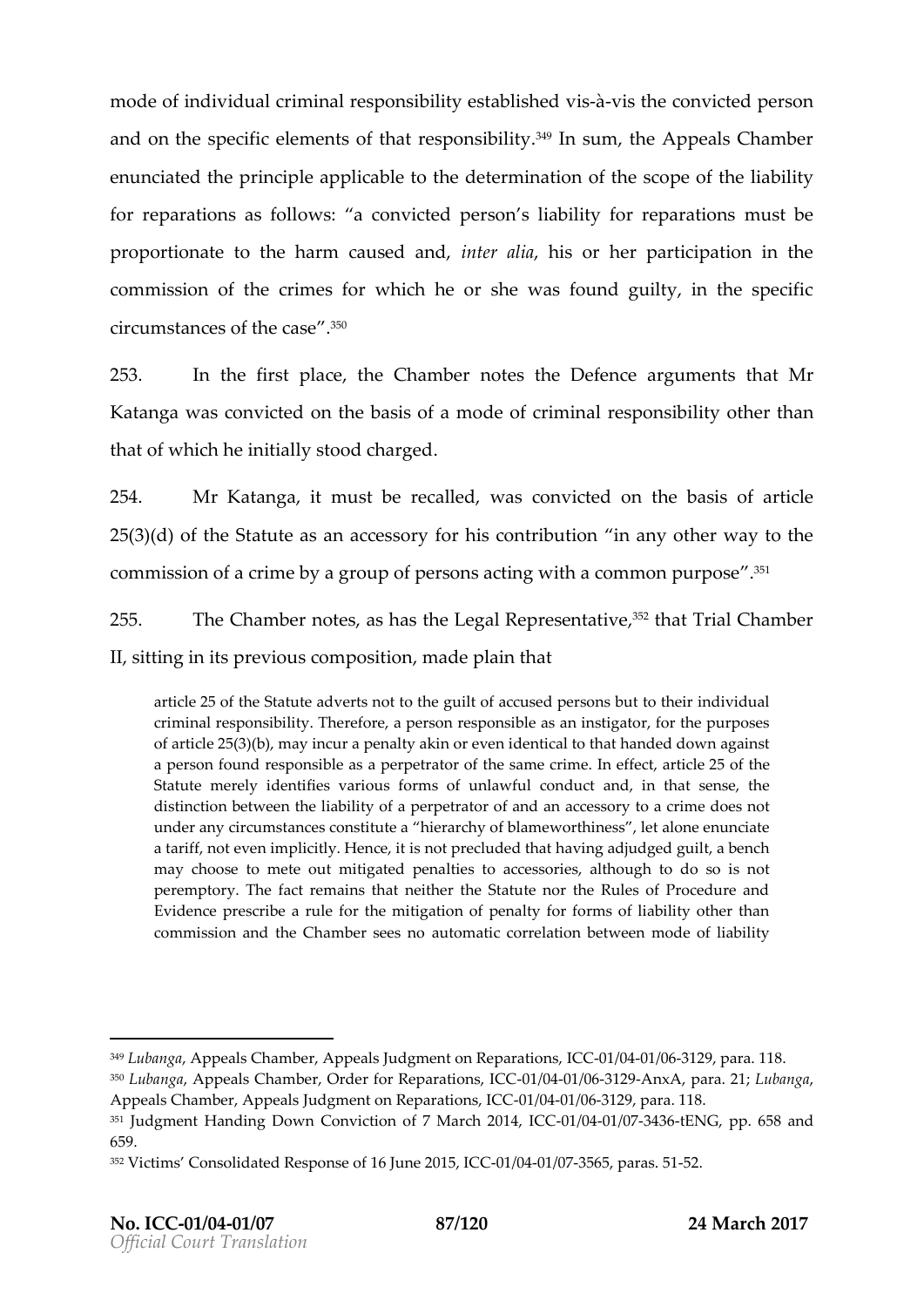and penalty. From this it pi**esrpe bet a aotfolmaatcraime astwhang whose conditional** more reprehensible tha $\mathfrak{n}^3$ 5 $\mathfrak{\hat{a}}$ n accessory

256. The Chammbuest point thoauth Luban the Appeals Chamber, aft

statinton atthe Stateu to ifferentiates betwreen informous of iminal

responsibvilizpy incipal anacnodess p<sup>5</sup>r4wealnt on **to**t ho

this distinction is not merely terminological; making this distinction i generally speaking the rath all ogs being equal, a person who is found to crime hom herself bears more blameworthiness than a person who con crime of another pers $\vartheta$  $h^5$  or persons.

257. Howev, earstheAppeals Chaimm bue banngade clebaer Chamber

musftirst and foreexmagnosity  $\dot{\mathbf{e}}$   $\dot{\mathbf{e}}$ -vis the peciorique mustancetshes for a Ms e,

Katang paatsicipation the commission of the crimes  $f$  which he was convicted

Accordinghley, Ctham which proceed atmo inheefactua and legeled menotfs

2013), pp-147746 Faordifferent stanTible, Psreoesecutor v. Thomas Jlund by amegnet Dyilo pursuant to Article 74 of the Statute , Separate Opin4o Maorfc blu 200 pe 2 A di Ci an 01/0041/026842, pa8-19a;Tshe Prosecutor v. MathieuJuNdggundigionultios Cuahnuti,to Article 74 of the Statute Concurring Opinion of Judge Christine Van den-Wyngaert 01/0042/142, paras2720dgment Handing Down Conviction of-07 / NO44 r/@ h7 2014, I 3436ENG, patBa3.6D. Ohliet al Assessing the TheocontyLogliden Journal of Internation Law vo26, 20137, 4  $F(A.6; L. N.$  Sadat and J. M. Jolly, Seven Canons of ICC T Making Sense of Article 2.5 s RLoerischcehmacJho uBrlmoatl, o 217 nt(e2ron1a4i)o,7n(Bap27.8L3a.w

<sup>353</sup> Judgment Handing Down Conviction of 0 7 / 804 1 63774 210 E1 N4 G, I C 68 B a 6. See als $D$ ecision om See notf $M$ 2a3 $y$  2014, 010  $C$ 60241 / 0374 844 ENGCorr, para.

<sup>354</sup> Public redacted Judgment on the appeal of Mr Thomas Luba,nga Dyilo 1 December 2006041, 19041 / 9361 2 Red, para ( L4u6b2ang Aappeals Chamber, Judgment Appead gainst Convictrion the pring Voan E. Slied ring dividual criminal responsibility internationa (IO lxafword University Press 2012), pp. 37 recadios on 67, nt the rn A amb boomsa Criminal, Loaon . (Oxford University Press6 2a0ntd3), 1, 4 pp. G14 Werle and B. Burgh Establishing Degree of Responsibility. Modes of Participation in Article E.van Sliedregt and S. VaBultiælvs (meds.), pternation  $\phi$  Oxform olin Lanlivea wsity Press 2014), 30002 and 300.80; h Uin, Organizational CinEminahit Siliedregt and S. Vasil Pluralism in International D Cfroimdin Lankit Leam sity Presisto 2021 061.4 Sepa buad sponnent Handing Down Conviction of 7 MGat 2004 12 03674463 tENGG, parta3s3-8389. For opiniongainst differentiation of the two modes of participation and/or in model: J. G. Stewart, The End of Modes of Liabilit & befoen International Internation al O21 a poi. 65S ee also J. G. Stewart, Ten Reasons for Adopting a of Participation in Atrocity, in E. van SPileud ad instmand IS tel as it licenval Crimina (Oxford University Press-324011;4 L, pb. S32d0at Jahldy, J. SMeven Canons of ICC Tre Interpretation: Making Sense of Article 25 esd Rorsobach Bolfot ntermationa (2014), p. 7D8.D; ub Mber, Criminalizing Good phip iat yative Analyosuirs nal 5 of International Csim(ianOa07Ju pp. 1000 and 1001.  $355L$ ubang $A$ ppeals Chamber, Judgment on Appeal Ca $Q$ ajai $60$ sit/ $G$ 66 $\delta$   $R$  Fecotion, para. 462, referring tToreKatiAems boons, Internation, a to Cult (i On x hoand Let wiversity Press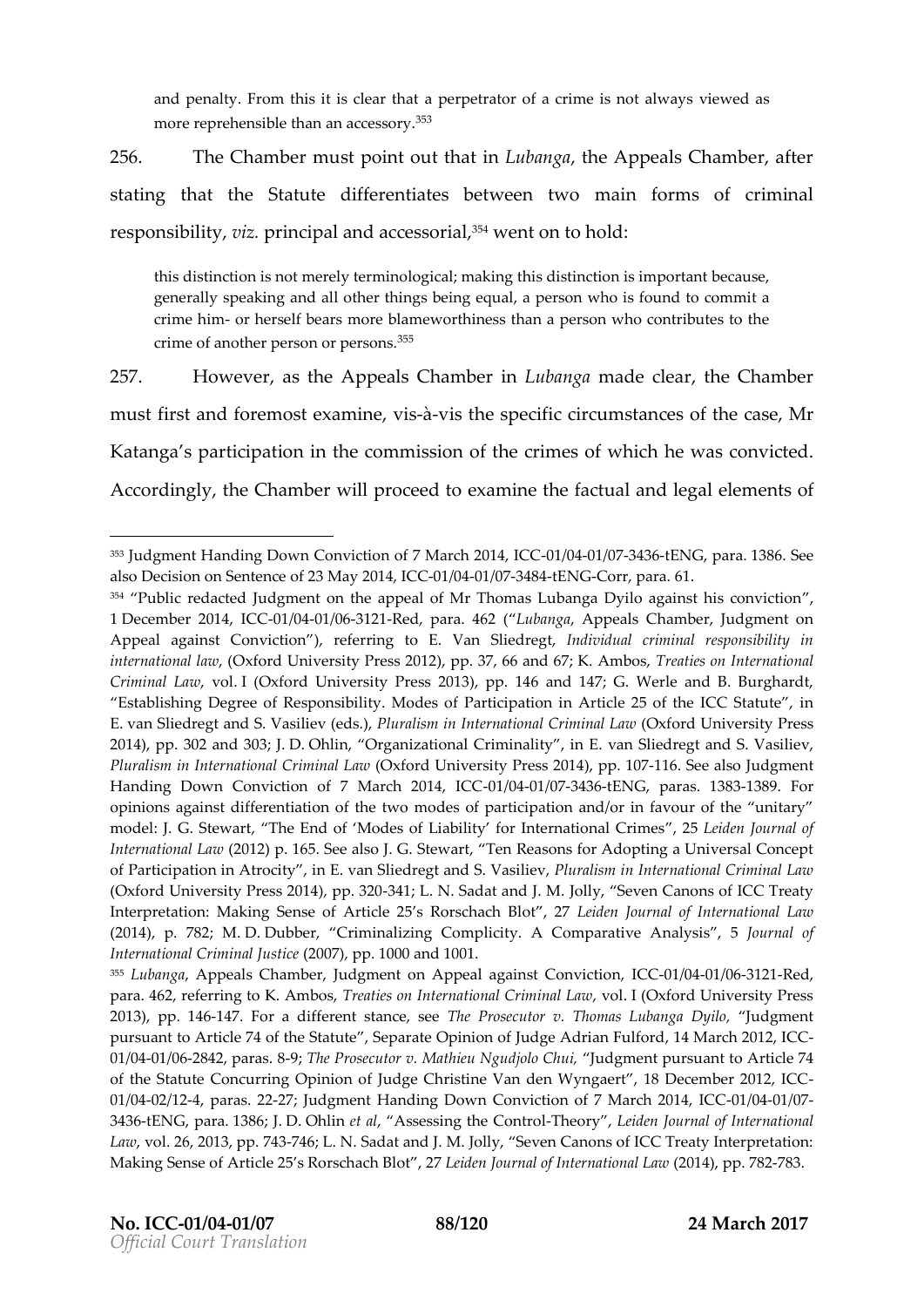that participation determ bny eldrial Chamb ssittling in its previous composition the Judgment Handing Down, solo as is tentuarreparations award for which he is liable

 $258$ . In thesthnection Chamber intertal Chamber its  $\frac{258}{100}$  its

#### previous compofsoitumo h Mhra Katanga

lent his assistance:

- by travelling to Beni, by forging, on behalf of the militia, alliance authorities there and by taking part, as the figure of choice, in military strategy in conjunction with such authorities;
- thereby helping the militia as a group, by making the case to the m Beni for its interest in the struggle against the Hema enemy, seen with the UPC;
- by assumiim g Aveba, upon return from his first trip to Beni, and, by position of authority, the role of facilitator so as to establish smo between the local commanders, the authorities in Beni and the APC settling dangutes between, amongst others, local commanders and the
- by facilitating, and at times personally ensuring that the weapons from Beni were received, securely stored and distributed in an o among the various coomint bo end berstiwith to came to take delivery of their allotted share in preparation for  $\frac{\theta}{\theta}$  attack on Bogoro.

259. The Cham the serves Tthisath Chambert thing in its previous compositionnd that attack on wBaosgoariom edelaintinating three m area the Hema civilian.<sup>35</sup>pSCoapiudIaBt**eon oc 16.**halmnebneortefso, un boleyond reasonable that bt

[Mr]Katanga s intentional contribution to the crimes of murder (as a v crime against humanity), attack against of vplianerty exam dupillaging (as war crimes) was significant and made in the knowledge of the int to commit the  $358$  imes

 $260.$  Of ufrthen  $\sigma$  tes thiant if  $\Delta$  e cision on  $S$ ,  $\overline{\sigma}$  mit  $\overline{\sigma}$  ham, bseittil right

in its previous co, **rd posse it tention thegravit of the crimes** and the

 $particularly$  cruel con $[$  & $i$   $]$ t di  $\delta$ s and a tory mina num heirch ctrhienes

<sup>356</sup>Judgment Handing Down Conviction o0 7/004 at 6374 2005 1N4G, IC 66 67.1.  $357$ Judgment Handing Down Conviction of 07/6024af 63774  $2$ ttEfN4G, ICC 6627.1. 358Judgment Handing Down Conviction Co30 7/8044 + 63374 32 t6E1N4G, pat 6a9.1.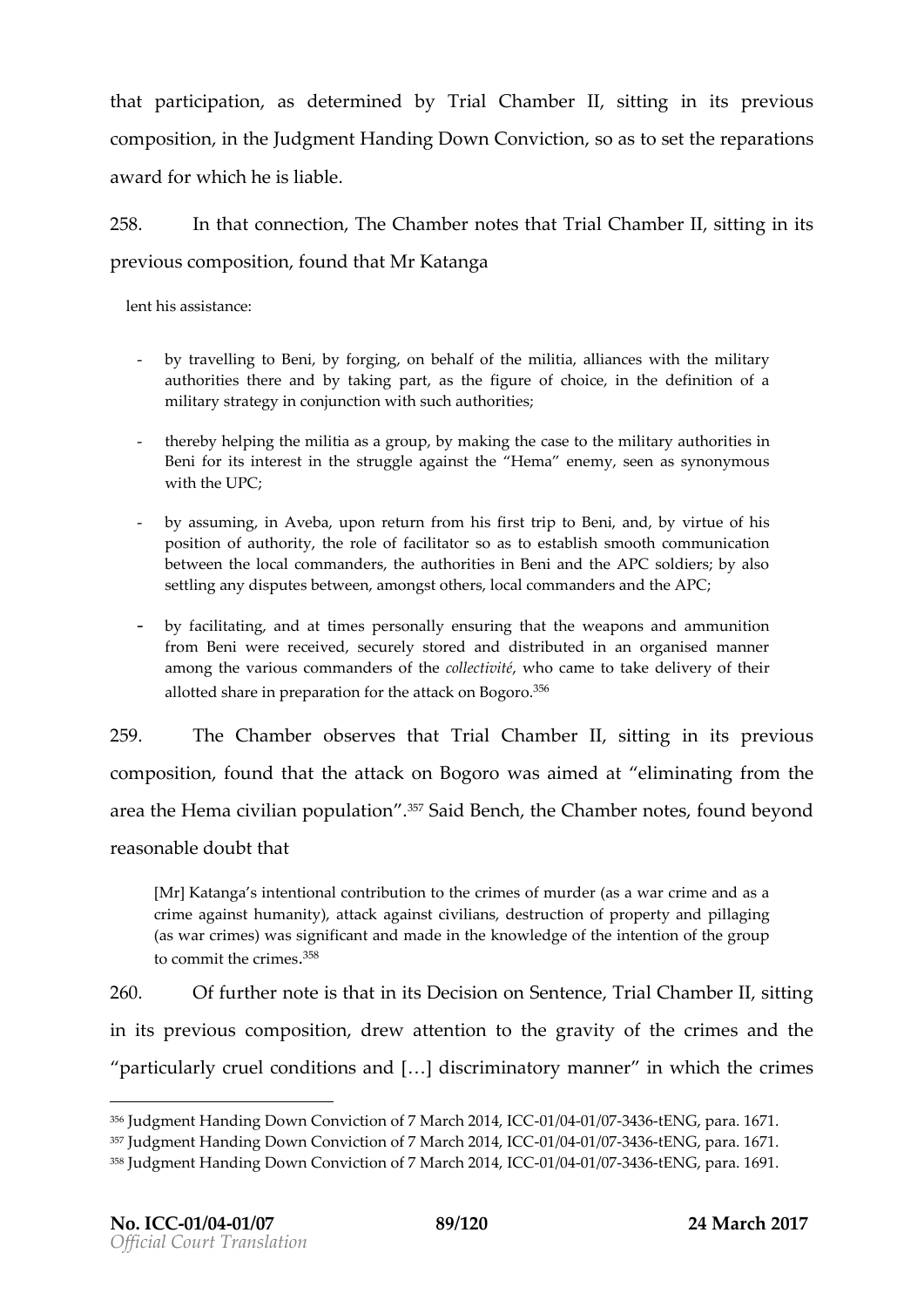werecommitte  $\mathfrak{G}^{\circ}$ In particulario, teitheviolenaced the meagnitude the crimes commit $\bf B$  edoino on 24 February 03 considering the very conditions in which the attack took place but also its discrimination against the predominantly Hema por pauloation who under eid that the attack on Bogoro was one of the most must significant and the most significal in 200°31't furtboemmentbelt the oettanes attack on aBoegsowhidslible to this 3012ay

 $261.$  That s, at het Chamber besthall  $Mr$  Katamga de briosn tribut in o the contexoff acrimal npurposhearbour by many per<sup>3</sup>sfo and, whereas MrKatangwa sat the apex goifimilihieti & Woralen-EBuindoiollectinité Februa $20\sqrt{93^4}$ it is not established that at that point in time the orgazeid apparatus of powbewaelded atontrol over the moilitia su exert control over the crimes for the purposes  $0.3655$  article 25(3)

262. AsaforementidToread Chamber Iting in its previous, compos founthat ombatants other than the Ngiti took partern the attack

263. Beforte eachsa etermination Chammouest underscore that it not bound abty onal pracedicstean kes the view juhsat titul and downanced toorder agathmecosothric peeds cam award repearatise for the totality of the harm suffered which its in a mely, the composition that is mino mthe insolvency of thoso eo forfende  $c$ sannot be importheed pianto iccoolnat rext of cases before  $\alpha$  uth hits insotwe or thy times takes soming before that  $\alpha$ 

 $359D$  ecision on SenteMmage 200f1  $23$  10  $0.024$  /0374 8t4 ENGCorr, pat 428..

<sup>360</sup>Decision on SenteMacye 2o0f124,3011C64041/0374.8+41ENGCorr, pa4t4a. See Daelsoicsion on Sentence Many 28 1 4 -0 10 C400 1 / 0374 8 t4 ENGCorr, paras.

<sup>361</sup>Decision on SentMage 200f1 24 30 11 020041 / 0374 8 t4 ENGCorr, pat 4 a3..

<sup>362</sup>Decision on SenteMacye 2o01124.3011/030741844ENGCorr, pa414a. See Daelsoics ion on Sentence of apy  $2814,010401/037484 \text{E N}$  Corp, ara. 52.

 $363D$  ecision on SenteMay e2o0f1  $23$  10  $0.0041$  /  $0.0374$  8 kHENGCorr, pat 4:a3..

<sup>364</sup>Decision on SenteMay e200f1 24:30 11  $\mathcal{C}$  40241 / 0374 8 t4 ENGCorr, p 66.6a.

 $365D$  ecision on SenteMagye 2o0f1  $2.30$  11  $C$  40041 /  $637$  8 4 ENGC orr, p 68.8.

<sup>366</sup>See Section CValuisaDi.nexus betweeanlekg**oe** da nheat manesaf whikMhrKatanga was convicted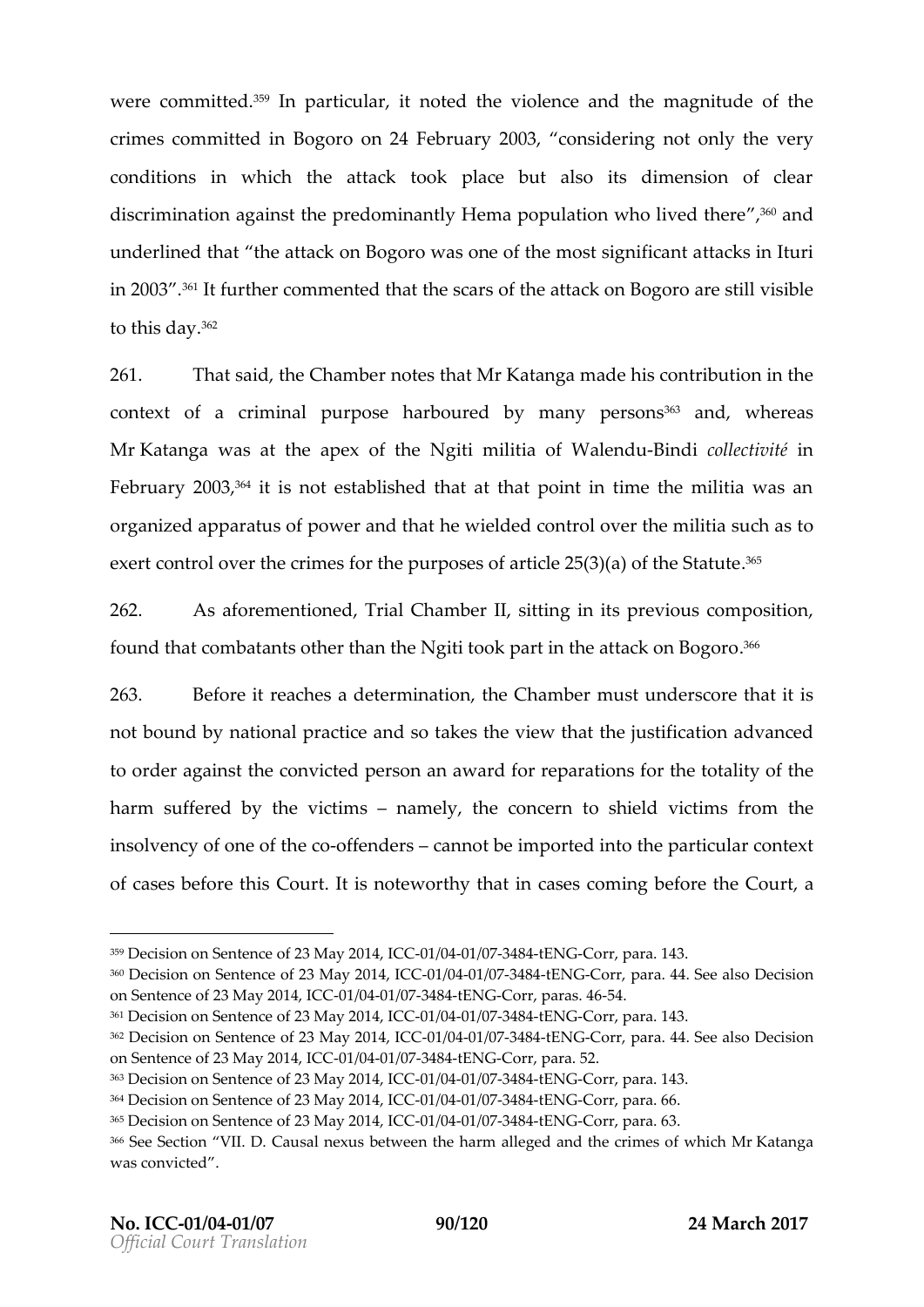pluralid  $fp$  ersops tentially rbsponsibilio inhaving on trithed to the commission ocfrimesyshichcausehdarmtovictim. That said mu**b**te  $e$  mphass  $d$  that the ementence versuchcrimes of a chambet as ked with overseeing the conduics tip  $\epsilon$  uam sastiday eth charges on firm and a institution of the conduits of  $\epsilon$ anaccus person of the evidence ten opeaned by the parties at  $\mathbf b$  obench is not in a ptoodietite nm therespont bidivito fevery resonant o hand part in thecrimes at issu $A$  os regas of the case bat nothe Cham sbeknowledge, convictions have been  $q$  are turned and  $q$  and  $r$  on  $r$  attack on  $i$  Bogoro  $o$ thefora

3. Reparations award Morr Kwaht aching aliable

264. Thescope tohte convicted pleasbolnits is recanluled, be proportaton to the harmardursteed alhas or her participation in commission of the fwhim heshe or she was found guilty, in the circum stances o,‡<sup>67</sup>ahmedhcaavsi**e** g retgoaarlo**b** fthefa oo trsafo meentni**o**e d the Chambes rets the entiotal Mir Katansgliaability risparation at  $\frac{1}{2}$ USD1000000

XI. TYPEASND MODALISTOFFREPARATIOSN

A.Typesofreparations

1.Introduction

265. The Chamber alls under rule  $9/70$  (f the Rules of Procedure and Evidence magwardeparations an individualizen ble $\mathcal{L}$ g), sa collectivasis (rube) of 81 poth dividual and collective reparations mutually exclusive and may be aw. of ded concurrently

266. In determinatibe paratioms st approptoiathee cids  $\dot{e}$  s paramounthenChamsbeview, to heed the expectations and needs

<sup>367</sup>LubangAappeals Chamber, Appeals Judgment0olnh007R1e panama, ICL 8.  $368$ Lubang Appeals Chamber, Order flo $\alpha$ GR 18/09 24 11 at  $6060$   $\alpha$  Anx Apara. 33.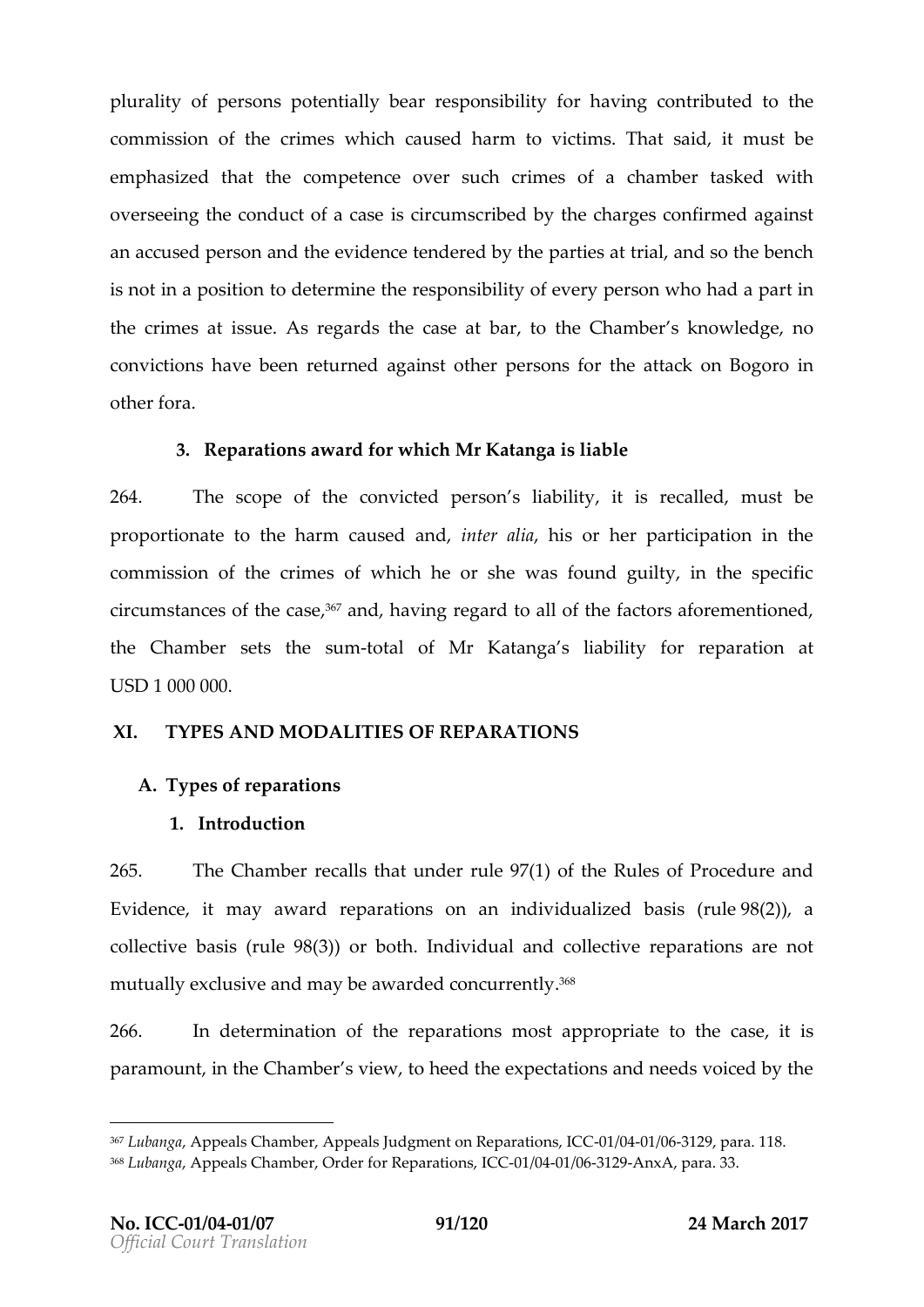victimins the varcionus sultateixcen resisted The Chamable of has regard to the fact sset downnic hReules of Procedure and de Esycologie cand any ent of damage, loss  $\partial T$ <sup>o</sup>theno umber of vics thandhescope at methodalities of repara**fioornesse**. Whas thing takes accounqtu**antumer** whild hhas determinMerd Katanhog ablealbe.

267. As the Appeals Chamberlaid do Winctims should receive appropri $a$  dee, quate and prompt responsions also concurs that  $[$ r]eparat $[\hat{a}$ h smusto the extent achieve the suffering cause the serious crimes committed [and] afford justice to the vio consequences of the w?r?ofPhugtfuolthaoentwiopsæeratiosnesek rteomedtyo. the extoconst sibtle charm suffered viboy timbles a consequence conset of  $\mathbf s$ of whiMcnh Katanwgaas convi<sup>p</sup>c<sup>5</sup>ted

 $268$ . What is mtoree Chamber eal to paration the proportionate to the harm, injury, loss and damage as esaablaismhaed by the reconcnigitheconvicte d pweintshtchnevitims of thcerim ê<sup>7</sup>s°Whee ver pos,sible reparations should reflect local cultural and customary pra

<sup>369</sup>Seabove, Section II. INTRODUCTrit OcNe. 795e (8) absiot hae Statute and rule 97 Rules of Procedure and Evidence. Ibublahs apprees gaalsd, Chsaenber, Order for Reparatib Ch 60, 1 / 0041 / 0361 2 Anx A paras. 14 and 7 Vic Biee abssoervations of 15 May 2015, ICC C6041/63755tENG paras. 9794 the same TFoVinO bservations of 13 May 20 ICC01/0041/037548, paraUn1i8e4d, Nations Submission of C192411M9844y/08373515359, paras. 293 Redress Trwasticonbsseprursuant to Article 75 of the Statute, 15 01/0041/036554, paraRe3d5re(ss Trust Observations  $df$ TFFV MDabyse201at5ions of 13May 2015, 010 02041 / 0375 48 para. 39.

<sup>370</sup>Rule 97(1) of the Rules of Procedure and Evidence.

<sup>371</sup>Rule 98(3) of the Rules of Procedure and Evidence.

<sup>372</sup>Rule 98(3) of the Rules of Procedure and Evidence.

 $^{373}$ LubangAappeals Chamber, Order for -Btepe@411a/e0861n2-s9,nxll&Cpara. 44. See also United Nations, Basic Principles and Guidelines on the Right to a Remed of Gross Violations of International Human Ri**ghats**io**las** wotan InditeSpenraiotiuosna W Humanitarian Law, 16 December 2005, accessed 17 http://www.ohchr.org/EN/ProfessionalInterest/Pages/RemedyAndReparation.  $374$ LubangAppeals Chamber, Order flo $\alpha$ GDR1e/po23441 al@3631 o2.AnxA para. 71.  $375S$  ee parts ithe present order

 $376$ Luban $\alpha$  apeals Chamber, Order foli**C BO**e1p'a04 at Booth 3AP nx A paras. 46 and 71.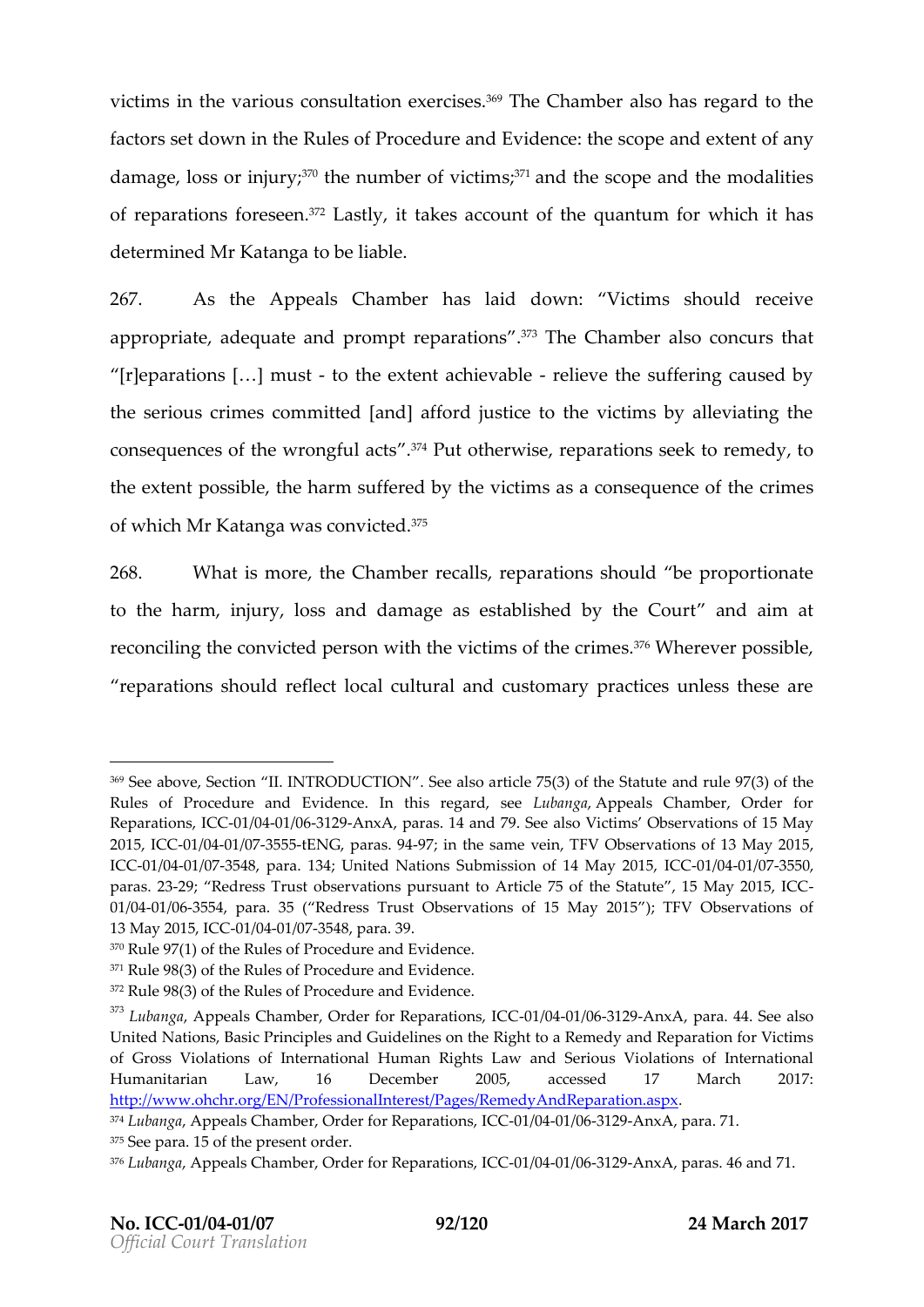discriminatory, exclusive or deny victims equ<sup>3</sup> a<sup>71</sup>Inatoloants to regarthe Chame behasithat reparations  $[8]$  should avoid replications  $[8]$ discriminatory practices or str**edtuthes ctomant ipsise ideat** of <sup>37</sup>t<sup>8</sup>he crime It is also detshiaable parastuions rt programmes t-batitarining that  $\sim$ enablectims to benefit from these measures over and extend Ultimately Chamkbeerps in consideration utmost must be done ensure the tvic ttilmesm selves percepwaer at thae smose a ning  $\ell$ ul .

 $269.$  The Chamther ensote f the TVs stance it to son where  $\epsilon$  in individual and collector as a rison fibe  $\overline{f}$  and  $\overline{f}$  of the opthrain pregulation the Regulations of bhined of Film bonage its funds with a view to being complement aration ward con a collee dot awais uctasts no such duty as regardnsdiviallu reparat $\overline{\mathfrak{n}}$  both  $\overline{\mathfrak{a}}$  is sume the vietwe. Ciftham boeger show on effect is to be the exercion to the net andsowill beponder din the Section XII.How effect is to be **give sent of bobe m**eparaf<sup>8</sup>ons

2. Conceptunaally as

 $270$ . The Chamobes rervehsatheStateunind thRee gulations of the TFV leave both types of reparations, individual amed to the exive, u ofreparatioans the Chams bereas them monthe subject of the conceptual and  $\epsilon$ that follows .

(a) Individual reparations

 $271.$  The Cham the equard spare atio ansignation individual achara or the character  $\epsilon$  he ensuing pnefita fifsorded drectly antion divinal utorepathe harm he or she

378Luban, Agapeals Chamber, Order for CROep/a004a # 086n & Anx A pra. 34. See also Prosecution s Observations of  $-30/80$  $\mu$  r/i $0372.045$ , pa $C$  $\&$ . 17.

 $379$ Luban & peals Chamber, Order foli**c Bo**eny  $204$   $\frac{1}{20}$   $\frac{1}{20}$   $\frac{1}{20}$   $\frac{1}{20}$   $\frac{1}{20}$ 

 $377$ Luban $\AA$ ppeals Chamber, Order foli**C B**Oe1p'a04 at Da6 n  $\AA$  Para. 47.

 $380R$  eport of the Bureau on the impact of then  $R$  amel  $\delta$ ftfætoutteed sydstom and nointier is c ASP/9/25, Appendix III, 22 November 2010, para. 19. 381 See Section HOW EFFECT IS TO BE GIVEN PRESOENTTO BDER FOR **REPARATIONS**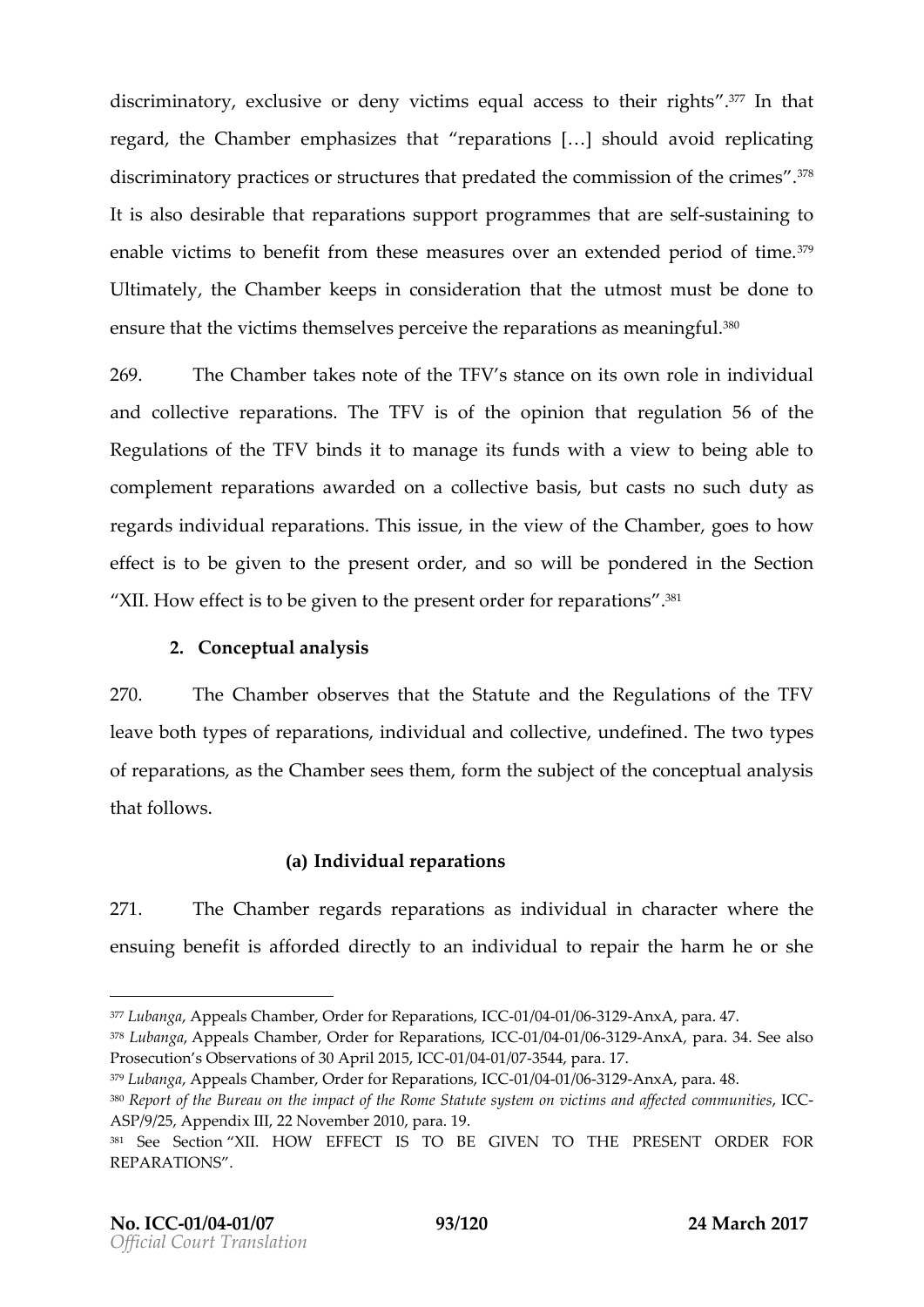suffered a consequenche entime of which the person was convicted Individuplaratiscom nfer agmiction benefit to which the person is ex entitled ut differentlive benefite ceived is pranticulare victim Compensation paid id the blate k account vicof titch econe dwo null de an example of  $\dot{a}$ n drievoidau al thet musclehe involvement ropal zatatini organization organization organi an intermedigarroy upin thædministraction portion monént threparations does noth the view of the deCthramber, detrom diviductharacter the award

#### (b) Collective reparations

272. The Chambegins robe  $\alpha$  and  $\alpha$  reprincience ducedary the appeals Chamber Lubang When collective reparations are awarded, the address the harm the vi**ctimas sufflewidd**al and co $\beta$ <sup>8</sup> ective basis 273. Of further ntohte comment blowe Special Rapporteur on promotion of truth, justice, reparation-raencolarge,<sup>3</sup>natomitchese of non  $TFV<sup>5</sup>$  and the egal Represent and ive entriestive concept collective reparatisome fers thoernatur(etypeof goodsistritheud omnodeoftheir distribon)and tihree cipie (notosile citeins integrous). The Chams be easy that for the Defenculote ctipe arreationships a measure bewhich characteristic times or sevegmandupos victim disadministered through a c $\mathfrak{B}^{\dagger}$  and  $\mathfrak{S}^{\dagger}$  and  $\mathfrak{S}^{\dagger}$  and  $\mathfrak{S}^{\dagger}$ worthy mofteare the servations higher national Center for Transnational Center for Transnational Europeant of Justice:

<sup>382</sup>Similarly, see United Nations Submi**s: 6162011/060411/0375M5a0p2r0a1.517.** 

 $383$ Luban  $A$ apeals Chamber, Order foli**C BOein/a04 at Bosh**  $2A$ **n** x Apara. 33.

<sup>384</sup>OHCH, RReport by theRaSpopeocriteantlu theomotoiontrujtuhs, ticeparation and guarantees nomecurre8cet, ober 2014, A/69/518, para. 38.

 $385$ The Prosecutor v. ThomasThLeubTarouga HDuynibo, for FViliontojmosn, Reparations and Draft Implementation CGP 14 6041/0361 7 Conf3 November 2015, [French] transl registered on 29 JahQue0rty/62401 1663617-07 ontfFRAp, ara. 1665 b(ang TaFV Document on Implementation Plan ).

<sup>386</sup>Victims Proposals of 8 DeC-CE1n/1062411 / 283771260, p1a7ra.

 $38\,\mathrm{D}$  efence Response of 30 DG GOeth  $604$ tr/ $30\,\mathrm{TO}$   $26$ , para. 48.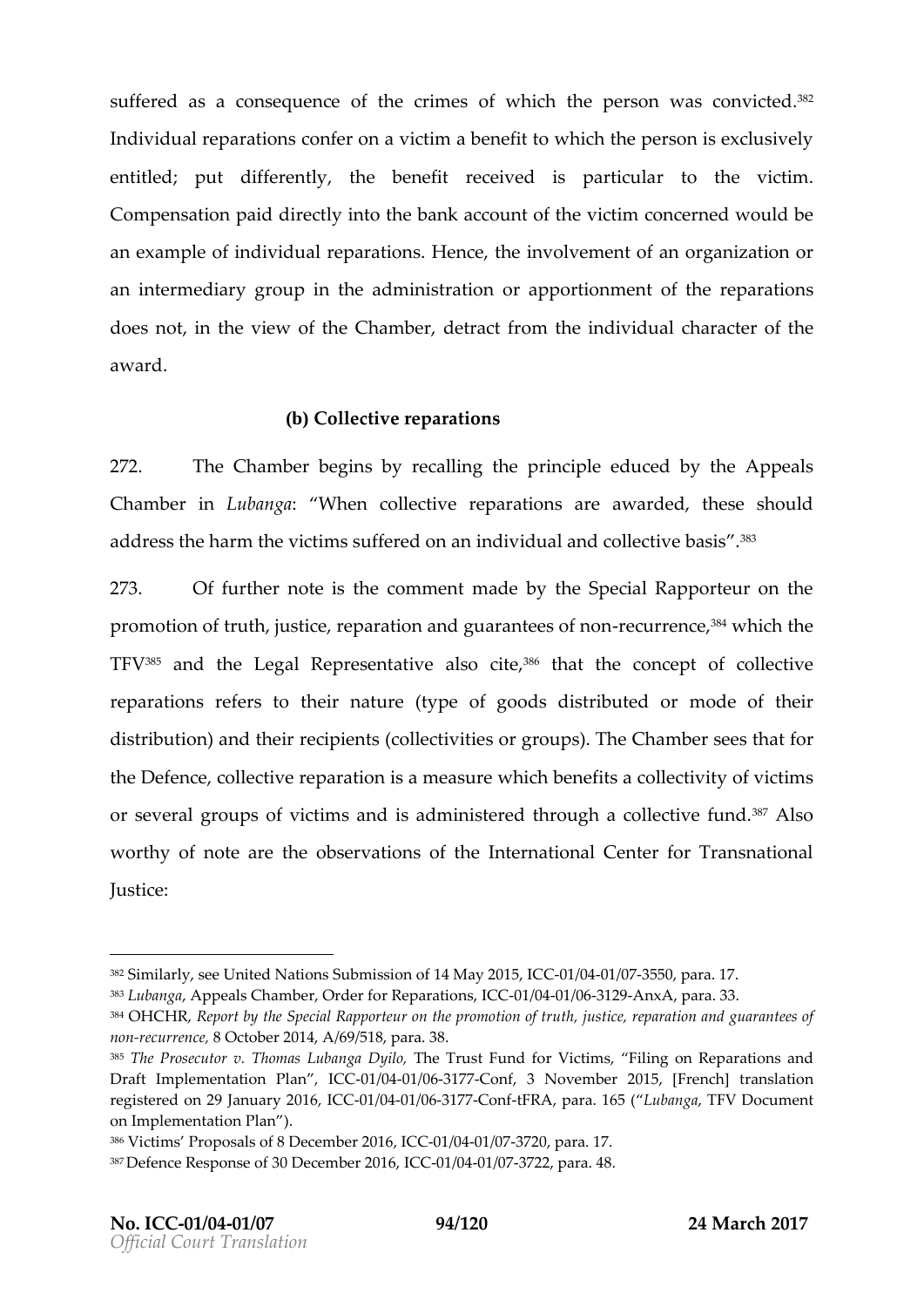Collective reparations are conceived from motth eye peer resprese tain te toof benefit. They are focused on delivering a benefit to groups of victim human rights violations. These groups may be bound by, a common id or form of violation. Collective reparations-brase dads peescsts the fgende individual violations, such as sexual violence committed against inc other instances, they might address violations affection the population as those involving massacres of entire villages, the deliberate destru of indigenous communities, or the targeting of civilian organizations regime or op.p<sup>8</sup>o<sup>8</sup>sing

274. The Chamtheursdeterminibato recect ve delective reparations grouporcaetgo y of personms as y be bound by a shared experience the intention  $g$ alsobyvictimization by  $odi$  the same dation the samine within the jurisdiction  $6$  fouth $6$ ollective reparmaaty othe  $r$ efbene, efaitgroup, includi**a g**ethnic, racial, soci**a**nt e bi**guisgical w**hich redead the crimet, ut also any gothes pround by collection ease defringes a  $\,c\,$  on sequent the section of the convicted  $^{38}$   $\rm{e\,}$  r son .

275. Accordinghy, Chamberds theart reparations to be collecti character, the bye mneufasity roupor caetgoy of persos now ho has uffered shared halrmins ot that the end waithin the jurisdict  $\mathsf{Count}$  morfalled the containt of the containt matrice  $\mathsf{dom} \mathsf{tr}$  matrice  $\mathsf{dom} \mathsf{tr}$  matrice  $\mathsf{dom} \mathsf{tr}$  matrice  $\mathsf{dom} \mathsf{tr}$  matrice  $\mathsf{dom} \mathsf{tr}$  matr victimize  $\alpha$ rious aetojorieos fortigo fordifere nte as sol $\bm{\mathrm{E}}$  actsuch perms  $\bm{a}$   $\bm{v}$ have been the which ferm  $\mathbf{c}$  or  $\mathbf{f}$  m  $\mathbf{c}$  fineshing the second bether ouch stone defininga grouwphich male awardrepdarationTshe crux coolflective reparationies in the percept of nthe nembers the proupwhoexperienced shared haArmorordinghive Chamobeet nerminines atollexeta wards and e  $m$  ade owlive rich eviction perceitive ensel and suffered shared harm .

388International Center for Trans habio Rhaab adu Report: Concept and Challeng ReparatioFresbruary 2009, ttps://www.ictj.org/sites/deMfaudt/EteionethCtTO.hs  $Repo200B$  nglish, pal $6$  cessed 17 MaAk  $b$ sho 2 $\omega$ it  $\vec{a}$  dhby United Nations, tessee Nations Submission of 11 GIC-0012 00875, 50 para. 19.

 $389$ In this connection the Chamber takes note of the discussions held by the as outlined in the TFV s sluubbrains gs hand nose  $\dot{e}$  and ing to define the concept of o reparations, the experts in Belfast stated thablent beicgina omiceasy of nc cloud lee ctive victims of collective that that the Document on Implementation Plan of 3 Nov IC  $@01/@041/@0617@$  onf, para. 174.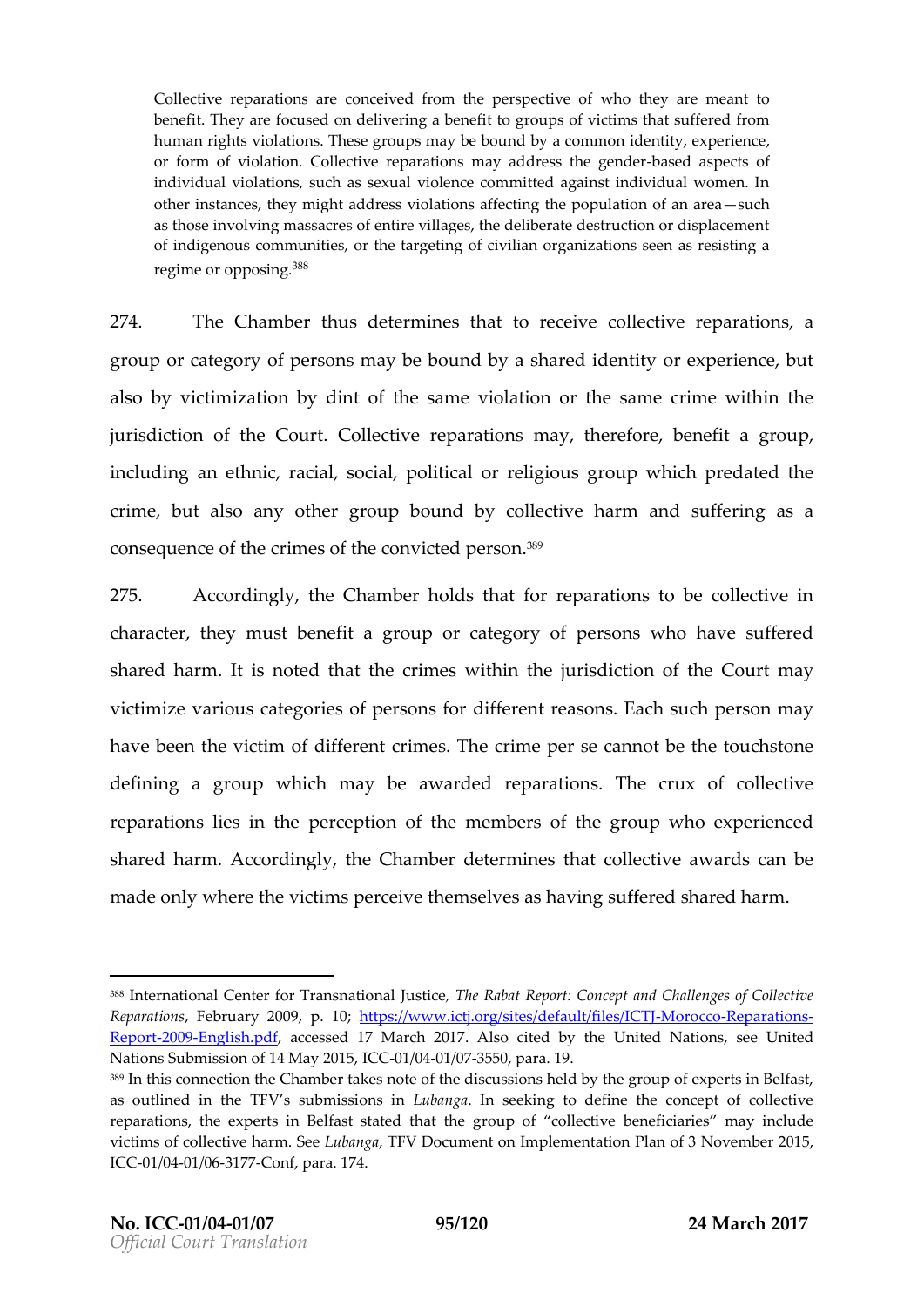276. Italsoconsidehiat goain a collectriativothe group need not be vestewolth a prior legal personality o $3^{90}\overline{a}$  hoeo **Cleamables to** algehet the view adollective repanautions are benefitiagroup rrespective of how the  $a$ reto bædministeredd strributteadstlyhe t Chamber that shared harm doneosthecessaril-syuppoe sheeviolation for a collective icritigs that may be bound by eshual their  $q$  mit eviolation from a coller of ginute hich was vested in phreom the crimet, utalsoas a resulthe voifolation the individual roights arge number of members othewhielagtri**on** find or individuaghstwith a collemopiavoet.

 $277$ . What is moorlective repelitation from indual repart and ions form ecronfer aongroup benefitwhicchitsindividumale mebrsare not exclusively enwihited  $\mathbf{e}$  as ionastele of lathteet the benefitibelong set and h memobr othegrou<sup>3</sup>p<sup>31</sup>By way eovannplec, ollective rep**arcatoied**s the form of arbeilitatpion jecatrse not put in placese cforse btehree foift one victim, but a imbet no e faith e m brseof though punctum of the emmutry.

 $278$ . In view tho  $f$  emarks mad hee boy roouf  $p \times p$  enthe  $B$  elfasts, set out in thTeFV s subm $\sin\theta$  is mothimal uban,? $\theta$  fahe Chamibeothe opintiho ant two catoeorieo sfcolle ctrige perations may be defferentiattheodse aimet **e** denefiting the community as a andtwholosifee cuse on thiendividual mems on fothe

 $390$ Similarly, F. s. Netegret The case for collective reparations before the International Criminal Criminal Criminal Criminal Criminal Criminal Criminal Criminal Criminal Criminal Criminal Criminal Criminal Criminal Cri Court i-A. J. Wemmers Repla) ations for victims of crimin Peosulalge adignest Lhidim 20014y), pp. 1-772; S. A (Wholiyersity of Essex Transitiona) a hudstil Let Henheaft by portal in the M. I. Henan Dighthart Computer Collective Reparations and the International Criminal Court, Briefing para. 4.

 $391$  See allshoe Prosecutor v. Thomas LTurbang FaunDolyifoor F-Virsttim-Rseport on Reparations September 20011/0041/0268 0 Rsed, paraln2 fact, in practice the difference between an individual and collective form of reparation may be quite primarily in the role thimata thees beenee to play in the design, implementation their assistance .

<sup>392</sup>LubangTaFV Document on Implementation Plan of 031/No041Ve03611b7e2To 210,15, ICC  $p$ aras.  $e$ dt $6$  $\bar{s}$  $e$ q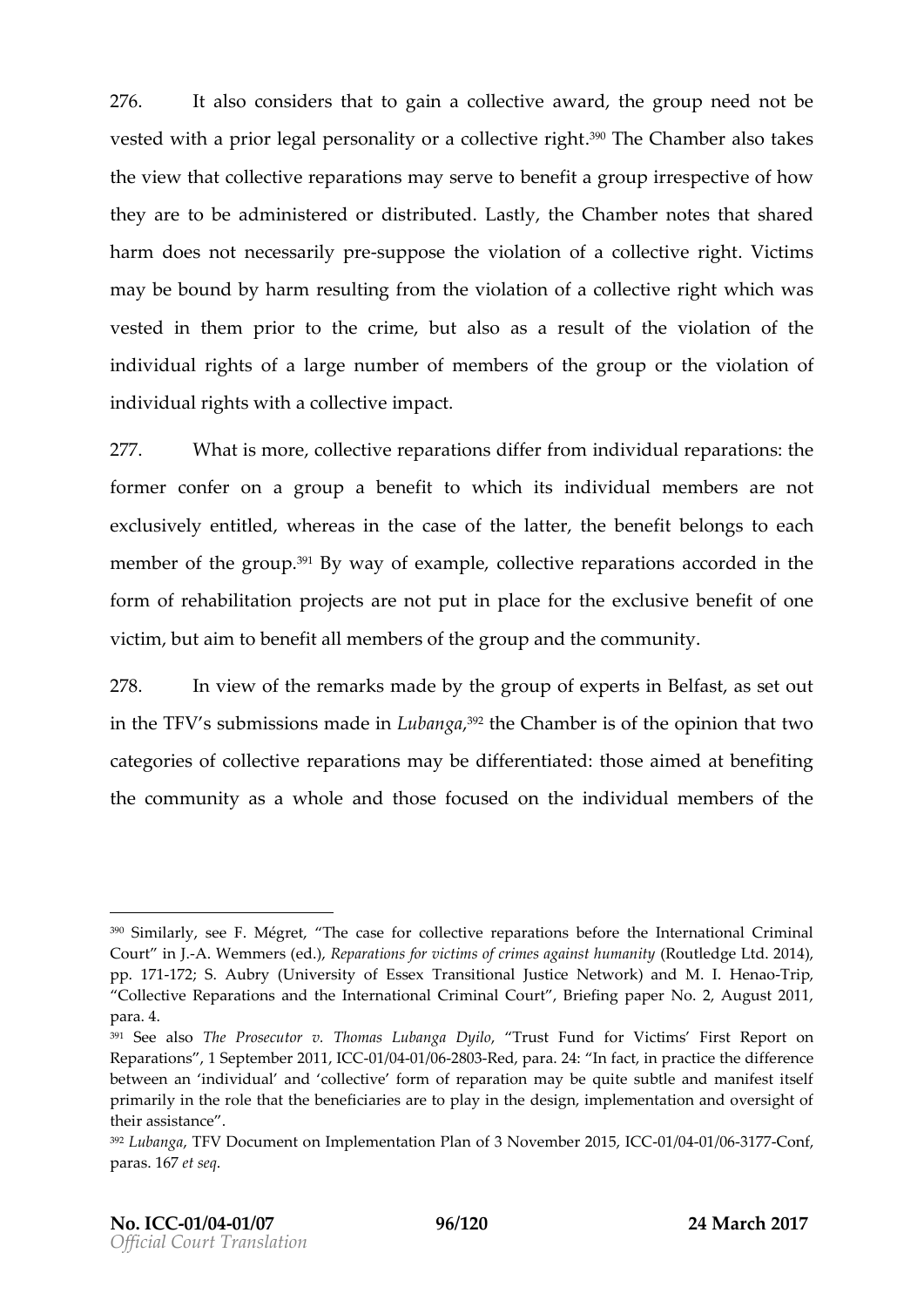groupAs a mattfearc,  $\mathbf{a}$  sthe Text state  $\mathbf{a}$  heconce of tollectip areations is an open ce $\beta$  to llect rispear at icended ressing ot the multipas a whole are, therefore, just one powsistibiline tho emmuch wider concept of co  $rep$  arations is  $e$  Chamber  $d$  chamber  $e$  the view that  $ct$  of  $f$   $\sim$   $e$  of  $f$   $\sim$   $e$ reparations ou gy larious so dalist pel assible mphasis hoenpotential bene of sunceparations both to the anond minoruthmiety in blividual

279. The first grap we obsolle ctropearation  $\sin \theta$  community reparations ) thereforse intend the thef htecommunity as a nuddioles not specifically addresis ndividumaed mibrse of the group. For eax mplet he building of a rschool hospitan hay be of general help to the of the colmity masted sk however providsepecialiszeerd icaedsdres stilneng needs por fiction intensitive casseub ju.**dC tea**frthenrot,easthe TFh1a/s pointe,<sup>3</sup>d<sup>4</sup>iosutthsadtmenodailest ofcollective reps, as ruad homas symbolal riaction and the foot from an emorial, provide an inherently coll**ectishearbiege finite** mory and bemay no conceived in intervindsual

280. Reparati**o**nhse is econd cantaeygoarly sofoloseised tho enniquially inductions and the formulation also seen  $m$  embers of the group. The Chamber consider the TFV helegal Representation and Defemate made, thatsome forms of collective reparations might result in in<sup>3</sup>d¶Wh**e uQh dome medits** cores that such reparatio and sthough dilecting on a turre espond theo needs cuarrent snittuation of individual victimos roiun p.T. the actual desaidof health whan is is provideto all members of thwe higor bosipse bout alizered addresses h victimin dividua  $\texttt{S}$  w chcollective reparfartaion nesdinacts in dualizated provided to controp fivic tims, butallow for the benefit tobe adjust to et the end  $\mathfrak h$  e

<sup>393</sup>LubangTaFDVocument on Implementation Plan of 3–0N1o/90841m/63381r7-02/0n|15, ICC para. 171.

 $394$ Lubang Ta FV Document on Implementation Plan of 031/November 2010.15, ICC para. 169.

<sup>395</sup>LubangTaFV Document on Implementation P210a1h5ofH0C31CN9041VeG3661b7eCronf para. 1V698;tims Proposals of 8 D&C-Cfth/b9644 /28377260, para. 17; Defence Respon 30 December 2-016 6041 CC 377 22, para. 48.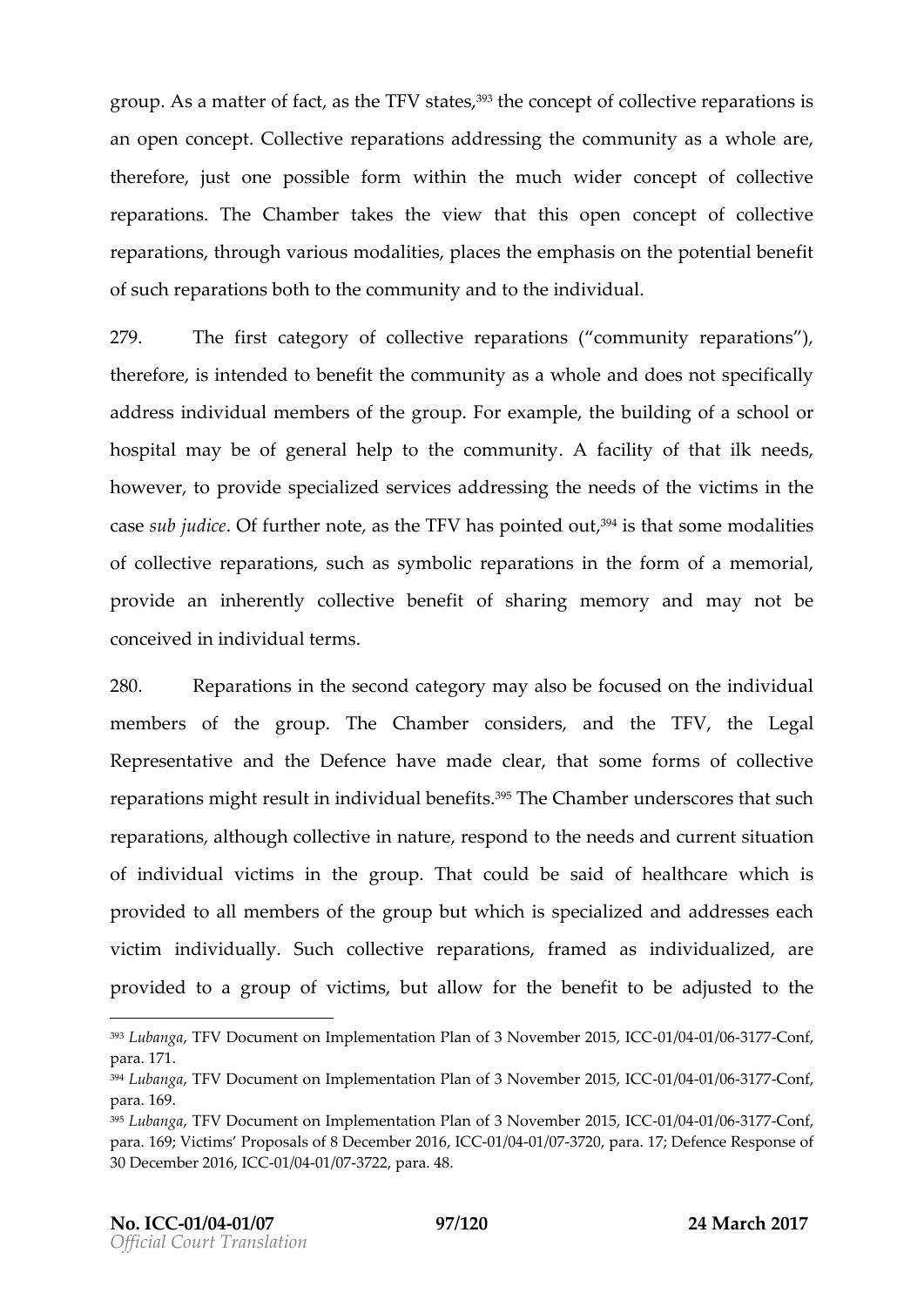particular neeead broat tim. Put otherwise, thicsaet**ge**y confodollective reparatisois focused ion rodithiod but hemselves

3. Determinant fthe Chamber

281. The Chamsberse rittior the reasons that a for a limondwithe case reparation msaim divial bas,iis naccordancer wheis  $h(9)$ 7 an $M(82)$ , andona collective, ibnassics cordance with  $(9)$   $7a$  nd9  $(3)$  of the Pules of Procedure and Evidence

 $282$ . First and forietmiestto, on obteekthat twhiection? Sithe Defe $\%$ Tochee  $R$  e g is  $3^{48}$ yh, eP rose cloom<sup>399</sup>andtheorganzaitionasuhto rzied to biblose rvat<sup>410</sup>of n s but ntohteTFV<sup>, o</sup> considteappropriatoloa wa rrole paratioo msainn dividua and  $acollec$  this area. I  $\odot$  for a rtigation of eiths at the Legal Representative  $\odot$  efence are agroened the awafroducollectrive easurensed on hed ividumasts uren the forma osfy m bolic amouneuroopeowni**e** time? The Legal Representative sets stoproentheindiviallu approasheavcihetim has suffered individua Nonethe, lhe essed d, sthere is nothing tto heput let in get in ploancee out more reparationmeschani**s p**nesrating on a colle<sup>p</sup>êtive basis

 $396$  Victims Observations of 15 -Ma/y $6042/00375$  5tH  $\&$  G paras. -955  $4$ Victims Consolidated Response gfl C+01J+0041e/423755 655 para. 62.

 $397$ Defence Observations of 14-0 $M$ a $60412'$  $603'5549$  JC $62$ ara. 86; Defence Consoli Response of 16 June 1240415 63756664 aras. -1280.

<sup>398</sup>Reigstry Observations of 15-0Ma/904210603755,58C Cpara. 13.

 $399$ Prosecution s Observations of  $-0.0$ / $0.04$   $1/10372$   $0.45$ , pace. 22.

<sup>400</sup> United Nations Submission of, IC460 M/80441 / 203751550 paras. 242 Defence

Consolidated Respionsene 20015,0041C/03756\$ara. Redress Trust Observations 15 May 2010 600 1/0041/036554, paral. R 63 and TIJ Submission of 101 400 1Ma4 2015,  $01/0375560003.298$ 

 $401$ The TFV none alowe heo sweledges that the dyaplet sie and fmo parations should be on the assessment of the extent of harm experienced by victims, as ex consultations and/or evaluations. Likewise, it should be based on the regarding theian wiepw sposals of appropriate reparation stands in the 13 May 201, 51 C-021 / 0041 / 0375 4 8 para. 134).

<sup>402</sup>Victims Proposals of 8 Dece0miber 202077269, ICErels9.; Doefence Response of 3 0 December 20 -1061, / 00431 02 0377 2 2, apsa -164.

<sup>403</sup>Victims Consolidated Responsel CoCt11 604 11 AG676 6250 1p5 a r-68  $\pm$  62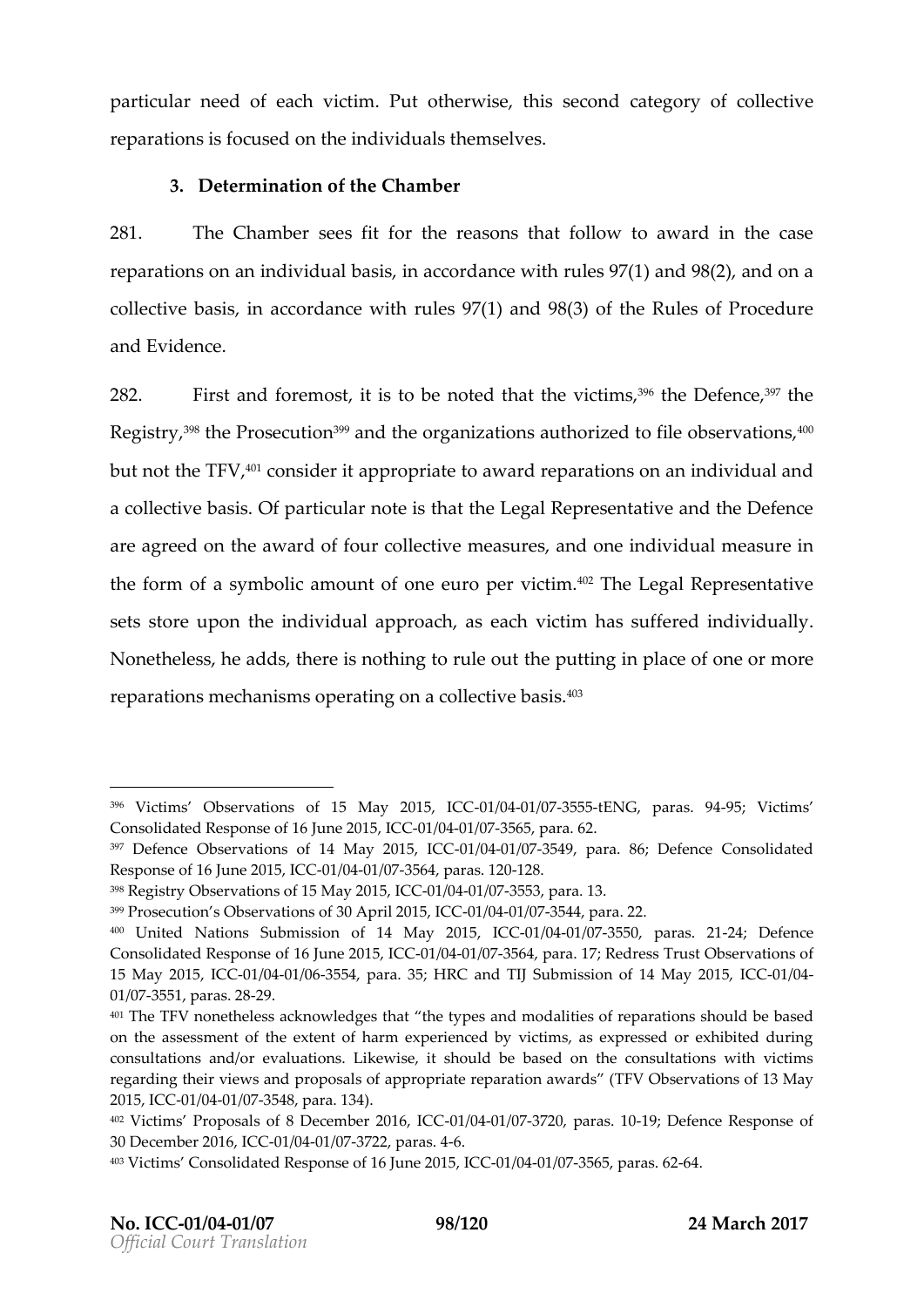283. The Chamf**berhenotsethat threteArmerican Court African** Commission mHuman and People<sup>495</sup> a Ridight action fustion the  $E$  conom $C$ iocm munity of West Africa<sup>4</sup> $n<sup>6</sup>$ h $\Omega$ statures  $\frac{1}{2}$  im ilar circumositances orderehde simultanme $\bm{p}$  luesmentation onligation of individual ante of  $\bm{q}$ s.

284. Turning specifociand dividuated ration thee, Chamber tenso to f theRedresTsrusst submisshiantdomestic courtts ananottional justice  $m$  echanism have orderned dividual repareavte on subserved large numbers victims were inf $\Psi \mathbf{\overline{b}}$  heedChamebles heedsubhmeissions in the nited Nationas otheRegistwing icalrgutehat colleneoplexoreation may bine addition to,butnot instead of individua<sup>4 p 9</sup> **The pa Canta on hose th**er notes that in recomme than combination dividuand collercepiavreation these Truth and Reconcili**ation** mission finition of The Stated stated

The individual reparationacokman which and a permieration s suffering due to his/her experience of a gross human rights violation. It is based on the fact that survivors will be fact that

<sup>404</sup>The Chamber notes timadivivedue arrights have been vi-**A**maneteidc, anth 6 oluntter orders individual reparations in the form of a final and compension and id intation measures i(reste, almite American Chelant, de Sánchez Massacre v. Guatemala para9.3; InAmerican CMolasts, acrEels Molofzote and Nearby Plac 285 October 2012 6:01 DB paras. -1188 10nd 2018; teAtmerican CRsugtNegro Massacres 4v. SGSputeetmentheral a 2012 InteAmerican CMoit, ana Community (Preliminanty Objections, Merits, Reparations and During and During and Duri  $C$  o s)t, s 15 June  $p2a0r0a5$  194).

 $405$ See e.g. A  $\mathbb C$  HenRe for Ming on tisty D Revelopment (Kenya) and Minority Rights of Endorois Welfare CouCnocmilm) uvniklaetning a No-22576N/@w8emibler 2009\$uAdCahnPR, Human Rights Organisation & Centre on Housing Rights and Evict Communicats N & 39/2396/05-271 May 2009; ATCH PSPQ, cial and Economic Rights Center (SERAC) and the Centre for Economic and Sominal Rightton (CUESR) 155/96271 30 ctober 2001.

<sup>406</sup>See eECOWAS Community Court bCOWStSceC, CHadijatou Mani Koraou v. TheRepublic of Na7geCrtober 2008; ECSOEWRASP OCJNigEeO. Wa/CCJ/JUD/18/12, 14December 2012.

<sup>407</sup>Redress Trust Observations of-0115/0044a/0333545415 arlaCsC 17 and 29.

 $408$ See al $\sqrt{3}$  Resend re $\sqrt{3}$  and  $\sqrt{3}$  to  $\sqrt{3}$  and  $\sqrt{3}$  of  $15$  -0Ma/6042 0.006355.41  $\Omega$  and  $\sqrt{3}$  and  $\sqrt{3}$ 

<sup>409</sup>Ex pa Amenex 1 to the Report on applications for reparations in accorda II s Order of 27, AIC-001:s160041/03751-20nExp-Anx1, dated 16 DecemFbrenc2n0114, translation registeFreebdruo anry 20015/,0044C/C63751-22 on ExpAnx1, para. A B 4 ex 1 to the Registry Report of 16 Delotember N2a01do ins Submission boC  $@04$ / $@$ May 2015,

<sup>01/037550</sup> para. S2e2e. also High Risk TofilScumeate Sheaptau, Zoarse 26 February 2016, Judgmen0107260 1-0200 201f2, pp. -5509. In its judgment, the Tribunal was desi implementation of a comprehensive set of measures with an individual, c impact benefit the victims of sexual violence and forced disappearance.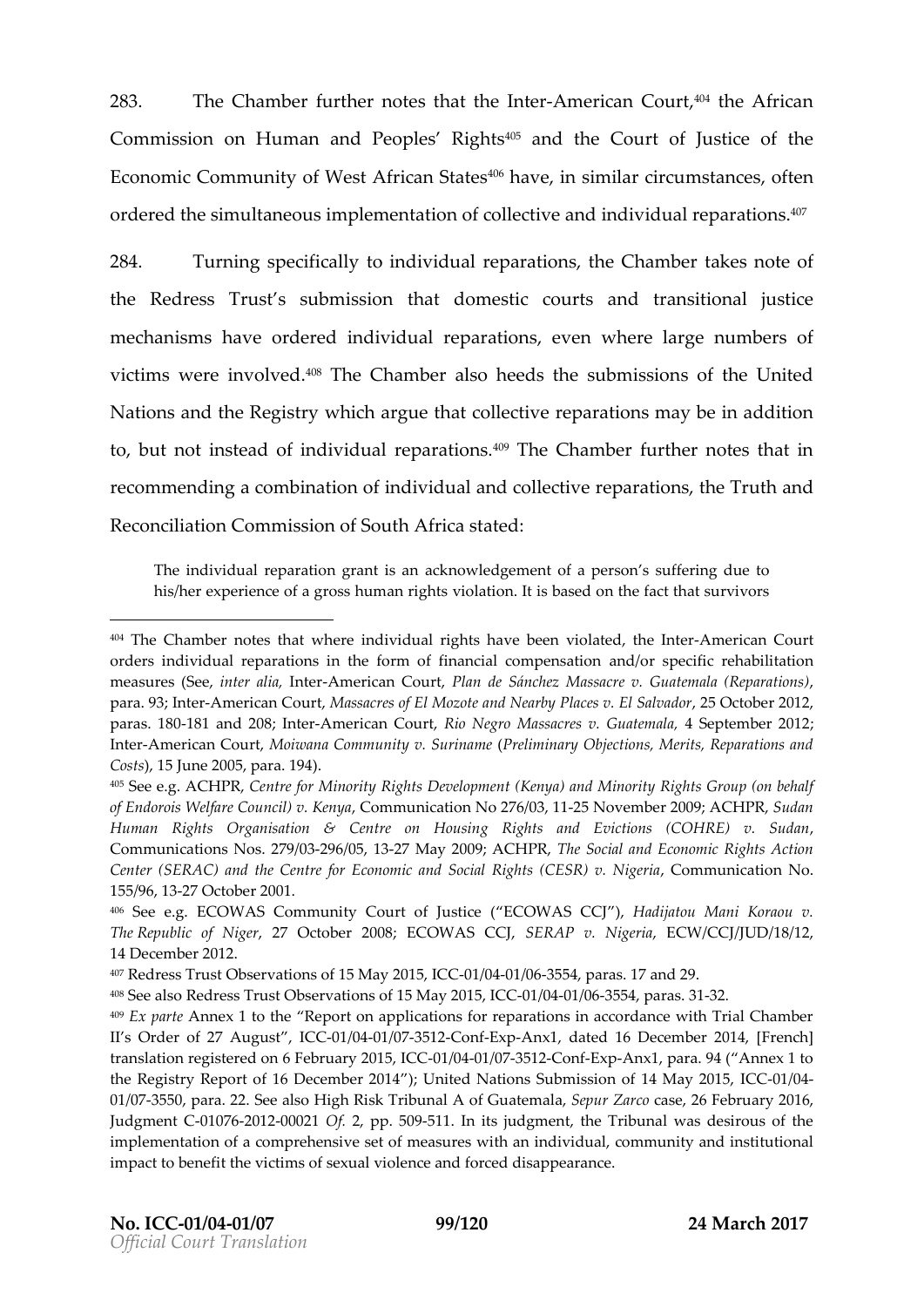of human rights violations have a righteth alo ihiet patincantio Thhenich dividual reparation grant provides resources to victims in a<sup>4</sup> fort to restore

285. The Chambers the awidelwe united Nations sunderscored that where  $a$  osllective repaanvaotiionshing maattiizon, individend as at tio enness ure thathevictimdoe  $\mathbf s$  ot feel excluded, maargfinathine edstight  $\overline{\mathbf a}$  the ed. Chambies furtheir the pinion that vidual planation representation the  $\overline{\phantom{a}}$ victimas nod may, in addcidimogne hos action reliaefforgoders os has nodsymbolic acknowledgomfent te hsauf nfer<sup>4</sup>e<sup>7</sup>The Chamabls consider at individual reparational sow the ctimus regaintheir sead first idency to an anad kendecisions for the m s**e** hv **e** be basis no efet their

286. The Chamfober eseems oreoverlagt access of the octropearations could prove difiofrictuhlolvsietims who no longBeorg-bi1voelnichividual reparations, dobelroe froerseq livheat conundrum

287. Ultimat, othe Chamber alls sfinidingthat 297viction are liogible r reparatio<sup>tha</sup>lsn its v12e9w7s,a figuwr**le**ich mai**kaedsividual awlards feasible** 

 $288$ . Turnintg collectriqe aration these Chambeonsid, opes artisdefinition laid down boveh, evictimins the clasheegroupwhich suffered shaanted harm thetime ftohe attack on.4 BHotgmorusst be tmhoatte obthree amtajo yriotfvictism in the case lBocegoloinon 20.0M3 oreover mom the plicas in binic is aid victims submitt tehde Chamobeathers othern though dhindividual did not

413Annex 1 toRetgiestry Report of 16 Del Cem2n1b/e00412/0937541-02 on-Exp-Anx1 para.

 $410R$ eport of the South African Truth and Recape recilicanting n 1998, m Vs, sippanra.  $http://www.justice.gov.za/trc/report/fin$  ad  $cæpessot d$  of  $\vec{u}$  m Vea5r.  $\varphi$  hd f 2017.

<sup>411</sup>United Nations Submission of 40 May 20276 5, 8 para. 19.

 $412$ Victims Proposals of 8 Dec- $\theta$  m/ $\theta$ 044 /283771260, I $\beta$ 1800ia.

<sup>68</sup>HRC and TIJ Submission of 10 14 May 123051551, para. 29.

 $414$ Similarly Deseiesion on Sentence, palre N 502bs Se eveatiles nos of 13 CMC a  $\sqrt{0.24}$  /04015  $01/0.354$   $\beta$  ara. 104.

 $415$ Of note in this regatdubantot that in Lubanga Chamber determined that collective were more appropriatetedrue lithe e limited number of individuals who had a reparations versus the **oftal chims bengander is chamber I**, Decision on Reparations, Trial of the official Chamber I, Decision on Repar ICC0 1 / 0041 / 0269 0.4 )

 $416S$  e  $e$  nter aplain a  $276f$  the present order.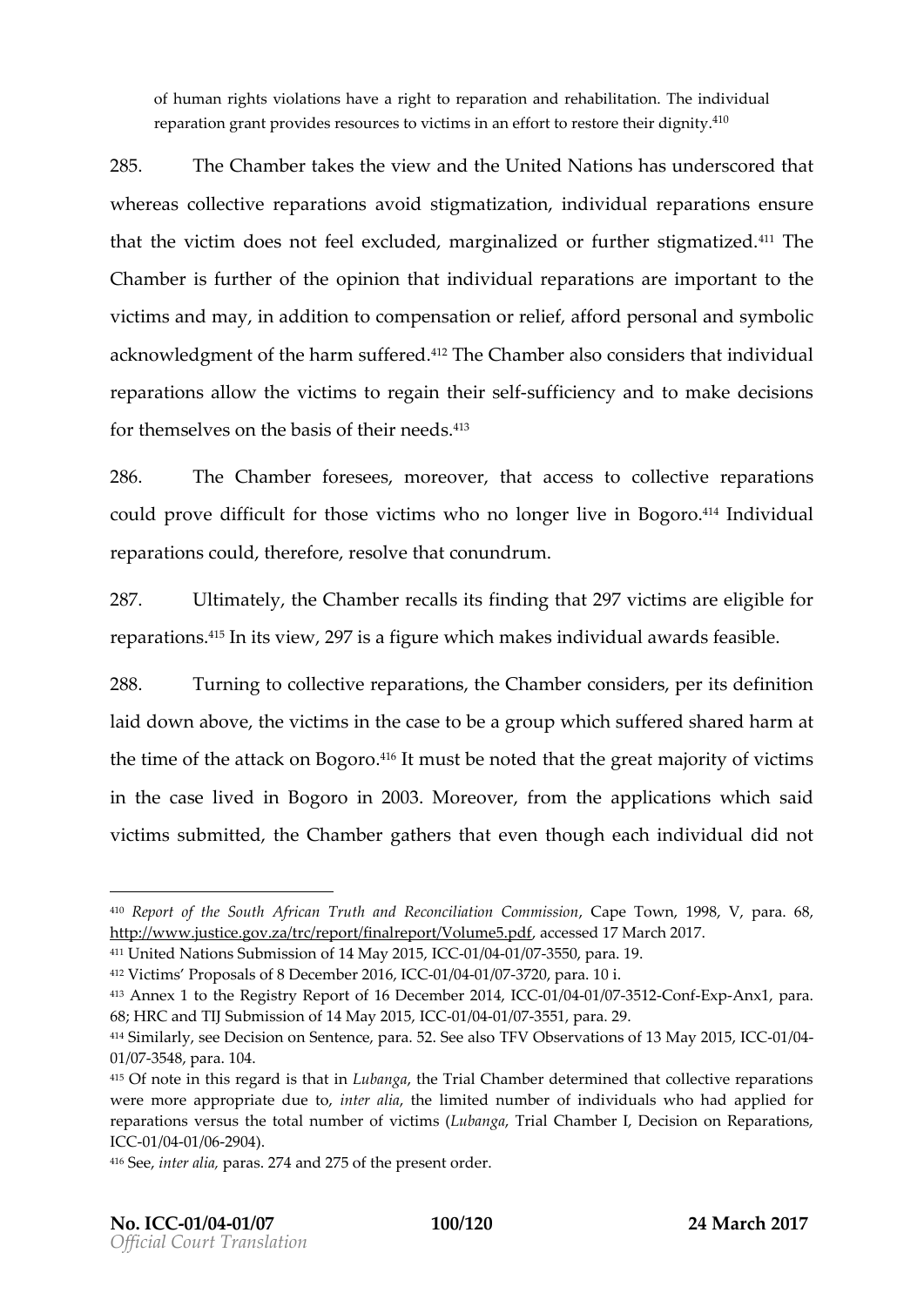suffer the same hpaermc, eitheepn selvepsarat soo fsingglreoupwhichwas subjecteth stoattack on Bogoro of the Chamber erminest said persons meaveine paratison aollective basis

289. The Chamfbuether regandels ctries parations appropritent ethe case in tthe ay twould address shared needs and stufe fector mgoloefxity the various stims. Further, siniit the word lection earation could foster reconcilia<sup>417</sup>on

 $290.$  In this connet belowed mamber betweeds the Registry s comment that [s]ubject to the concerns and risks identified by victims d adequately framed collective measures provided to the vic addition to individual awards may phancore a phoesigneouse inal situation the affected com.thiqunities

291. Further Chambers accoofulmet view out ntified Nattibents collectrique rations ay been seided as a way  $C$  foout it obte fill the gap where indivially reparations to two lm pleted wiress the harm suffered by a victimosfonas oscrimes or ctohme.hom:un.411°y

292. It must, moreoverthbanetepmeortætoloomsa collectivmea.boiamsiizse re**s**urc which are often<sup>42</sup>limited

293. Having regard to the thier  $\epsilon$  chaimolopeation inherast in addition toindividual repa**catiec**ts ve rep**ara**tion propriate instant case

<sup>417</sup>In this rega Md, Baécerd and H. Van dees Meerwe ations en AfoCiantuice résustrale d Etudes af ( $2c0a0$  4 $e$   $s22623$ , para. 7, who point out the disadvantage of pu reparations mechanisms: they do not include any measurree concrilis antion tal r See allsuobanga ppeals Chamber, Appeals Judgment -0n1/0844e/p92661a2t9ions, IC para.1 The Chamber notes that there is a sense among the victims that r the Congoles&  $i$  Stants (Observ & tiloams and  $y$  20-05  $/$  0040  $\sqrt{0.0375}$  1, 4 para. 25).  $41\%$ nnex 1 to the Registry Report of 106001D/600412/n603752=1=020mE4:pAnx,1 para. 94. 419United Nations Submission, of C-1024 /N9041y/0276556ara. 22.  $42$  PH R C and TIJ Subm4s Miao  $\gamma$  2010 160, 1 / 0041 / 0375 51, para. 36.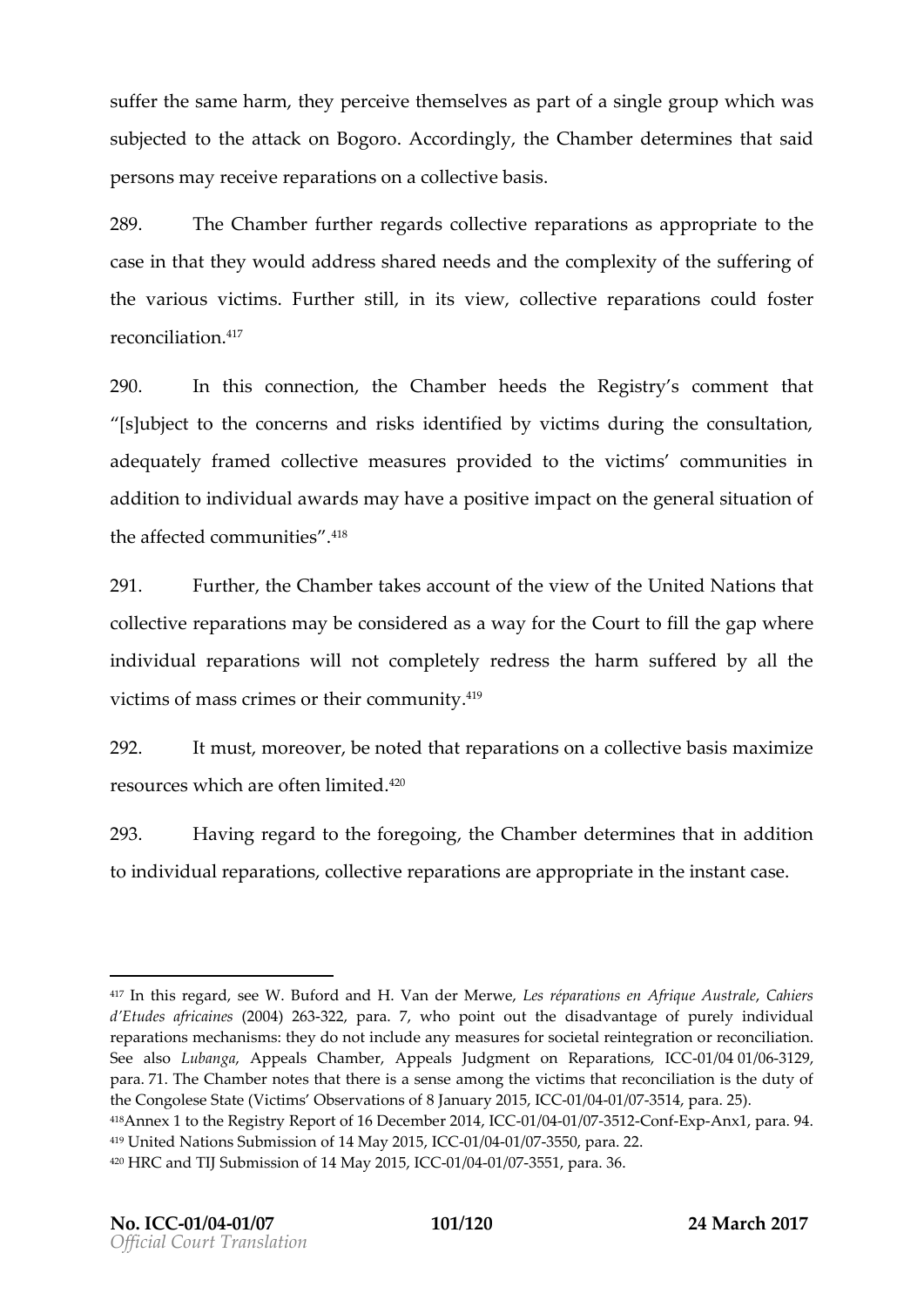294. That s, at hote Chamobo enristion between that  $\frac{1}{2}$  and  $\frac{1}{2}$  and  $\frac{1}{2}$  and  $\frac{1}{2}$  and  $\frac{1}{2}$  and  $\frac{1}{2}$  and  $\frac{1}{2}$  and  $\frac{1}{2}$  and  $\frac{1}{2}$  and  $\frac{1}{2}$  and  $\frac{1}{2}$  and  $\frac{1}{2}$  and utmosatd, dretshse vicstainsindividnsu<sup>4</sup> a<sup>1</sup>In that onnectiitonins or the cainlig thatheconcept collective repasations promice powthichplace the emphasinshebene biotthotheindivial and othecommun<sup>4</sup>  $i$ <sup>22</sup>In that vein the Chamsbeens tthast TFu Miderlined its Annual Report Summary for that reparations proceedings at all stages should be organized a victim s participation therein htaosthraetpianrobitviolofadashtultyshe Chamber kersotenf the positional  $\mathbf{R}$  epreset mutantive m thy unimidated in the control of the positional  $\mathbf{R}$  epreset mutantive m thy unimidate is  $\mathbf{C}$ reparation reseparatis on  $\mathbf s$  benefith  $\mathbf c$  om muthyper swequid go ly some way to metation  $\boldsymbol{\phi}$  xpectations.

295. According hye Chamdboetrermines thaat ppiropsritacteaward collectne pearation his chare designed etap collections of a sprovide a meaning feumle of  $\psi$  rthe harm suffe $M$ rre ooK abtyangg saictims.

B. Modalits ice freparatison

1.Introduction

296. Havinton usdetermined typhess opfarations, Chamber alls that article  $75(1)$  of the  $\theta$  and  $\theta$  and  $\theta$  and  $\theta$  and  $\theta$  and  $\theta$  most appropriate modalities reparations the aiss of the specific circumstances of  $445$ The ecase at appropriate on fothemodal ist of the parations is determined by referrence to

 $421$ Similarly $H$ Re  $\epsilon$ eand TIJ Submission of  $C$ 6241 Mea4 $\gamma$  /200751551, para. 36.  $422S$  ee ab Sive ection X2I. CoAnceptunaally  $x$  s.

<sup>423</sup> TFV, Annual Report Su2n0m 6 gy p. (TEV Annual Report Summary 201 http://www.stfundforvictims.org/sites/default/files/imce/summacepsEeNdLR\_C 17 March 2017.

<sup>424</sup>Victims Observations of 15-0M/a00412 0877555, t5 ENG Coparas. -9974 See Vaicstioms Observations of 8 Janu- $a$  ty  $0240/10575$  1  $c$   $c$  $a$ . 27.

<sup>425</sup>LubangAappeals Chamber, Appeals Judgment 0ot neo Rand passin 2a pliao ma2s0, 01. CSS ee also  $TFV$  Observations of  $1-30$  MeO41  $/20075$   $58$ ,  $\beta$   $6$  ra. 134.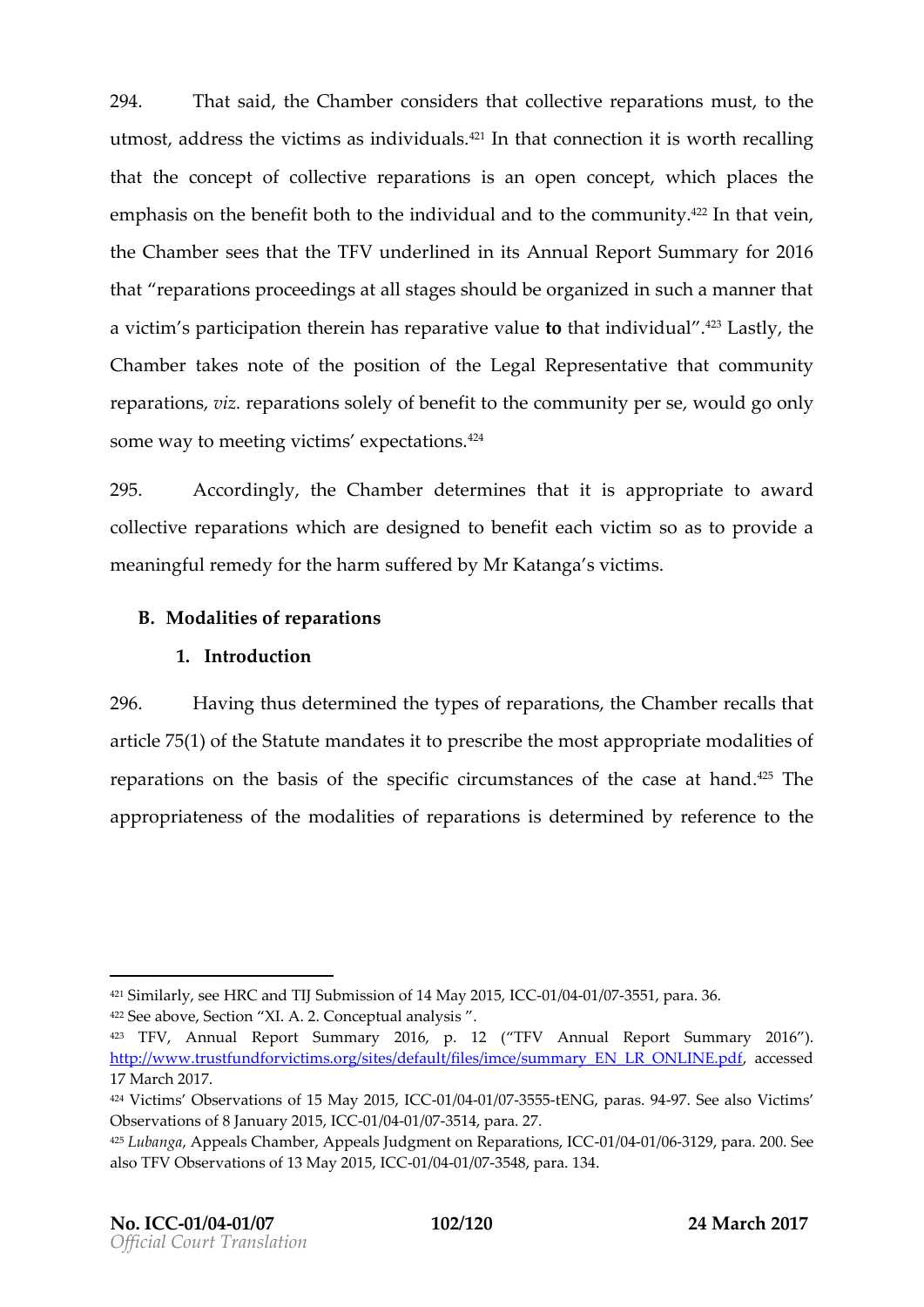harmcauesdwhich trhepearatiosnese.k to odye4ñ1°Teo that,**e**hned Chamibier attentive to cthe needs.

297. The Chamber alls thanto that is the mean at iscan renot confined to those set dioventicle  $75(1)$  of the es Stitutution, pensation rehabilitatlito. Imay napiare that the on odalistoi  $\epsilon$  freparations areappropriate, for instat mose of symbolic, preventative or  $\mathcal{P}$  ansformative val

 $2.$  Ruling of  $G$  hamber

a. Modalitice findividual reparations

298. The Chammles entitlis at the gal Repres  $e^{\alpha}$  and this endefence suggest awheer of a symbolic amount of exament of Katansquaictims The Chamtakes the view difectribluotation symbaomicount way of compensagion escknowledgement personal and symbolithesense harmdoneandsufefingoccaseioo<sup>u</sup>ñ 1 n the case thate bCahra, mcbo ennsidehrast

 $427S$ ee above  $2$   $\circledcirc$  of ratio present order.

 $426$ Lubang Apppeals Chamber, Appeals Judgment 00 no GORMe  $\beta$ GoSmang, ICC  $\infty$ ; See also UN General ABsaseimobPly inciples and Guidelines on the Right to a Rem Victims of Gross Violations of International Human Rights Law and Se Humanitarian Al/RRES/60/147, 16 December 232.0055e, e paralisacs. TFFS Observations 13May 2015, 010 0241 / 0375 48, para. 134.

<sup>428</sup>In this regard, see the principles enunciated by Luthen on Appresent is Chaml Chamber, Order for RIeOpe00r1a/te0041n/\$9361 2AnxA paras-4334 See also the modalitie ordered by the AppealsL Chamber and Appeals Chamber, Order for CReparations, ICC-01/0041/03612A9nxA, para&9.6SFee Parbssce cution s Observations, of CC20 /A4pril 2015  $01/037544$ , para. 24.

 $429$ Victims Proposals of 8 Dec- $\theta$  m/b9 $\theta$ 41/29377260, Ip. 62. 82. 80

 $43$  Defence Response of 30 Dec $Q$ ahr/ $Q$ 307 $2$  $Q$ , Ip $Q$ a $Q$ s. 4

<sup>431</sup>See also The individual reparation grant is an acknowledgement of a his/her experience of a gross human rights violation (SouthonAfrican Commission, Truth and Reconciliation Commission of South Africa. Rep para. 68tp://www.justice.gov.za/trc/report/finadceped stel 7 oll Mannec 5h.) p 21017 Individual symbolic recognition emphasizes the importance of remembe merely a statistic but actual people who often suffered intolerable cru Normative Theory of Reparational sDiemot Dicarus it is a Metaphilosophy 37(3/4) (2006), p. 456) HRC and TIJ Submission of 10 14 May 2007 51, par-33. See Rælps ort of the High Level Panel on Humanitarian Cash TransferHso,w Dcaisrhg tcassis freeds is for examently a humanitarian aid, Center for Global Devplopmentis Soefpetemabehrig 2h0y15 effect way to reduce suffering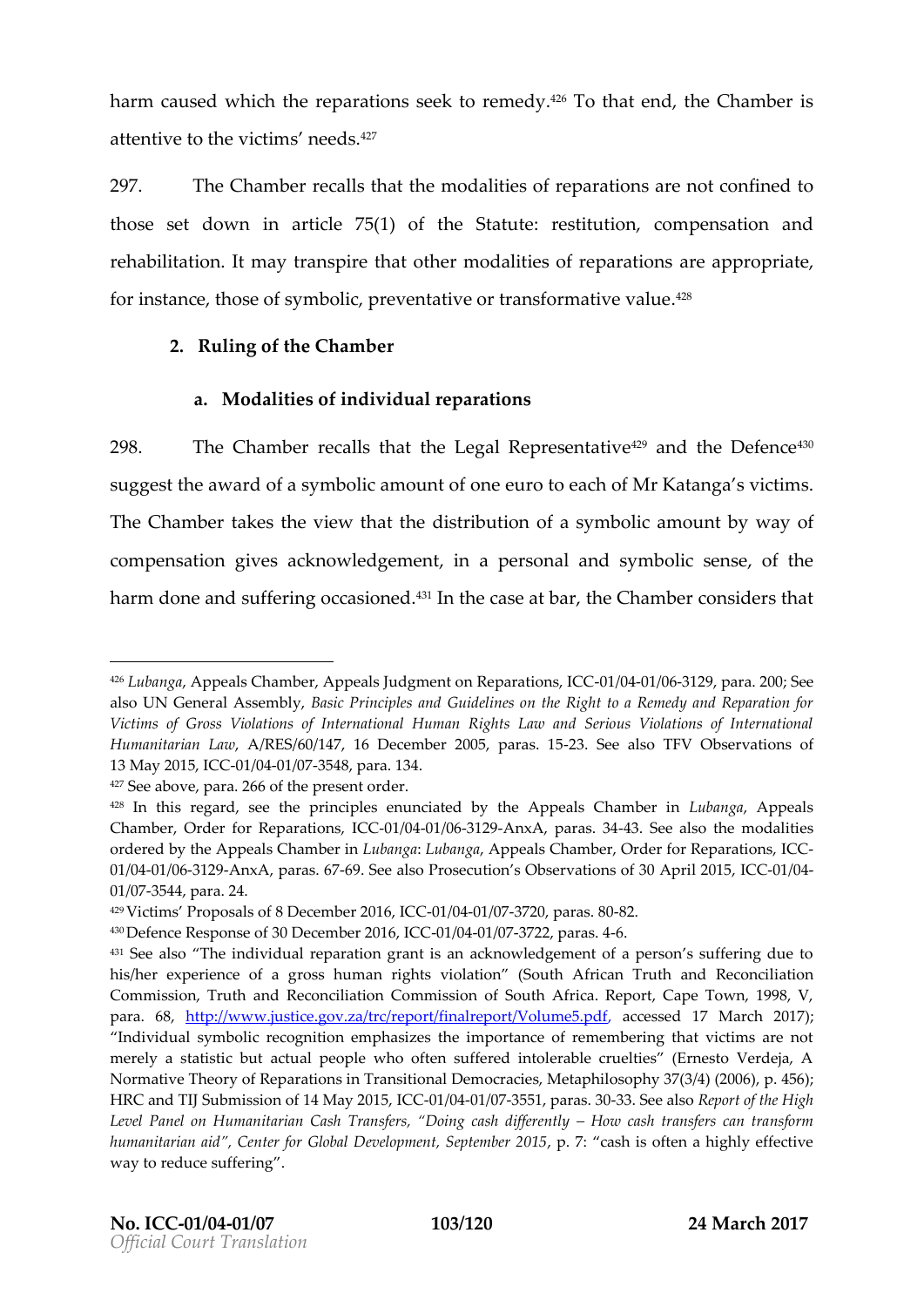suchindivi**al la** cknowledgemaeynthonee a ningtfou Mir Katansgavict,13m? s given atteocittice swhich they were subjected

299. TheChambeon cuws the the gal Represent particule and  $o$ es, however, consaid peroptriteote a waxard nore substas nontibaolliaculards compensation that mite iashing fut the wonictimulation the sotue mose io on f with in the commun<sup>4343</sup>y.

 $300.$  From that standipsolarpt protogrigative Chamber stheate over chamber  $\alpha$ victimtow homithas accors due contract is transmobilive a symbolic award USD250 compensTahteonChamubnedrerscores that ambutable wards not intendærsd compensf $a$ ttihoen harm in its Yeentihre $\mathfrak E$ thyambher elieves that thatawardmayprovidseomeneasure of reliheef harm suffered by th victinh<sup>3</sup>siltcould help the victims become finanbcyia.blinya.binlichegpend them, if no stant  $\infty$  purchase to  $\infty$  or the set up a small  $\mathbb{P}$  that iness. way, the ctim souldbe abtloe take their own decisions on the base needs .

b. Modalitice follectriepearations

301. In the epplicatifoom spersonal comptehneG babino ber seetshethat most e questre cold a listojéreparation y she Applicant of rame deconomi  $development/finameaisal,$ reschassupport hiousing agriculture educati<sup>4</sup>of <sup>n</sup>The Chamboetse, howe vtehra, ton consult, at thie nvictims specifically reeejretoatherodd alistiseuch caosmmemoraetvive **e**uts, broadcasts of the trial, the erenoothiour mecrofitris the tracing of miss<sup>t</sup>?nTghepersons

 $432V$ ictims Proposals of 8 Dec- $\theta$  m/ $\theta$ 64 1/233771250, IQs & ra. 10. 433Seeubang & ppeals Chambefor, OR redpearat Co 300 st / 0041 / 0361 2 A9 n x Apara3.3. The Prosecution points out that that consideration applies also to collectiv Observations of 30 Ap-0i1/202411/5037514CAC para. 22).  $434S$  ee Resolution of 22 ON ON election  $49/25$ , para. 19. 435Similarly TFS & eAnnual Report Summpary 102016  $43A$ nnex 1 to the Registry Report of 1060 D/ $\oplus$ Cet $\oplus$  104  $\oplus$   $\oplus$   $\oplus$   $\oplus$   $\oplus$   $\oplus$   $\oplus$   $\oplus$   $\oplus$   $\oplus$   $\oplus$   $\oplus$   $\oplus$   $\oplus$   $\oplus$   $\oplus$   $\oplus$   $\oplus$   $\oplus$   $\oplus$   $\oplus$   $\oplus$   $\oplus$   $\oplus$   $\oplus$   $\oplus$   $\$ 32. 437Victims Observations of 8 January 2015, ICC -01/04 -01/07 -3514, para. 24.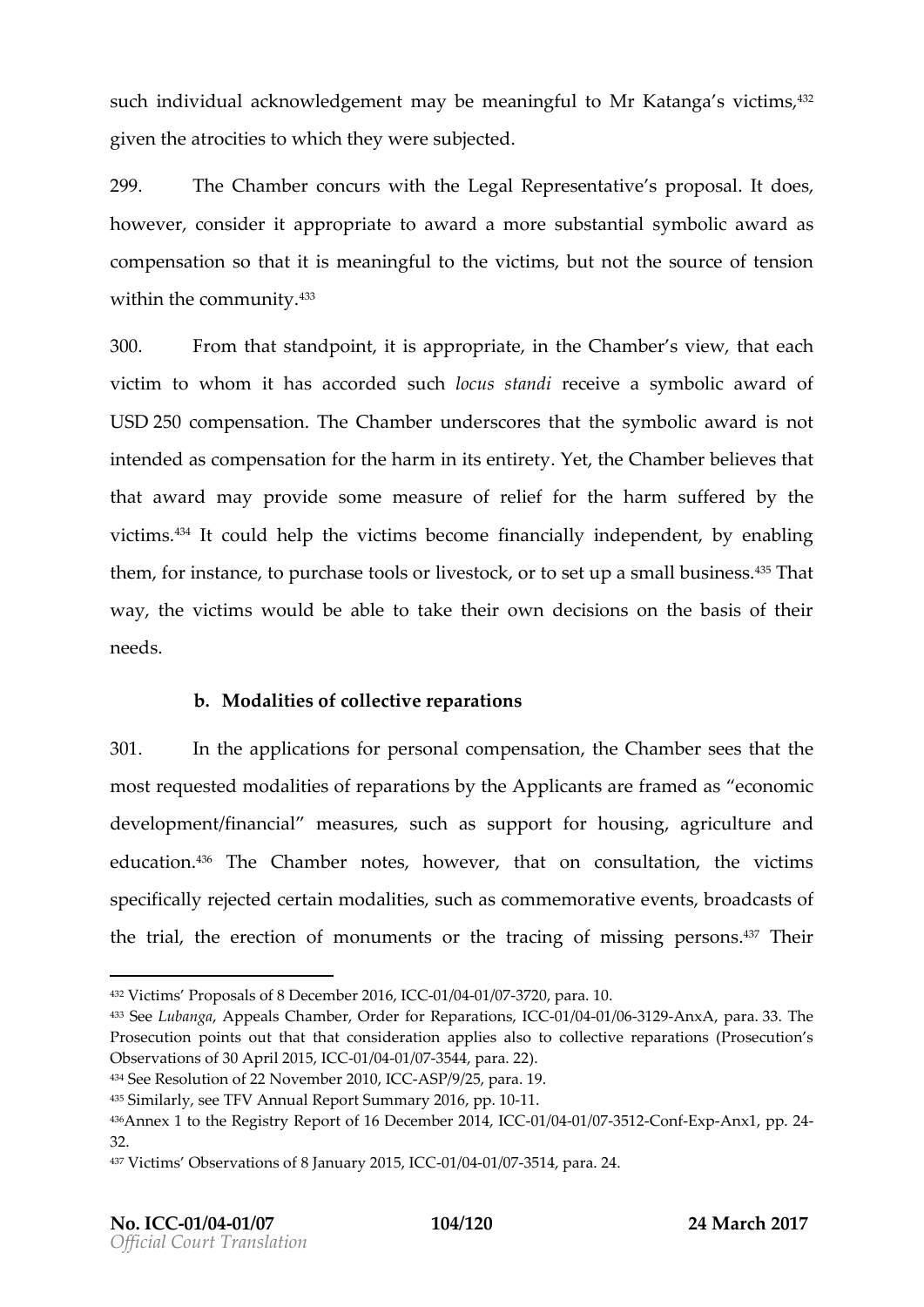reasofros doing so are bound up-cwitulred beteaantdoa sense among then thatsome of the sumogenes or easing nearely  $\frac{1}{3}$  or pointless  $\frac{1}{3}$  or could causfeesh traourmeax a cerbateunsnoecsital

302. The Chamberes that his most recomports, at is elegal Representsaptive call  $\alpha$  is a divances fourty pes confilect modalitive has chin is view,mayprovidænefficacious réconntehdey harm suffe $\mathbf a$ e dolousing support me;a (s2u) reaen incomgee ne ratiancotivits upport me;a (s3u) reaen education assistance en om the beasure designed ptspy op hro lvoide call suppo<sup>t</sup> fl**e**e measuhres spmits fletchte wishes voiced by a that victim are intentoled lyinvoluthemin anpollactehem at the hearp aorfattihoen re  $\mathsf{proc}$ e  $\mathsf{s}$ ' $\mathsf{\overline{3}}$ he Defentcies nostend $\mathsf{p}$ othse $\mathsf{L}$ egal Represes $\mathsf{p}$ trantpiore $^4$ a' $^4$ 3 s.

303. As explained abtothee Chtamssbeview the abollectrien parations must  $b$ esigned to beno.html Katansgaricti**thasi**dentei $t$ fi<sup>43</sup>Thu, sto its mintonle foronodalistoefcollectioepearatiopnust formwalaby theegal Representaaltliouteheindivial uneesob f theictismin questtion the addressed What is minouthe Chamsber pinit of the foundalistic euldon tritue in a  $m$  e an ing frud nnet  $m$  the pareation for the harm which the suffered, indivi**ally** and ollective

 $304.$  The set of  $6 \text{ u m}$  od a litice fscollective rep, a rtahteio one fsourceu, Id appeappropritatibe catsibe Chambiles by letshat ollective reparations designed to been cubit is the shall pecifical ky the form of support for

 $438V$ ictims Observations of 8 J $\cdot$ 01/04 0427651, supplied CaC 30.

<sup>439</sup>Victims Observations of 8 January 2015, ICC -01/04 -01/07 -3514 -Conf, para. 24.

 $440V$ ictims Proposals of 8 Dece0miber 2017  $\sqrt{20077}$   $\sqrt{20077}$   $\sqrt{20077}$   $\sqrt{20077}$   $\sqrt{20077}$   $\sqrt{20077}$   $\sqrt{2007}$   $\sqrt{2007}$   $\sqrt{2007}$   $\sqrt{2007}$   $\sqrt{2007}$   $\sqrt{2007}$   $\sqrt{2007}$   $\sqrt{2007}$   $\sqrt{2007}$   $\sqrt{20$ DRC and Uganda the TFV has already implemented psychological and phy and material support projects, such as economic development projed employment and education opportud if bers V in Full of Fuggramme Progress F September 2015).

 $44$  Victims Proposals of 8 Dec-0  $\text{m}/\text{100041}$  /  $2337/126$  palr Qa  $\text{C}$  -190 442Defence Response of 30 Decem/8041r/023707 2,62 pal Ca -06. 4 443Victims Observations of 8 CJG9 n 069041y/G2765158 ara. 28.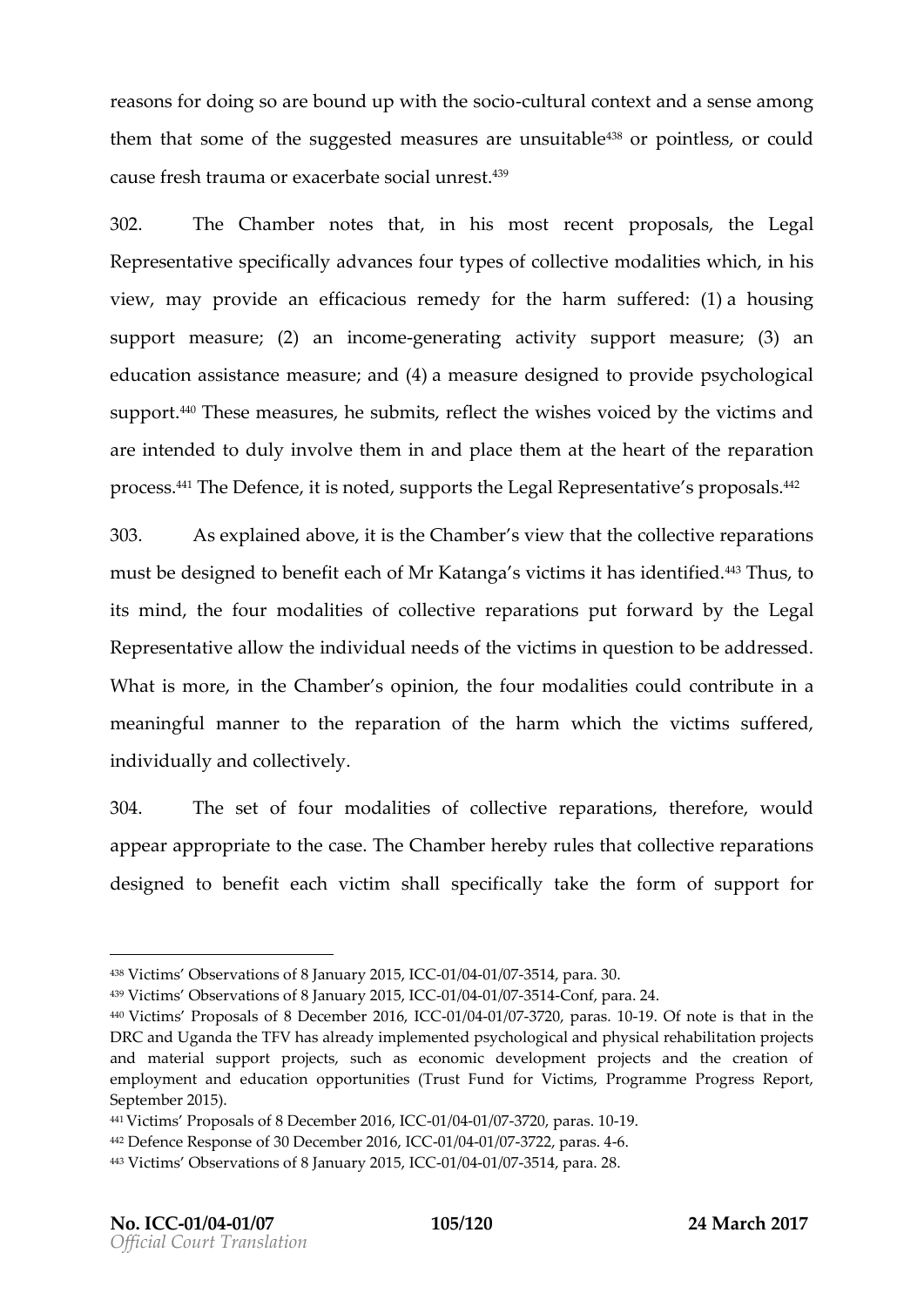housing upport and incompeent erating acturation to for cation and psychological support .

 $305.$  The Chamber shares the Leige awl order present that ive the  $m$  odaliestof pearations and retain felexibility e nassure there parations are commensutrhaetehtaorm suffered by vei**a**tcihnt<sup>a</sup>s&Cfattengorizaotfion benfecieurs for examano  $\mathbf{c}$  potenting to the  $46$ coditheextent harm suffered , achieve thå<sup>47</sup> end

C.Conclusion

306. In sum,the Chamabue ard notividual repartent ions sympensation in the form of a  $\texttt{aw}$  and  $\texttt{ddGUB}$   $\texttt{D250}$  . In additiber,  $\texttt{Cham}$  makes a a award foorllective repadreastiiopmesd to be-ancericttimin, the form of support for hosuspipopert forinesomgenerating acstruiting for educath and psychologic.all heu $\beta$  pharm whishes to make plain that collective pearations designed to be earchefit victim innoulsut doelear and sufficient planation is formthe vicstion fand foster their trust in  $m e a s u.f$   $e$   $s$ 

<sup>444</sup>Victims Proposals of 8 Dece0miberent 200771 250 plaCr 6 s-70253ee also HRC and TIJ Submission of 14 Ma0 12 00415/,03750501, para. 30.

<sup>445</sup>Luban gapeals Chamber, Order folnC Boletp' a044a tion of Bara. 45.

<sup>446</sup>The Defence envisages categorization of benefocsisaroitesabhy o the sad a frehiation cattle or standard of living, etc. It could be envisaged that Applicants w housing support; thoosste cwahtdel could ask for a livestock farming kit, e Response of 30 Decem 6dr 0240 1057, 22 C par 4 S. 12

<sup>44</sup>The Legal Representative puts forward four categories of victims in or harm suffered ch Fosuce ha category, he suggests a maximum award, whereby combine support for housing, supponente fating and support for education. Nevertheless, for all categories he proposes that the mefausulines be supplement measures: psychological support and disbursement of a swmctomis amoun Proposals of 8 DecembOe1r/020401/63377 2CpQ ras. 7203

 $448$ See Victims Observations of 8-0J1a/06041a/16967521041, 5palnCaC 28.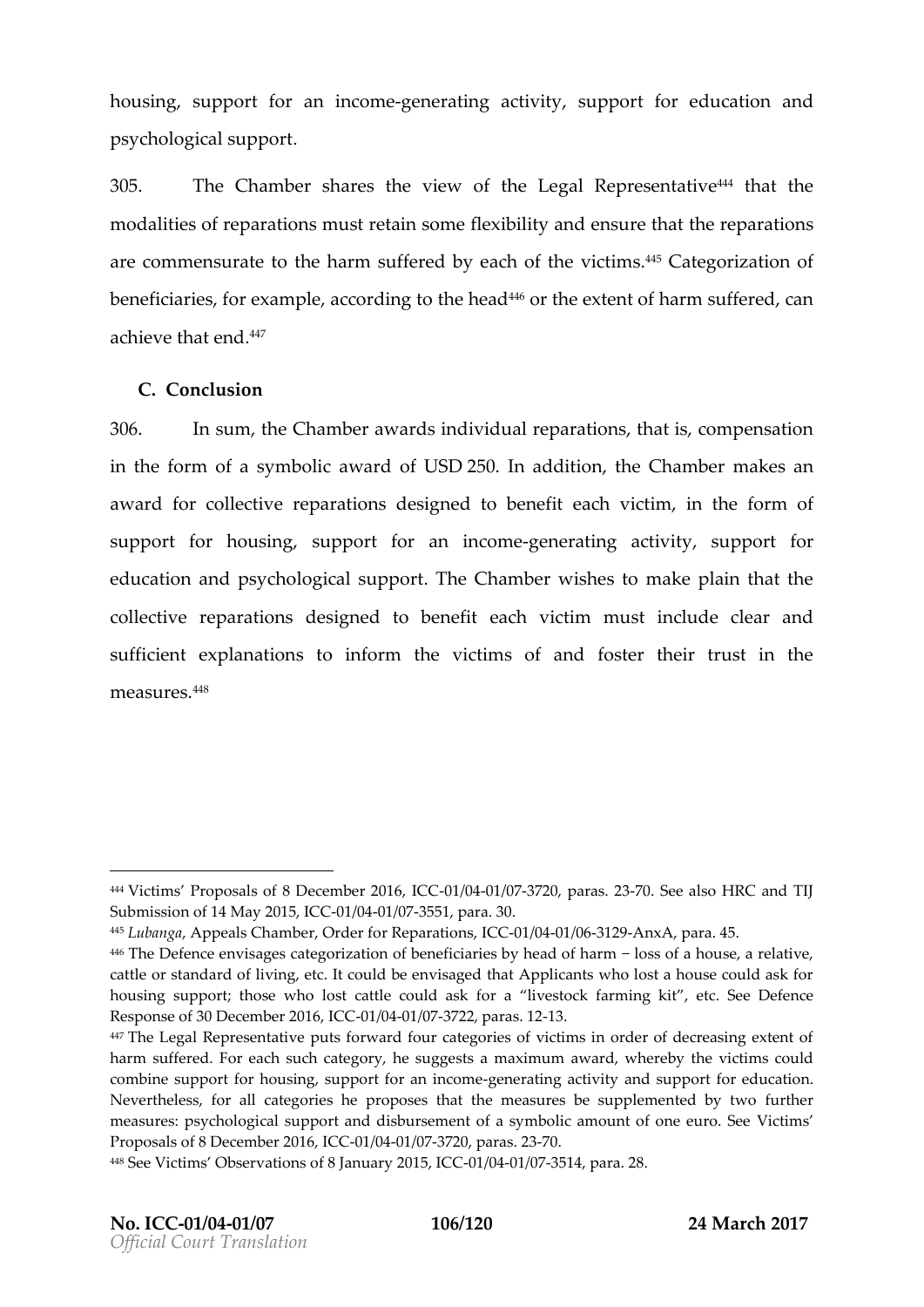# XII. HOW FFFFCT IS TO BE GIVEN PRESENTIMERDER FOR REPARATIONS

A.Draft implementation plan

1. Proceduré or thand option the daft implementation plan

307. Acting pursuand te  $\left( 92 \right)$  and (3) Equilible of Procedure and Evidence redule  $504$ ftheRequlations of the  $\mathbb C$ Fibs multiese cts TtFn beto prepareadraft plfanm the implementationers eontbrtcheer for reparations (  $Draff$  P) an benethic set Mr Katan get is my hom the Chamber has identifi $\bar{E}$ he Draft, t $\bar{F}$ hlean Chamber undenrussotcorme $\bar{p}$  , with  $\bar{q}$ ulations 59,  $-6$   $6a$  n  $6$   $97$   $2o$  f the equilations of the TFV

308. So as dischar worieth the utmost its frie or raint formonitoring and overse etihneg implementation op ao rfathosmos ordet, the Chamber one by lays dotwhee producte for pproval oDirtal the Plan

309.In the first inthe Eal Fibre direct bedde visted Draft Plaw hiorhust beput beformee Cham ubiethinthree months doaft eithelperesender for reparatio $\overline{n}$  ds  $D$  raft P shall a ble to up rong ram, not escribiligithereparations proje owt bsichthe TFFN tends deovelop give of fect the op resender de rThe TFVshalln crafting  $D$  raft Planen y on mhoed alisticlee terminbeyd he Cham b<sup>4</sup> e<sup>s</sup> The Cham diese cts TtlFibeloim part to ontcroptærticulars of the projets, inter , a diadescription he opproject hero stings and the modus operanfobintheiardoption nofim plement  $\sharp$  <sup>s</sup> plearnooff on their over by ginte

<sup>449</sup>Se Section XI. TYPES AND MODALITIES OF REPARATIONS

<sup>450|</sup>t is suitable, in the view of the Chamber, for compensation in the form provided as a cash transfer, either in the form of a plastic card or an  $\epsilon$ mobile telephone so as to give the victims a dedicated fa $\Omega$  hit which is subjec ee jater a Rieaport of the High Level Panel on Humanitarian Cash T different Hyow cash transfers can taan and on the maniour Global Development September 201-8; pip. most contexts, humanitarian cash transfers can be safely, efficiently and accountably .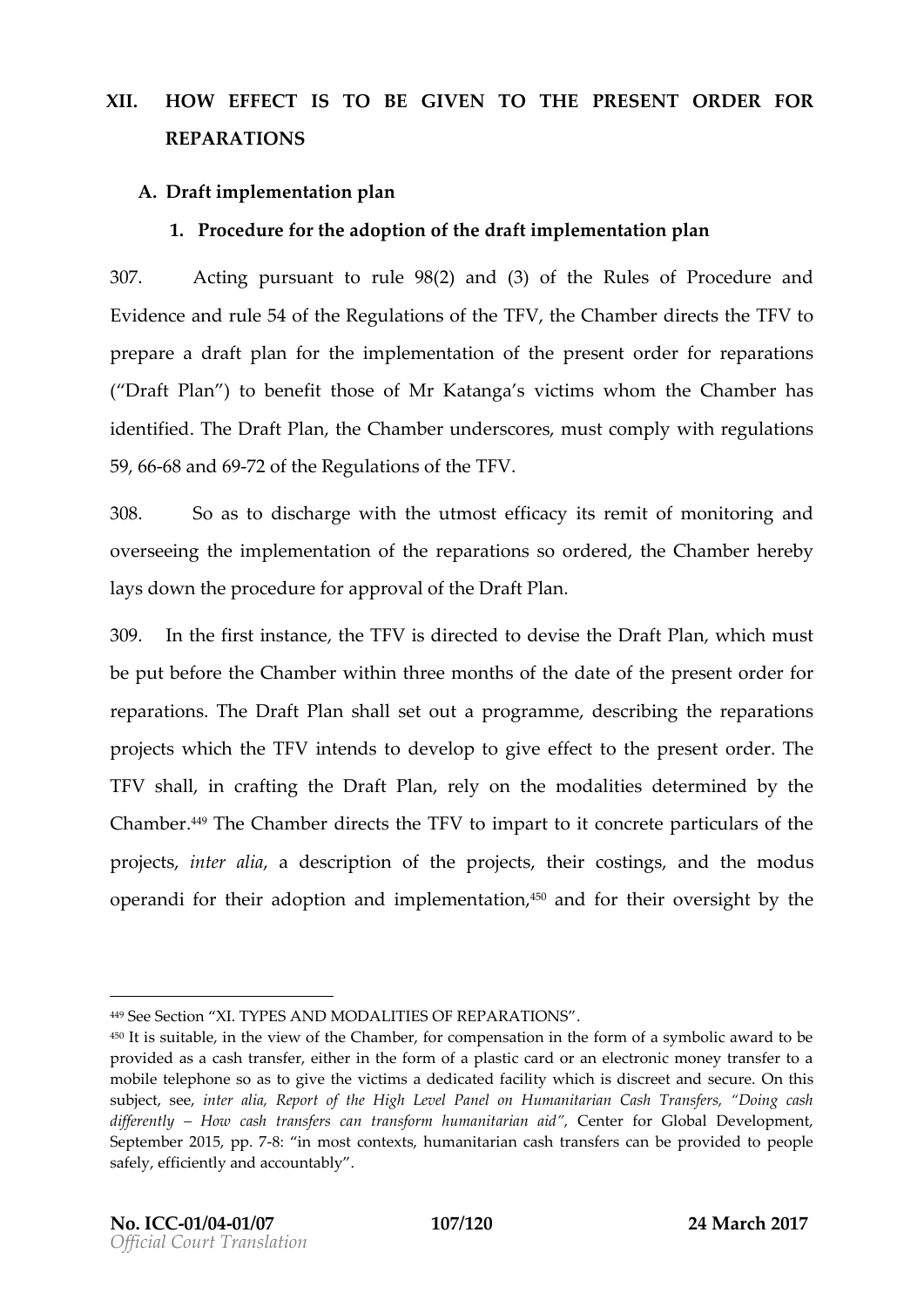Chamb  $46$   $^{\circ}$  TheChamb peotints out in this contrheec tTi**oFn Yush anteteled** victims vaenwels proposals regaproloidens withing hthese yet also most appropri<sup>ts o</sup>f The Chambeen nains cognizant evel ratnot all of the modalistmeight aboeoptel of wn to lahseletail Sowhertehe TFSV of the view that it cain  $\cot p$  or sect ne an easure is themodalistic shall account for that  $d$ ecisi $63n$ .

310. Furtherm othe TFS halflores eveithin the aft Plan propriate  $m$ easurt $e$ es nsurte e $s$ afett $e$  physicap sychologi calwell being and the privacoyf thveictin,†\*§and shparloiceed **ge**nad—enrclusibvaes,issuchthat the reparationers accessible II of tichte intensional priority may need to be given to certain victimspaw hice ud a glynvall nerable situation or who urgent assistence. Fin Vayalstake on buchaarde wosfexpertyds om are tobec on sult**be** fore submissi**D** na of  $R$  if an

452 SeeSection XI. TYPES AND MODALITIES OF SREE PALARIONARIONARION Sals Chamber, Order for Repe0r1a/t00441n/\$03611242900xA, para3.2 2991d R7e9gulation 55 of the Regulations of the TFV.

453Luban gapeals Chamber, Order for R0e1p/a044a teason 3A9 nl x2AC, para. 70.

 $451$ In this connection, the Chamber has mulled with  $\arctan \theta$  a hat erte sntatchee in FV other cases before the beCPonuorsted untoPrievr.releBaem bat Goen TbFoV said: it falls with the Trial Chamber s discretionary authority under these provisions to det to order any comobination dual reparations, collective reparations, and re 98(4) organization ( Observations relevant to reparations, The Trust Fu 2016, ICC IC6051/638457, para. Tible). Prionsecutor v. Thominipeshleu bTaFnVgas eDiyout some valuabdoensiderations renguatureling is de socilidage itséavings and loans association context of collective reparations ( Information regarding Collective Reparations ICE01/0041/066273 aras. -126 The Chamber heeds the remarks and draws on  $m$ utatis  $m$ ub $a$   $s$ .  $d$ s  $s$ 

<sup>454</sup> See Section II. INTRODUCTION uba \$ & ppealls chamber, Order for Reparations, 1/0041/03612-0nxA, rpaa 34. See also Prosecution s Observations  $2015$ ,  $-10000041 / 037544$ , para. 15.

<sup>455</sup>Lubangappeals Chamber, Order for ROe1p/a004af0861 BA9nl $\mathcal{L}\mathcal{A}$ Cpara. 34. See also Prosecution s Observations of 300/800pdr/i  $\frac{200}{4}$  5 and Sand Victims Proposals of 2016 8 December 200116/,0041C/0377 20, par-93. 89

<sup>456</sup>Lubangapeals Chamber, Order for ROep/20044 # 0861 & BunkCAC, para. 34. See also Prosecution s Observations of 300/80041r/1 4372 04 5 and Condet Victims Proposals 8 December 200116/,0041C/0377 20, par-98. 92

 $457R$ egulation 55 of the Regulations of the  $R$ en  $\frac{1}{2}$  the  $\frac{1}{2}$   $\frac{1}{2}$   $\frac{1}{2}$   $\frac{1}{2}$   $\frac{1}{2}$   $\frac{1}{2}$   $\frac{1}{2}$   $\frac{1}{2}$   $\frac{1}{2}$   $\frac{1}{2}$   $\frac{1}{2}$   $\frac{1}{2}$   $\frac{1}{2}$   $\frac{1}{2}$   $\frac{1}{2}$   $\frac{1}{$ Reparations0,1/000 / 0361 2AnxA, para. 79.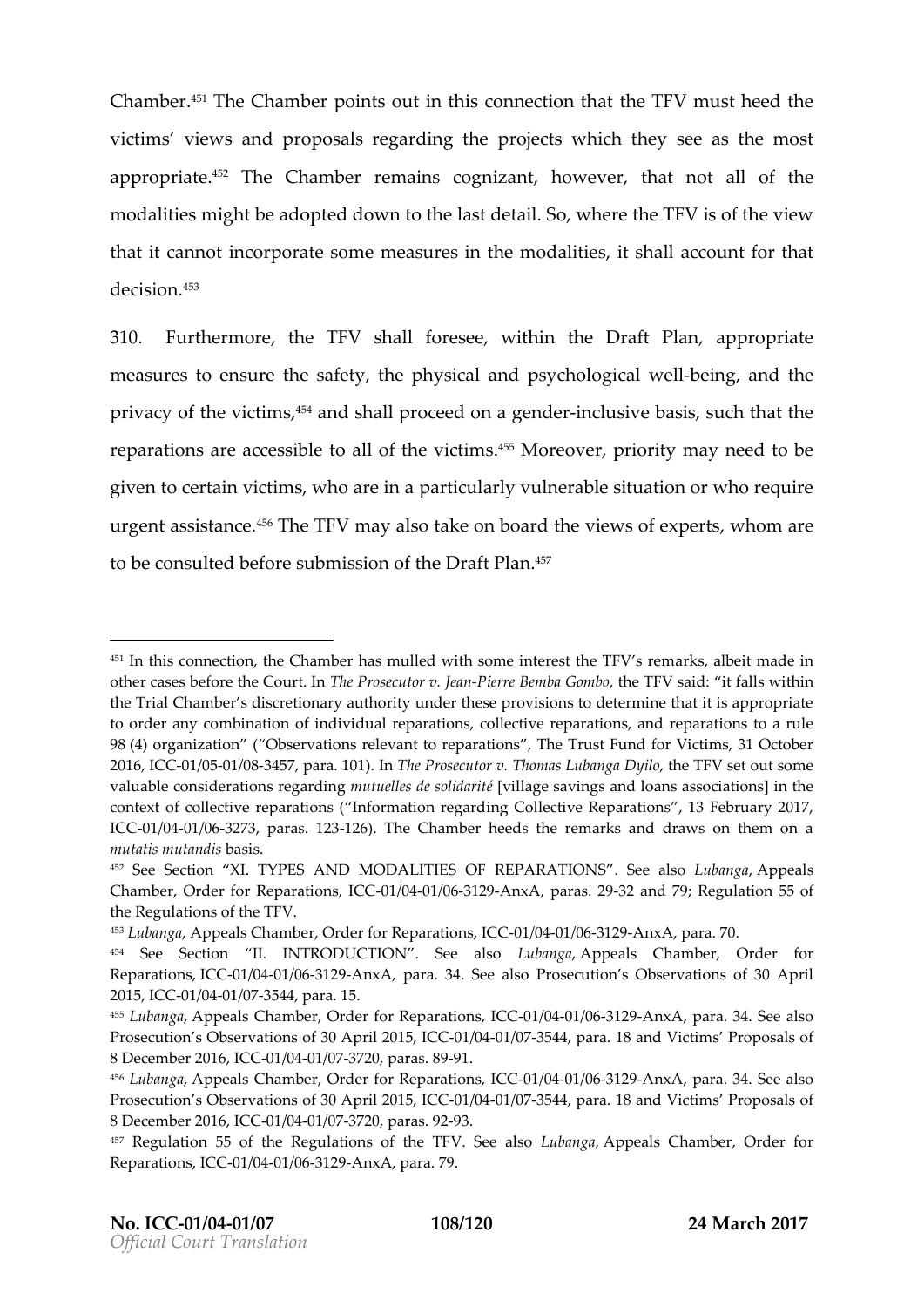311. UpontheDraft Phaening laiedfortene Chamber enartiews II be afford **e** one month in two himolal observations matters affecting the inter**s**and rights

312. The Chamwbidthenexamint hedDraft Pfanthwith which it may amenadsit sees  $S$ pfeitcific, a lity woild n sider the hieneed surthe particulars and if isto widdline theTFVtooblight may addsloe arse quests, iffroamy, the  $TF\&$ gard the  $D$ raft Plan

313. The diesion where bly e Chama begin weed the Draft Plan interval behavio the TF Vto carry it ino intervery respendentividament of levent  $\mathbb T$  he Chamwhield requirreegular updates from inth**e**rd TeFr Vm to monitor and websesthe implementaotfiothDeraft P.ªÞån

 $314.$  Lastliy, must be onhead leat am patter of conaleinstiinlorgon the activista **e** ddecisions the TVmay be brought these folme matte any point in thperocdeur.1e<sup>s 9</sup>

2. Mr Katangoan sriobutto ann dorcooperatio nepinarations

315. The Chambers thatan cacused person yor ontribute to the reparations process by way a poolegy of onitractividual victims or to of victims, on a public or  $c$ <sup>46</sup> $h$ fidential basis.

316. The Chamobles rerves the atDefelmacse said MthhakKatangsa willing to asbistfullest capacity, in any rehabilitation progra the  $Cha$ mobre $Trust$   $F^4$  $a^1$ nd

 $458$ See eLugbanga peals Chamber, Order for ROe1p/a0044  $t$ 1066n \$29 nl  $R$ CC, para. 75. See regulation 57 of the Regulations of the TFV. See also regulation 69 of 459Lubangapeals Chamber, Order for ROep/20044 #0861 & BunixOAC para. 76. See also regulation 69 of the Regulations of the TFV.  $460L$ ubanga peals Chamber, Order for ROeip 2004 at  $666h$   $3.9$  ml $c$   $C$ , para. 67 viii. 461Defence Response of 30, DkccCm 8041r/0307262, para. 29.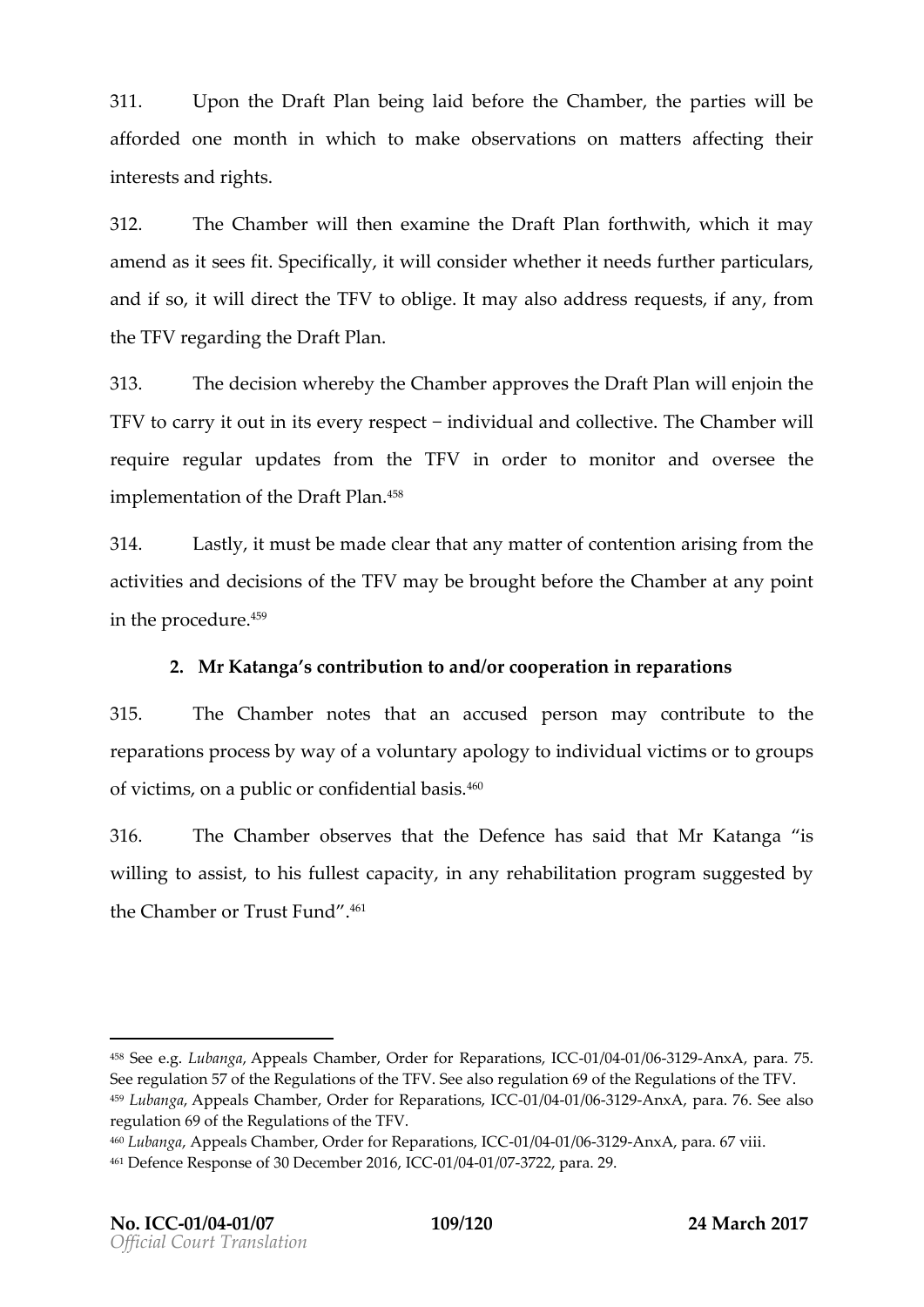317. The Chambolencurs whitch holdinton eoferstwhile Triall Chambe that wherever possepibalreations is ould fose conciliation between the short reconciliation between the short reconciliation. convicted person, the victims of the crimes and the affected

 $318.$  Accordinghing Defension ecteral proach TFN so as discussions in  $\overline{\phantom{a}}$ thecontributoioMir Kata, nsghaoultchat bheisdesi, reo thmeodalitienfs  $rep$  arations  $s$  ichfor instancele, could be way a afletter of apology, public reparations  $s$ apologies, or the hocledrieng on a free confriction of a chas served his sentence .

3. Reparation sthour benefits it the vsiblaime already received from other bodies

319. The Chammber its that selecting the theo Fermany take account of the awards or benefits received by swicatisms from guarant bet prærations not applied unjustly or in a discriminato

320. The Chamibs ehrowe vaaliy teo the difficultine volve da sine rifaing in every benhedvilictims ceived mothed gazaitions hereby vistel e TFV to take account only of the amobisytitus independing tare halo goro.

4. States and sot alke cholders

321. The Legal Represem bainthaintheat thGeovernment the DRC shoub devot meuch effoarthot boke piant the implement at to ana of foanssit  $ITRANSLATI@NDnce rint \ssc i$  itzensanditssucces  $TSRANSLATIOM$  ill in part

<sup>462</sup>LubangTarial Cohearml, Decision on Replation on  $\theta$ 26,9004C para. 193.

 $463$ Lubanga peals Chamber, Order for R@p/a0041  $t$ 10361 \$2011  $\mathcal{L}$ CC, para. 9; See e.g. Requête des victimes sollicitant par l entremise de la Démocratique de vention de la République de la République du Congo au processus des Allraémocalme a 2001 r6s0 11/06031 / 0376 74, para2s, (V2i0tims Request of 24 March 2016 ); First Defence ObservCatienals/, 037646 Feed, ruary 20 para. 20; Defence Observatio2n0s15of+0601476004141603754,9para. 14 and Defence Consolidated Response of 160 1J/06044 2575 654, Ip 2a 358 8 e.g. Victims Reques of 24 March 200116/,0041C/037674, par-2s: D2e0fence Response to the Requête des sollitant par l entremise de la Chambre l intervention de la République D processus des répobearteettilons nangentiques de not intensiation registere di Cola 25 Apri 01/0041/037683, p5a,ra. Defence Response 1c6f )1.5 April 20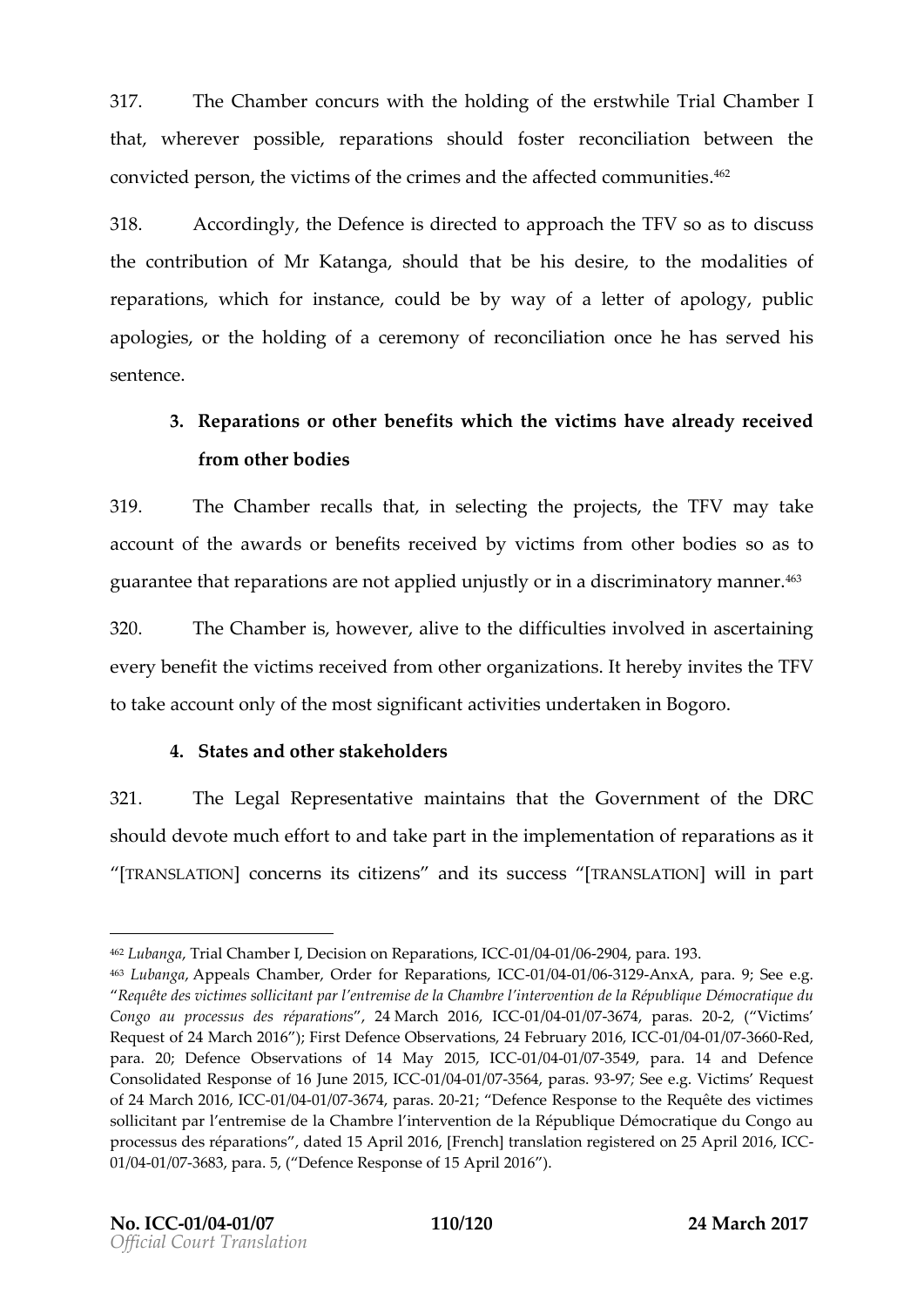dependon the involveme. [Integration of the measure of the  $\sim$   $^{464}$ Furtherm, ohre Legal Represeunt deinventes the preentprocesise snot absolve the  $G$  overnme on ft th Le R Co f it ree sponsi bit ty o a ward pare ations its citizens undeorthetre aties and domels gislat<sup>4</sup>i<sup>6</sup> of and the Government has hitherto cooepratetod a considerabwleithextobeonutr<sup>66</sup>The Defesnuppepo**r**thseLegal  $R$  e presenta $\operatorname{\mathsf{sat}}$  when is  $\mathbb{S}^4$  fo n

322. The Legal Representutrathier maintains the perfusion of der for reparatison mosulf of resferoem the o autrisode and show relision transmit and we had sto victimosat of the convicted persecomnuss aesta-ola neidensin<sup>t</sup>s .  $\sim$ 

323. It must pbenetdout the atticle 6705f (thSet ateultays downhathing in this article shall be interpreted as prejudicing the rights orinternationa<sup>469</sup>Anaw order r**iepa**ratiodho**es** snot therefroerleieve States Parties or fest he bilight o awardeparation outions to an to the er treaties or domes**gis**lbeet.fo<sup>o</sup>n

324. The Cham would further reased utthe a dution with the Court is cast on St,HatwebsidPharrelinevsiduto facilitudeeenforcement orders riepaar atiscam dheimplemantiom freparations.

325. The Chamber alls that  $8S$  exptember 6he Government the  $DRCmade$  known inittes restpanrticait  $p$  in the preentproceed  $\frac{1}{2}$   $\frac{1}{2}$   $\frac{1}{2}$   $\frac{1}{2}$ 

 $464V$ ictims Request of 24 M- $0.401d$   $0.042068767$   $0.46$  Ca. 12. The Legal Representative like to see the DRC s involvement take the following forms: (1) measure between the local communities,  $s$  os algo  $e$  claim coll by sto the set  $n$  as  $e$ . also Victims Observations of 8 Janua0rty/024014367514 Conf, paras. 25 and 49); (2) schoolin victims children and children orphaned by the  $a2t0a$ ;  $\forall x \in \mathbb{R}$  and  $\forall x \in \mathbb{R}$  as sutiable housing (para. 21); (4) monetary contribution to the TFV (parallel Observations of 8 Janua-0y1/20401/63751-406Cnf, para. 49). HSRe ahsob TIJ Submission of 14 INCaO, 12 00415/,0375 51, paras. 35 and 40.  $465V$ icitms Request of 24 March  $240$  166376 7, 24 pC ara. 23.  $466$ Victims Request of 24 M- $\theta$  1d  $\theta$ 042 00376 7, 4 pCaOra. 24. 467Defence Response of 115  $\bigoplus$  16704 2/09376 83 468Victims Observations of 8 CJ 2011 09041y/02751-63 onf, para. 38. 469See allsubanga peals Chamber, Order foli**c Boetp'ao4a teash 3**g nx Apara. 9.  $470S$ ee artic( $48$ ) and  $75(6)$  of the Statute. 471See Parts 9 and 10 of the Statute.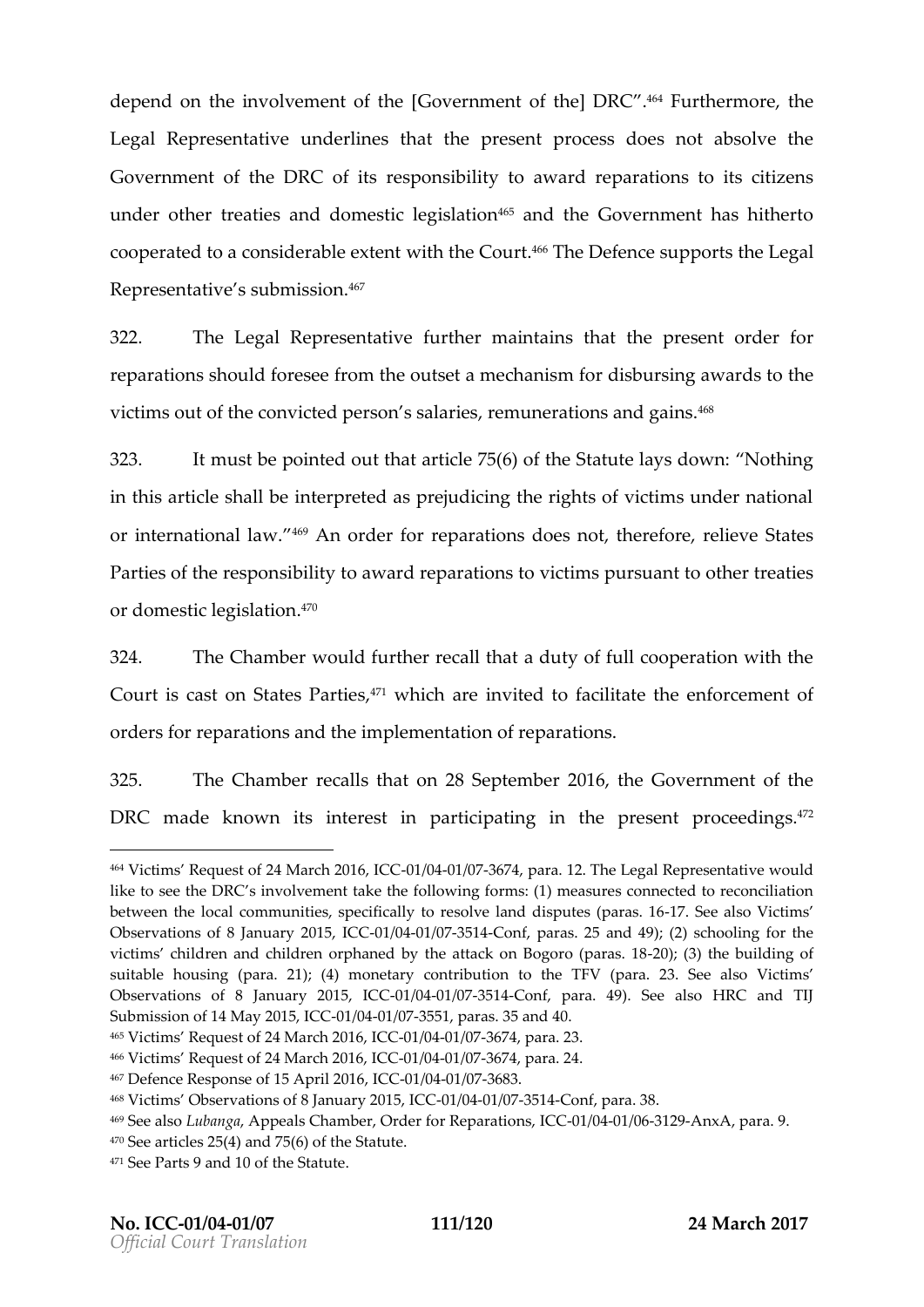According hy Chamobier ecthed FVtogiveconsideration heltogal Represent astuivbe missaional to contaGod viehrenmoe finith DeRGwith a view to establishing nahyo win thribute theop at the etiop moscess

B. Fundingofreparations

1. Mr Katang aurrent financial situation

326. The Chamberalls itth has Moret Katanshi ability repoarrations at  $U S D1000000$ 

327. The Chamsbeeg rshowe vten ra, Mr Katanwa pasfound indige from the purposoentsthe proceedings institute.4d4Qafgafiunrsthmentriensthat the Registry foun Motrin Katandomes not appeary to auror women ty property or asset which may bep**ase** bioffo $\mathbf{\bar{s}}$  re

328. Accordinghing Chamfored MrKatangradige frotr the purposes of reparationant sthe to im telpese se nortde.r

329. In the other connection of the Chamber directs the identity and the the assistance of the Registma on iMorr Katanga ain ancial sothu anthoon going basis in accordance revogiuth a tion 117 of the RegCuol attrTchnes Colf athwheceurid recall in this readent that full cooperation with the Court is Parti<sup>4</sup>e<sup>e</sup>s The Cham World in due coo $\omega$ m **s**edwe hethernetedseek the

472The Prosecutor v. Thomas AnLnubo an Bg ato Enter port du Greffier sur lexécution Décision 0 11 C 40241 / 6362 17 dated 28 September 2016, registered C 60 n / 644 October 01/03624Anx8 (a redacted version was filed that same day). 473See Section X. MR KATANGA S LIABILITY FOR REPARATIONS . 474 Decision of the Registrar on the applications for legal assistance p MrGermain Katanga, 22 Novem0ble 6042 090778t, ENCGC. See Cabiservations du Greffe relaves à la solvabilité, l indemnisation des victimes et au comportemen dated 4 April 2014 and reclassified as pub0ind 0641n/63784543pornif,2p0ar42aslC1C and one confidential annex. See  $C \otimes A \otimes C / R \otimes S \otimes C$  and  $O$  at the 12th plenary meeting on 17 December 2014 by consensus, para. 11 ( Resolution of 17 December 2014 ). <sup>475</sup> Registry s report on the financial situation14ofOGeborbmearin2-OK1be&Ga4nlgCaC 01/0377 1-Con Exp and town fidential annexes. 476See Parts 9 and 10 of the Statute.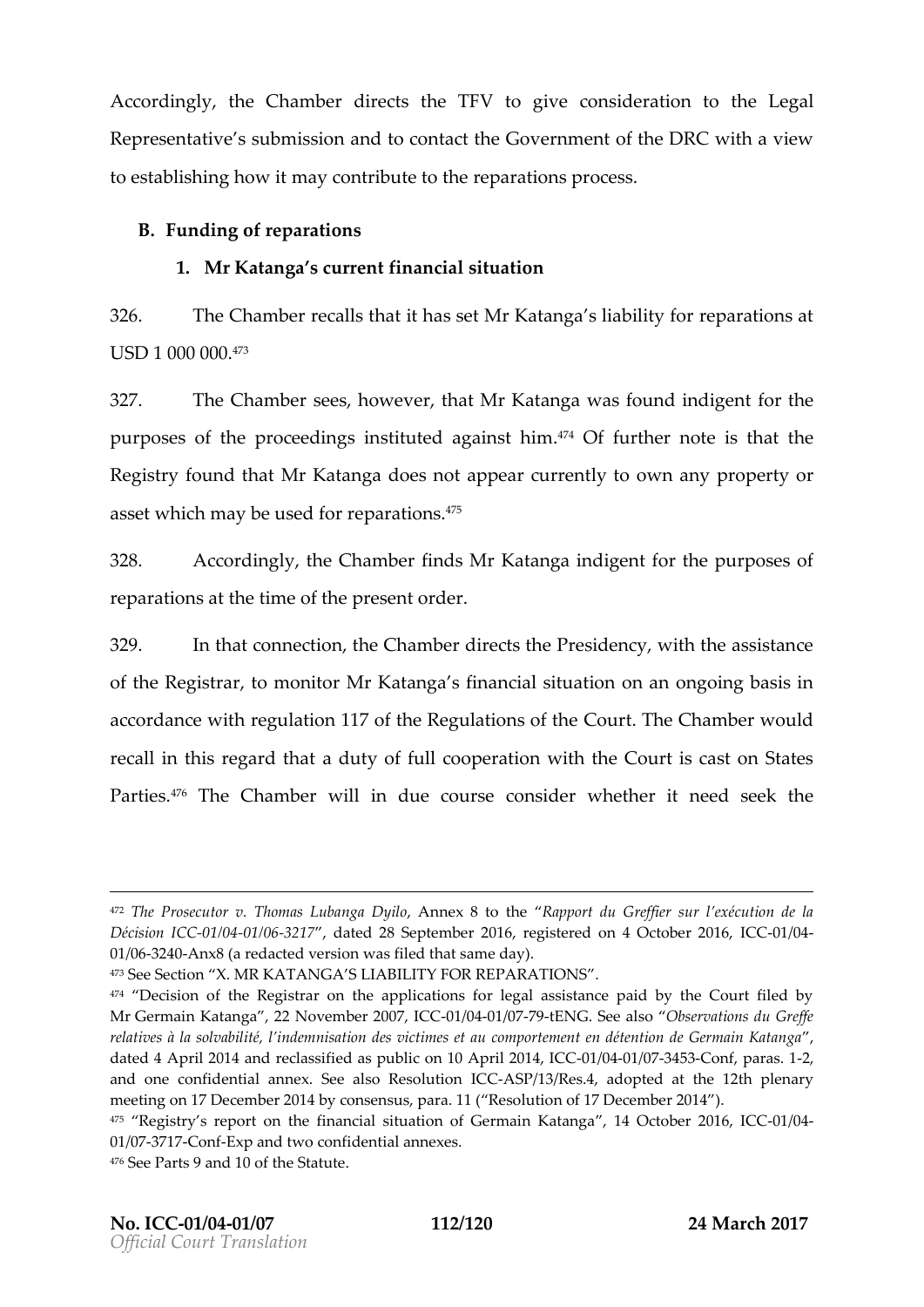assistant c & tataerstipes give effect to the mothele prie or reparations and t to articl4e) **75** (tShteateut

2. Fundino greparations hsere a convicted person is indigent 330. The Champoetsethat where account of intuities envected persoisn not in a positotric prior to complete for reparation to  $\mathbf{r}$  . The TFV maycomphenthe resources collected through awards for r disbursithenecessamy ounftromits other resources eforeseen by regulat $5$  confirm the equilations of  $\pmb{\cdot}$  the TFV . The  $\pmb{\cdot}$ 

 $331.$  In that ponnection  $e$  Champloenteethe TFs Vcontention the heat absence of refeeencets fotomic three quiations of the  $F(X)$  of the Rules of Procedure anad Euvidence provission ensomeindividual reparations anweards thatother resourfcers are not intended to complement indmepdauratiosnusch as financial competions antion of the  $FV$  regula<sup>5</sup> foot fis a idRegulation ims ds it to maneage urbeach that it is in a potssition to plement collect  $B$  we convent and set regulation for  $\mathbf s$ no succhligation arding ividual avant of  $S$ he TFV subenen and the Rueles of Procedure and  $47$  Eass retequionent hat ndividual paration en sfunded by theconvicted p $\overline{\Phi}$  hesone in het  $\overline{\Phi}$  and  $\overline{\Phi}$  is deliberated at  $\overline{\Phi}$  is in the part of theStat Peartiewshich adophteRde gulation to btimed  $TF\Delta'$  managing

<sup>477</sup>Regulations of the Trust Fund for VieAtSrnPs4/RessoButilochoptCeCd at the 4th pl meeting on 3 December 2005 by con9s8e(159) unst; tsheee Rauls on steep rocenture and E Lubang & ppeals Champbeals Judgment on RepCata 6004 bhas 6129, para. 115. See alsoTFV Observations of 1,3 CM30a1y/0240 /10375 48 para. 127; Victims Observatio 8January 201-01/0024 C/03751-Gonf, paraTh & 9h Camber, however, underlines that involvement of the TFV does not absolve the convicted person of his o person remains liable and must (Leuibnabnug/a per pehads TCF Mamber, Appeals Judgme Reparations-01/600C/0-8129 para. 115; SeLeubaalns Aopapeals Chamber, Order for Reparations, 1/0041/03612-8nx A.

 $478$ TFV Observations of  $11$  C  $300$   $4 \sqrt{0.24}$  10/03575 48 para. 139.  $479R$ ule 98(2) of the Rules of Procedure antible EQ incluent or endapy ro thin die san award for reparations against a convicted person be deposited with the Trust making the order it is impossible or impracticable to make individual awa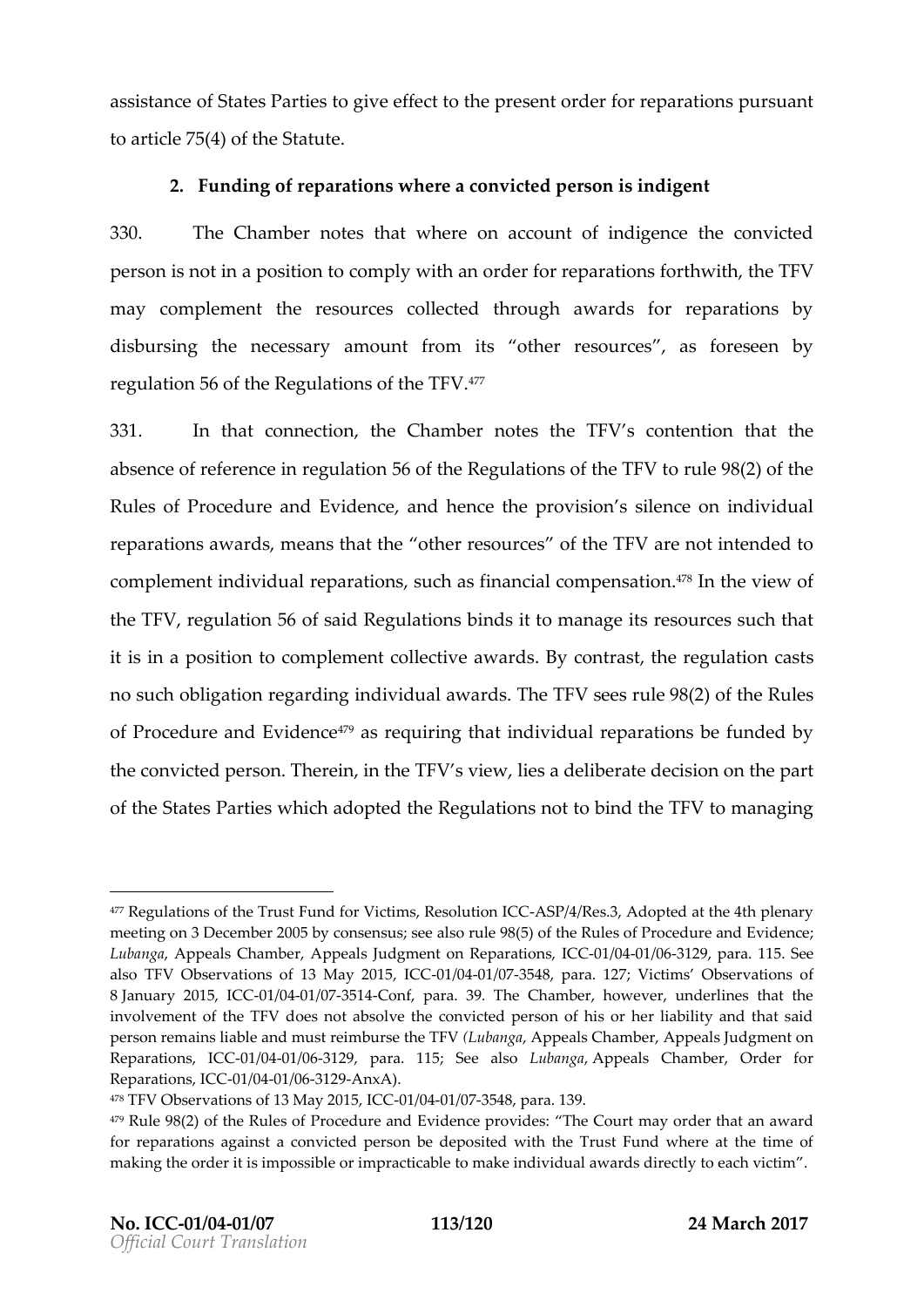itsre osurc  $\texttt{\'{e}}$  or the purp  $\texttt{o}$  os nen pod fe mine gindividual plaration  $\texttt{`A}$  as tlyh, et Chambre ortsethat note cidwinnether cotomple mtehnet eparatioanws ardenod a cashed FVBoard of Dirhearstortnoscy gtheoreparations with competing ta suchasTFVactivituensdertaken pursiutsansts itsot ameedastet down regulat $5$ @a) of thReegulations of ,thaend $\overline{w}$  FtW the othoerronoing proceedings tho eColou tew hich may give rois de etrofoan reparations . . . . . . 332. The Chammbues temposteats hiatticle  $75(1)$  of the Substitute provident that  $9.8$ reparatiom  $ay$  be by way of toi**onaphed in s**athategardt, he Appeals Chamber r Lubansgaaidthat ompens at bound be enviassage exchanged alioty reparatiofon rolle ctaiwe ard wo hich would runleat out its junsdeivindual reparationo ol<sup>82</sup>

333. TheChambre recalls furtheur further the les of Procedure and  $E$  videnmome kes express pro  $\nabla$   $\nabla$  is  $\Delta$  for the set of reparations colle ctain ein dividuMalhat is morAepptohaels Chaamfifbienn tehdat thueo. typemsay be awacrodnecolurre.<sup>4</sup>ñ<sup>3</sup>tly

334. According hye Chamboemsidethsatwheret lies waitThrial Chamber of xamine the issue by the the tep aratisot obeaward entires opeon that benocholocide in view of spulseific customancoefs the caws betheor award ndividual repacations ive reparations and to determene approprimato oed a litoide spearatisot°nfln theoirucmstancoefs the caansoobaving acknowledged that it will doo the ensure not the the arations are

<sup>480</sup>LubangTaFV Document on altmiphemPleant of 3 Novemboe1/200411/5936117GC7Conf para. 205.

<sup>481</sup>LubangAappeals Chamber, Appeals Judgment 06 heOR1e 60661r29 Pipcama, ICIG. 482LubangAappeals Chamber, Order floOrGPR1e/pG8411 al@G6062A9nxA, para. 67.  $483L$  whang a Appeals Chamber, Order floGG OR 1e/p98411 at  $6363$   $\Omega$  Ann  $\lambda$  Ann  $\lambda$ , para. 33.  $484$ It is noted that the TFV acknowledged the discurbeation and Katalmonga Bench (The Prosecutor v. ThomDaysid Qubane gyaations of the TrusttimFs unoden for revail peals against Trial Chamber I s Decision establishing the principles and pr reparation&pril8 2013-01 0004 1/036009, para. 118 and TFV Observations of 13  $IC@01/@041/@37548$ , para. 49).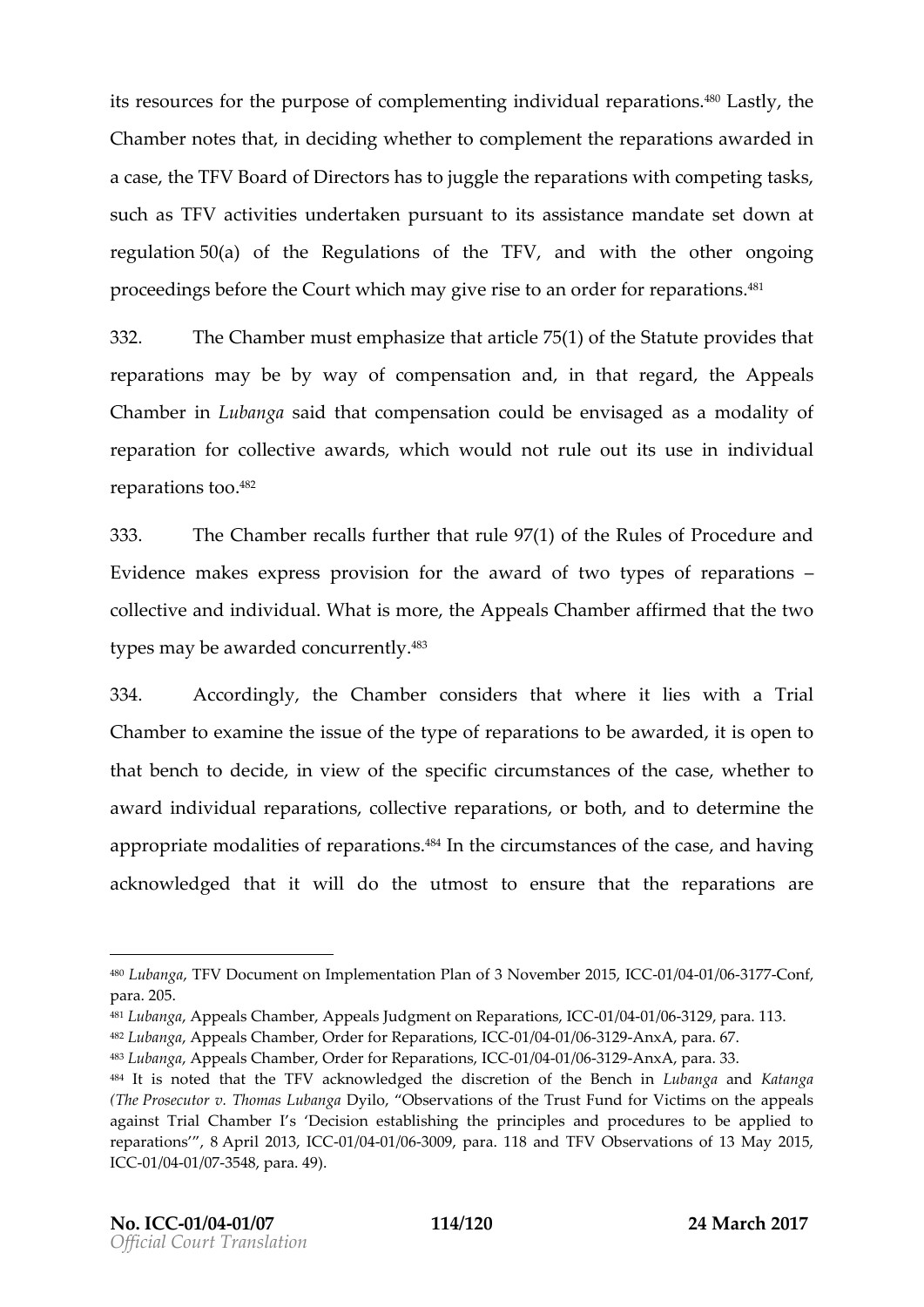meaningtfoutlhevictis,†↑<sup>85</sup>the Chamhbae,snin addition to d**edice**adteiove reparatisses  $n$  fotmakea symboal ward fUSD250 compensation to the victims in th<sup>e c</sup>ase

335. In the view of tham bleed is etrion to a warich dividua parations where to choen ditions are populeed sirrespective of stinhee a financial nota in  $\alpha$  is all person reldiable reparations. The rmore et Cohtamber in tote burden of a consinctigence should domotoly the exictimasion  $\Theta$  therwise theat award ionfolividual repasrhaotiudnotost hinge oinn dtihgeemofethoeon victed person .

336. It is bloeacknowledd to heaters prescribered gibly at i506 no fthe Requiations of the TulesM own hethersed asided from those her resourc**es** TFV to complem  $\bullet$  metresour considered through awards reparatisolnes with in tholes soleleoidBoo ard of Directors 4611 nthteh isTFV . connection  $e$  Chamboetres that reguidoaftion  $\text{Re}\, g$ ulations of the TFV  $\bm{\mathsf{p}}$  rovid $\bm{\mathsf{e}}$  is at the Board of **Bh**ræl $\bm{\mathsf{t}}$  to reasonable endeav manage the Fund taking into consideration the need to prov to complement payments<sup>48</sup>for awards

337. That sath de Chamobosers not as governo vision in the Regultantions batheBoard of Directors for the THIM fig. of the TFU from plement to  $\mathbf{F}$ individual reparations  $\mathbf k$  Reguls action in such obligation

338. The Champboeints out thfaileutribeared bepotentially earmarkford individual repa $\cos \theta$  mies  $\sin \theta$  comes to  $\sin \theta$  of the sum-total to the reparations award **a d** ds oisamode**s** thoun Ats aforemen, ttil oin seed dalid findividual

 $487$ Lubang Aappeals Chamber, Appeals Judgment -001n/09741e/196361\* 23 Pino ansa 45.1, C4C  $paras. -1114.$ 

<sup>485</sup>See pa2r65of the presenR opdetr. of the Bureau on the impact of the Rome victims and affected ICcOSSinPuShi2i5e, sAppendix III, 22 November 2010, para. 1 486Se Sectio Xnl. TYPES AND MODALITIES OF REPARATIONS

 $^{488}$ See also Resolution of 17 De $\&$  8 m/b1e37/R2 0 3 44, IQ aCra. 16;  $-R$  $\&$  B 61 alt Roens I  $\&$  C adopted at the 12th plenary meeting on 23 November 2013 by consensus ASP/11/Res.7, adopted at the 8th plenary meeting on 21 November 2012 by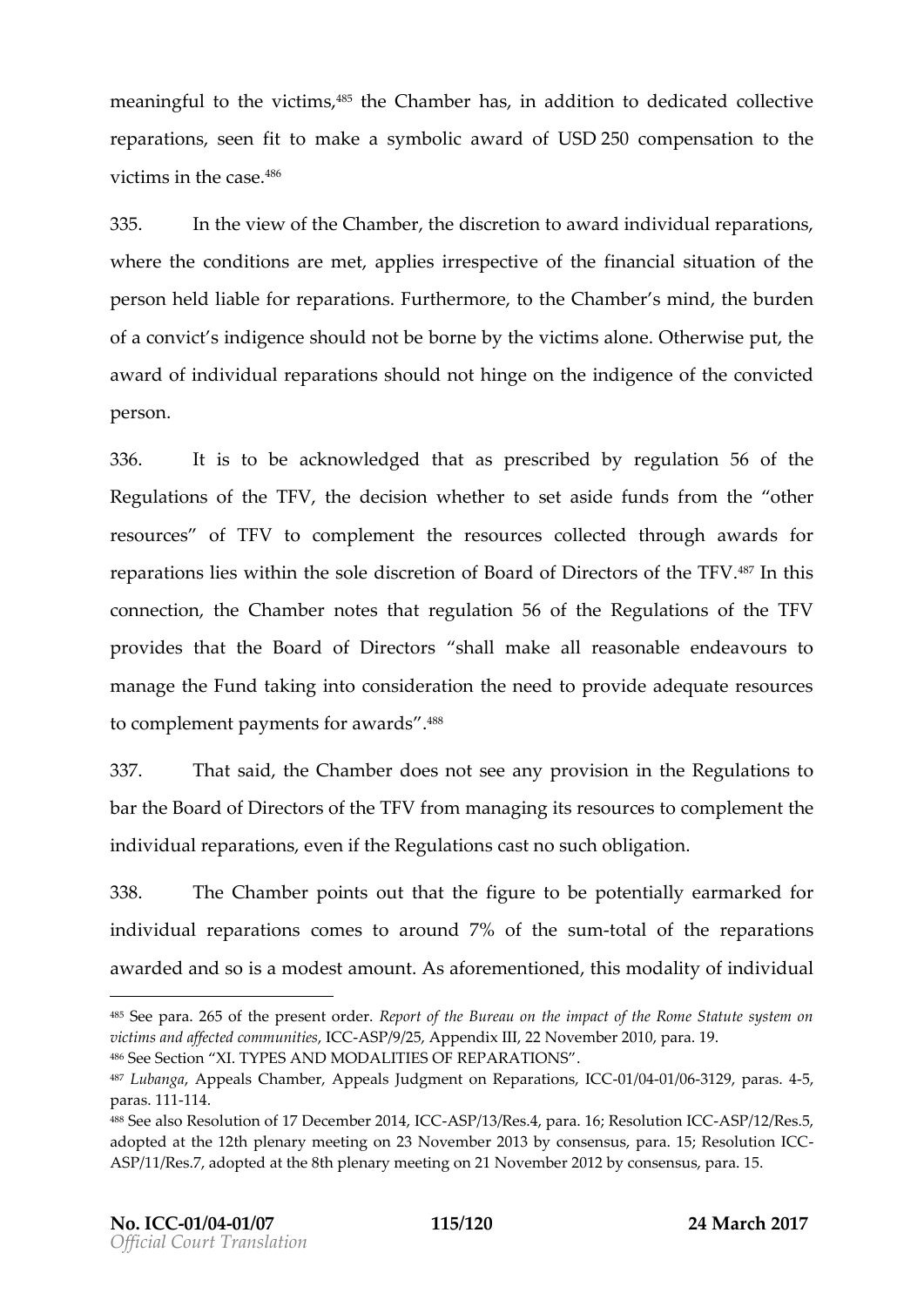reparatios nosfy m bolviacluaend thiegurwe hichhe Chamhbaesde te rmdine reflectsdesite give evictismindividual acknowled gheem bat mofthey s u f f e r<sup>4</sup>ê%d

339. It is moreovers Chamber ms view the oteler for reparations would, for the mostmipsials intitiation directivery of justice  $\phi$  at and reparation of of the harm doothevictomisas reesult the times commit Med K bay and  $\alpha$ were it dtiosregatmdeinelmost unanipmoneufiere,4n9cbey awardinognly collections.

 $340.$  Finalthe Chamber the acta the essources shift of Vareto be used to benfeat thevictismo fcrim ewsithin the jurisdict $G$  on out row the thead efine dat rule 80 ofthe Rules of Procedure and Evidence

341. Sowere the ard of Directors oth to the GMT West the TFV so other resout potens dand mplement to cllective reparations the cas the Chamber ithe thiat the other resource all so be used for the individual repaitahtaosna warded

342. Having regard to the the rechamulgies erts Bot and of Directors of the  $T\overline{\theta}$  Vadvibe Benwohlether intinissletop use other resourpores the funding and implementation and tree apprinsel Deraft Polan themonetry amouSopecificahlely Chaminhow risteh eBoard of Directors of th TF  $\forall$  o avail its ellation futual enection ded btythe instruments the Counted to afforodon siderattoitchneprovisioanpsplicablnep aorationnish a vietwheto award roepfarations his ich are meanointo hoid tismit thus adtyhidBeosard of Directors of thosole TFa. You en able exploit and the possibility ingeright compensactuotnwith the collect,†1∀1**a**nadwoaagrdose to pinogveio**s**lurc**e**os comphent heindividual reparations

<sup>489</sup>See pa2988.00f the present order.

<sup>490</sup>See pareaof the present order.

<sup>491</sup>Similarly Laubean Agapeals Chamber, Order for Reparations, para. 67 ii.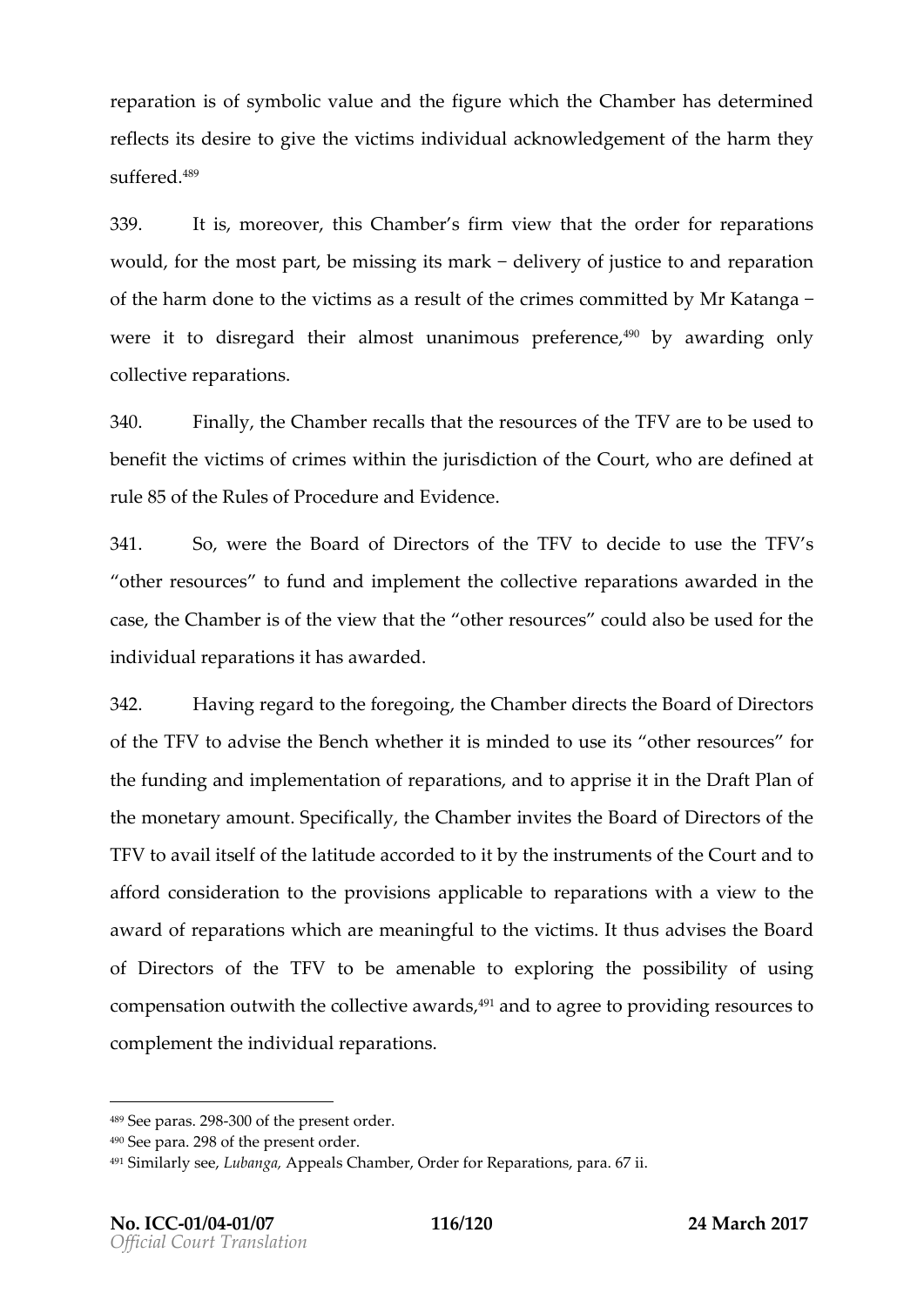$C.Assistance$  mandate V

343. The Chambet rates its haut king the purposes of retherations caset could and tup to hnephysical and psychologisaidhtg hfarrom rape or sexual slaanveethyetransgenerahtioonmaFlurthetr, harsuled that the former child sondelieers gibal feoran award the present reparation proceed.in<sup>2</sup>gs

 $344$ . That beinton  $\infty$  hambersthe TFN give consideration as part of  $344$ . its assistance,4°m?wahn**e.**laetveer po**ss**tihbehee,,rm sufferebdeAbpyplic**a**nt inthe attack on upsognoon  $\infty$  h the Chamber has not been clim a position to actinom to actinom to actinom to a thecase

D. Publication opfrethendrider for reparations

 $345.$  The Chamobie  $\epsilon$  cts the Registated that necessary measures give adequate ptooblic to theorder for repariant of bunds in goutreach activitaes and at the nautibonal ties, the local communities and the affection and the affection and the affect populations measure afford thes detailed and timely notice access to any.<sup>49</sup> awards

<sup>492</sup> See above, Section VII. INDIVIDUAL ANALYSIS OF THE APPL REPARATIONS ar a 3-213,414-6152and15-716.1

<sup>493</sup>TFV Observations of 113C @04y 00210/19575 48 para. 130. See also Victims Obse of 1May 2015, 010  $0.041$  /  $0.3755$   $5.0E$  NG, para Prossecution s Observations of 30 Apr IC  $@01/@041/@37544$  footnote 17.

<sup>494</sup> Lubang Appeals Chamber, Order floor GDR 1e/po2041 a 60360 22.99 n x A paras 525.1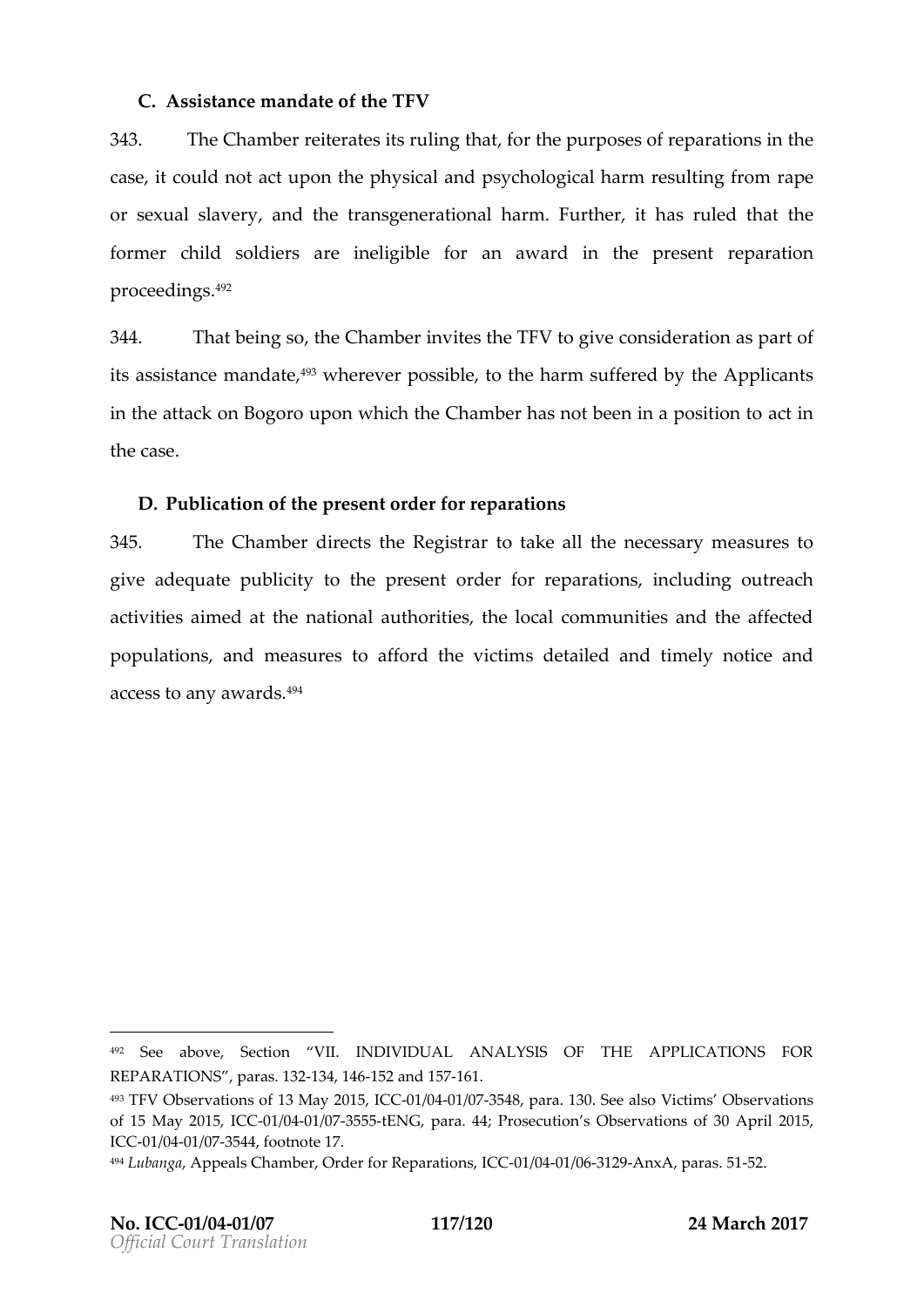FORTHESE REAS On Ne SChamber

HANDS DOWLIN animousch of for reparation is Katanga

FIND Shall 97 of  $344$   $\oplus$  pplicant ave shown to the atholear of prooffa balance of probabilitthey are victomism of whheindhr Katanwo as convicted ;

 $D$  ECIDES, a c c o r d in tool vaward repain the theorem statshes  $297$  ictims

ASSESSERS: tarthonetary voafit the extent of the harm suffered  $29$   $\overline{v}$  ictimas ble SD37582:0

SETS the reparations award or reforming the iable  $SAL00000;$ 0

FINDSMr Katangdigent the purposes of adeptate the method for preend rdefroreparations

AWARD Shidividual repansatmine the position in the forms yorh beoli award fUSD250, and ollective repulsation and to beneficitim, the form of support for suhoppunsting of an example enterating as thin point for education mobsychological pport

DIRECTIST FUTO preparent that due considertante of the common serulings thetype  $\sin$  dm odailestofreparations, aft implementattion beplanched  $27J$ un $201$ ,  $\overline{w}$  hichsestoutaprogram onhees cribiting optroptesthe TFN/ tends to devel;op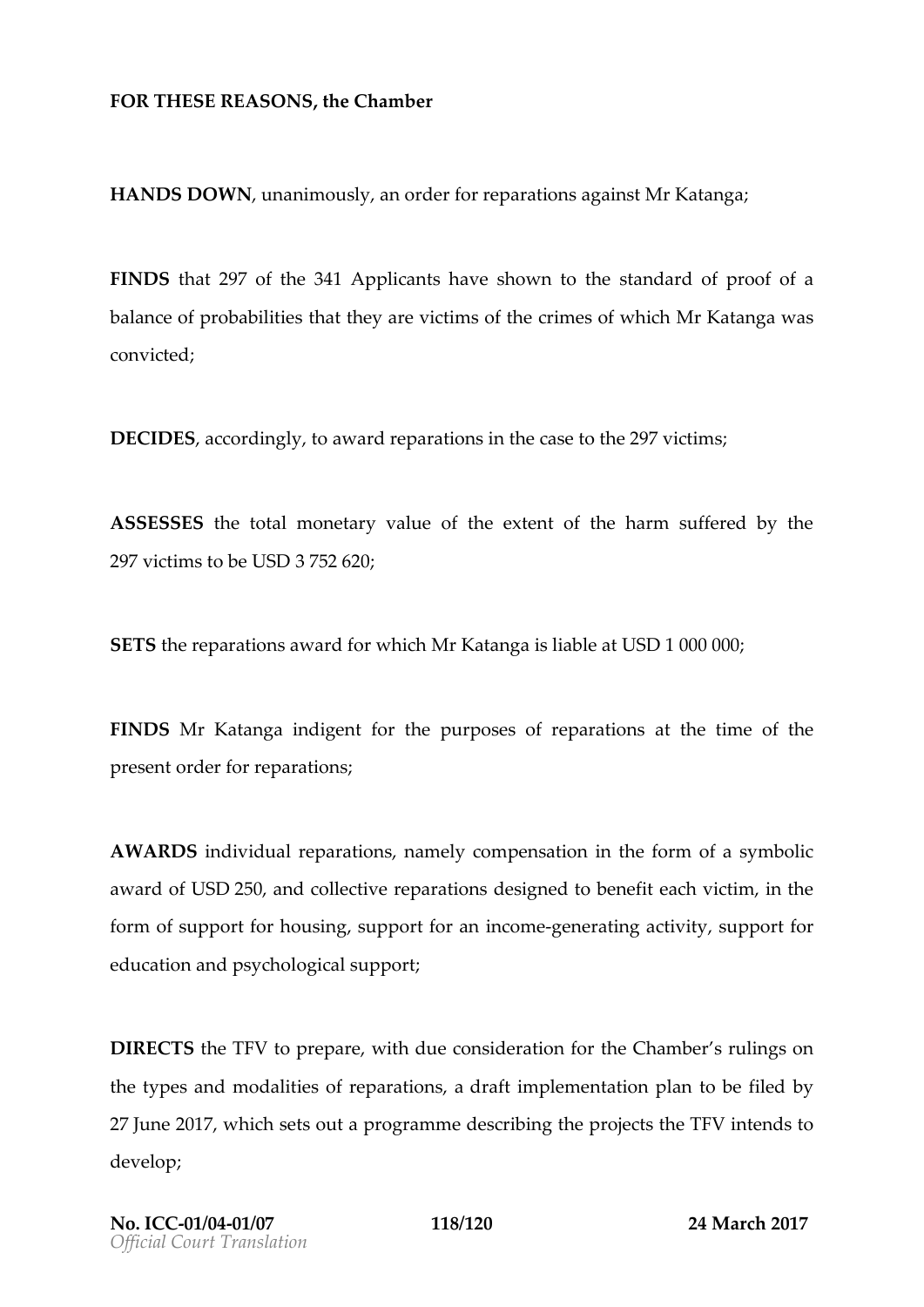$DIRECT\delta\$ Servations the Legal Representation  $\Phi$  efere geard the  $D \r{a}$  ft  $P$ b $\alpha$ 2n  $\alpha$ Jul $\alpha$ 01; 7

DIRECTtShe Defetrocomentatchte TFsVo as to discuss the contribut MrKatanga, should that be himsode siitriee, sptoof atheren ns

DIRECTISS eTF Vio contact the Governmente  $\boldsymbol{\mathsf{o}}\text{ at r}$  the integral  $\boldsymbol{\mathsf{E}}$  may  $\cos \theta$  cooperationg iving effect to and implemention there are  $\sin \theta$ 

DIRECTShe Presidency, with the assistance of the Registrary MrKatanga s financial situation on an ongowingh braesgiuslation condination on the metro 117 of the Regulations of the Court;

 $DIRECT\$  whith due consider Matrid Knat for  $G$  arrefining n cstatium at it blue Board of Directors of the TFV Benwork ther it is minded to use other resources for the funding and implementation of ind reparationstoapportise it Dorratfite Polianthe monetary, amount

INVITSEthe TFoV afford considesrpation mats its tance mandate er possibtloe, the harm suffer **Aeplo bix at the a** result to loe fince of a sexual naturoeras a resutintamosfigenerapticoyncahio logtiroaalma atothe harm suffered of the former child whichtothier Gibamber and theen in a position toentertain in the dcase